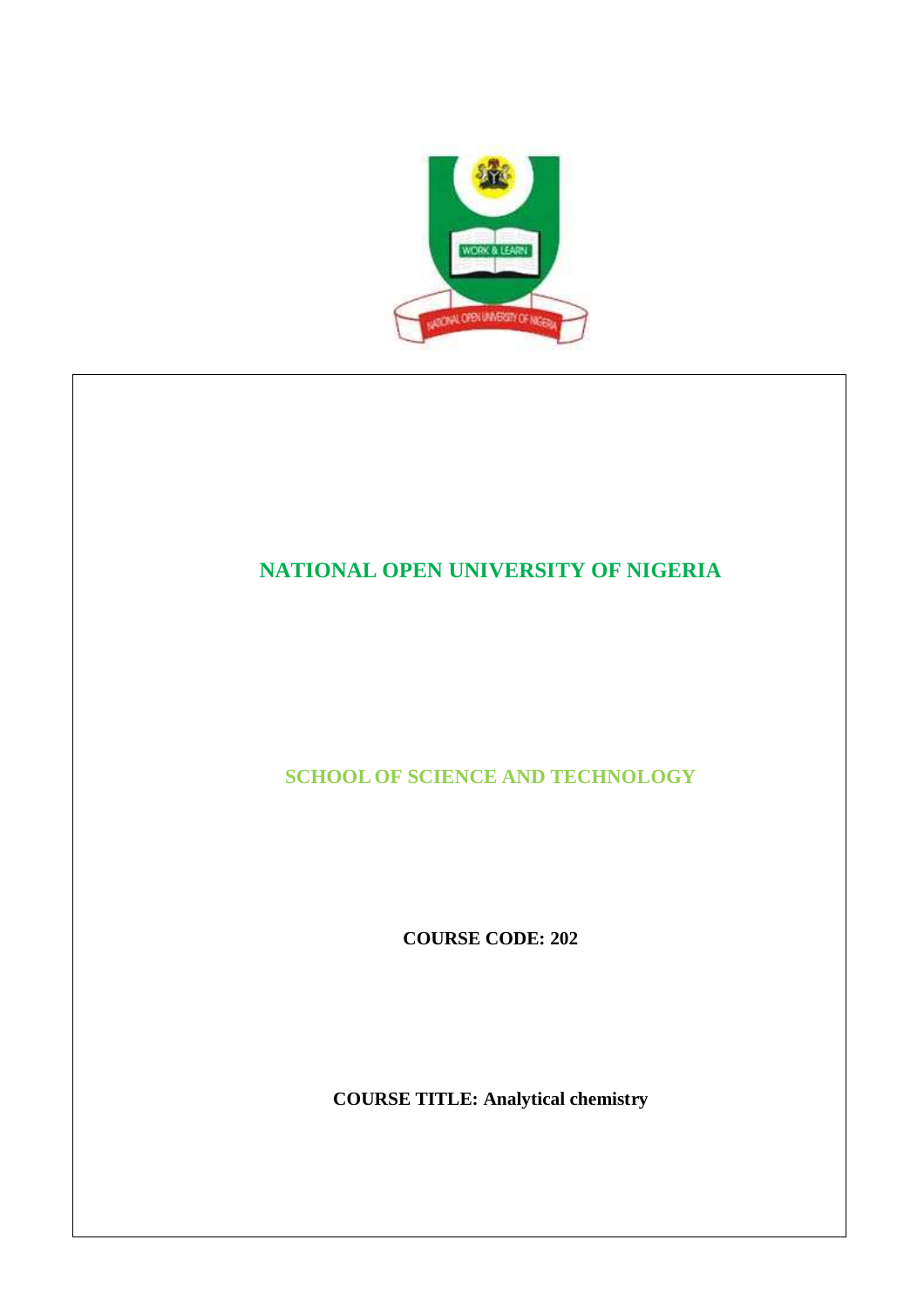# **MODULE 1 FUNDAMENTALS OF PRE ANALYSES**

# **UNIT 1: Theory of Errors**

| 1.0     | Introduction                          | $\overline{2}$ |
|---------|---------------------------------------|----------------|
| 2.0     | Objectives                            | $\overline{2}$ |
| 3.0     | Definitions of Errors                 | 2              |
| 3.1     | Types of Errors                       | $\overline{2}$ |
| 3.1.1   | <b>Systematic Errors</b>              | $\overline{2}$ |
| 3.1.1.1 | Commonly encountered Systematic Error | 3              |
| 3.1.1.2 | Ways of correcting Systematic Error   | 3              |
| 3.1.2   | <b>Random Error</b>                   | 3              |
| 3.1.3   | Absolute Error                        | $\overline{4}$ |
| 3.1.4   | <b>Relative Error</b>                 | $\overline{4}$ |
| 4.0     | Conclusion                            | 5              |
| 5.0     | Summary                               | 5              |
| 6.0     | <b>Tutor Marked Assignment</b>        | 5              |
| 7.0     | Further reading and Other Resources   | 6              |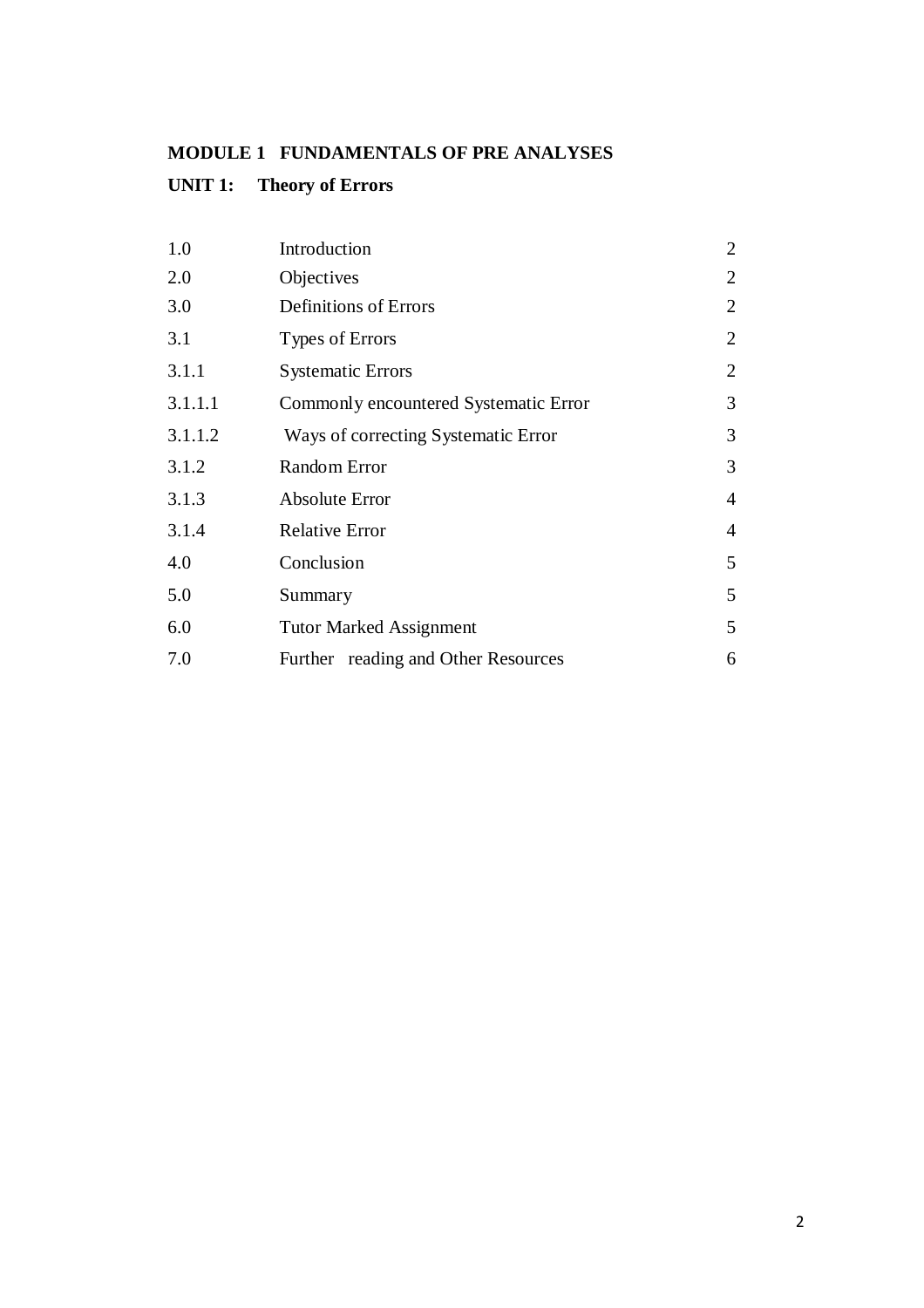#### **1.0 Introduction**

Analytical chemistry is a specialised aspect of chemistry that deals with both qualitative analysis (investigating what are the constituent of a given sample) and quantitative analysis (investigation how much of constituents are in the sample). When reporting the quantitative measurement of an experiment, there are normally some controllable and uncontrollable variations that accompany such measurement. These forms of variations are termed **Error**. This unit examines the concept of errors in quantitative analysis in analytical chemistry.

#### **2.0 Objectives**

By the end of this unit, students should be able to :

- (a) define what an error is;
- (b) state various types of errors;
- (c) express those errors correctly when reporting; and
- (d) report quantitative values to the correct number of significant figures

#### **3**.**0 Definitions of an Error**

Error is a controllable and uncontrollable variation observed when comparing the measured values to the true value. The error affects the accuracy and precision of a measured quantity.

#### **3.1 Types of error**

There are basically two types of errors known: systematic errors and random error

#### **3.1.1 Systematic Errors**

These are otherwise known as determinate errors because they can be determined and corrected.

*Example* (a) Using pH meter that has been incorrectly standardised. If the pH buffer used is 14.07 but mistaken for 14.00, therefore a medium measured as 12.48 is actually 12.41 and a value put as 13.74 is actually 13.67. Any measurement with such pH meter must be buffered with a factor of 0.07.

### **3.1.1.1 Commonly encountered Systematic Errors**

Systemic Errors commonly encountered in the course of laboratory exercises include:

#### **(a) Instrumental Error**

This occurs when faulty equipment and weight as well as glassware used are not calibrated or wrongly calibrated.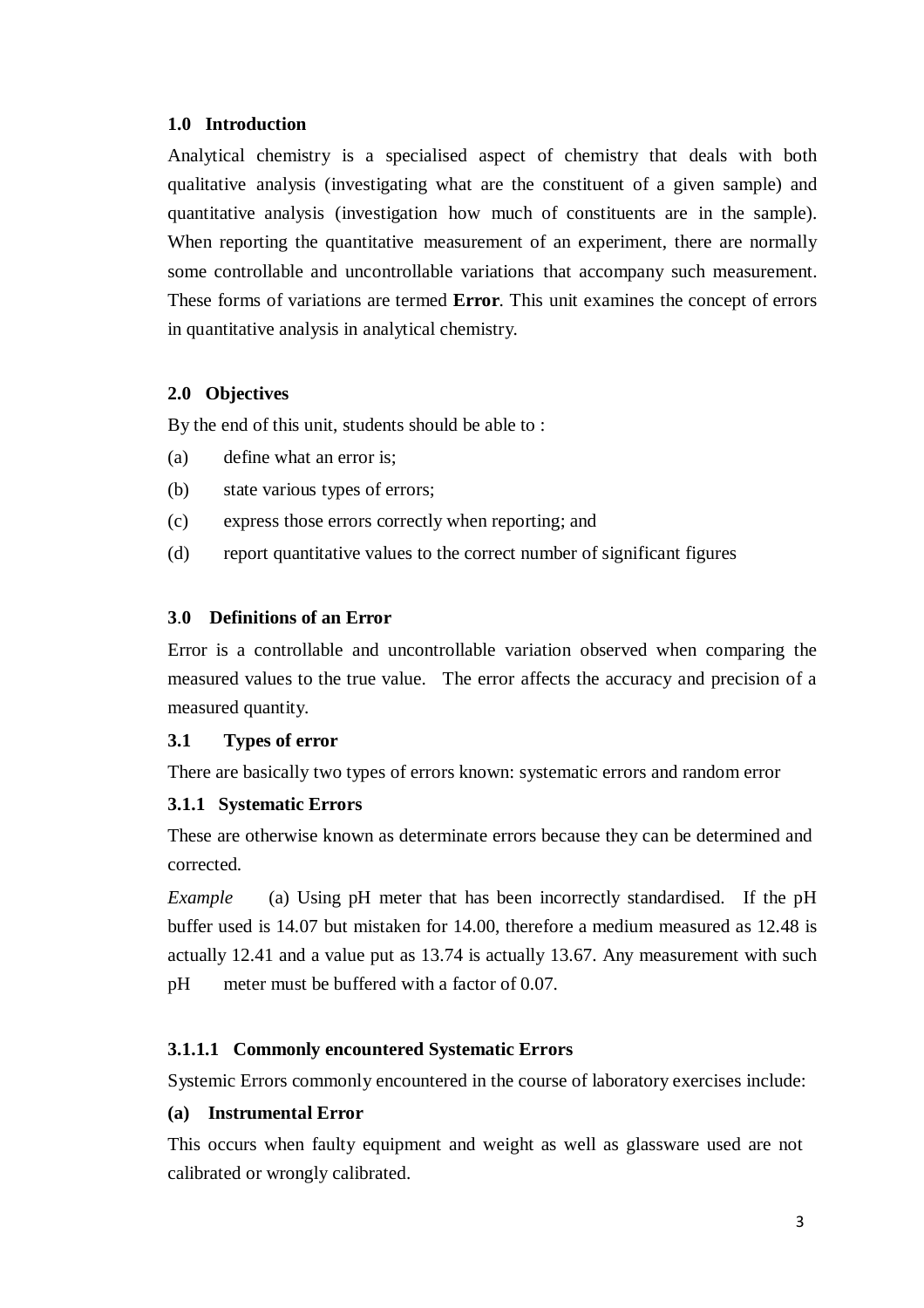#### **(b) Operative Errors**

These are errors traced to the operators (personnel error), either as a result of the in experience of the personnel involved or the operator not been careful enough. It may be mathematical error in the calculation or prejudice in estimating measurement.

#### **(c) Methodic Error**

These are errors inherent in the analytical method or procedure used. It is a very serious problem for an analyst. These include errors such as co-precipitation with impurities, incomplete reaction, impurities in the reagents used, etc. The methodical error is also correctable.

#### **3.1.1.2 Prediction and Correction of systematic Error**

There are various ways to detect and correct systematic error;

(a ) Analyse samples of known composition

Your method should reproduce the known answer; if not there is a problem with the method or equipment used.

(b) Analyse ''blank'' Samples.

Samples containing none of the parameter been sought. If you observe a non zero result, it means your method is responsible for more than what you intended.

(c) Use different analytical methods to measure the same quantity. If the results do not tally, it means there is an error associated with one of the methods.

(d) Let different operators of varying capabilities in different laboratories (using the same method or different methods) carry out the same analyses. Disagreement or Variations of high magnitude indicate error traceable to operators or equipment used.

#### **3.1.2 Random Errors.**

These errors are also known as indeterminate errors. They are errors due to the limitations of physical measurement and cannot be avoided. A better experiment or replicated experiment may reduce the magnitude of these types of errors, but cannot eliminate it totally. These types of errors are also called accidental errors. The errors are indicated by small differences in successive measurements made by the same analyst under almost identical experimental conditions. Rando m errors cannot be predicted or estimated. They can be either positive or negative.

#### *Examples*

(a) The type of variation associated with same analyst reading the same absorbance scales many times

(b) Variation associated with the three or four different analyst reading the same measuring scale or reading the lower measurement of a volumetric flask.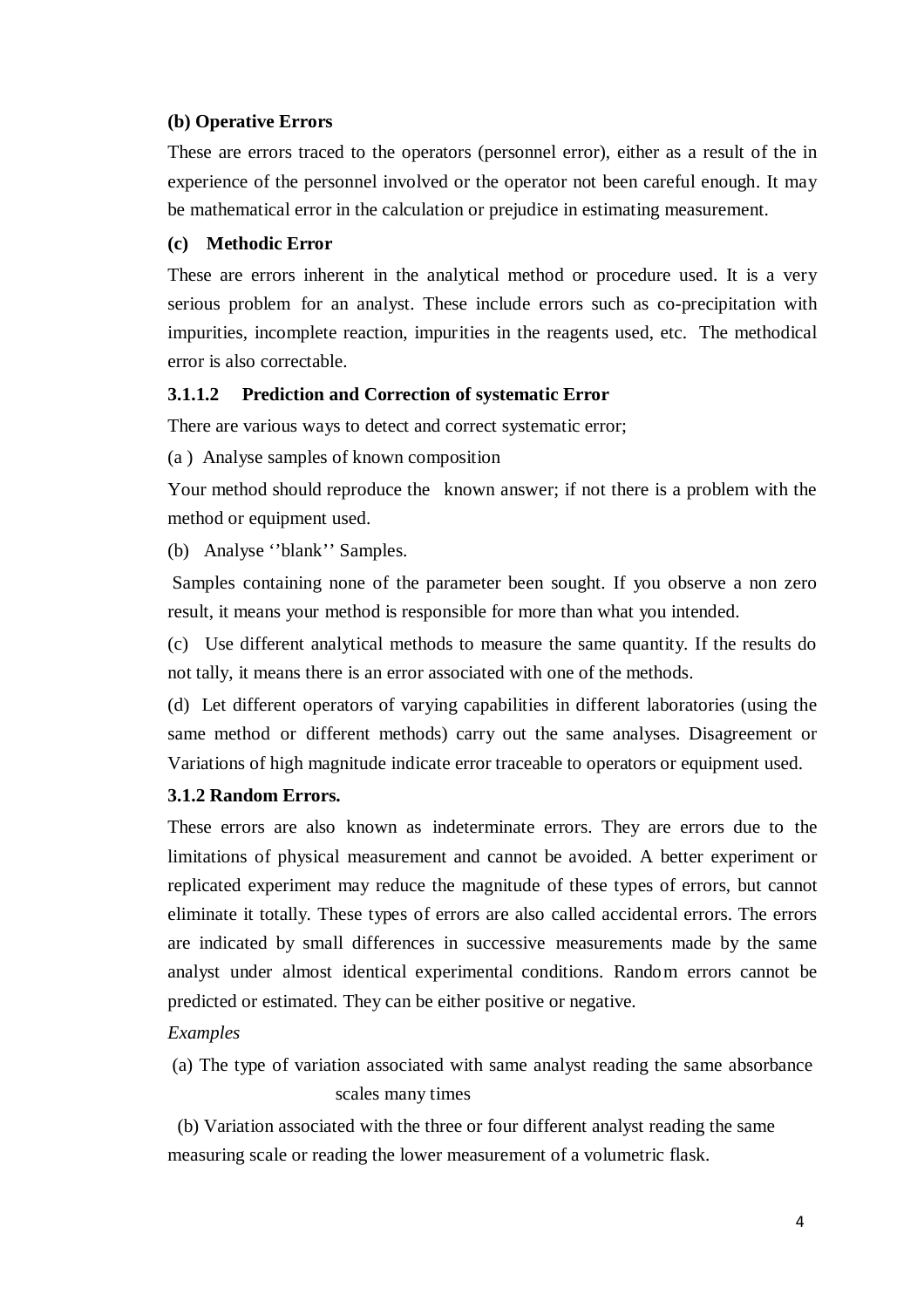Obviously they would report varying values reflecting subjective interpo lations between markings.

It has been observed that these types of errors always follow random distribution; hence mathematical laws of probability can help in arriving at conclusions regarding the most probable results in a series of measurements.

On a general note, errors affect the precision and accuracy of a measured quantity thereby raising questions on the integrity of the reported values.

# **3.1.3 Expressing Accuracy of a measurement**

There are various ways by which accuracy of a measurement can be expressed, these include:

### **(a) Absolute Error or Absolute Uncertainty**

This is variation or difference shown between the true value and the measured value. It is reported in the same units as the measurement

*Example* If a 4.97mg of an analyte is analysed as 4.91mg, the absolute error is 0.06 It becomes mean error if the measured value is the average of several measurements

#### **(b) Relative Error or Relative Uncertainty**

It is an expression comparing the absolute uncertainty to the size of its associated measurement or absolute error expressed as percentage of the true value.

*Example.* From. (a) Above, the relative error in the analysis is

0.06  $x$  100 % = 1.21 4.97 1

The relative accuracy can then be deduced as follow.

$$
\frac{4.91}{4.97} \times \frac{100}{1} = 98.79
$$

Note that

(i) the relative accuracy and relative error always give 100% if summed together.

(ii) relative errors can be expressed (as shown above) as parts per hundred (i.e in%) or parts per thousand (ppt)

*Example*. (a) If the result of an analysis, is 29.74 $\mu$ g is compared to the true value of 30.15 µg. Calculate the relative error in part per hundred and part per thousand.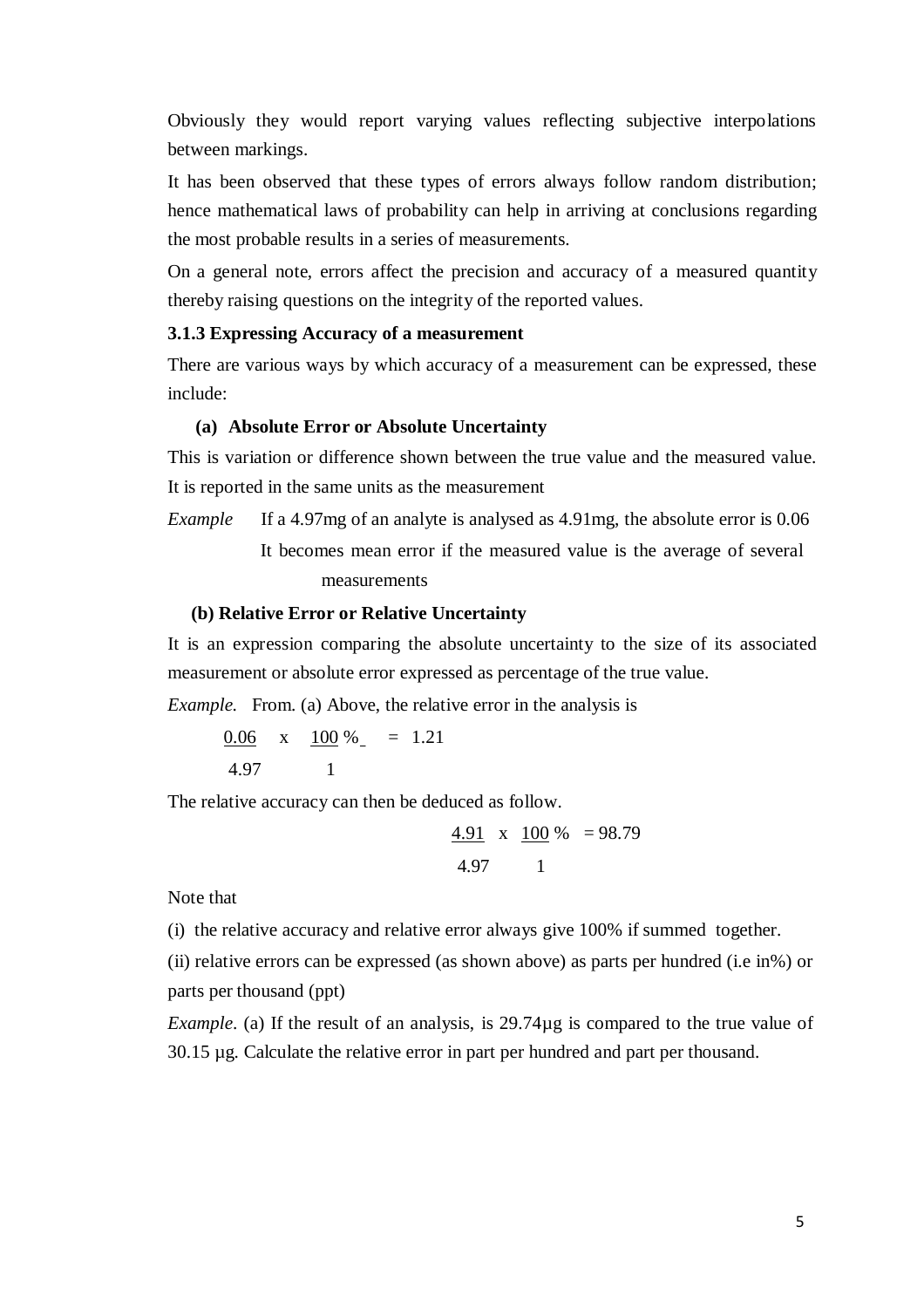### **Solution**

Absolute Error =  $29.74 - 30.15 = -0.41$ Relative Error in pph  $=$  0.41 x 100 %  $=$ 30.15 Relative error in ppt =  $0.41$  x 1000 % = 0.45 ppt 30.15

#### **Self Assessment Exercise**

a) Define the following terms (i) Error (ii) Blank sample (iii) Part per thousands

b) Briefly describe the major types of error known.

c) Differentiate between qualitative and quantitative analysis.

### **4.0 Conclusion**

Treatment of errors constitute a very important concept that helps in ascertaining the integrity of the values reported in an experiment reported

### **5.0 Summary**

In this unit we have learnt that:

- i) Analytical chemistry deals with both quantitative and qualitative analysis.
- ii) Errors are variations that naturally accompanied the experiment performed.
- iii) Two major types of errors are known namely: determinate and indeterminate errors.
- iv) Determinate errors can be predicted and accounted for, as well as corrected while indeterminate errors are accidental and inherent in the experiment itself and hence can not be corrected.
- v) Absolute and relative errors or uncertainty are two ways of expressing the accuracy of the measured values.
- vi) Relative error can be expressed in terms of part per hundred (pph) , that is % or parts per thousand (ppt).

#### **6.0 Tutor Marked Assignment**

- 1 Differentiate between quantitative and qualitative analysis
- 2 Explain the meaning of the following terms

(i) Analyte (ii) Blank (iii) operational error.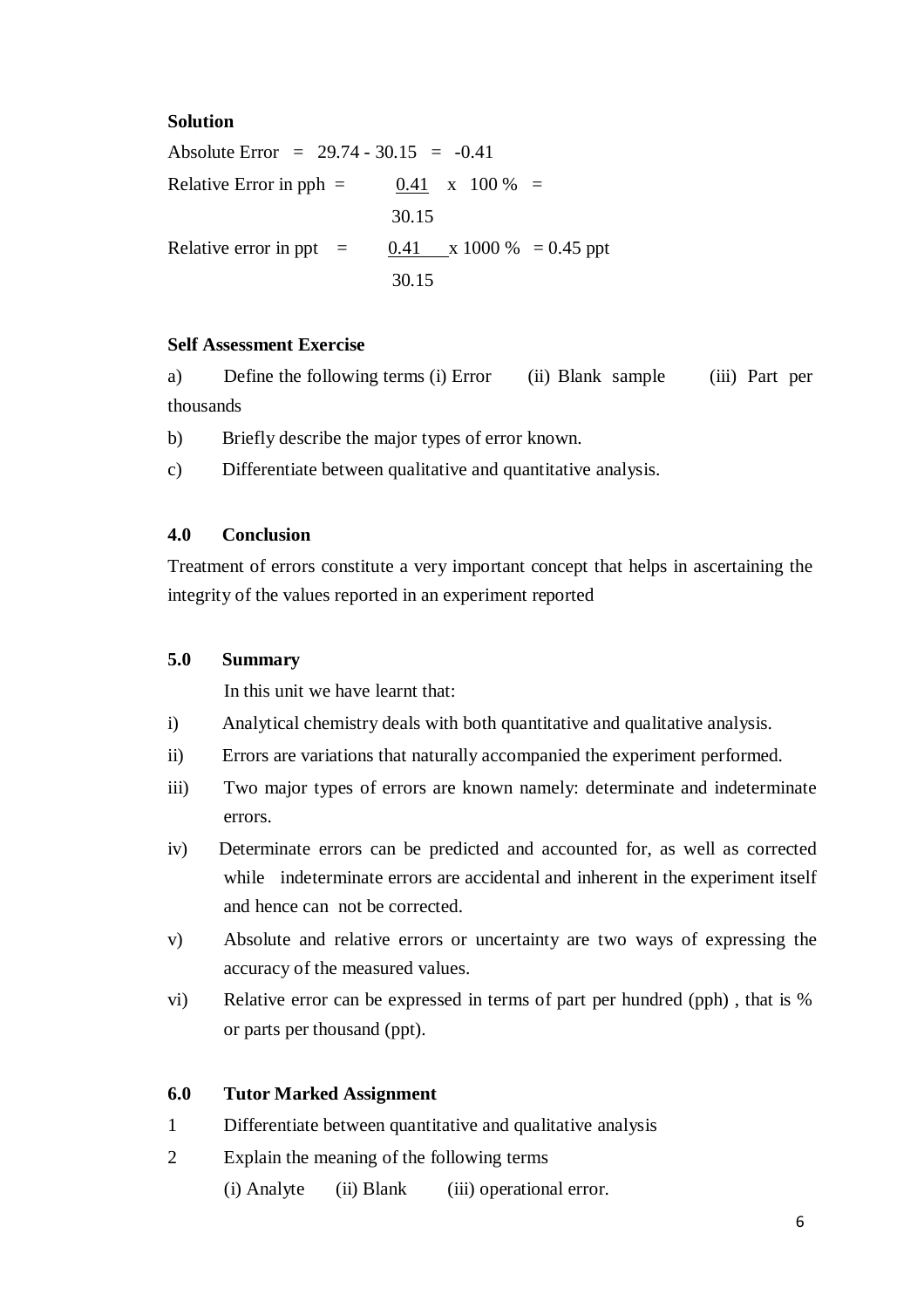- 3 Differentiate between random and systematic errors.
- 4 Briefly explain way by which systematic error can be predicted and corrected.
- 5 A standard serum containing 400 mg/L of chloride was analysed mg/L were obtained. Calculate (a) the mean value (b) absolute error and relative error in percent.

# **7.0 Further reading and Other resources.**

- 1 Christian, G.D. (1980). Analytical Chemistry.3<sup>rd</sup> ed, John wiley and son, New York.
- 2 Harris, D.C. (1995). Quantitative Chemical Analysis. 4<sup>th</sup> ed. Freeman and Company, New York.
- 3 Khan, I.A. and Khanum K. (1994).Fundamentals of Biostatistics. Ukaaz Publications, Nagar.
- 4 Nwachukwu, V.O.(2006).Principle of Statistical Inference. Peace Publishers, Port-Harcourt.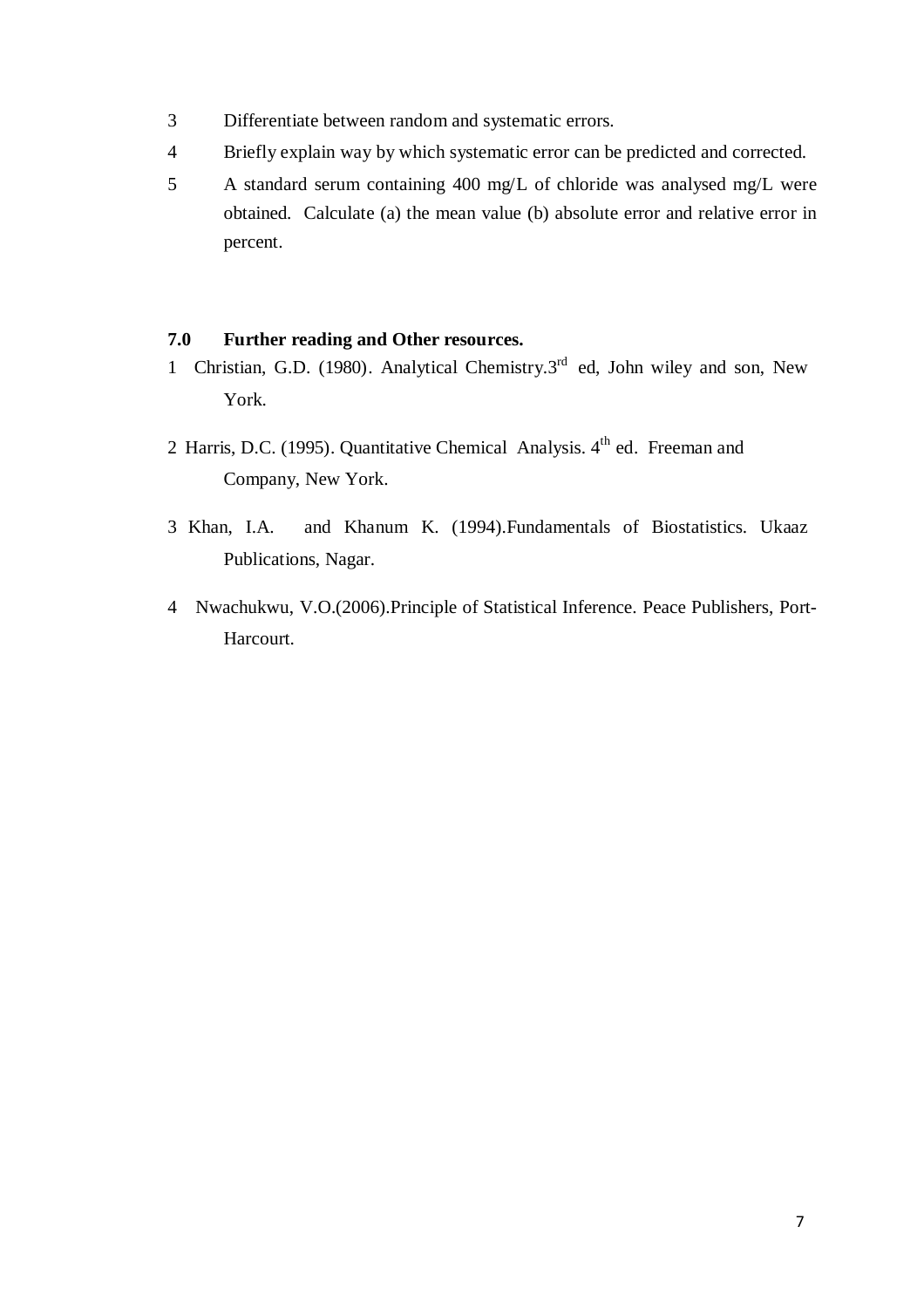# **Module 1 FUNDAMENTALS OF PRE ANALYSES**

| Unit               | 2 Statistical Treatment of Data         |    |
|--------------------|-----------------------------------------|----|
| 1.0                | Introduction                            | 8  |
| 2.0                | Objectives                              | 8  |
| 3.0                | Definition of various Statistical Terms | 8  |
| 3.1                | <b>Significant Figures</b>              | 8  |
| 3.1.1              | Rounding of                             | 9  |
|                    | 3.1.2a Addition and subtraction         | 9  |
| 3.1.2 <sub>b</sub> | Multiplication and Division             | 10 |
| 3.1.3              | Rounding off Rule                       | 10 |
| 3.2                | Ways of expressing precision            | 10 |
| 3.2.1              | Average deviation                       | 11 |
| 3.2.2              | Variance                                | 11 |
| 3.2.3              | <b>Standard deviation</b>               | 11 |
| 3.2.4              | Standard deviation of mean              | 12 |
| 3.2.5              | T-Test                                  | 12 |
| 3.2.6              | F-Test                                  | 14 |
| 3.2.7              | Correlation coefficiency                | 15 |
| 4.0                | Conclusion                              | 16 |
| 5.0                | Summary                                 | 16 |
| 6.0                | <b>Tutor Marked Assignment</b>          | 17 |
| 7.0                | Further reading and other resources     | 17 |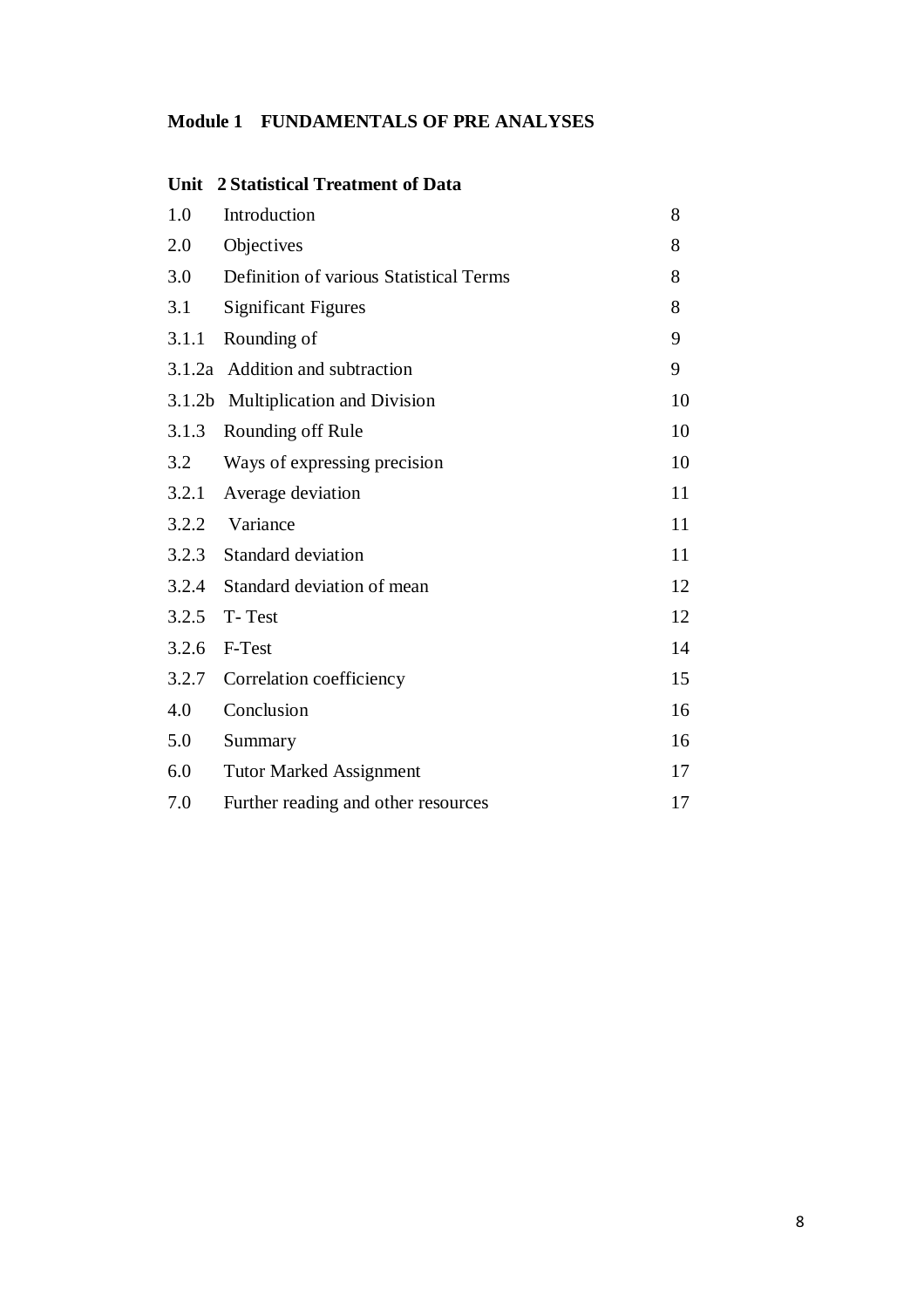# **1.0 Introduction**

In the past, great chemist had faced various challenges, which include the necessity to analyse a reasonable large number of samples in so many monitoring effort so as to ensure representative coverage, selection of appropriate method out of many known suitable analytical techniques, the problem of variations in reported values from different methodologies employed in analysing the same samples, coping with different measured values reported by the same operation in replicate and un thinkable interrelationship that could exist among the data generated. These problems and many others had forced scientist to just collecting ''base line'' data for referral use, against which the future can be assessed.

However, it is now being realise that, with the statistical analytical tools various problems could be solved. Statistics enables analytical chemist to accept conclusions that have high probability of being correct and to reject conclusions that are doubtful. Hence statistical treatment of data helps in ascertaining the significance and integrity of values reported.

# **2.0 Objectives**

At the end of this unit, students should be able to:

- i. list appropriate statistical tools available for data handling;
- ii. define various statistical terms and state their importance; and
- iii. use various statistical tools in interpreting data and arrive at a safe conclusion.

# **3.0 Definitions of various Statistical Terms**

# **3.1 Significant figures**

It can be defined as the minimum number of digit required to express a given value in a scientific way with a measured precision.

This concept is very important in conveying the actual meaning and status of each digit. However many individual are not properly schooled in the use of significant figures and hence make figures in experimental reports appear confused.

The digit zero [0] can be a significant part of a measurement depending on where it occurs.

Generally, zeros are significant if:

i. They occur in the middle of a number

ii. They occur at the end of a number on the right-hand side of a decimal point.

Note that the number of significant figures in a measurement is independent of the placement of decimal point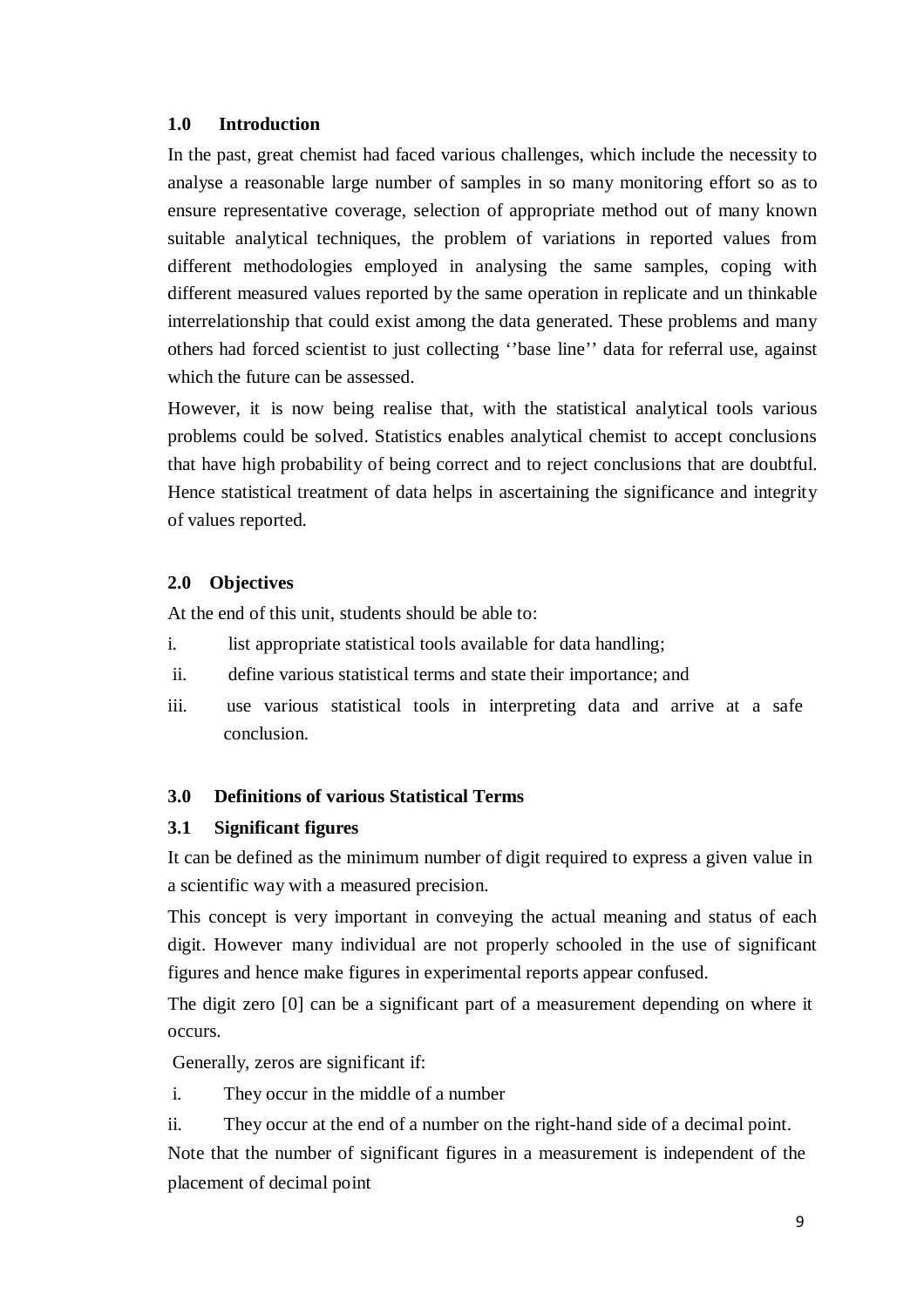*Example:* The significant zeros are underlined. 7**0**4, 0.07**0**4, 0.7**0**4, 7**0**4**0**, 0.7**0**4**0**. Ambiguity arises when a figure like 92500 is written in respect of the significant figures. However it could be written in any of the following ways.

| $9.25 \times 10^4$     | 3 significant figures |
|------------------------|-----------------------|
| $9.250 \times 10^{4}$  | 4 significant figures |
| $9.2500 \times 10^{4}$ | 5 significant figures |

Note that the first uncertain figure is the last significant figure.

#### **3.1.1 Rounding Off**

The problem often encountered in significant figures is when an arithmetical operation takes place and when the answer is to be rounded off. The operation is either addition/subtraction, multiplication/division.

The general rule is: Rounding should only be done on the final answer (not intermediate results) to avoid build-up of round-off errors.

# **3.1.2 Addition and Subtraction**

*Rule:* Express all numbers with the same exponent and align all numbers with respect to the decimal point.

> Round-off the answer according to the number of decimal places in the number with the fewest decimal places.

*Example* (a) 14.344137 + 17.347799

$$
\frac{+44.313}{\underline{76.504936}}
$$
\n
$$
\underbrace{76.504936}_{\text{not significant}}
$$

The final answer is 76.505

When adding or subtracting numbers expressed in scientific notation, all numbers should first be converted to the same exponent.

*Example* (b)  $1.373 \times 10^5$  $+ 5.314 \times 10^3$  $+ 0.798 \times 10^6$ Convert to the same exponent

1.373 x 10<sup>5</sup>  
\n5.314 x 10<sup>3</sup> 
$$
\longrightarrow
$$
 0.05314 x 10<sup>5</sup>  
\n0.798 x 10<sup>6</sup>  
\n $\longrightarrow$  7.98 x 10<sup>5</sup>  
\n9.40614 x 10<sup>5</sup>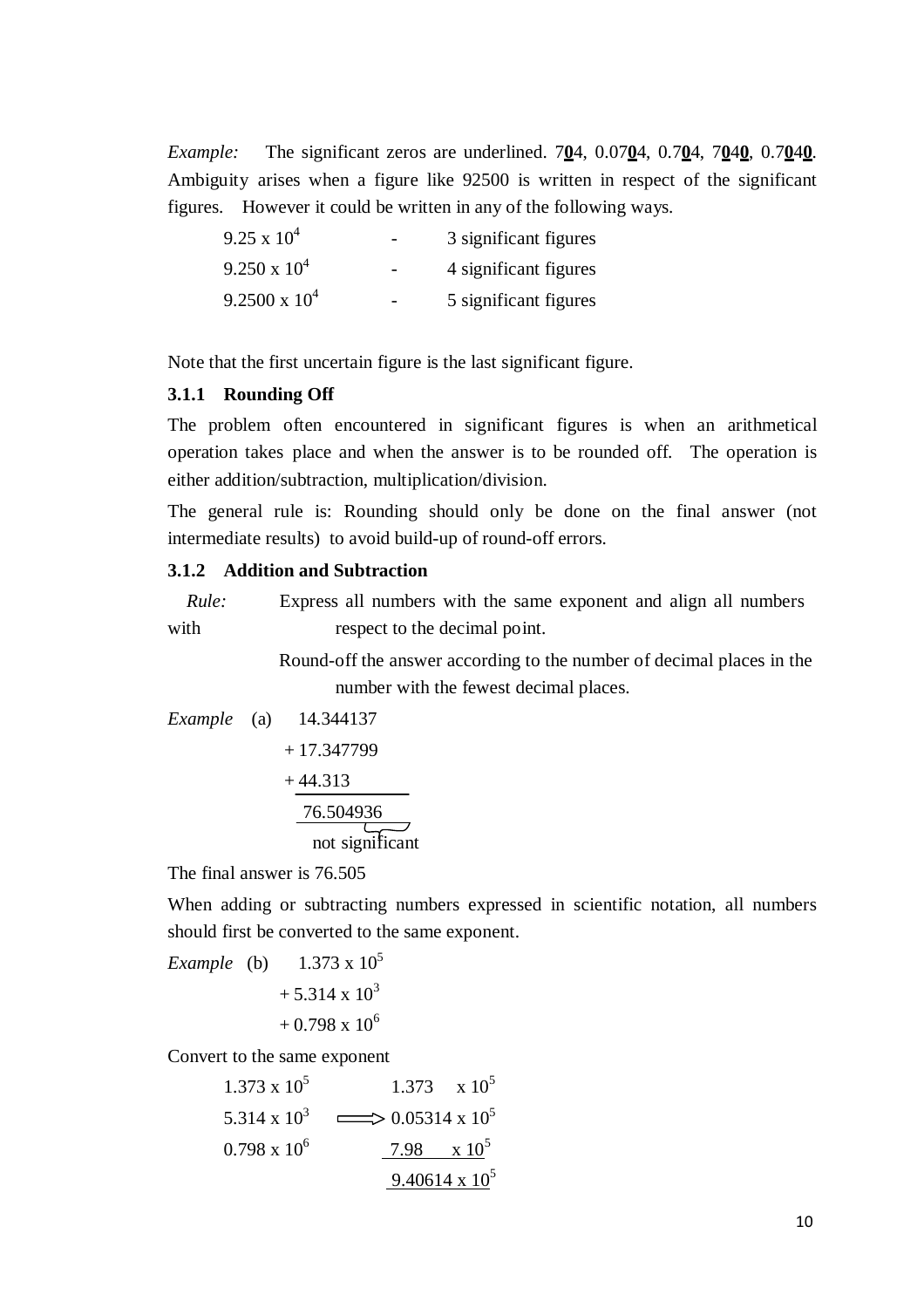Round off to fewest decimal point.

So the final answer is  $9.41 \times 10^5$ .

# **3.1.2 Multiplication and Division**

The operation should be limited to the number digit contained in the number with the fewest significant figures.

*Example* (a)  $3.26 \times 10^{-5}$ x 1.78 5.80 x  $10^{-5}$ (b)  $4.3179 \times 10^{12}$  $x = 3.6 \times 10^{-19}$  $1.6 \times 10^{-6}$  $(c)$  3 4.60 x 2. 4 6 2 8 7 1 4. 0 5

Note that the power of 10 has no influence on the number of figures that should be retained.

### **3.1.3 Rounding Off Rule**

Note that the rounding off should be done on the final answer, when the arithmetic operation must have been carried out.

The following rules validate rounding off operation.

- 1. If the digit following the last significant figure is greater than 5, the number is rounded up to the next higher digit.
- 2. If the number is less than 5, the number is rounded to the present value of the last significant figure

*Example*:  $9.47 = 9.5$  *in two significant figures.*  $9.43 = 9.4$ 

3. If the last digit is a 5, the number is rounded off to the nearest even digit.

*Example:* 4.65 = 4.6 not 4.7  $4.75 = 4.8$  $4.55 = 4.6$ 

#### **3.2 Ways of Expressing Precision**

Statistics has enabled scientist to accept or reject conclusions on figures depending on the degree of precision carried or attached by the numerical report.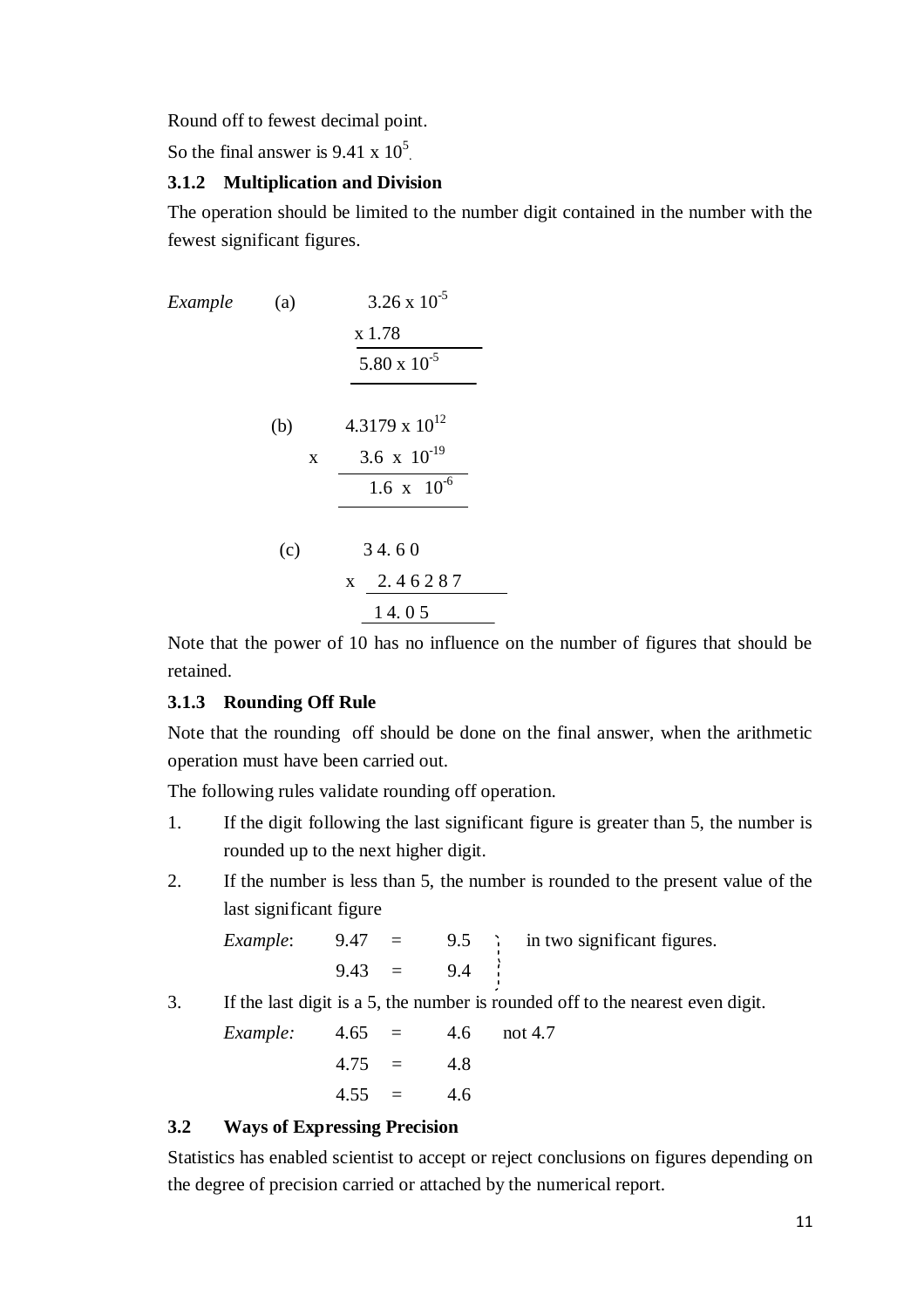**Precision** is defined as the degree of agreement between replicate measurements of the same quantity. There are various tools that are uses in expressing the precision. These include: average deviation, variance, standard deviation etc.

### **3.2.1 Average Deviation (A.D)**

It is one of the methods of showing dispersion or way of ascertaining the deviation from the central values. It is otherwise called Mean Deviation. It helps further in measuring distribution that is based upon all the items in a distribution.

Mean deviation or average deviation =

| A.D                     | $\sum  X - \overline{X} $ | <b>or</b> |   |
|-------------------------|---------------------------|-----------|---|
|                         | n                         |           | n |
| dx                      | deviation from mean       |           |   |
| n                       | number of observation     |           |   |
| $\mathbf{x}$            | observation               |           |   |
| $\overline{\mathbf{x}}$ | sample mean               |           |   |
|                         |                           |           |   |

Coefficient of mean deviation = Mean deviation

# Mean

As with accuracy, precision measurement such as average deviation can be expressed as an absolute figure or as a relative figure (%, pph, ppt etc)

#### **3.2.2 Variance**

This is simply called mean square deviation. Variance is an important measure in the quantitative analysis of data. It helps in isolating the effect of various factors. It also helps in developing some statistical theories.

Variance 
$$
S^2 = \sum (x - \bar{x})^2
$$
 or  $\sum (d\bar{x})^2$   
\n $n - 1$   
\n $x =$  arithmetic mean

 $n =$  number of observation

### **3.2.3 Standard Deviation (SD)**

It is the most commonly used absolute measure of dispersion. It measures how closely the data clustered about the mean.

Note: The smaller the standard deviation the more closely the data are clustered about the mean i.e homogeneity is observed when standard deviation is small.

Therefore, standard deviation measures the spread in a set of observation. Standard deviation (S) is simply the square root of the variance.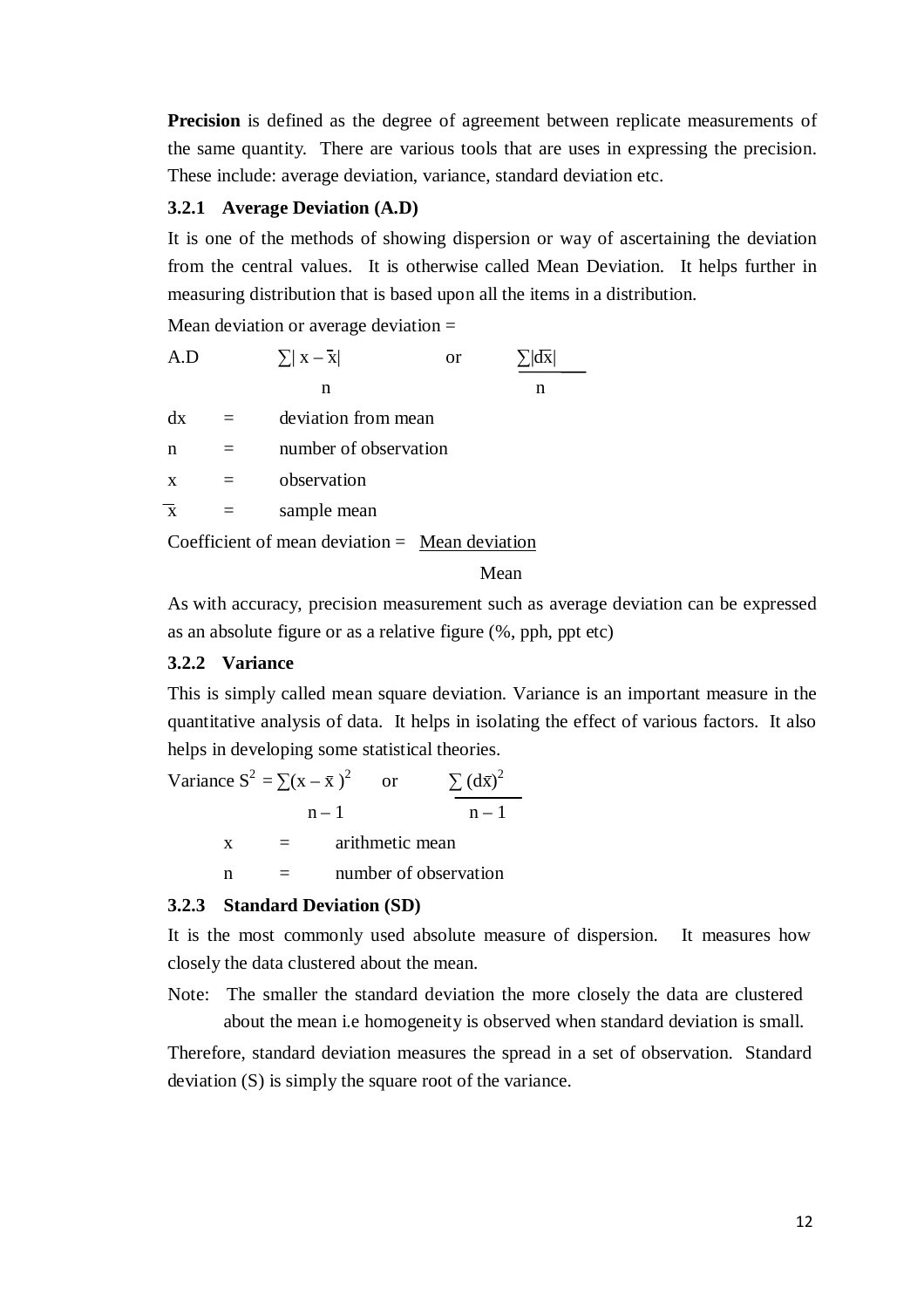S = 
$$
\frac{\sum (x - x)^2}{n - 1}
$$
 =  $\frac{\sum (dx)^2}{n - 1}$ 

**Coefficient of Variation**: The standard deviation is an absolute measure of dispersion. It is expressed in terms of unit in which the original data is collected. For instance the standard deviation of length of fish is different from standard deviation of weight of fish. To enable Comparism of the two, there is the need for conversion into relative measure. This relative measure of dispersion is known as coefficient of variation.

$$
C.V = \frac{S}{\bar{x}} \times 100
$$

Where  $S =$ Standard deviation

$$
x = Mean
$$

#### **3.2.4 Standard Deviation of Mean**

This is otherwise known as standard error of mean (SEM).

$$
SEM = \frac{S}{\sqrt{N}}
$$

Where  $S = Standard deviation$ 

 $N =$  number of observation.

Note that when the sample given during the measurement of dispersion is less than 10 , we use  $n - 1$  but if it is more than 10, we use n.

#### **3.2.5 Student's t Test**

This is a statistical tool used most frequently to compare the mean values from experimental procedure. It also helps in expressing confidence interval. This is the range within which the true value might fall within a given probability. The limit of this range is called confidence limit. The likelihood that the true value falls within the range is called the probability or confidence level, usually expressed as a percentage.

A statistical t-value is calculated  $(t_{cal})$  and compared with the tabulated t-value  $(t_{tab})$ . If the calculated t-value exceeds the tabulated t- value, then there is a significant difference between the results of the two methods at that confidence level. If it does not exceed the tabulated t-value, then we can predict that there is no significant difference between the methods.

There are three ways by which t-test can be used.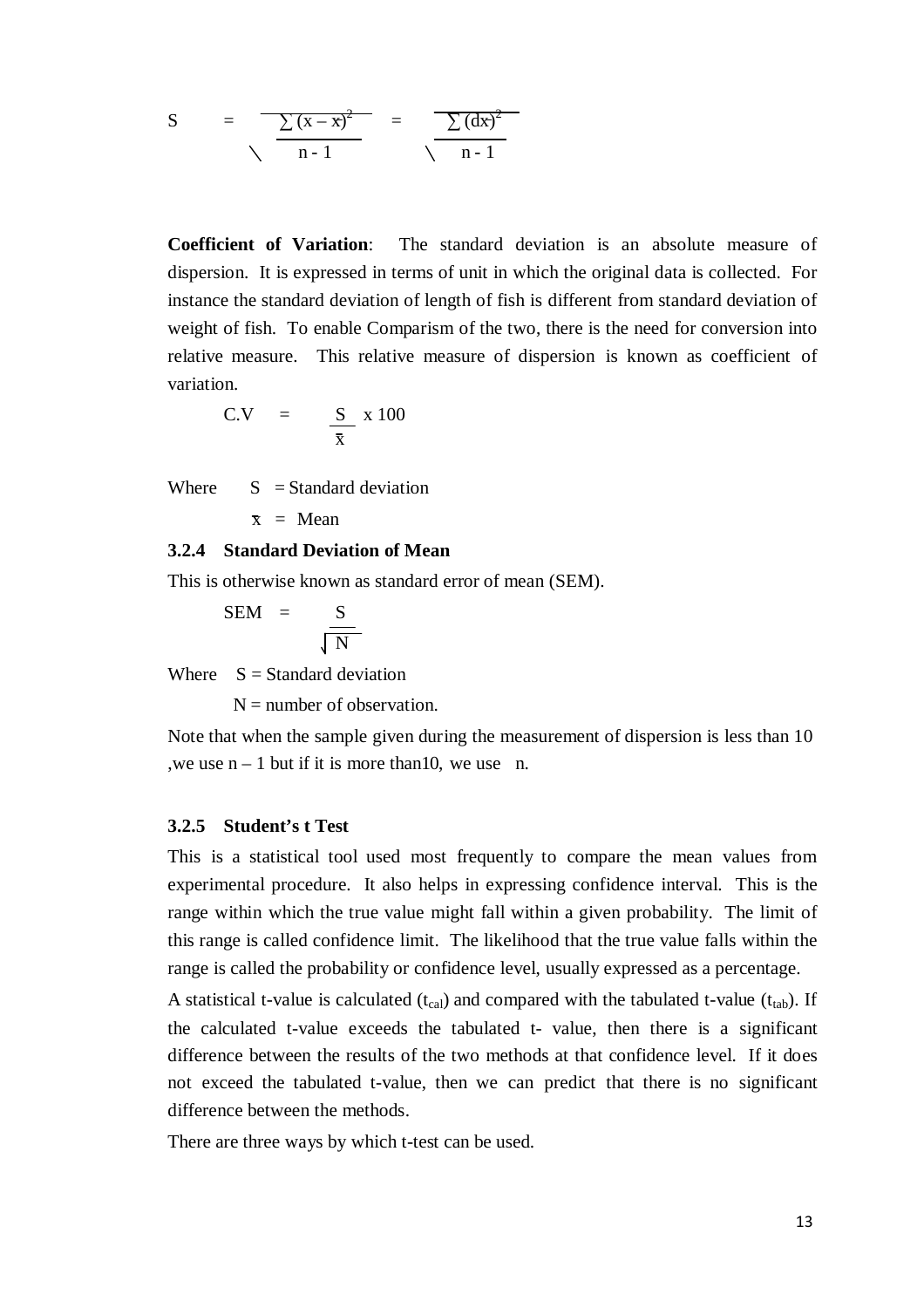#### **(a) T-test when a standard or true value is known**

$$
\pm t = (\overline{x} - \mu) \sqrt{\frac{N}{S}}
$$

| Where x | mean value             |
|---------|------------------------|
| u       | true value             |
| N       | number of observations |
|         | standard deviation     |

# **(b) T-test when comparing replicate measurements**

| $\pm t =$ | $\overline{x_1}$ - $\overline{x_2}$ | $n_1n_2$              |  |
|-----------|-------------------------------------|-----------------------|--|
|           | Sp                                  | $\bigvee$ $n_1 + n_2$ |  |

$$
Sp \leq \frac{1}{\sqrt{2\pi i}} \sqrt{2\pi i} + \frac{1}{n_1 + n_2} \sqrt{2\pi i} + ... \sqrt{2\pi i} \sqrt{2\pi i} = x_k^2
$$

Where  $\bar{x}_1, \bar{x}_2, \dots, \bar{x}_n$ , are mean values of each of the set.

 $S_P$  = Pooled standard deviation

 $x_{i1}$ ,  $x_{i2}$ ,...,  $x_{ik}$  = Individual value in each set.

 $K = sets of analyses$ 

### **(c) T-test when comparing individual difference.**

This case applies when we use two different methods to make single measurement on several different samples. No measurement has been duplicated.

$$
t = \frac{\overline{d}}{\underline{S}d} \sqrt{n}
$$

$$
Sd = \sqrt{\frac{\Box (di \Box \overline{d})^2}{n \Box 1}}
$$

 $d_1$  = The individual difference between two methods for each samples with regards to sign

 $\overline{d}$  = The mean of all the individual difference.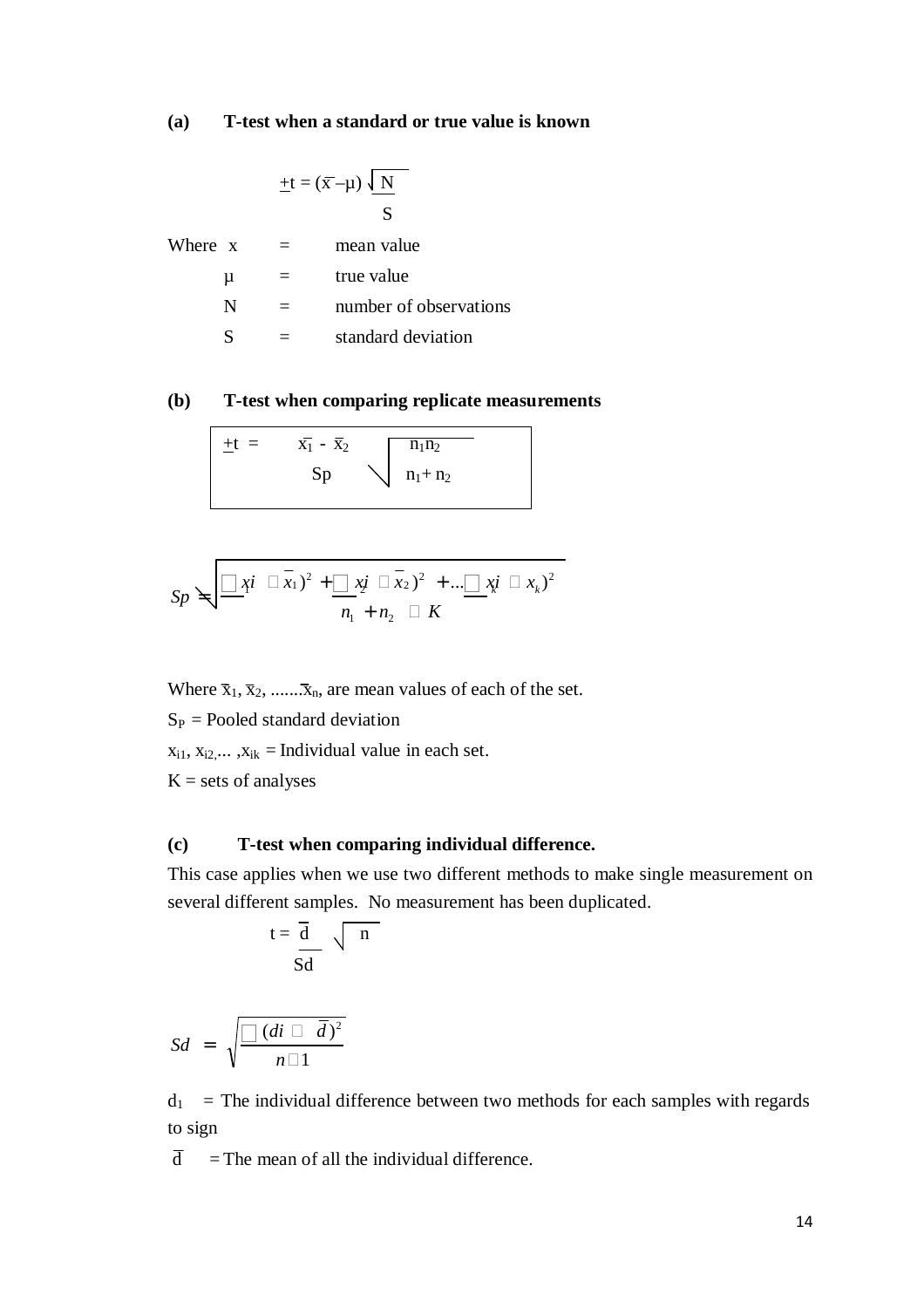#### **3.2.6 F-test**

This is a test designed to investigate whether there is a significant difference between two method based on their standard deviation commonly. It is defined in terms of variance.

$$
F_1 = \frac{S_1^2}{S_2^2}
$$

Where  $S_1^2 > S_2^2$ . If the calculated F value exceeds tabulated F value at a given confidence level, there is a significant difference between the variance.

### **3.2.7 Correlation**

This is a statistical tool with the help of which the relationship between two variables is studied. Indeed, Correlation studies also help to show degree of any association (quantitatively) between two sets of variables.

With this knowledge, one can predict if the existence of trend in one variable will affect the other. There are three major ways by which correlation is carried out.

- i. Scatter diagram method
- ii. Graphic method
- iii. Coefficient of correlation.

#### **(i) Scatter Diagram Method**

It is the simplest method for ascertaining correlation between two variables by plotting the values on a chart known as scatter diagram.

In plotting this diagram, note that the X variable is the independent variable while on y-axis you plot dependable variable.

*Example*: The height of plant is on x axis while the number of flower is on yaxis. The following types + scatter graph are commonly obtained





**( a) positive correlation ( b) Negative Correlation**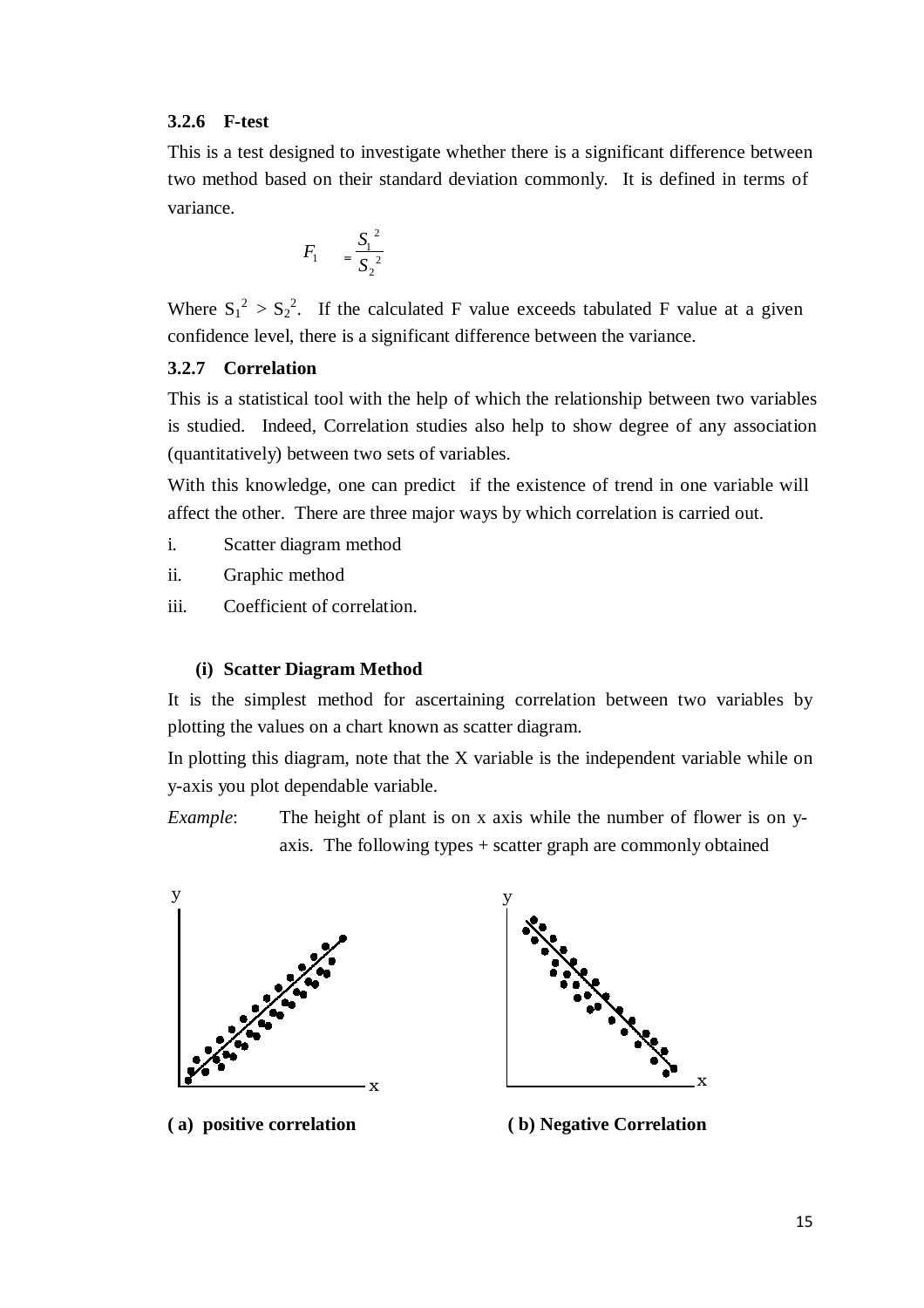

### **( c) No correlation**

Figure 1.0mScatter Diagram Patterns of Correlation.

### **(ii) Graphic method**

This is a mutual mathematical graph in which graphs of two variables in question are plotted and are related to one another. The graphs would either show positive or negative correlation.



Figure 2.0 Graphical Pattern of Correlation

### **(iii) Coefficient of Correlation**

This is when the degree of relationship can be established by calculating a coefficient which always gives a quantitative measure of the degree of closeness between two variables. This postulate is the basis for ranking numerical measure of degree of correlation. One of such numerical measured is Pearson Correlation coefficiency, r.

$$
r = \frac{[x \Box x] (y \Box \overline{y})}{\sqrt{[x \Box x)^2} [y \Box y)^2}
$$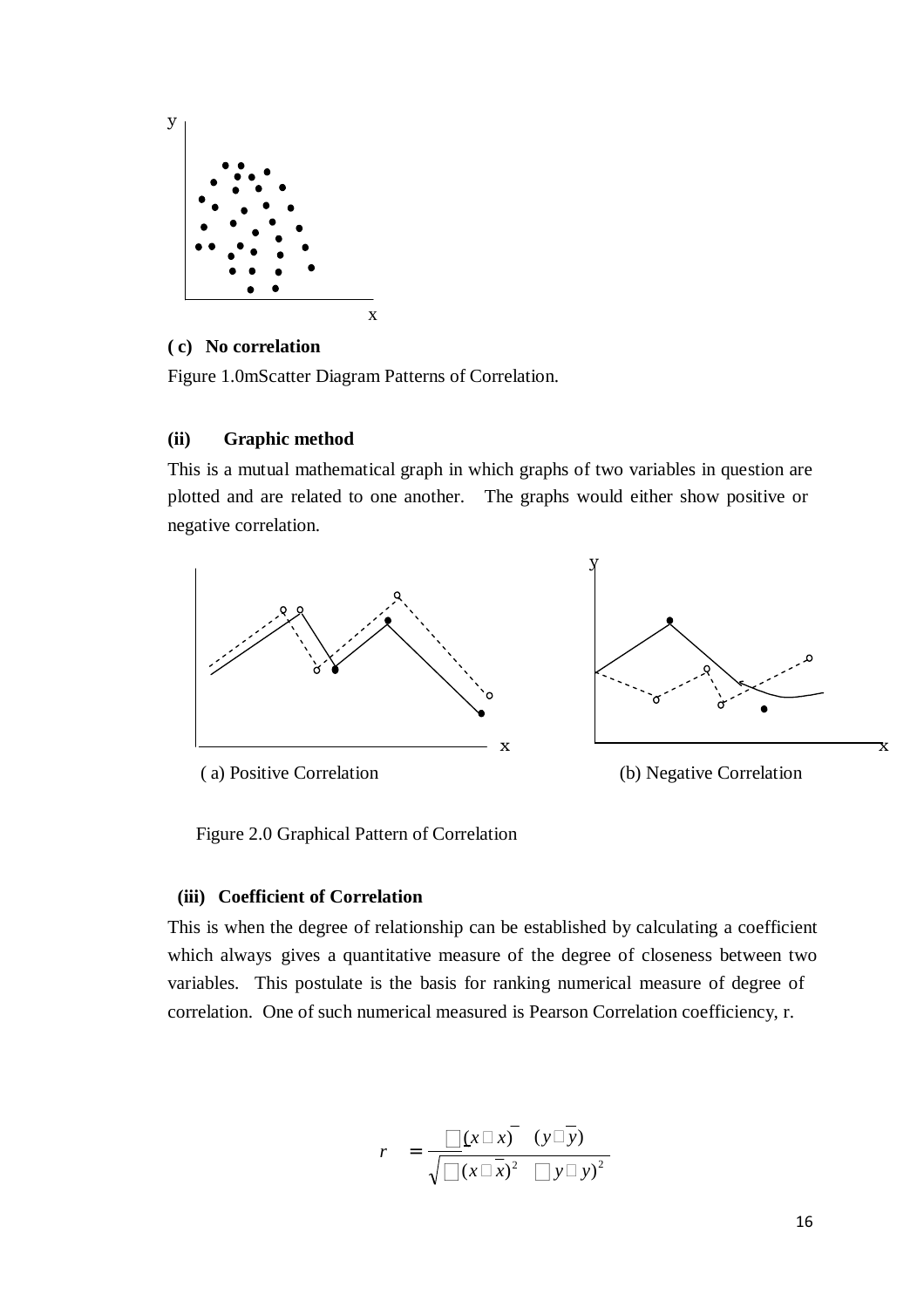- $x =$  the independent variable
- y = dependent variables
- $r =$  correlation coefficient

x and y are the mean values of independent and dependent variables respectively

However for simplification purposes, the r can be rewritten as:

$$
r \frac{\Box xy \Box \frac{\Box x \Box y}{n}}{\sqrt{\Box n^2} \Box \frac{\Box x}{n} \Box y^2 \Box \frac{\Box y}{n}}
$$

The r calculated would show the degree of the interrelationship goingas indicated in Table 1 below.

| Degree of Correlation   | Positive        | Negative          |
|-------------------------|-----------------|-------------------|
| Perfect correlation     | $+1$            | $-1$              |
| Very high correlation   | $+0.9$ or more  | $-0.9$ or more    |
| Sufficient correlation  | $+0.75$ to 0.9  | $-0.75$ to $-0.9$ |
| Moderate correlation    | $+0.6$ to 0.75  | $-0.6$ to $-0.75$ |
| Possible correlation    | $+0.3$ to 0.6   | $-0.3$ to $-0.6$  |
| Possibly No correlation | Less than $0.3$ | Less than -0.3    |
| Absent of correlation   | $\theta$        | $\theta$          |

Table 1.0 Interpretation of Degree of Correlation

#### **SELF ASSESSMENT EXCERCISE**

- 1. Briefly describe various ways by which precision can be expressed.
- 2. Explain the meaning and importance of the following terms:
	- ( i) Precision and Accuracy ( ii) Standard Error Mean ( iii) Significant figures

### **4.0 Conclusion**

Statistical treatment of data helps scientist to correctly present and interpret data. It also reveals the inherent possible inter relationship with other variables and the population.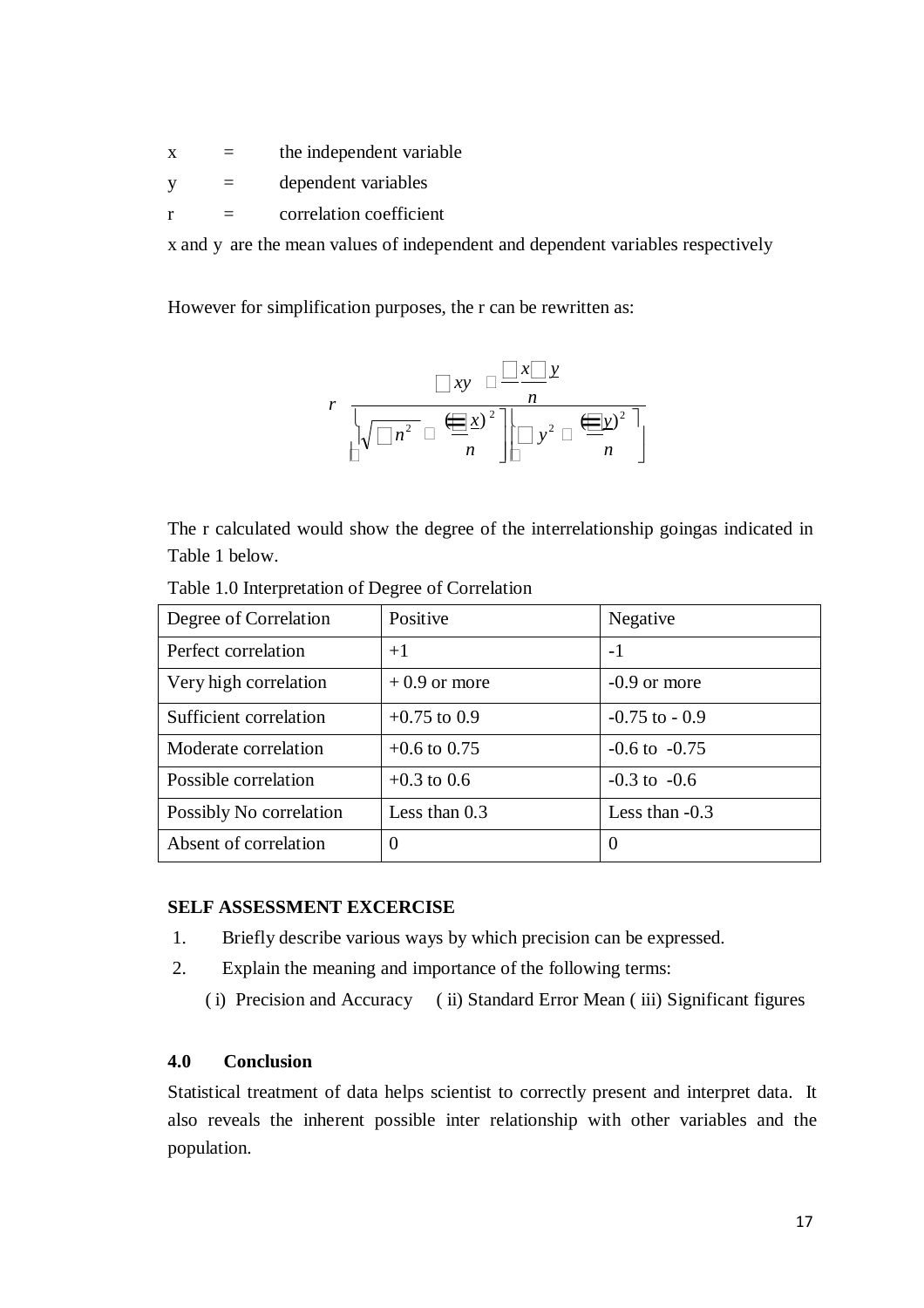# **5.0 Summary**

In this unit we have learnt that :

- i. Statistical handling of data is very important.
- ii. Significant figures help to reveal the status of all digits in the measurement as well as indicating the degree of its uncertainty
- iii. Rounding off of figures generally implies tha the degree of uncertainty in a figure he to be propagated.
- iv. Various ways by which precision in a figure can be expressed include average deviation, standard deviation, variance, etc
- v. Both T and F tests are capable of revealing the significance of the difference between mean values from different experiment
- vi. Various ways of showing correlation between two variables and their merits are possible.

# **6.0 Tutor Marked Assignment**

- 1. Differentiate between F and T test
- 2. Calculate the average deviation and the average relative deviation of the following set of analytical results: 18.40g, 18.37g, 18.43g and 18.39g.
- 3. How many significant figures does each of the following number have? (a) 2000.06 (b) 6.030 x  $10^{4}$  (c) 7.30 x  $10^{10}$
- 4. Distinguish between accuracy and precision
- 5. Replicate samples of silver alloys are analysed and determined to contain 95.67, 95.61, 95.71 and 95.60% of silver metal. Calculate (a) average deviation in ppt, (b) the standard deviation and (c) the relative standard deviation of mean

# **7.0 Further reading and Other resources.**

1 Christian, G.D. (1980). Analytical Chemistry.3rd ed, John wiley and son, NewYork.

- 2 Harris, D.C. (1995). Quantitative Chemical Analysis.  $4<sup>th</sup>$  ed. Freeman and Company, New York.
- 3 Khan, I.A. and Khanum K. (1994).Fundamentals of Biostatistics. Ukaaz Publications, Nagar.
- 4 Nwachukwu, V.O.(2006).Principle of Statistical Inference. Peace Publishers, Port-Harcourt.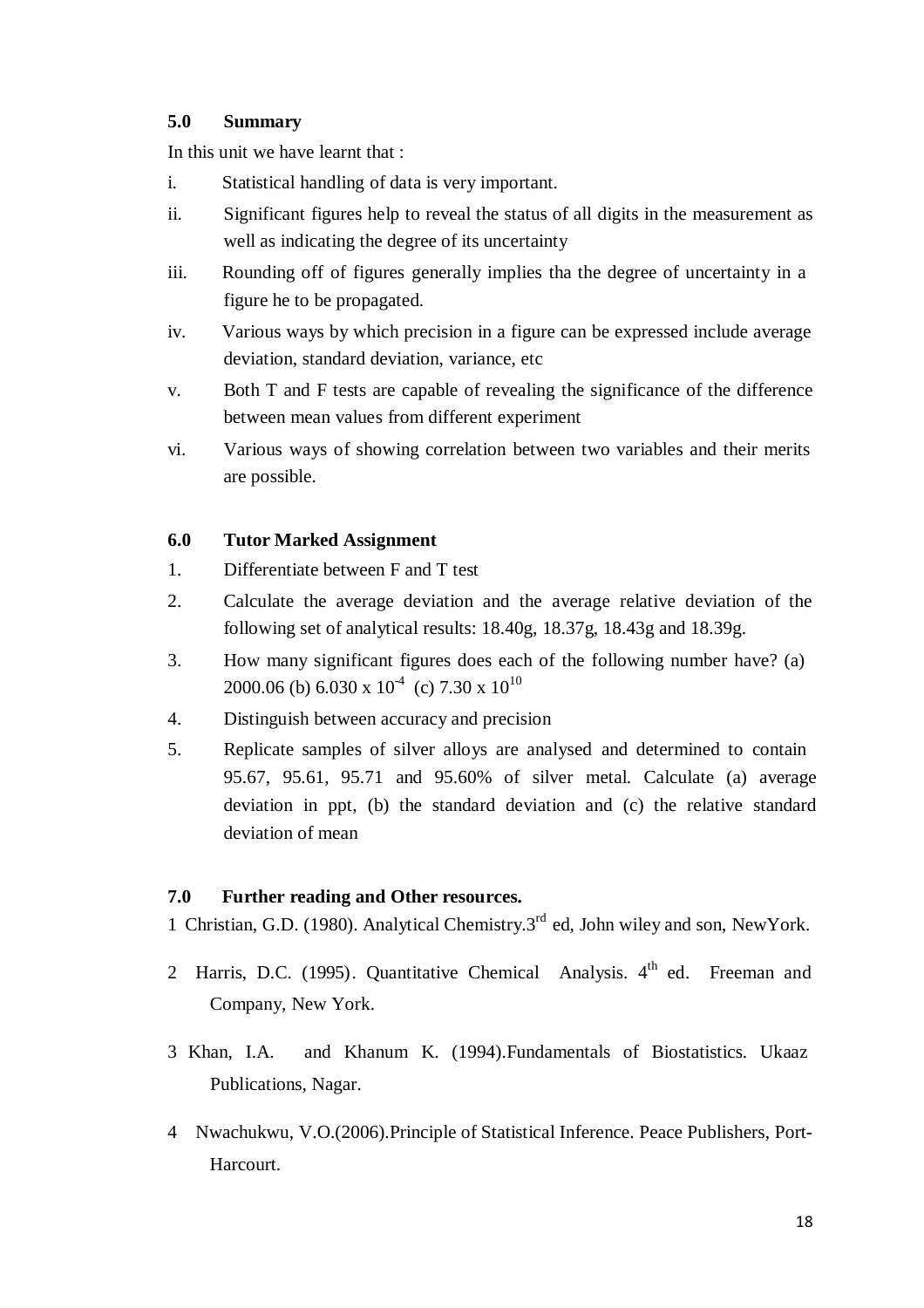|  | <b>Module 1 FUNDAMENTALS OF RELIABLE ANALYSES</b> |  |  |  |
|--|---------------------------------------------------|--|--|--|
|--|---------------------------------------------------|--|--|--|

|        | Unit 3 Theory of Sampling                  |    |
|--------|--------------------------------------------|----|
| 1.0    | Introduction                               | 19 |
| 2.0    | Objectives                                 | 19 |
| 3.0    | <b>Basic Principles of Sampling</b>        | 19 |
| 3.1    | <b>Sampling Techniques</b>                 | 20 |
| 3.2    | <b>Types of Sample</b>                     | 20 |
| 3.3    | Between Gross and Laboratory size sample   | 21 |
| 3.3.1  | Gross Sample                               | 21 |
| 3.3.2  | Laboratory size sample                     | 21 |
| 3.3    | Chain of custody procedure                 | 21 |
| 3.4    | <b>Treatment and Preparation of Sample</b> | 22 |
| 3.5    | <b>Statistics of Sampling</b>              | 23 |
| 3.6.   | Sample Decomposition                       | 24 |
| 3.6.1. | Inorganic Solids                           | 24 |
| 3.6.2. | <b>Organic Materials</b>                   | 24 |
| 4.0    | Conclusion                                 | 24 |
| 5.0    | Summary                                    | 25 |
| 6.0    | Tutor marked assignment                    | 25 |
| 7.0    | Further reading and other resources        | 25 |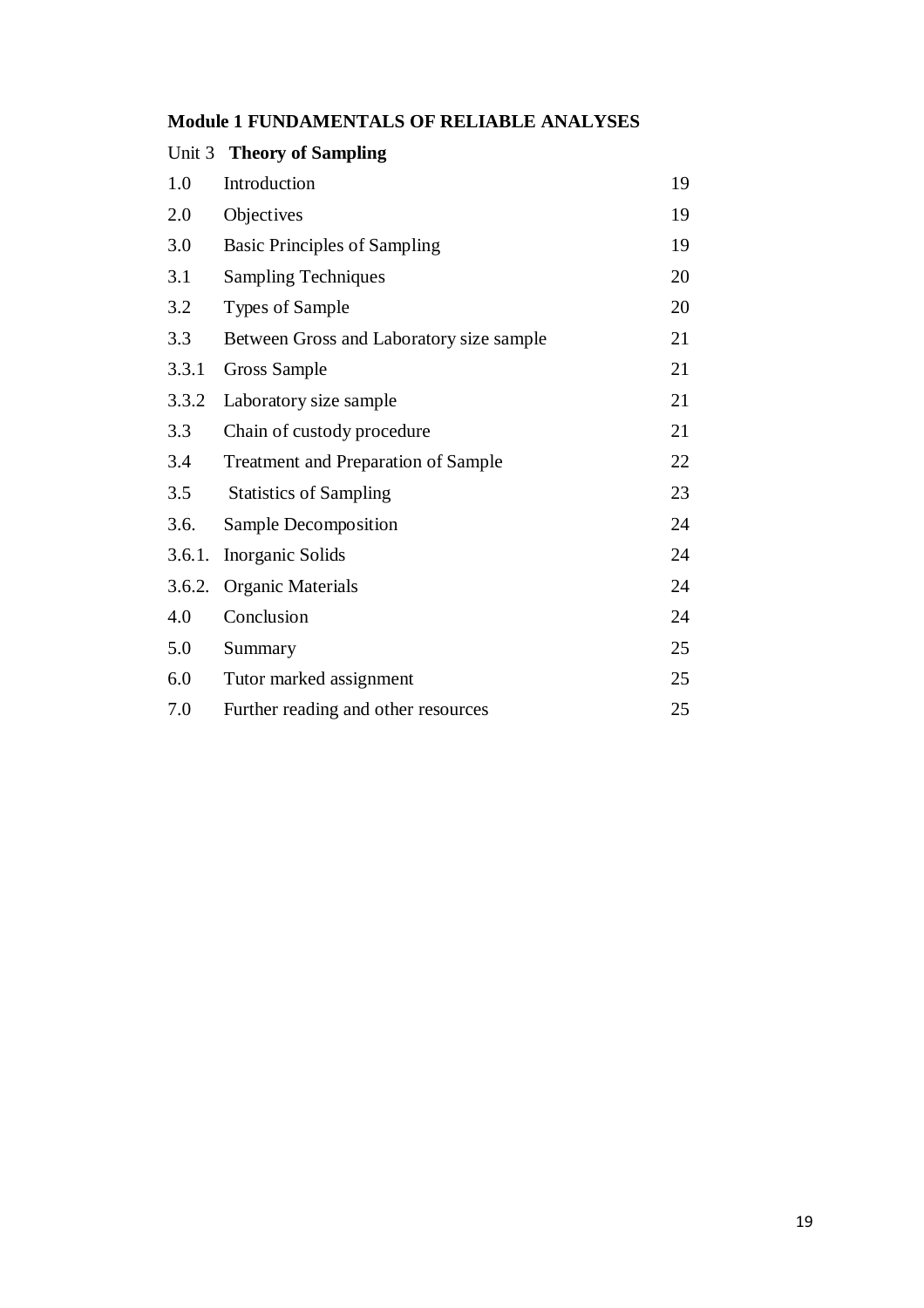# **1.0 Introduction**

There are certain important steps that naturally precede chemical analysis if the result or data generated is to have any significance. These steps include:

(i) Sampling (ii) Production of a homogenous mixture for analysis and (iii) Drying the collected sample.

Sampling wrongly done will not yield any meaningful result no matter how painstaking or laborious the analysis is. Materials to be analysed more often than not, exist not only in a large size but also in complex non homogeneous forms. Hence, attention, commitment and expertise are required to obtain a true representative sample. The number or size of the sample is all geared towards desired result, achievable only when the problem of analytical exercise is well defined.

This unit covers the scope and as principle employed in getting true sample, preparation of sample and Statistics of sampling.

# **2.0 Objectives**

At the end of this unit, students should be able to:

(i) explain the basic principle of sampling;

- (ii) state types of sampling; and
- **(**iii) list and explain the various methods of sampling

# **3.0 Basic principles of sampling.**

Sampling can be described as the operations involved in procuring a laboratory size that is a true representative of "a whole lot" for a particular analytical exercise.

Sampling is indeed the most difficult step in the entire analytical process; however, it remains the only key to the success of the whole analytical programme.

Good sample irrespective of the type or method of sampling should possess the following properties:

- (i) A good sample must have the same characteristic or features with that of the original population from where it is selected.
- (ii) The nature of the sample must be the same with that of the population and must remain so throughout the analytical exercise.
- (iii) The number of samples should be large enough to make the result reliable.

Indeed, the methods used in collecting a true representative sample depends on various factors which include:

- (i) The knowledge and experience of the analyst or sampler
- (ii) The result of survey on the nature, size and configuration of the site of materials to be sampled.
- (iii) The level of sensitivity of the desired result.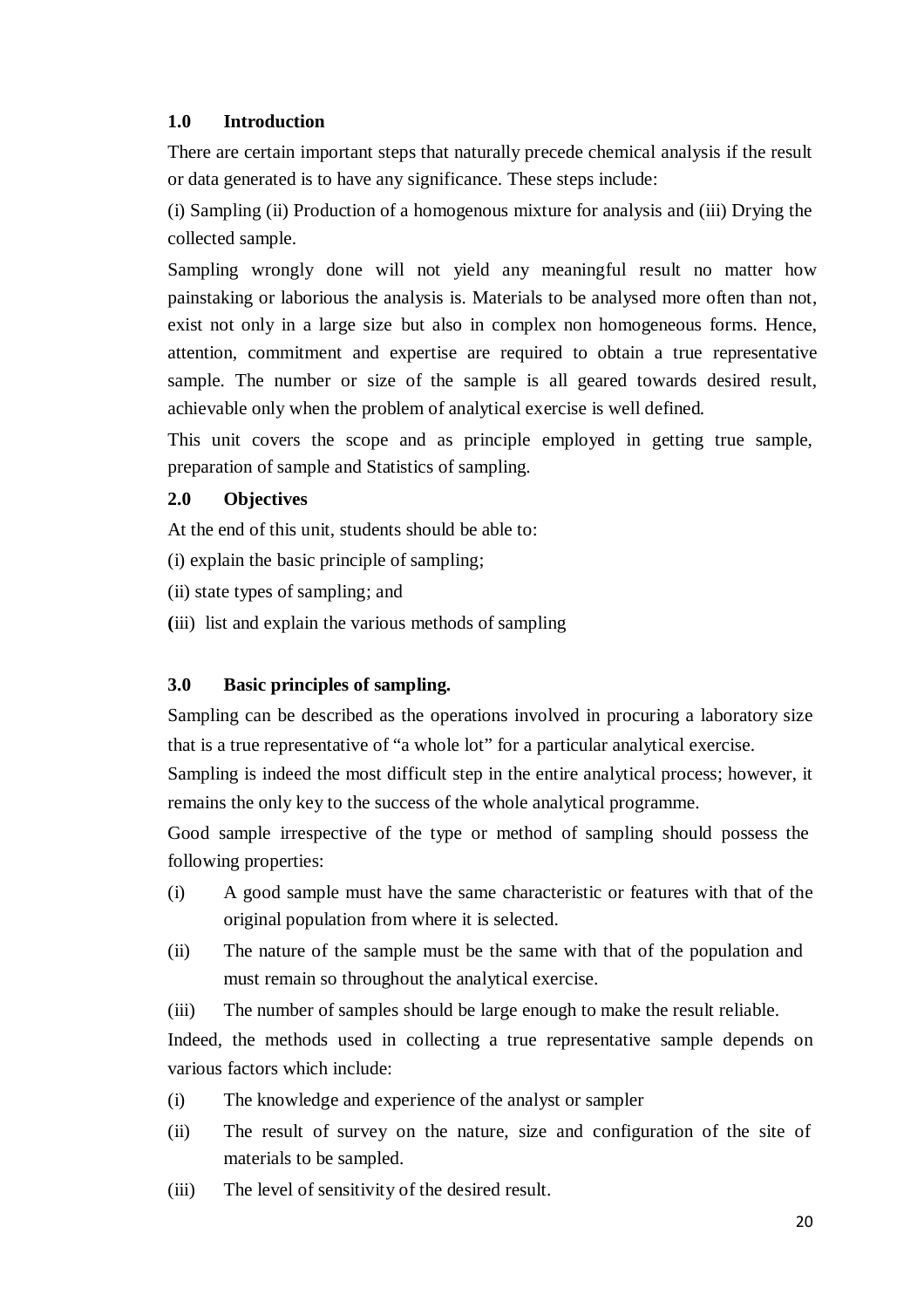It is important to note that, there is virtually no single technique that can satisfy all requirements in any sampling case. Modifications and combination of some techniques may be necessary in some sampling cases.

# **3.1 Sampling techniques**.

Basically there are two main sampling techniques.

- (i) **Random Sampling**: This is a method of sampling in which each item of the population has equal chance of being included in the samples. Random sampling can be from either finite samples or infinite samples.
- (ii) **Stratified Sampling**: It is a technique employed when population is heterogeneous with respect to the variables (parameters) under study. The population is divided into varying homogeneous groups or strata and random sample is drawn from each stratum and pooled together.

# **3.2 Types of Samples**.

The following are various types of sample that can be collected.

(i) **Grab Samples**: These are single samples collected at specific spot at a site over a short period of time. These types samples represent a "snap shot" in both space and time of the sampling area.

Grab Sampling can be (a) discrete grab samples (ie) samples taken at a selected location depth and time, (b) depth- integrated sample which are collected over a predetermined part or to entire depth of an area with respect to location and time.

Grab Sample is suitable either when the source is known to vary with time or when source composition varies in space.

- (ii) **Composite Samples**: These types of sample provide more representative sampling of heterogeneous matrices in which the composition of the analyte of interest may vary over a period of time and or space. Composite samples can be (i) sequential (time) composites are collected using continuous and constant equipment (like pumping machine or by mixing equal volume of water collected at a regular time interval, (ii) Flow-Proportional Composite Samples are collected at a rate proportional to flow rate.
- (iii) **Integrated Samples**: At times, information or result desired may be best provided by analysing mixture of grab samples collected from different points simultaneously or as nearly so as possible using discharge- weighted methods such as equal width increment (EWI) or equal discloses increment (EDI).

Generally sampling can be done manually or with the aid of instrument depending on various factors such as cost of the analysis, size of the sampling site and the numbers of samples to be procured.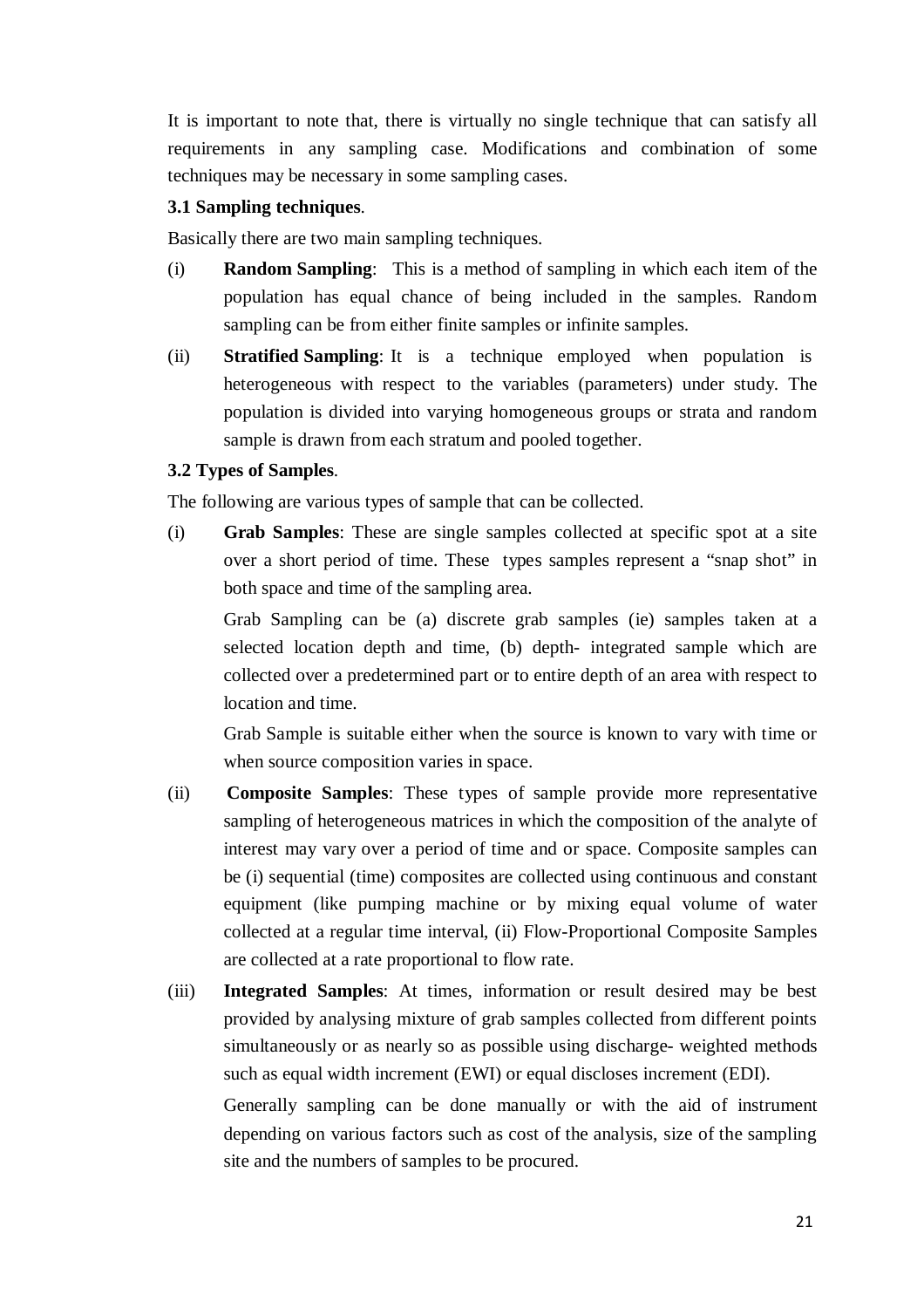# **3.3 Gross and Laboratory size Samples**.

Irrespective of the state of materials to be sampled, the level of heterogeneity, the size , nature and volume of the sample and configuration of the site , the interest of the analyst is to generate gross sample from which laboratory size sample is obtained for analysis.

# **3.3.1 Gross sample**

Ideally, gross sample is a miniature replica of the bulk of materials to be analysed. It corresponds to the "whole lot" both in chemical composition and in particle size distribution. A certain portion of the whole must be removed through any of the sampling methods earlier discussed. The sample may be grab or composite depending on the judgement of the analyst. The competence and expertise required for obtaining the gross sample vary and depend on the situation at hand. This range from sampling homogeneous situation of liquid and gases, to sampling particulate solids, to sampling of metal and alloys.

The size of the gross sample needs not to be larger than necessary. The size is determined by the following factors

- i. the uncertainty that can be tolerated between the composition of the samples as a whole;
- ii. the degree of heterogeneity of materials being sampled; and
- iii. the level of particle size at which heterogeneity begins.

# **3.3.2 Laboratory size sample**

This is the ultimate sample on which analysis is carried out from non homogeneous material. The gross sample may weigh several hundreds of kg or more. A laboratory size that is almost one over thousands or less is obtained. Diminutions in particles size is essential as the weight of the sample is decreased to ensure that the sample composition continue to be representative of the original materials.

The sample obtained upon arrival at the laboratory received further treatment before it is eventually analysed. The integrity of sample to maintain chain-of-custody procedure must be ensured.

# **3.3.2.1 Coning and Quartering method of sample selection**

It is a method sampling selection which aim at reducing the samples without creating a systematic bias. The technique involves pouring the sample so that it takes on a conical shape, and then flattening it out into a cake. The cake is then divided into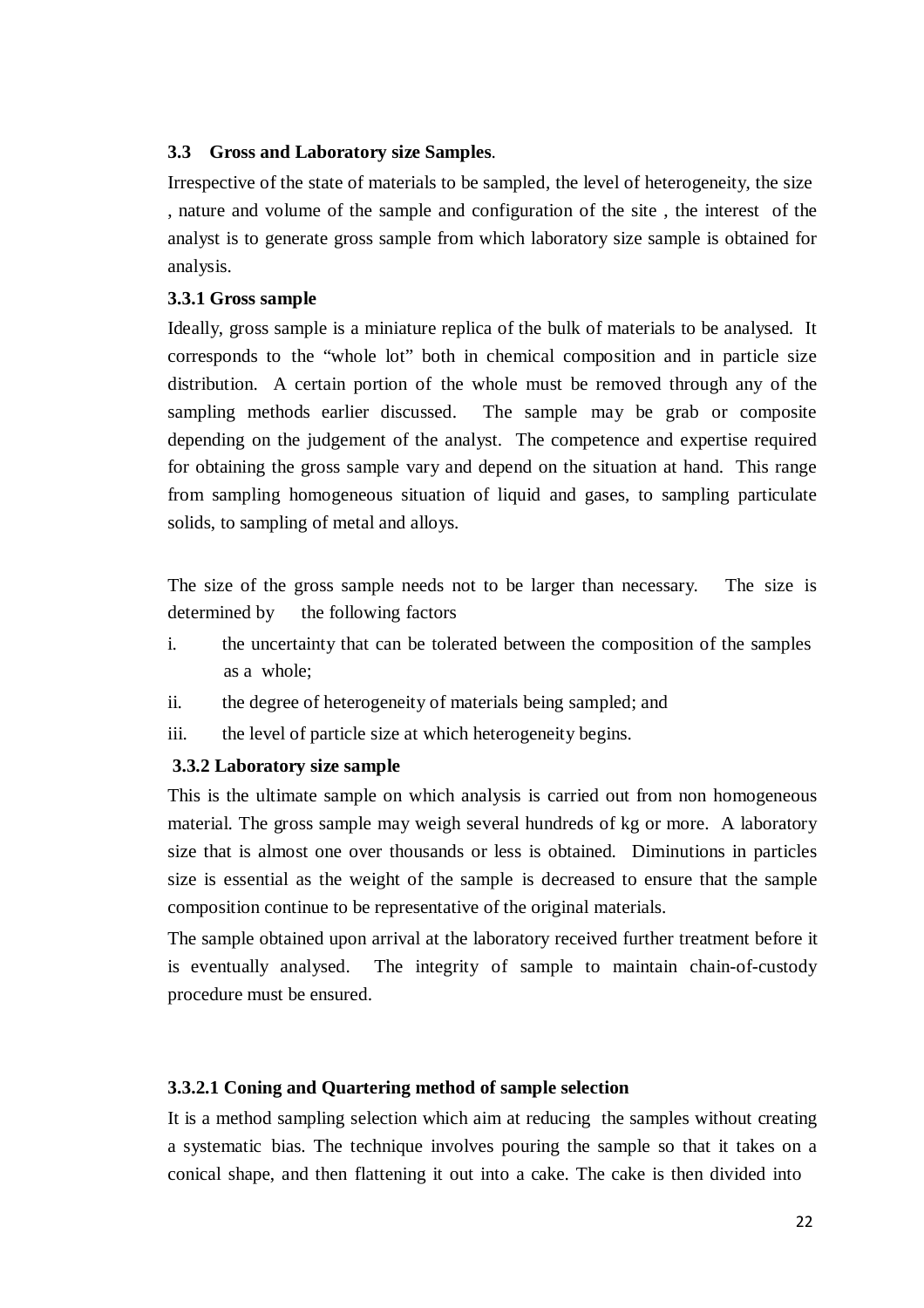quarters and two quarters which face opposite one another are discarded, whilst the other two are combined and constitute the reduced sample. The same process is continued until a reasonable amount of material is obtained. Analyses are made with respect to the sample obtained.

# **3.3 The chain of custody procedure** is the following:

- 1 Sample label (including bar code label)
- 2 Sample seals
- 3 Fields log book
- 4 Chain of custody books
- 5 Sample analysis request sheet
- 6 Sample delivery to the laboratory
- 7 Receipt and logging of sample
- 8 Assignment of sample for analysis
- 9 Disposal

The chain of custody procedure helps in identifying the source of contamination (if any) and help the analyst in planning.

# **3.4 Treatment or Preparation of Sample**

Samples brought to the laboratory require further treatment before analysis commences. This is due to the need to convert the sample from the nature in which it exist at the site of sampling to the form in which it can be analysed. The treatments also help in eliminating the possible sources of contamination and sample degradation that could lead to sample destruction. The treatment of samples also ensure the homogeneity of samples, so that any small portion removed for the analysis will be identical to any other fraction.

Major activities during the preparation of samples include.

- I Concentration: this implies reducing the water content of a sample material (drying)
- Ii Dissolut ion: this involves converting sample material in solid form to solut ion
- Iii Grinding and Crushing:- This involves reducing the size of particles of sample materials. It helps increasing the surface area thereby allowing effective attack of reagents during reaction.
- 1v Mixing solids laboratory samples:- It is essential that solid materials be thoroughly mixed in order to ensure random distribution of the components in the analytical sample.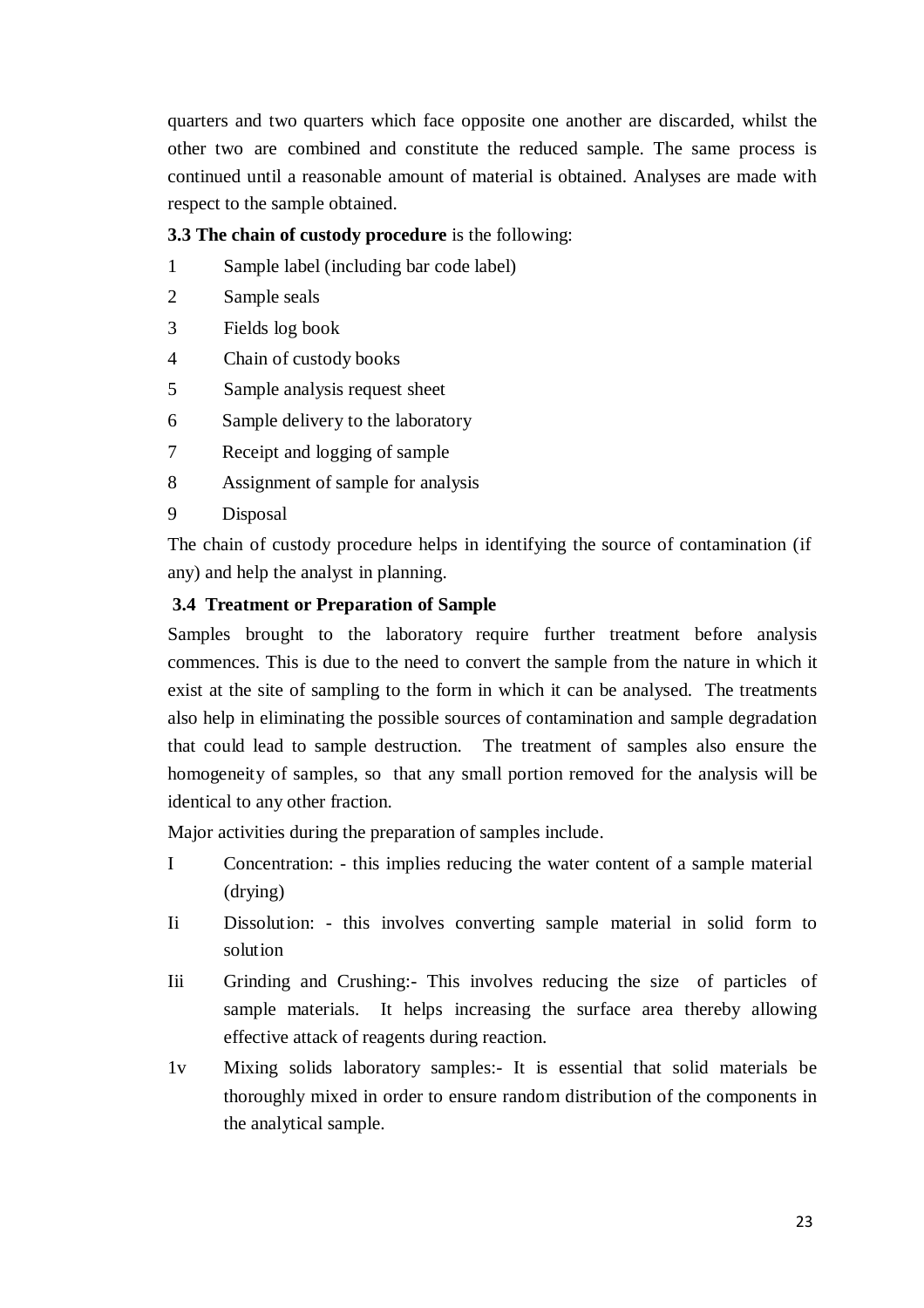The figure below shows sample treatment chart



Fig. 1.0 Sample treatment flow chart

### **3.5 Statistics of Sampling**

The use of statistics has gone a long way in helping to unravel some of what could be a difficult decision to make at the sampling site. Such decisions as what should be the sample size or what number of samples to collect could be statistically handled.

### (i) **What should be the size of sample?**

When n particles are drawn from mixture of two kinds (such as liver tissue particle and droplet of water), the sampling standard deviation will be

$$
\sigma_n = \sqrt{npq}
$$

Where p and q are the fractions of each kind of particles present

The relative standard deviation is  $\sigma n/n = \sqrt{pq}/n$ 

The relative variance  $(\sigma n/n)^2$  is therefore

$$
R^{2} = \boxed{\sigma n}{n} = PE = nR^{2} = pq
$$

Where mass of the sample drawn (m) is proportional to the number of the particles drawn

$$
MR^2 = K_S
$$

 $K<sub>S</sub>$  = Sampling Constant

$$
m = \frac{Ks}{R^2}
$$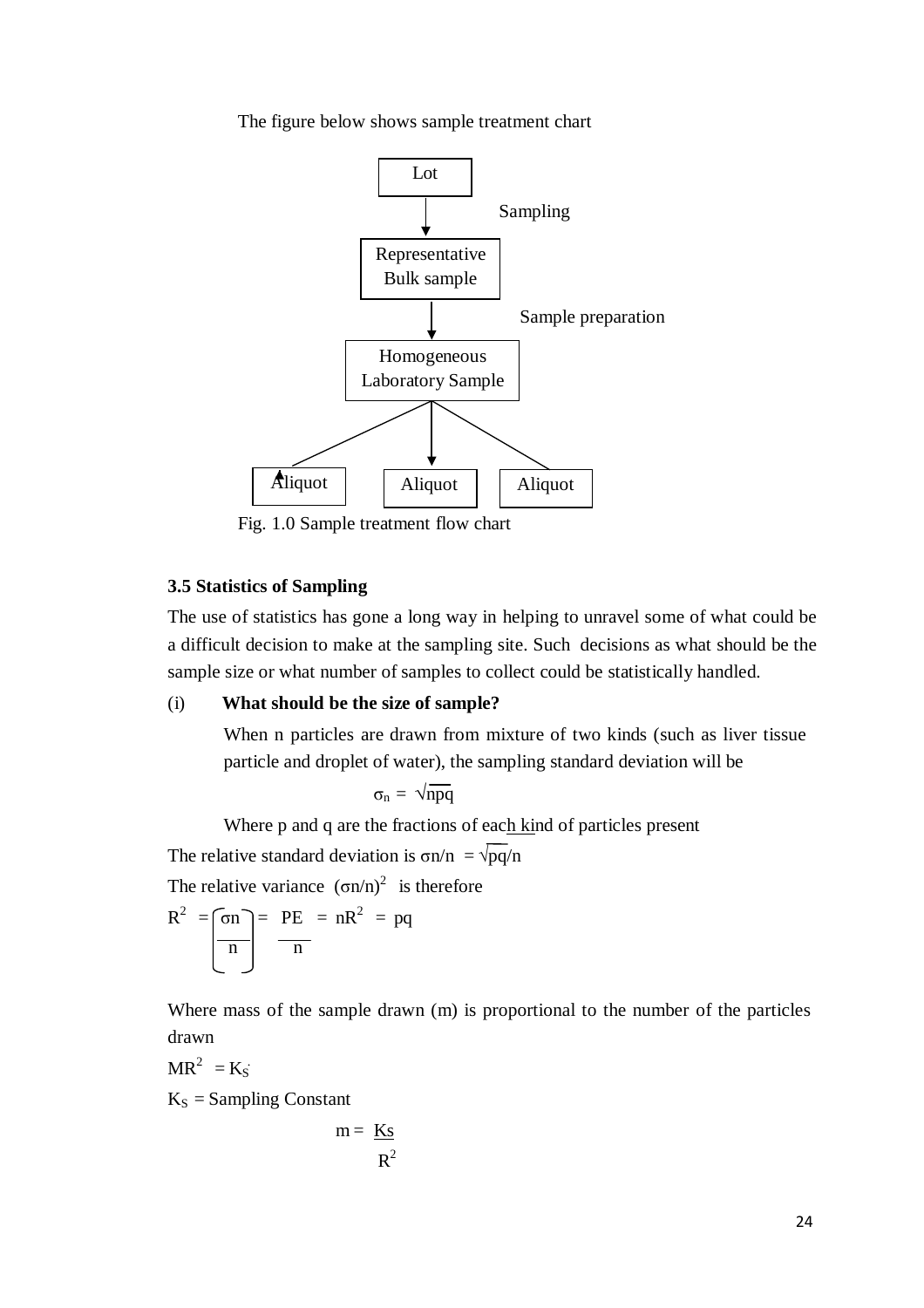#### (ii) **What number of samples to collect ?**

The sampling contribution to the overall uncertainty can be minimised by analysing more samples

Rearranging student's t-test will allow us to know the number of sample required to meet a desired confidence levels

$$
\mu - \bar{\mathbf{x}} = \frac{ts_s}{\sqrt{n}}
$$
  
\n
$$
n = \frac{t^2 s^2}{(\mu - x)}
$$
  
\nLet  $\mu - \bar{\mathbf{x}}$  be = e  
\n
$$
n = \frac{t^2 s^2}{e^2}
$$

where  $\mu$  = true population mean

 $\bar{x}$  = measured mean

 $n =$  number of sample needed

 $S^2$  = variance

#### **3.6 Sample Decomposition.**

This is converting the accessible sample matrices to the form which is accessible to instrument. There are various methods employed in decomposition. This varies depending on the chemical nature of the sample.

#### **3.6.1 For Inorganic Solids**

(a) Strong mineral acids are good solvent for many organics. Acids such as hydrochloric acid, nitric acid, hydrofluoric acid, perchloric and sulphuric acids are commonly used to this regard.

(b) Fusion of Inorganic Materials with acid or basic flux in a molten state, is the only way through which some materials are digested. The sample is mixed with flux in a ratio of about 1 to 10, or 20, sample to flux, the combination is heated in an appropriate crucible until the flux becomes molten, the cooled solid is then afterward dissolved dilute acid or water.

- 3.6.2 **Organic material** such as plant or animal tissue or biological fluid are usually decomposed by
- i. Wet Digestion: This is achieved by boiling sample materials with oxidizing mineral acid or mixture of acids.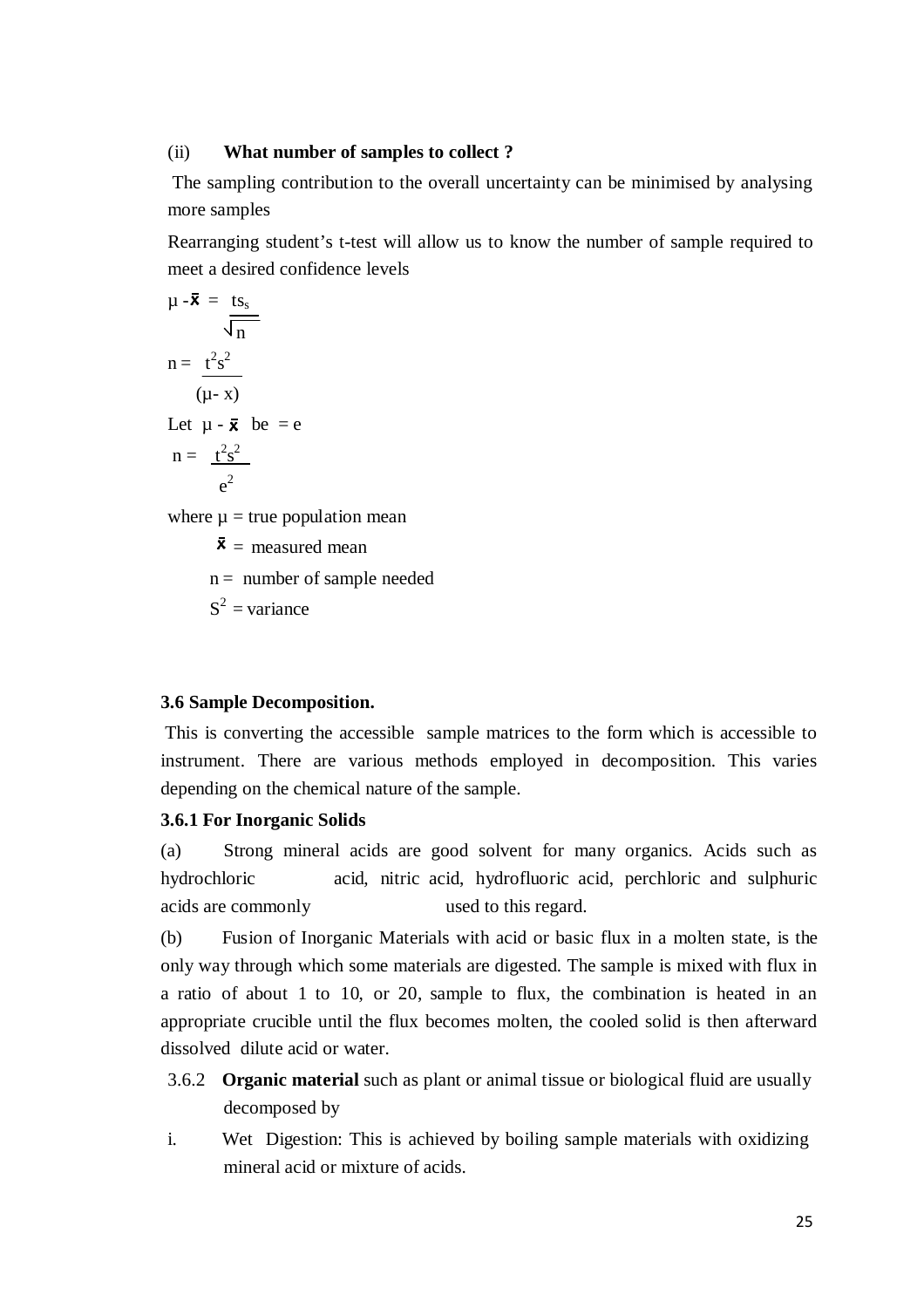ii. Dry Ashing: This involves heating the materials at high temperature (400-  $700^{\circ}$ C) in a muffle furnace until it is turned to ashes. This is later dissolved in mineral acid or water

# **Self Assessment Exercise**

1. What is the chain of custody procedure**?**

2. Explain the meaning of the following terms (a) Coning (b) Quartering (c) Wet digestion**?**

3. Write brief note on (a) Random Sampling (b) Stratified Sampling (c) Grab Sampling

(d) Composite Sampling

# **4.0 Conclusion**

Sampling remains a key to a successful analytical exercise, if the result generated must be valid. No matter how meticulous an analyst may be or how sensitive the instrument may respond, once the sampling stage is badly handled, the entire result obtained is fraught with errors

# **5.0 Summary**

In this unit ,we have learnt about

- (i) The definition of basic principle of sampling.
- (ii) The methods of sampling as well as the types of samples.
- (iii) Detail of chain of custody proceeding.
- (iv) Preparation of samples.
- (v) Decomposition of sample.
- (vi) Statistics of sampling.

# **6.0 Tutor Marked Assignment**

- 1 What are the two principal means of dissolves inorganic material?
- 2 Describe the principle of ashing and wet digestion
- 3 What are the procedures of chain- of- custody?
- 4 Justify this statement: "sampling is the key to a successful analysis
- 5 Explain in detail, sample preparation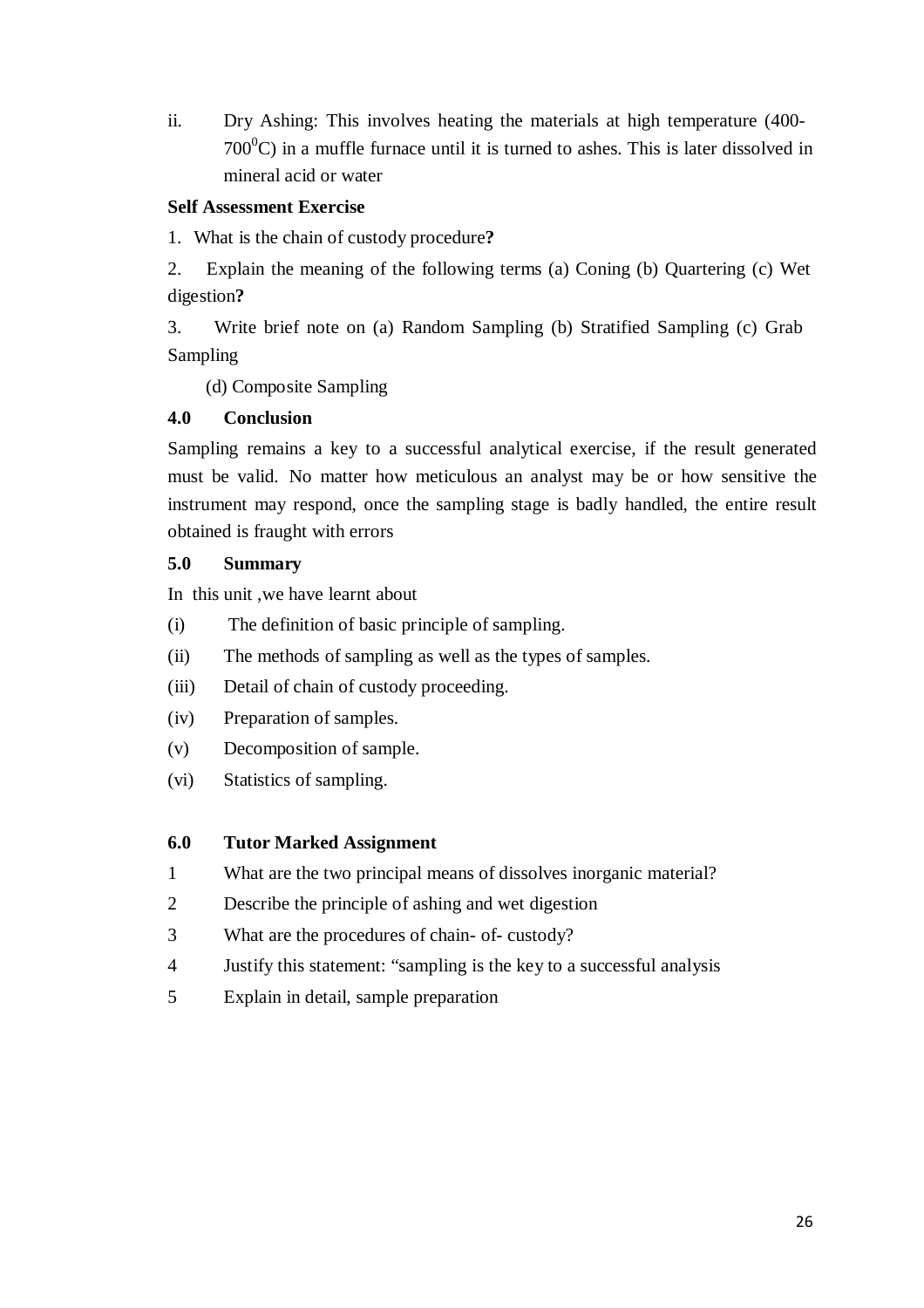# **7.0 Further reading and Other resources.**

- 1 Christian, G.D. (1980). Analytical Chemistry.3<sup>rd</sup> ed, John wiley and son, New York.
- 2 Harris, D.C. (1995). Quantitative Chemical Analysis.  $4<sup>th</sup>$  Ed. Freeman and Company, New York.
- 3 Khan, I.A. and Khanum K. (1994).Fundamentals of Biostatistics .Ukaaz Publications, Nagar .
- 4 Laitimen, H.A. and Hesiscs, W.E. (1995). Acid-Base Equilibria in Water. 2<sup>nd</sup> Ed. McGraw Hill Inc., New York
- 5 Nwachukwu, V.O.(2006).Principle of Statistical Inference. Peace Publishers, Port-Harcourt.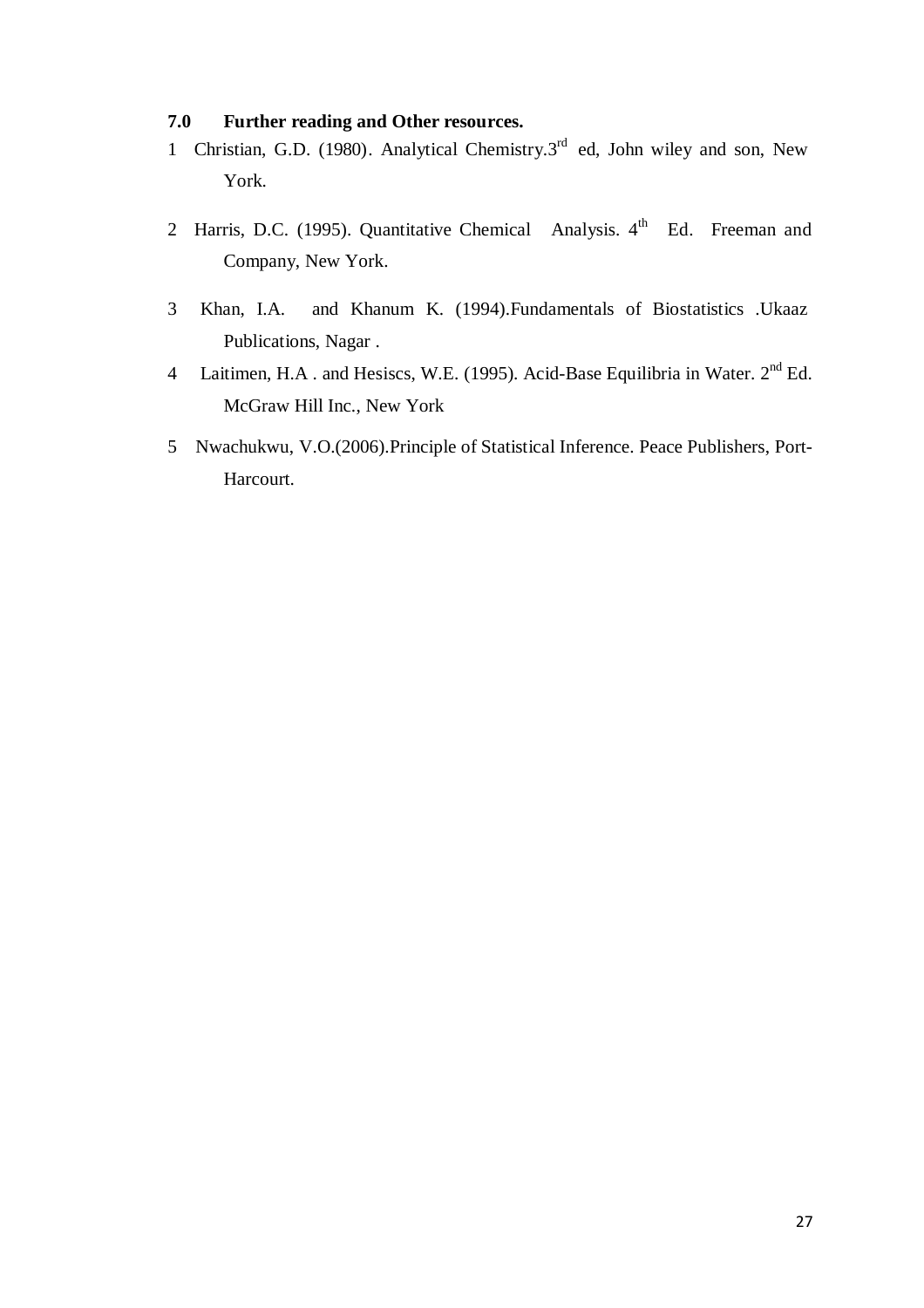| <b>UNIT 1:</b> | <b>GENERAL PRINCIPLES OF VOLUMETRIC ANALYSES</b> |    |
|----------------|--------------------------------------------------|----|
| 1.0            | Introduction                                     | 27 |
| 2.0            | Objectives                                       | 27 |
| 3.0            | Definition of volumetric analysis                | 27 |
| 3.1            | Principle of volumetric analysis                 | 27 |
| 3.2            | Principal requirement for volumetric titration   | 27 |
| 3.3            | Methods of detecting completion of reaction      | 28 |
| 3.4            | Various technical terms in volumetric analysis   | 28 |
| 3.5            | Characteristics of standard solution             | 28 |
| 3.6            | Types of volumetric analysis                     | 29 |
| 3.7            | Volumetric calculating (fundamentals)            | 29 |
| 3.7.1          | Molarity                                         | 29 |
| 3.7.2          | Normality                                        | 31 |
| 3.8            | Reacting units in normality calculation          | 31 |
| 4.0            | Conclusion                                       | 33 |
| 5.0            | Summary                                          | 33 |
| 6.0            | Tutor marked assignment                          | 33 |
| 7.0            | Further reading as other resources               | 33 |

# **Module 2 BASIC CONCEPT OF TITRMETRIC ANALYSIS**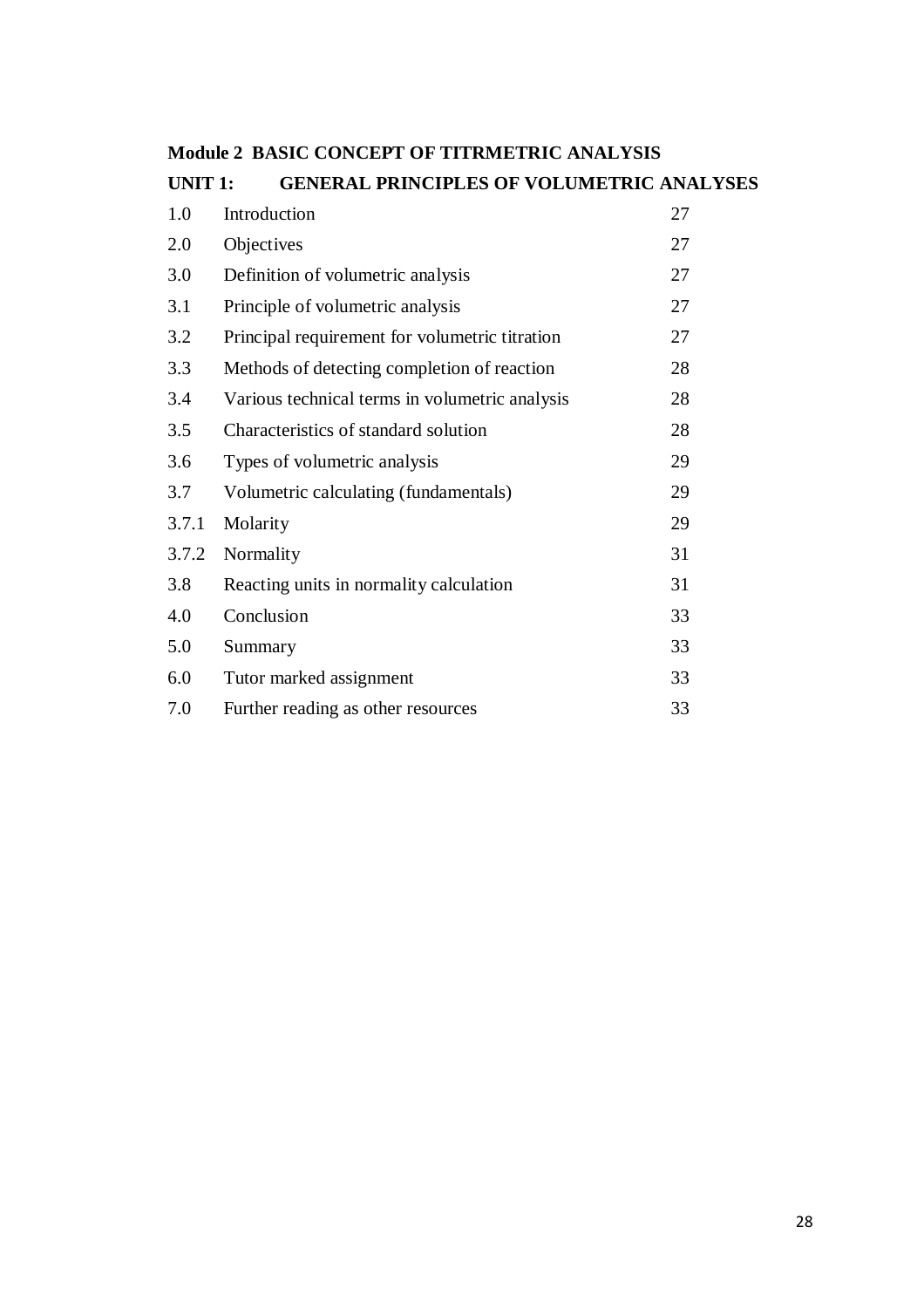# **1.0 Introduction**

Titrimetric analysis (Titration) is one of the core and the most useful analytical procedures that make up quantitative techniques in analytical chemistry. It is fairly rapid with good degree of accuracy. It involves measuring the volume of the reagent (titrant) needed to react with the analyte (test substance or titrand).

This unit examines the general principle of volumetric analyses which include technical terms used in describing the analytical procedure, various types of volumetric titrations and calculation in volumetric analysis.

# **2.0 Objectives**

At the end of this unit students should be able to:

- a. explain what volumetric analysis is;
- b. list and explain the various technical terms surrounding volumetric analysis;
- c. list the general requirements for volumetric titration;
- d. name the forms of volumetric analysis available; and
- e. Solve fundamental calculations involved in volumetric analysis

# **3.0 Definition of Volumetric Analysis**

Volumetric analysis is an analytical technique that deals with reactions between measured volumes of a regent known as titrant against the test substance called analyte in a stochiometric manner. It is a quantitative study.

# **3.1 Principles and technical terms involved in Volumetric Analysis**

In a titration the addition of the reagent solution (titrant) of known concentration to analyte continues until their reaction is complete. Titrant is usually added from burette to the titrand or the analyte in a conical flask.

If the concentration of  $H^+$  titrant is known, the reaction between the analyte and titrant is also known, and then the amount of the analyte can easily be calculated.

### **3.2 General (Basic) Requirements for Titration.**

- i. The titration reaction should have large equilibrium constant i.e each addition of titrant must be completely used up by the analyte.
- ii. The reaction must be rapid.
- iii. There should be known reaction pattern between the analyte and titrant
- iv. There should be no side or parallel reaction i.e the reaction should be specific with no interference.
- v. The reaction should be quantitative
- vi. There should be distinct features in some property of the solution when the reaction is complete
- vii. The end point should coincide with the equivalence point and be reproducible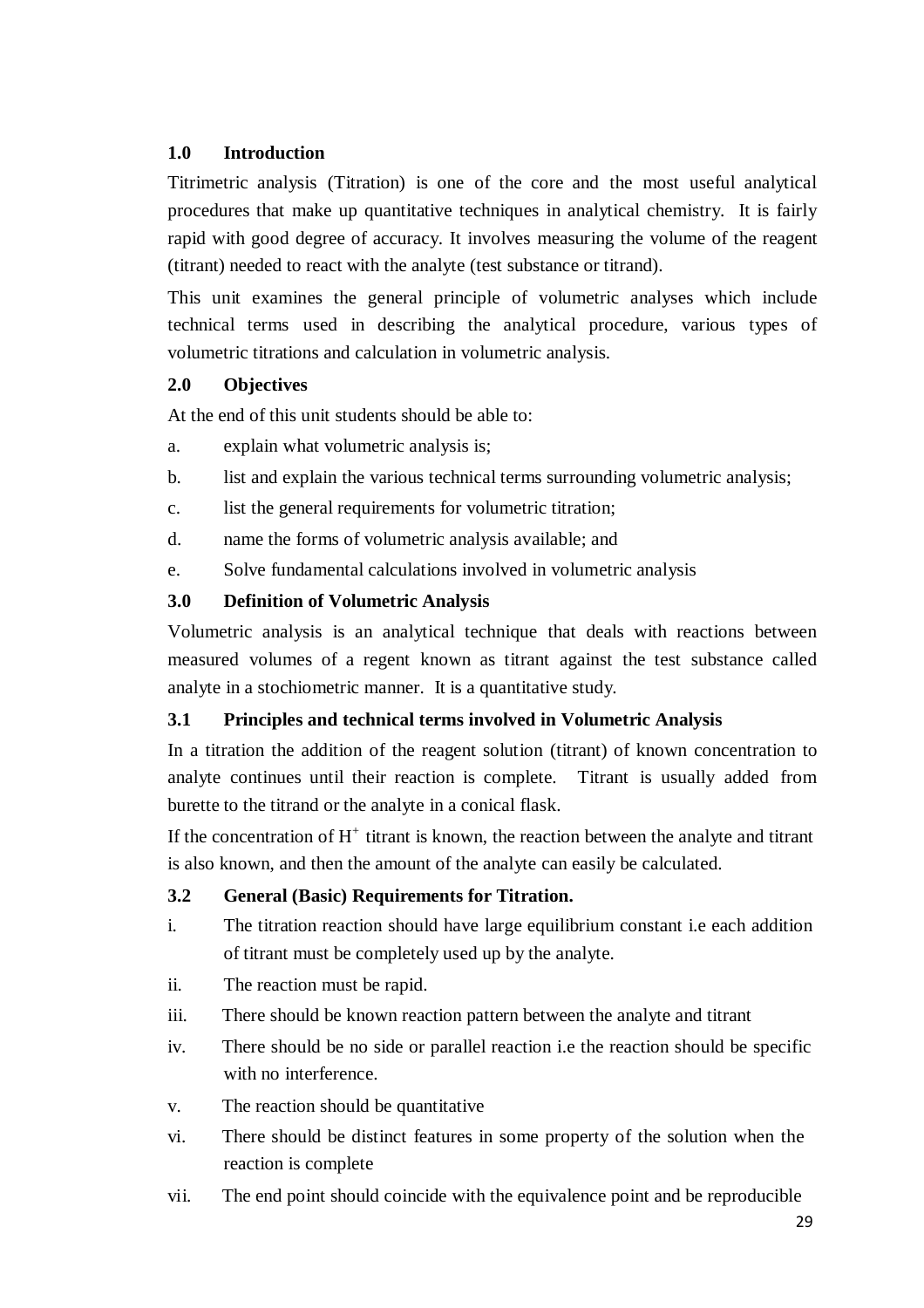# **3.3 Various Methods of Detecting Completion of a Titration Reaction**

- i. Observing sudden colour change in the indicator.
- ii. Monitoring spectrophotometric absorbance change.
- iii. Detecting a sudden change in the voltage or current between a pair of electrodes.
- iv. Observation of marked change of pH in the titration tof an acid with a base.

# **3.4 Various Technical Terms in Volumetric Analysis**

These are some of the various terms used in the volumetric techniques under analytical chemistry

- i. *Indicator*: is a compound with a physical property (colour) which changes abrupt ly near the equivalence end point. The change is colour is due complete consumption of analyse near the equivalence point whose concentration is known.
- iii. *Standardisation*: is a process by which the precise concentration of a solution is determined
- iv. *Primary Standard*: is the purest form of reagent which is used to prepare a standard solution. The purity is above 99.9%
- v. *Equivalence point*: This is the point in which the quantity of titrant added is the exact amount necessary for stochiometric reaction with the analyte or the titrand.
- vi. *End point:* This is the actual point when a reaction is observed to be complete
- vii. *Titration Error*: The difference between the equivalence point and end point. It is sometimes called indicator error, if indicator is used as a means of detecting end point.
- viii. *Blank titration*: It is the type of titration in which the solution does not contain the analyte of interest. It is always carried out to estimate the amount of titration error
- ix. *Direct titration*: Is the most common form of titration in which titrant is added to the analyte until reaction is complete
- x. *Back titration*: It is the type of titration necessary when direct titration does not give clear or sharp end point. It involves adding a known excess of the standard reagent to the analyte. Then a second standard reagent is used to titrate the excess of the first reagent so as known the amount of first standard reagent that is consumed by analyte.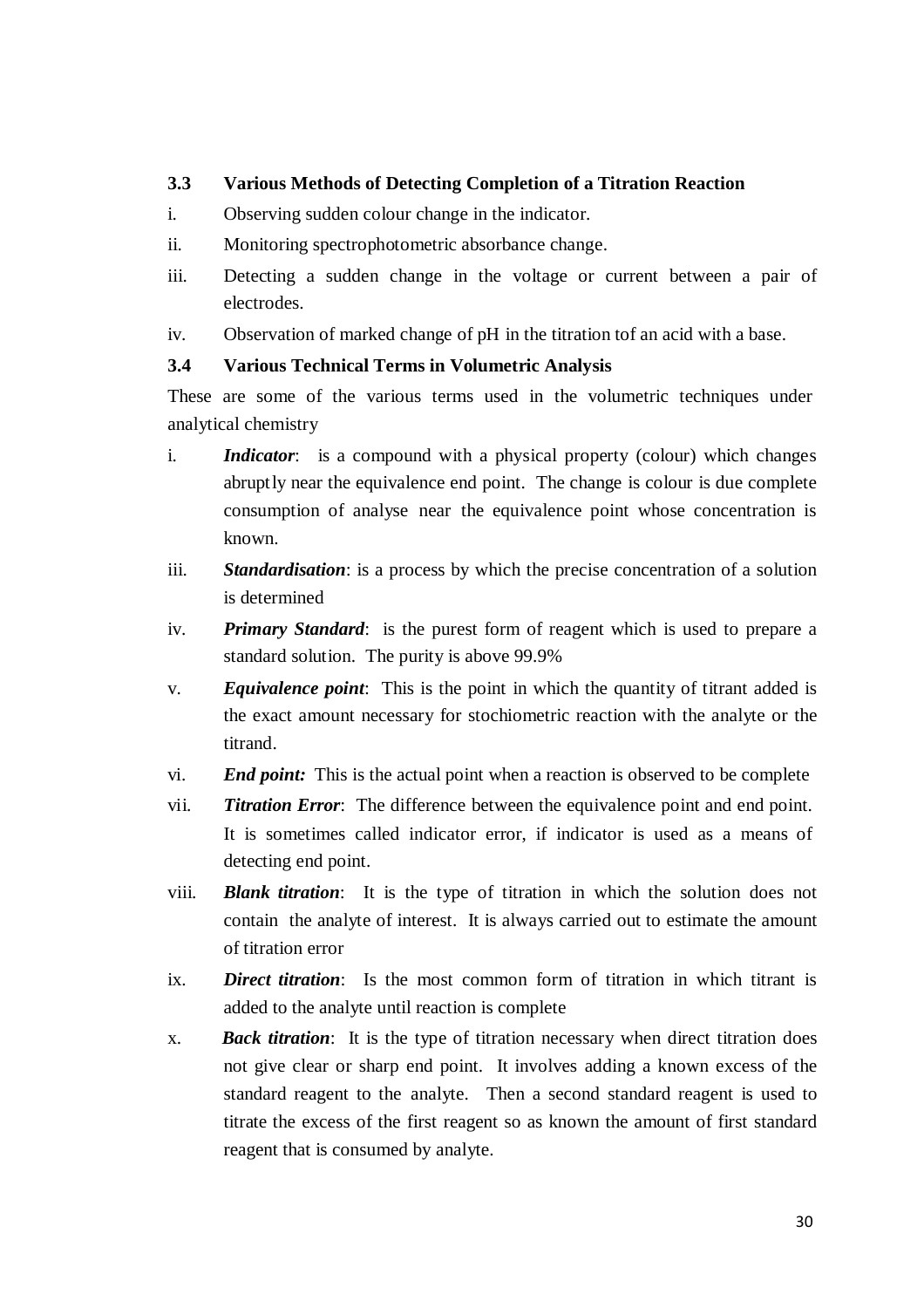# **3.5 Characteristics of standard solution**

An ideal standard solution for volumetric analysis must have the following properties.

- i. Its concentration should remain constant for months or years after preparation so as to avoid the need to re -standardise
- ii. Its reaction with analyte should be rapid.
- iii. The reaction with the analyte must be describable by equation.
- iv. A method must exist for detecting the equivalence point between the reagent and analyte.

### **3.6 Forms (Types) of Volumetric Procedures.**

- i. Acid-Basic titration: This is determination of the concentration of an acid or base by exactly neutralising the acid or base with acid or base of known solution. It allows for quantitative analyses of the concentration of an unknown solution. The most obvious application of acid base (neutralisation) titration includes determination of innumerable inorganic, organic and biological species that possess inherent acidic or basic properties. Elemental and kjeldahl analysis are some of the other application and they are of research and industrial importance
- Ii Oxidation- reduction (redox) titration: This is a type of titration characterised by the transfer of electron from one substance to another (from reductant to the oxidant) with the end – point determined calorimetrically or potentiometrically. The principle is based upon reacting the analyte of interest with a standard solution of oxidizing or reducing agent.

Various applications are known. These include determination of iron in ore and calcium in oxalate

- Iii Precipitation titration: is a titration in which, as it proceeds toward the end point, the substance of interest is precipitates out soultion as an insoluble salt: ie.  $Ag+(aq,unknown) + Cl-(aq,titrant) \rightarrow AgCl(s)$ . This usually makes it difficult to determine the endpoint precisely. As a result, precipitation titrations often have to be done as "back" titrations.
- Iv Complexometric titration. Complexometric titration (sometimes chelatometry) is a form of volumetric analysis in which the formation of a colored complex is used to indicate the end point of a titration. Complexometric titrations are particularly useful for the determination of a mixture of different metal ions in solution. An indicator capable of producing an unambiguous color change is usually used to detect the end-point of the titration.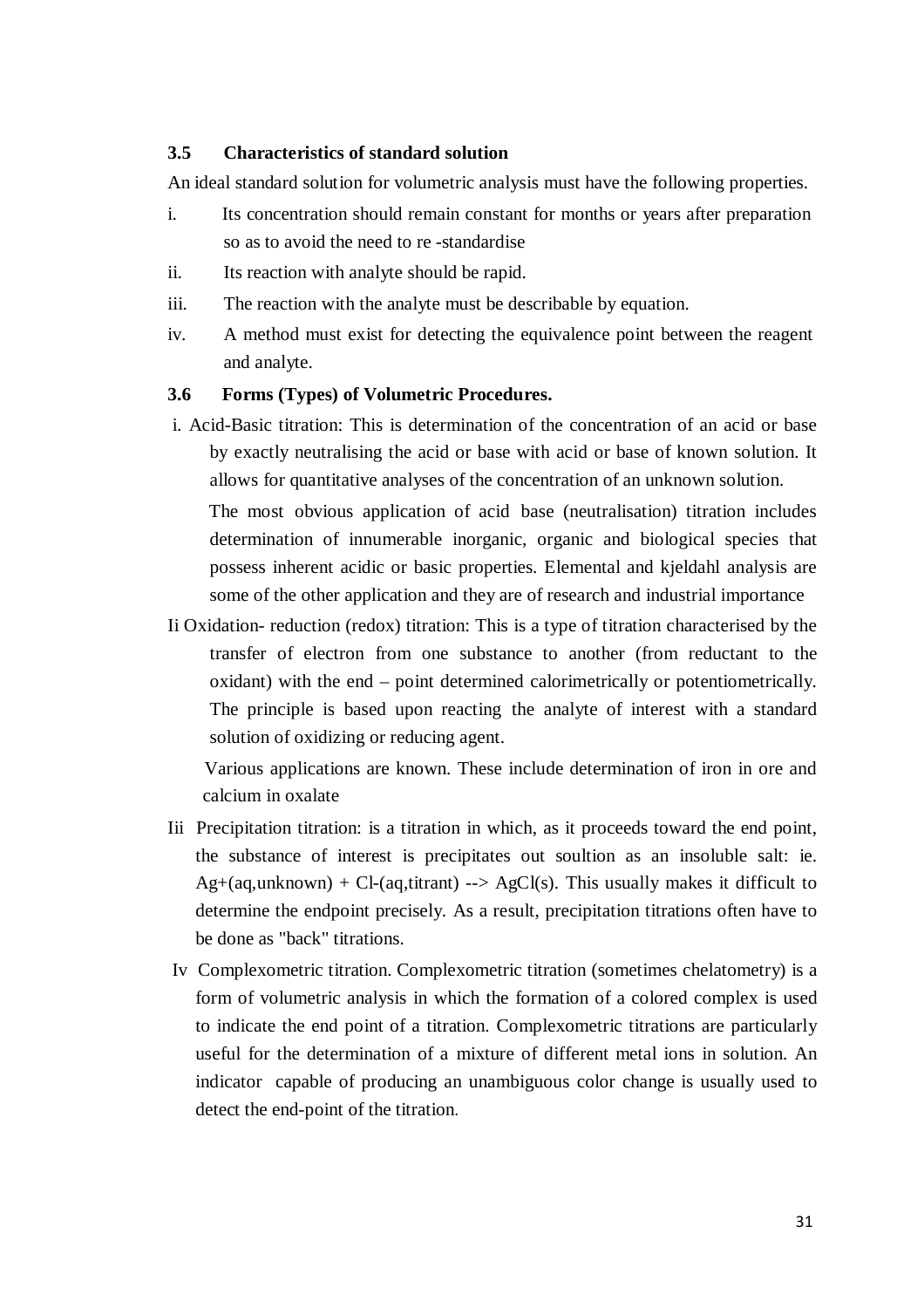#### **3.7 Volumetric calculation**

The key step is to relate the moles of titrant to the mole of analyte. In this section, a general framework would only be provided, due to space and time constraints. However any situation (calculation) can be adapted.

Molarity is a major concept required for volumetric calculation. However, chemist also use the equivalent weight (or the milli equivalent weight) as the basis of volumetric calculation.

Equivalent and equivalent weight are used instead of moles and formula weight.

Normal concentration depends on the particular reaction and reaction should be specified.

Mole = 
$$
\frac{\text{gramme}}{\text{Molecular mass (F.w)}},
$$
 millimole =  $\frac{\text{mg}}{\text{Fw}} \cdot \frac{\text{molecule}}{\text{molecular mass}}$ )

| Molar Concentration $(M)$ = |  |        |  | moles or $M =$ millimole |
|-----------------------------|--|--------|--|--------------------------|
|                             |  | Litres |  | mL                       |

Normality

 $N =$  equivalent = Meq Litre  $\overline{\text{mL}}$ 

| Equivalent | mole x (no of reacting unit per molecule) |
|------------|-------------------------------------------|
| Meg        | mole x (no of reacting unit per molecule) |

### **3.7.1 Molarity**

The volumetric calculation often assume that the reaction between analyte and titrant is on 1:1 basis, hence these are valid.

millimole  $=$  mL x M  $mg = m$  m mole x FW (molecule mass)

So based on 1:1

% A  $=$  mg analyte  $\times 100\%$ mg sample

That is,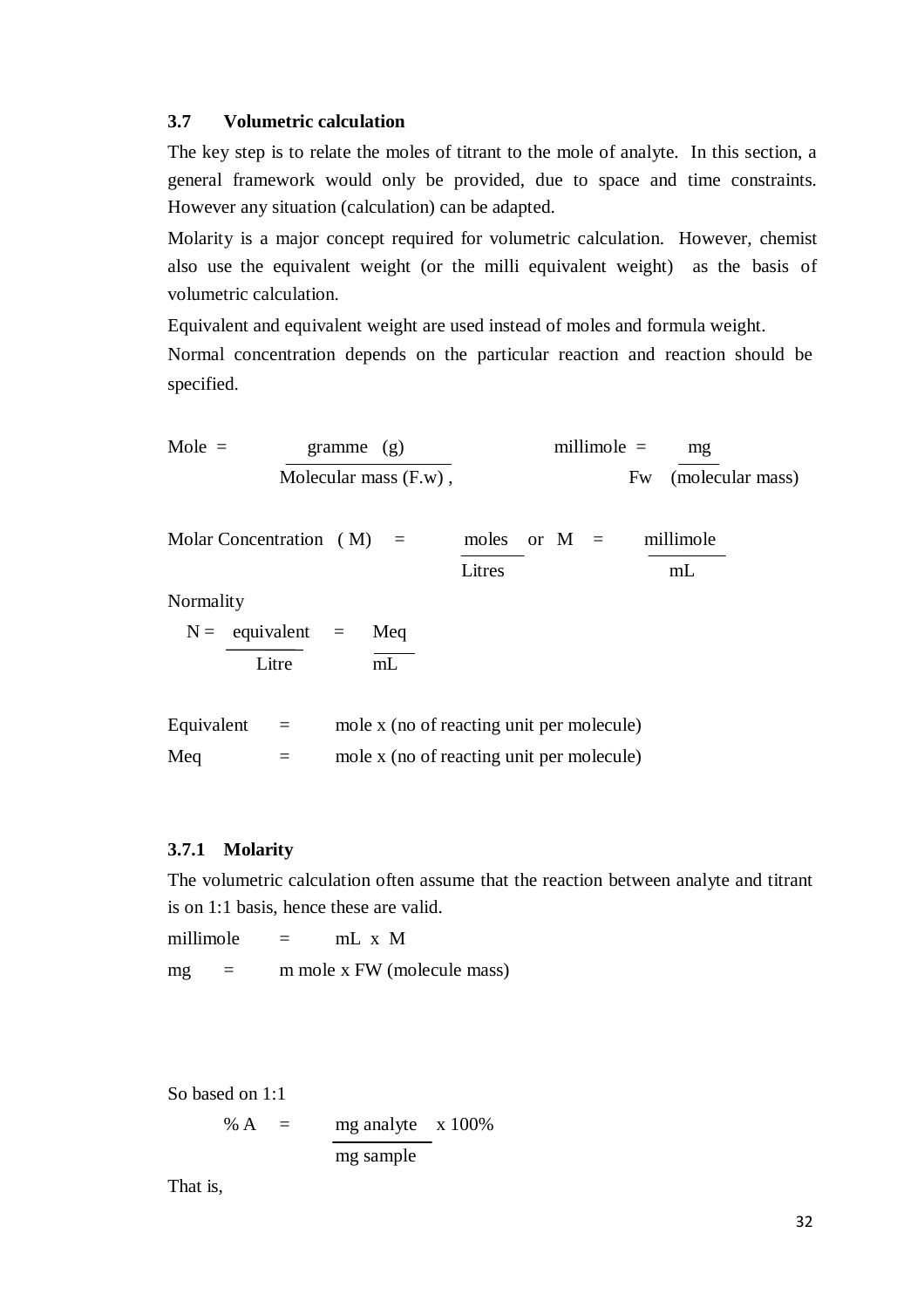%  $A = M$  (mole/mL) x ml x F.W analyte (mg/mmole) x 100%

mg sample

*Example 1: How many millilitres of 0.25M of H2SO4 will react with 10ml of a 0.25M solution of NaOH ?*

The equation of the reaction is  $H_2SO_4 + 2NaOH \rightarrow Na_2SO_4 + 2H_2O$ 

Twice as many millimole of NaOH as of  $H<sub>2</sub>SO<sub>4</sub>$  will react or

 $M_{H2SO4}$  x ml  $_{H2SO4}$  = $M_{NaOH}$  x ml  $_{NaOH}$  x ½(mmoles H<sub>2</sub>SO<sub>4</sub> /mmoles NaOH) Therefore ml  $H_2SO_4$  =

> $0.25$ mmoles/ml x 10 ml x1/2 ½(mmoles H<sub>2</sub>SO<sub>4</sub> /mmoles NaOH) 0.25mmoles/ml

ml  $H_2SO_4$  = 5.0ml

*Example 2: A sample of pure salicylic acid is analysed by titration. What size of sample should beused so that percent purity is equal to five times the millilitre of 0.0500M NaOH used to titrate it?*

Let  $y = ml$  NaOH; % Salicylic acid (HA) 5y

% HA = $\underline{M}$ <sub>NaOH</sub> x ml<sub>NaOH</sub> x 1 (mmole HA/mmole NaOH) xf.W<sub>HA</sub> (mg/mmole) x 100%

mg of sample

5y % = 0.0500M x yml x1 x 138mg/mmole x100%

mg of sample

mg of sample  $=138$ mg.

However, it is now realised that not all substance react on 1:1 mole basis and so the need for a generalised formula for calculation.

Assuming  $xA + yT - P$ 

where A is the analyte, T is the titrant and P is the product.

Then,

M mole<sub>A</sub> = formula  $\frac{\text{mmole}}{1}$  x  $\frac{x}{y}$   $\left(\frac{\text{A mmole}}{\text{mmole}}T\right)$ 

$$
M \text{ mole}_A = \frac{M \text{ mole}}{1} \times \frac{x}{y} \text{ (Mmole A/mmole T)}
$$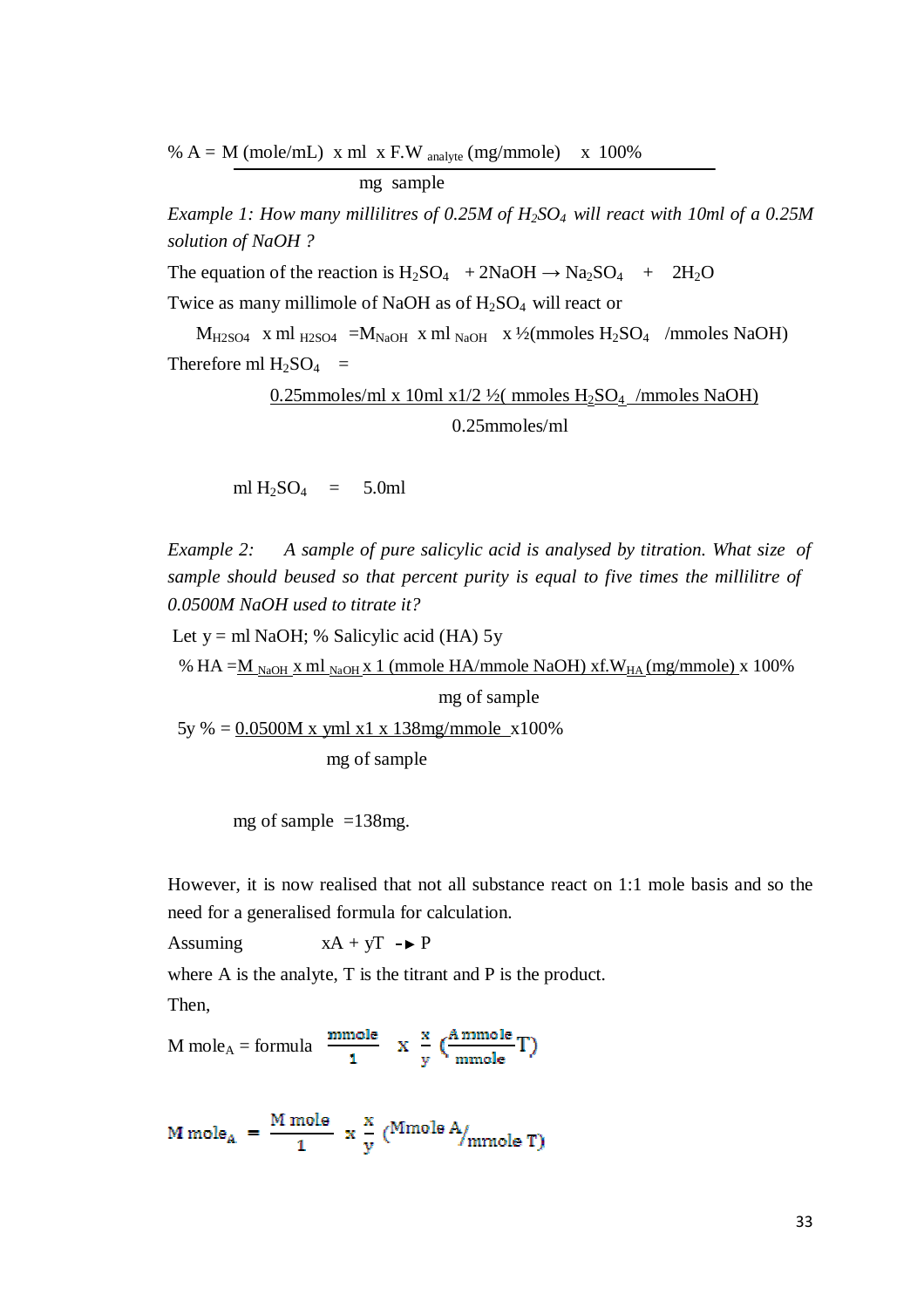$$
M \text{ mole}_{A} = M_{T} \left( \frac{\text{mmole}}{\text{ml}} \right) \times M l_{T} \times \frac{x}{y} \left( \frac{\text{mmole A}}{\text{mmole T}} \right)
$$

$$
Mg_A = \text{mmole}_A \times f_{W_A} \left(\frac{mg}{mmg}\right)
$$

$$
Mg_A = M_T \left( mmole /_{ml} \right) x Ml_T x \frac{x}{y} \left( mmole_T \right) x Fe_A \frac{mg}{mm}
$$

Therefore,

$$
\% A = \frac{M \left( M \text{mole}/_{\text{ml}} \right) x M L_T x \frac{x}{y} \left( m \text{mole } A /_{\text{mmole } T} \right) x F w x 100\% \frac{M g}{m \text{mole}}
$$
\n
$$
M g \text{ sample}
$$

or

$$
(MT \space moles/_{MI}) \times M_{T} = Mmole_{A} \times \frac{y}{x} (mmole_{T/mmole_{A}}) =
$$
  

$$
\frac{Mg_{A}}{Fw \cdot (mg/mole)} \times \frac{y}{x} (Mmole_{T/mmole_{A}})
$$

$$
M_{\rm T} = Mg_{\rm A}(Fw_{\rm A}) \times \frac{y}{x} \frac{(Mmole T)}{Ml_{\rm T}}
$$

# **3.7.2 Normality**

$$
ef wt \text{ Actd} = \frac{F.W_{\text{Acid}}(\frac{g}{N_{\text{hole}}})}{1 \text{ equivalence}} = \frac{F.W_{\text{Acid}}}{\text{No of reacting unit}}
$$

$$
eq wt HCl = \frac{F.W_{HCl}(g)_{\text{mole}}}{1 \text{ equivalence}_{\text{mll}}}
$$

$$
\texttt{eq} \text{ wt } H_2\texttt{SO}_4 = \frac{\text{F.}W_{H_2\texttt{SO}_4}\left(^{mg}\hspace{-0.5mm}/_{\text{mole}}\right)}{2 \text{ equivalence}\hspace{-0.5mm}}\hspace{0.5mm}/_{\text{ml}}
$$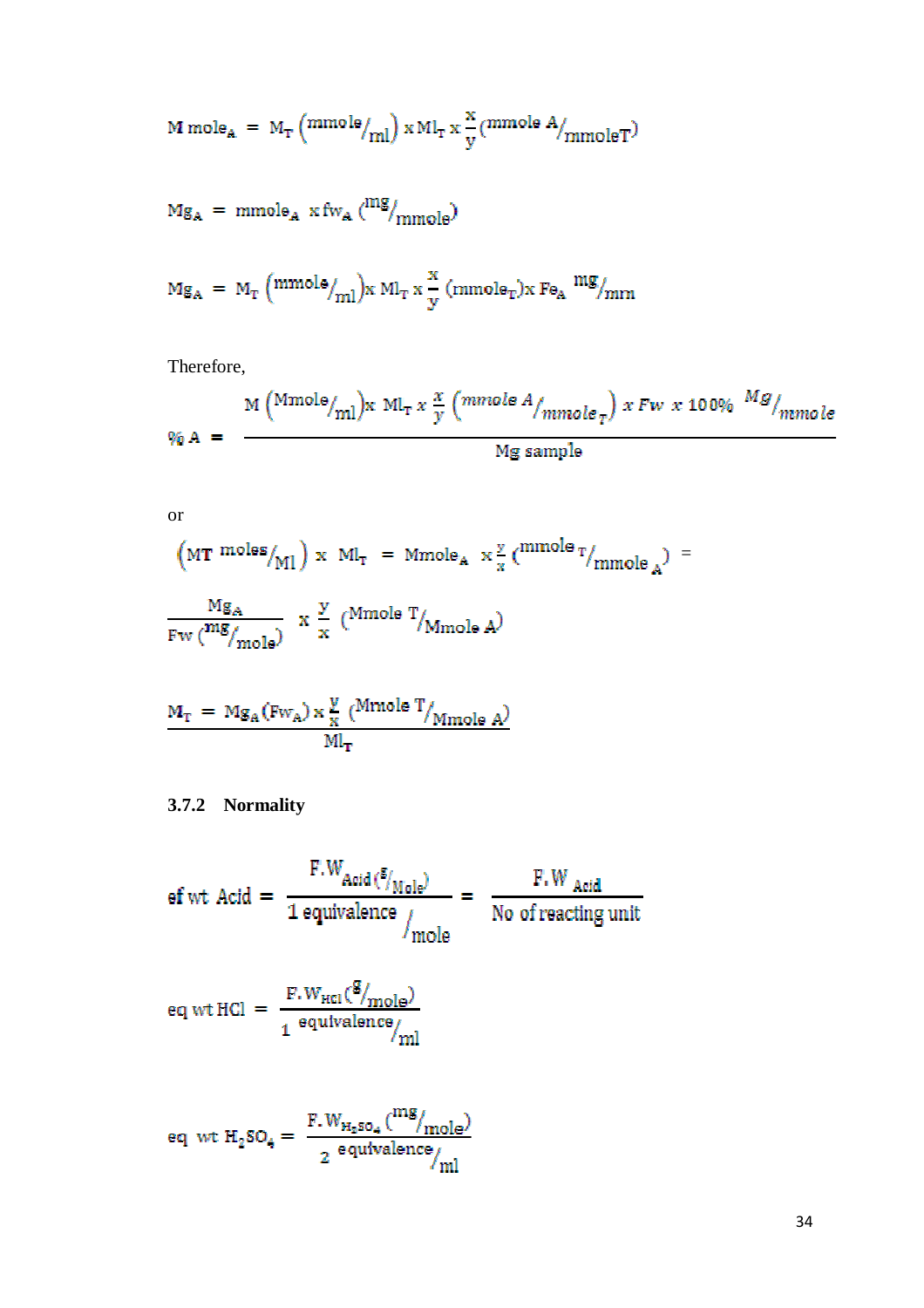$$
\texttt{eq\_wt}~H_3\texttt{PO}_4 = \left.\frac{\texttt{F.W}_{H_5\texttt{PO}_4}\left(^{mg}\hspace{-0.5mm}/_{\text{mole}}\right)}{3\text{ equivalence}\hspace{-0.5mm}/_{\text{ml}}\right.
$$

So equivalent weight is the weight of a substance in grams that will furnish one mole for the reacting unit.

equivalence = 
$$
\frac{g}{eq wt \space (g_{eqn})}
$$
 meg =  $\frac{mg}{eq ut \space (mg_{eq})}$   
\n
$$
N = \frac{equiv}{Liter} = \frac{g_{leg wt}(g_{leg})}{Litre}
$$
\n
$$
N = \frac{Meq}{Ml} = \frac{mg_{lg wt}(mg_{deg})}{Ml}
$$

Note that the major advantage of this concept of normality is that one equivalent of substance will **ALWAYS** react with one equivalent of substance.

$$
Meq_A = \frac{Mg_A}{equt_A(^{mg}/meq)} = N_T(^{meq}/m l) \times M l_T
$$
  
\n
$$
Mg_A = Meq_T \times eq \, wt_A(^{mg}/meq)
$$
  
\n
$$
Mg_A = N_T(^{Meq}/m l) \times M l_T \times eq \, wt_A(^{mg}/meq)
$$

$$
\% \quad A = \frac{N_T \left( \frac{Meq}{mI} \right) \times M_T \times eq \text{ wt}_{A} \left( \frac{mg}{mg} \right)}{mg \text{ Sample}} \times 100\%
$$
\n
$$
A + B \quad -- \rightarrow \text{ product}
$$
\n
$$
Meq_A = meq_B
$$

Therefore one can calculate the volume of the two substances that react

$$
N_A \binom{meq}{ml} x M l_A = N_{\varepsilon} \binom{meq}{ml} x M l_{\varepsilon}
$$

Reacting units in s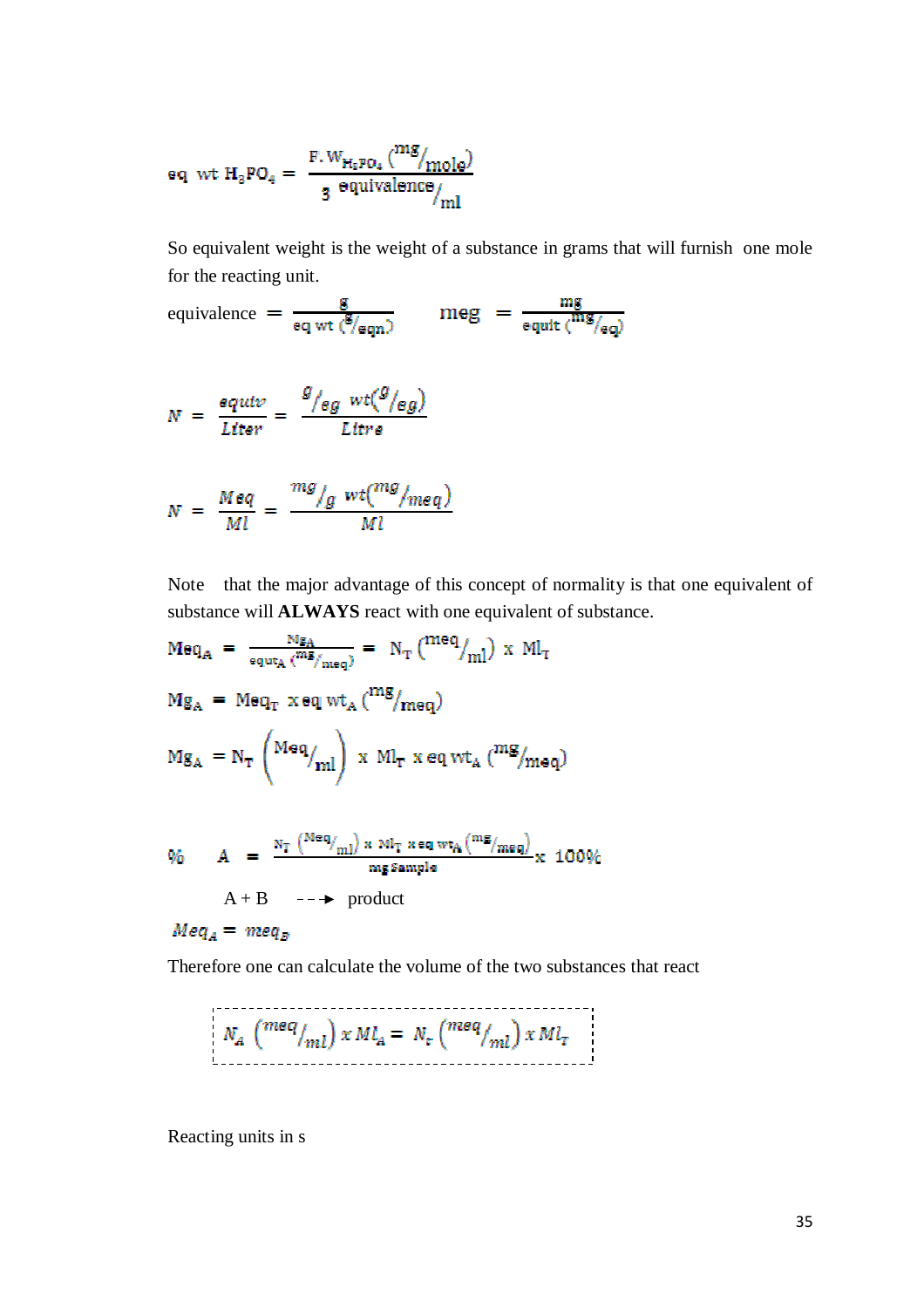Equiv weight =  $\frac{F.w}{No\ of\ reaching\ unit}$ 

Since there are various specific reaction, the major task is to evolve the reaction unit in each specific reactions, so as to calculate the equivalent weight from the relationship.

i. Acid-base reaction, the reaction unit for acid and bases is the proton  $H^+$ 

$$
eq~wt~=\tfrac{F.w}{No~of~H^+}
$$

ii. Reduction – oxidation: The reacting unit of this type of reaction is electron. A reducing agent liberates e- thereby got oxidized, while oxidizing agent takes on electron thereby got reduced.

eq wt = 
$$
\frac{F.w}{\text{No of Mole of } e^- \text{ gains or lost}}
$$

iii. Precipitation and complexometric Reaction: In this case, though there is no reacting unit exchanged but reactant merely combine, the change on cations (metal ions) is assumed to be the reacting unit.

eq 
$$
wt_{m+} = \frac{Atomic weight}{change (+n)}
$$

- *Example: A solution of sodium carbonate is prepared by dissolving 0.212g of*  $Na<sub>2</sub>CO<sub>3</sub>$  *and diluting to 100ml. Calculate the normality of the solution (a) if it is used as monobasic acid, and (b)if t is used as dibasic acid*
- (a)  $N = mg_{Na2CO3}/(Na_2CO_3/1) = 212mg/(106.0/1mg/meq) = 0.0200eq/ml$ ml 100ml

(b)  $N = \frac{mg_{Na2CO3}}{(Na_2CO_3/2)} = \frac{212mg}{(106.0/2mg/meg)} = 0.0400eq/ml$ ml 100ml

### **SELF ASSESSEMTN EXERCISE**

- 1 Highlight the general requirements for titrimetric analyses.
- 2. Explain the following terms: (a) Blank titration (b) Basic titration (c) primary standards (d) indicator error
- 3. Briefly explain the various classes of volumetric analysis.

### **4.0 Conclusion**

Volumetric analysis is a common analytical method for carrying out quantitative investigation. It covers various specific known titration which include acid-base, oxidation- reduction, precipitation and complexometric titrations.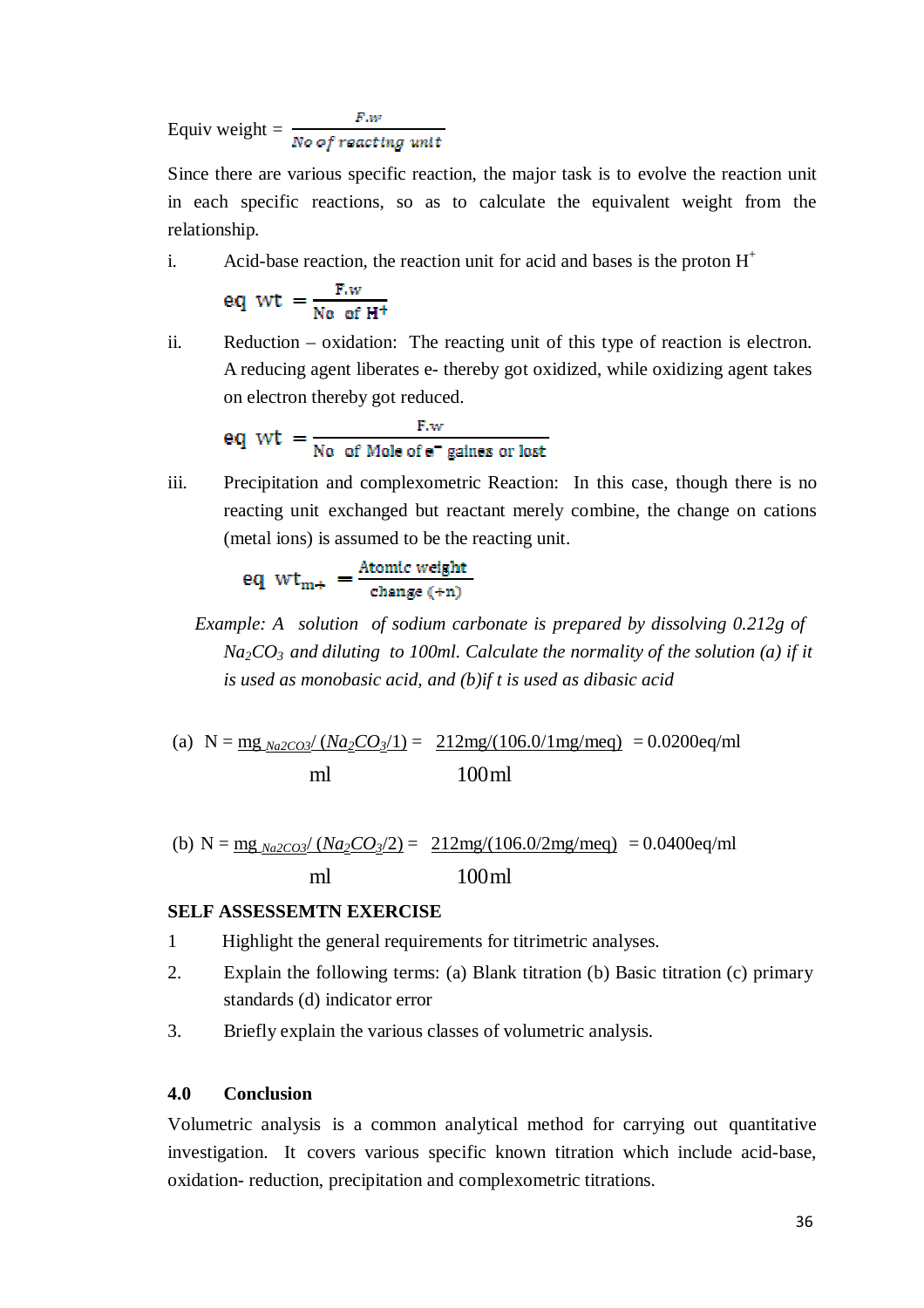## **5.0 Summary**

In this unit we have learnt that

- 1 Volumetric titration is a very rapid and precise analytical quantitative method.
- 2 For titrimetric analysis to be valid, it must satisfy some requirements such as rapidity, quantitative in nature and must be presentable in equation.
- 3 There are various ways by which equivalence point can be detected
- 4 That there are four basic types of volumetric analyses. These are acid-base, redox (oxidation-reduction), and precipitation and complexometric titrations.
- 5 Various technical terms that are involved in the volumetric analysis
- 6 Volumetric calculations are usually done based on Molarity and normality

# **6.0 Tutor Marked Assignment**

- 1 Give concise meaning of the following terms :(a) back titration, (b) standard solution, (c) titration error, (d) equivalence point.
- 2 Differentiate between end point and equivalence point.
- 3 Write briefly on four known classes of volumetric analysis.
- 4 Differentiate between Molarity and normality
- 5 A solution of sodium carbonate is prepared by dissolving  $0.420g$  of Na<sub>2</sub>CO<sub>3</sub> and diluting to 100mL. Calculate the normality of the solution
	- (a) If it is used as a monoacidic base,
	- (b) If it is used as an acidic base.
- 6 How many millitre of 0.25 M solution of  $H_2$ So<sub>4</sub> will react with 10ml of a 0.25M solution of NaOH?
- 7 Calculate the number of milliequivalent of chlordane  $C_{10}H_6Cl_6$  (gfw 410) in 0.500g of the pure insectside. Assuming that all of the chlordane present is ultimately titrated with  $Ag^+$ .

# **7.0 Further reading and Other resources.**

- 1 Christian, G.D. (1980). Analytical Chemistry. $3<sup>rd</sup>$  ed, John wiley and son, New York.
- 2 Harris, D.C. (1995). Quantitative Chemical Analysis.  $4<sup>th</sup>$  Ed. Freeman and Company, New York.
- 3 Khan, I.A. and Khanum K. (1994).Fundamentals of Biostatistics .Ukaaz Publications, Nagar .
- 4 Laitimen, H.A. and Hesiscs, W.E. (1995). Acid-Base Equilibria in Water. 2<sup>nd</sup> Ed. McGraw Hill Inc., New York
- 5 Nwachukwu, V.O.(2006).Principle of Statistical Inference. Peace Publishers, Port-Harcourt.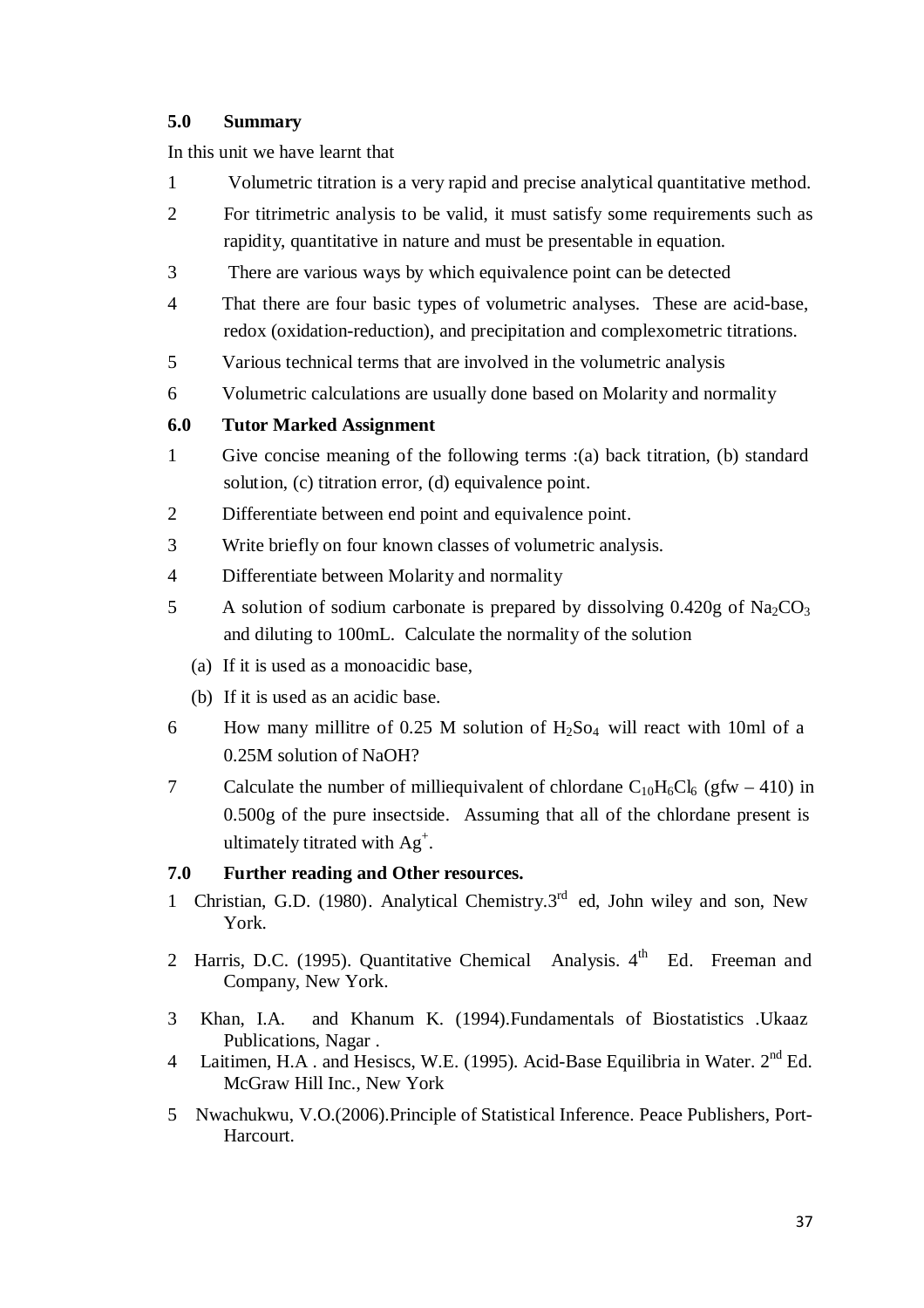# **Module 2 BASIC CONCEPT OF TITRMETRIC ANALYSIS**

|       | Unit 2 Acid-Base Titration           |    |
|-------|--------------------------------------|----|
| 1.0   | Introduction                         | 35 |
| 2.0   | Objectives                           | 35 |
| 3.0   | Definition of Acid-base titration    | 35 |
| 3.1   | Classification of solvent            | 35 |
| 3.2   | Varity of acid-base system           | 36 |
| 3.2.1 | Strong Acid against strong base      | 36 |
| 3.2.2 | Weak Acid against strong Base        | 38 |
| 3.2.3 | Weak Base Against strong Acid        | 39 |
| 3.2.4 | Polyprotic system                    | 40 |
| 3.3   | Use of indicator to detect end point | 41 |
| 4.0   | Conclusion                           | 42 |
| 5.0   | Summary                              | 42 |
| 6.0   | <b>Tutor Marked Assignment</b>       | 42 |
| 7.0   | Further reading and other resources  | 43 |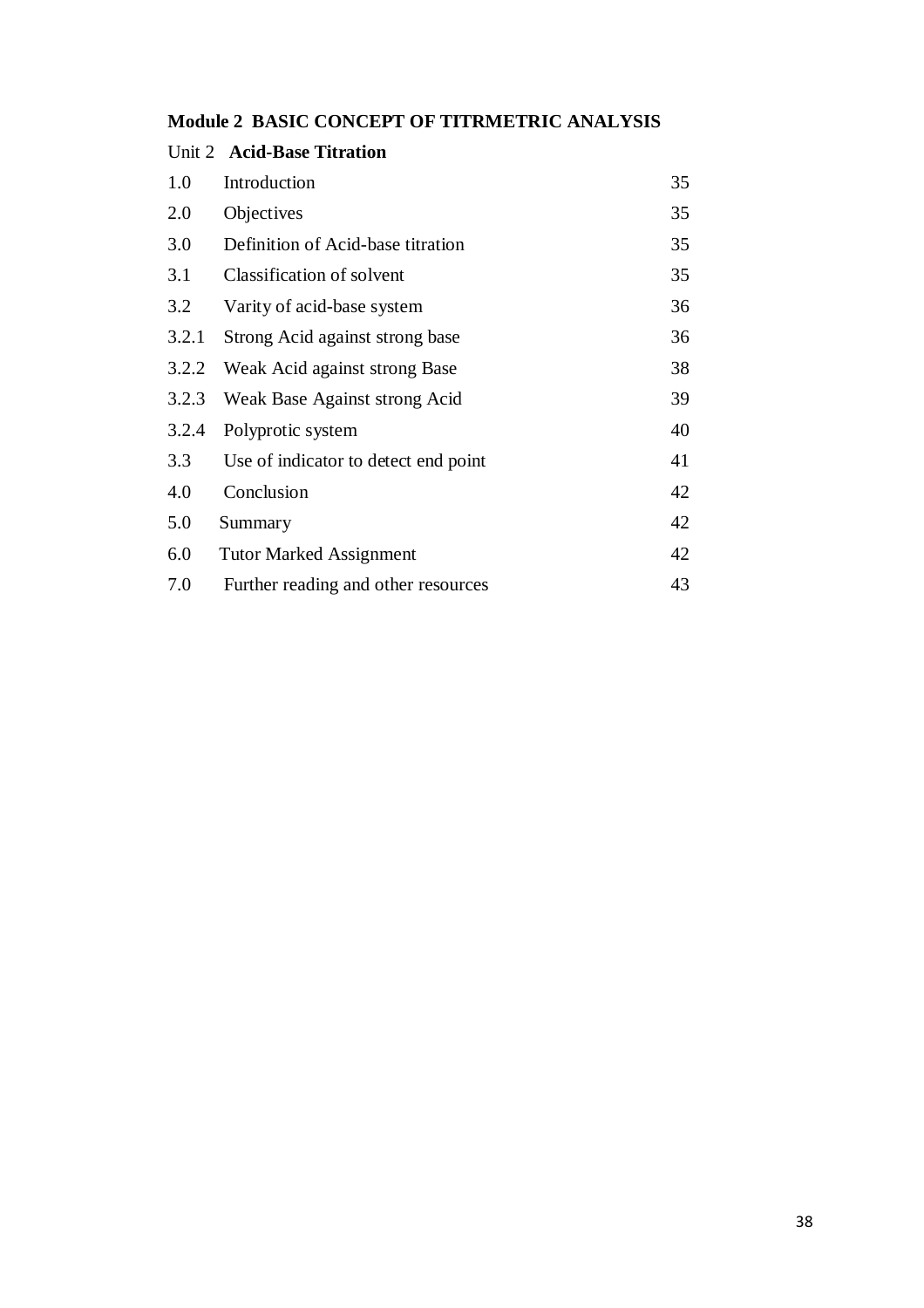# **1.0 Introduction**

Acid-base titration is one of the types of volumetric analyses. It is the most commonly used throughout the realm of chemical analysis. Through the use of titration curve, both acidic and basic component of a material (sample) can be determined. In this unit, how to select a suitable indicator for detecting completion of titration reaction, preparation of standard acid or base solution (medium) are part of the areas covered.

# **2.0 Objectives**

At the end of this unit, students should be able to

- i. explain correctly acid-base titration;
- ii. define some basic technical terms in acid- base titration;
- iii. Outline the basic concepts and principles involved in acid base titration;
- iv. use acid-base titration curve to determine components of a given sample;
- v. explain the principle of selecting a suitable indicator; and
- vi. prepare standard acid and base solution.

## **3.0 Acid-base Titration**

It is a volumetric analytical method which relates acid and base stochiometrically till reaction is completed. It is a very simple, reproducible and accurate analytical technique.

Acids and bases have been described by various theories notably which are:

- i. Arrhenius theory which describes an acid as any substance that ionises partially or completely in water to give hydrogen ion, while base is any substance which ionises partially or completely in water to give hydroxyl ions.
- ii. Bronsted -lowry theory describes an acid as a substance that can donate a proton and a base as any substance that can accept a proton.

There is a medium (solvent) necessary for the titration reacting to occur which can be aqueous or non aqueous.

#### 3.1 **Solvents Classification**

The solvents may be classified into three groups based on certain principles.

- (i) Amphiprotic-those solvents that have both basic and acidic properties e.g water, ethanol. These solvents can ionise.
- (ii) Aprotic- those solvents that are neither appreciably acidic or basic. They are weakly po lar in nature e.g. benzene tetrachloride.
	- (ii) Basic but not acidic- these solvents are extremely weak bases. They are nonionisable e.g. ether and ketone.
- .3.2 Monitoring pH changes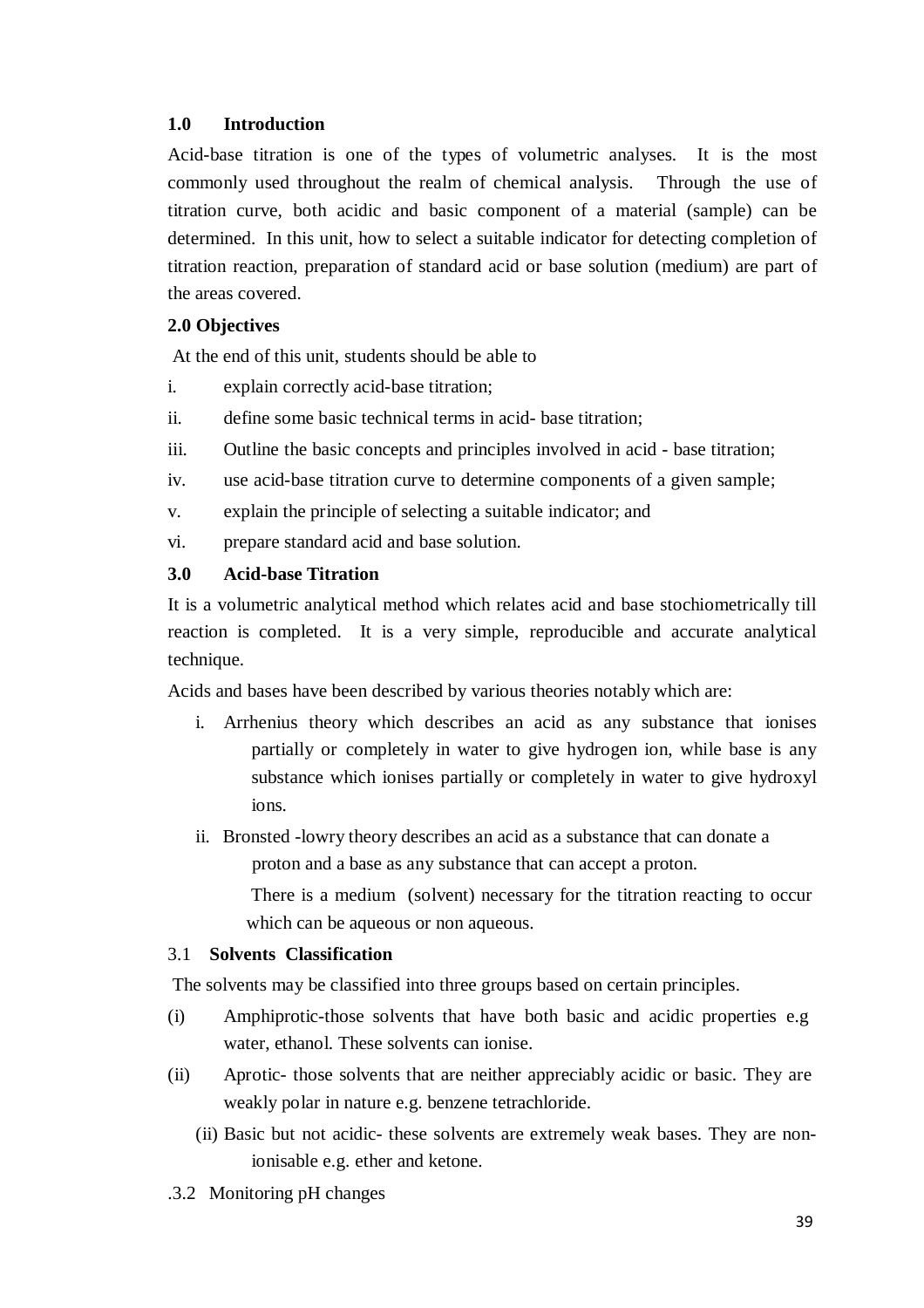- For the study of various acid-base titration, to be comprehensive and goal oriented, the study would monitor trends of change in pH as titrant is added to the analyte. These stages to cover:
- (i) Before equivalence point;
- (ii) At equivalence point; and
- (iii) After equivalence point

#### **3.2.1 Titration of Strong Acid against Strong Bases.**

The reaction is a neutralisation. This type of acid-base titration is always a strong acid on a strong base.

The first step- is to write a comprehensive ionic equation of the reaction.

*Example:* Titrating HCl against NaOH.

The exercise in the system is  $H^+ + CI + Na^+ + OH \rightarrow H_2O + Na^+ + CI$ 

The ionic equation is  $H^+ + OH^+ - H_2O$ . This is otherwise known as titration reaction. The equation can also help in determining/calculating the composition and pH after each addition of titrant.

$$
V_x \text{ (ml) (Molarity of x)} = V_y \text{ (ml) (Molarity of y)}
$$
  

$$
V_x = V_y M_y
$$
  

$$
m_x
$$

Where x is for the acid and y is for the base

At  $V_x$  the equivalence point is reached. Prior to this  $V_x$  point, there will be excess of OH and after the  $V_x$  point, there will be excess of  $H^+$ . Therefore, in plotting titration curve pH versus the volume y of the titrant  $(x)$ , there are three variable regions, Viz:

- i. Before reaching equivalence point, the pH is determined by the excess of OH in the solution.
- ii. At equivalence point, the  $H^+$  is just sufficient to completely react with all OH. So the pH is determined by dissociation of water, while  $K_W = 10^{-14}$ So the reaction goes to completion.

iii. After reaching equivalence point, pH is determined by the excess  $H^+$  in the solut ion.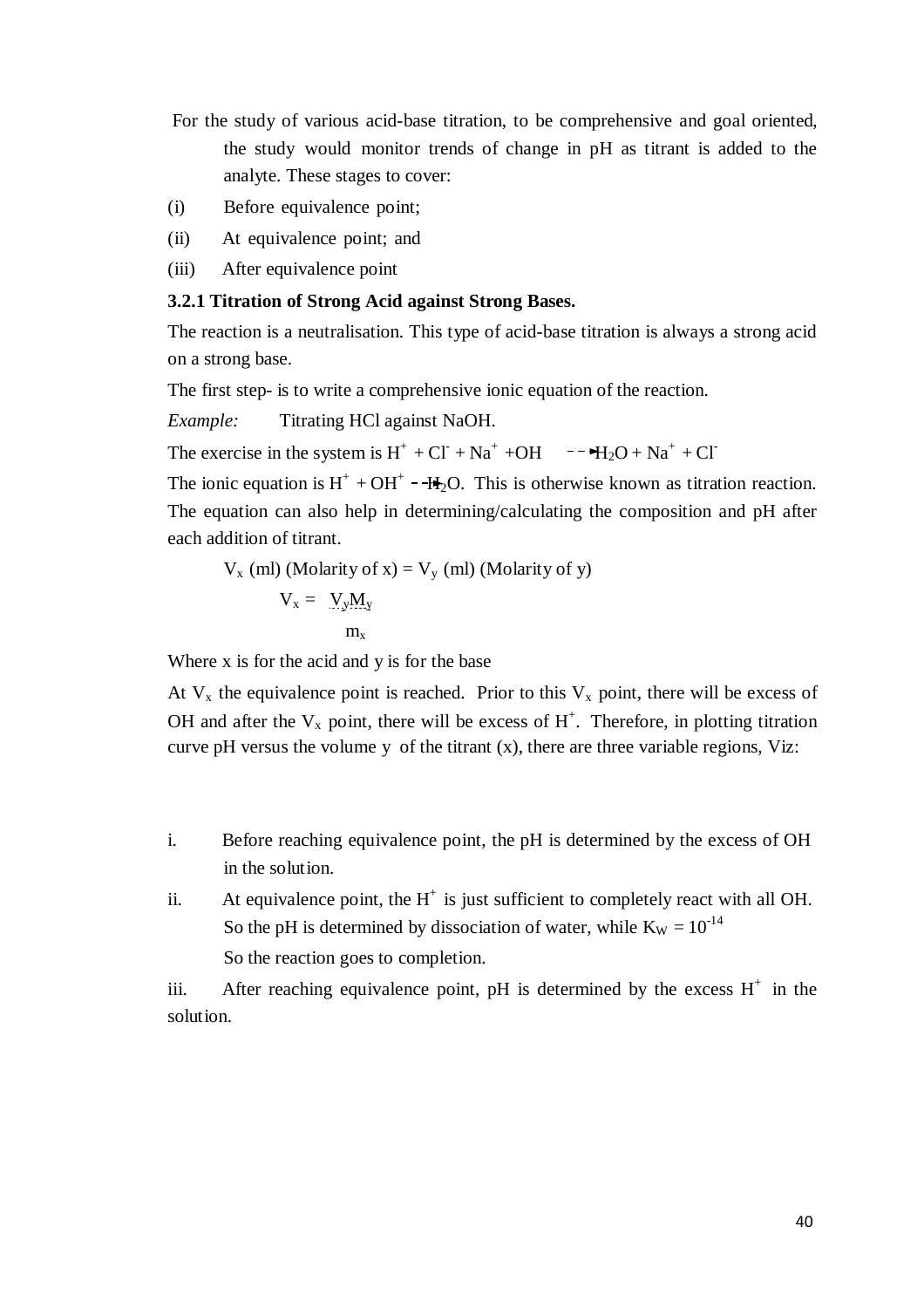

Fig. 1.0 The titration curve of  $H^+$  being added to OH $^-$ 

(mL) acid

The magnitude of the break (end point) depends on the concentration of both titrant and analyte.



Fig. 2.0 The titration curve of

| Curve 1 |  | 0.1m HCl against 0.1 m NaOH |  |  |
|---------|--|-----------------------------|--|--|
| Curve 2 |  | 0.01 HCl against 0.01m NaOH |  |  |

Curve 3 0.001 HCl against 0.01m NaOH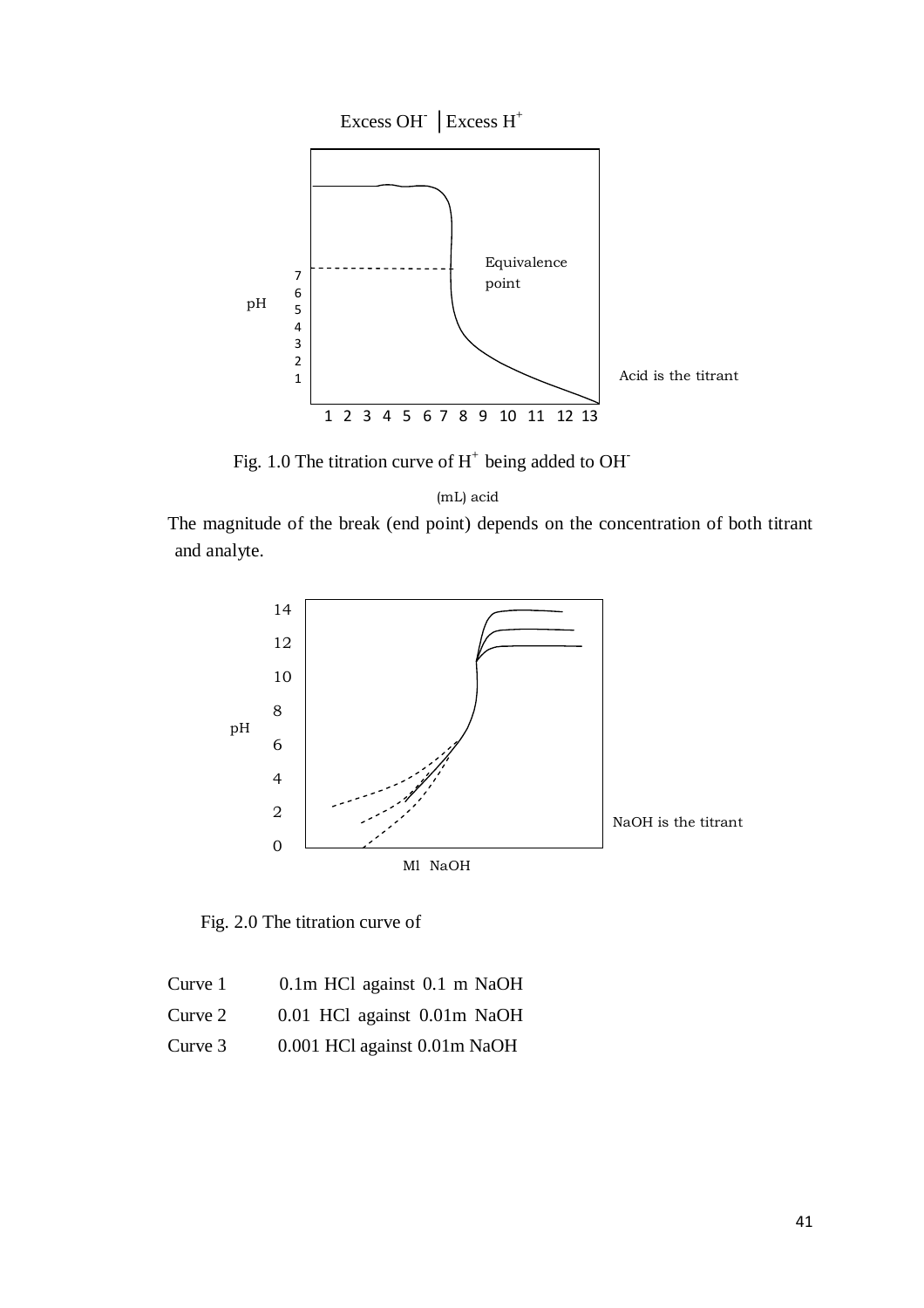#### **3.2.2 Titration of weak Acids Against Strong Bases**

The titration reaction is neutralisation. Strong base is the titrant while the weak acid is the analyte.

1st step – write the ionic equation

If we are titrating MES against NaOH

MES  $\implies$  2 - (N-morphline) ethanesulfonic acid. It is a weak acid with pKa =6.15

**Titration Equation** 

$$
H_2O
$$

From the reaction

Vm (ml) (molarity Mm) = Vn (ml) (Molarity Mn) =

 $Vm = Vn$  Mn

Mm

It is helpful to calculate Vm needed to reach equivalence.

where  $m =$  strong base (titrant)

 $n =$  weak acid (analyte)

The titration calculation is then divided into four stages which is also reflected in the titration curve.

1. Before any base is added, the solution contains just HA in water. It is a weak acid problem in which pH is determined by the equilibrium

$$
\begin{array}{c}\nHA \quad \underline{\underline{Ka}} \quad H^+ \ + A^-\n\end{array}
$$

2. From the first addition of NaOH until before the equivalence point, there exist a mixture of unreacted HA and the A- produced by the reaction. Henderson – Hasselbalch equation can be used to find the pH.

Hasselbalch equation is an equation which express pH of a buffer solution as a function of the concentration of the weak acid or base and the salt component of the buffer system.

Hasselbalch equation :  $pH = pK_a + log [A]$  $\overline{[HA]}$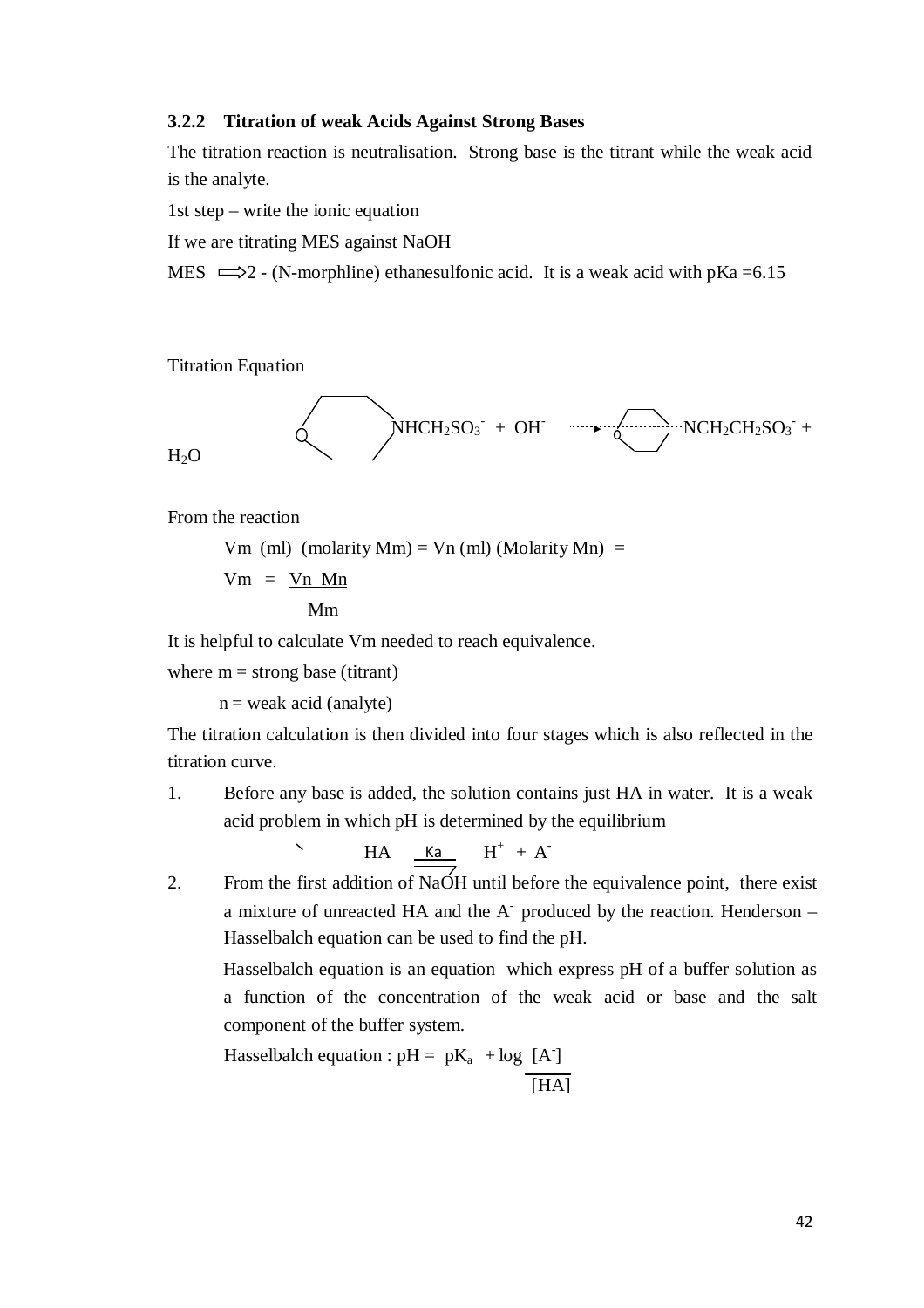3. At equivalence point 'all' of the HA has been converted to A. The problem is the same as if the solution had been made by merely dissolving  $A^-$  in water. pH can be determined by the reaction.

$$
A^{\cdot} + H_2O \qquad \Longrightarrow \text{HA} + OH^{\cdot}
$$

4. Beyond the equivalence point, excess NaOH is being added to a solution of Ato a good approximation the pH is determined by strong base. We calculate the pH as if we simply add excess NaOH to water the



Vm NaOH (ml)

Before the reaction titration started at all, we have only weak acid in the medium acid and so pH is calculated as for weak acid. At the commencement of titration, some  $HA$  is converted to  $A^-$  and so buffer system is set up. As the titration continues, the pH slowly increase as the ratio of  $A^-$ : HA changes.

At the mid point of the titration [OAc]=[HOAc] and pH is equal to pKa. The pH of equivalence point will be alkaline.

The weaker the acid (the smaller Ka), the longer the positive  $K_b$  of the salt and the more alkaline the equivalence point.

#### **3.2.3. Titration of Weak Base Against Strong Acids**

It is also a neutralisation reaction. It is just the opposite of the case of weak acid against strong Base.

The titration reaction is  $B + H^+ \rightarrow$  $RH^+$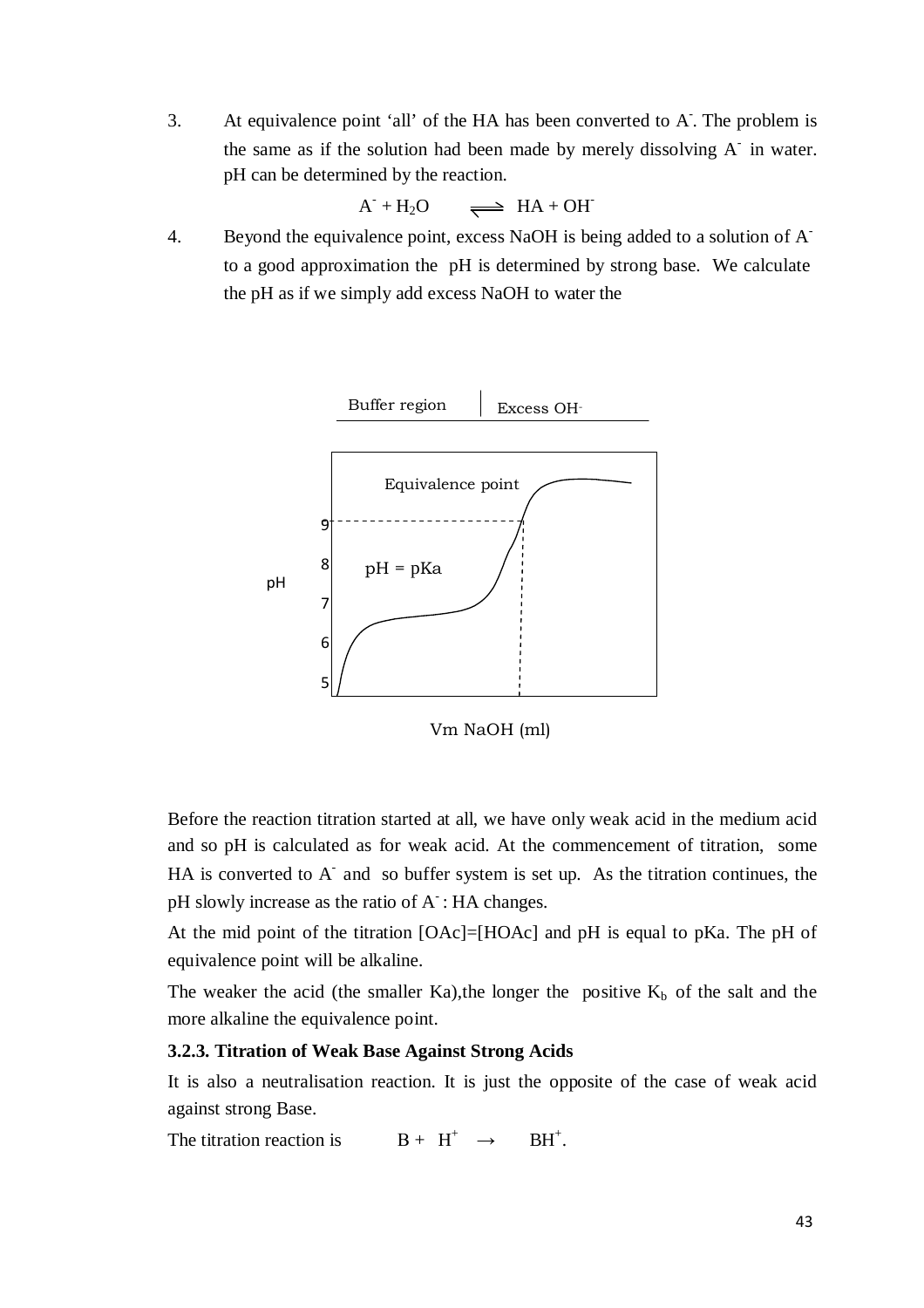The reaction goes to completion after each addition of acid. There are also four stages shown in titration curve.

- 1. Before acid is added, the solution contains just the weak base in water. The pH is determine by the  $K_b$  reaction  $B+H_2O \implies BH+OH^-$
- (2) After the commencement of titration up to equivalence point there is a mixture of **B** and  $BH^+$ . That is Buffer system is set up.  $K_b$  can easily be determined from the titration curve.
- 3. At the equivalence point. B has been converted into  $BH<sup>+</sup>$ , a weak acid. The pH is calculated by the consideration of dissociation of acid  $BH<sup>+</sup>$

$$
BH^+ \stackrel{k\&}{\Longrightarrow} B + H^+ \qquad Ka = \frac{Kw}{Kh}
$$

The formal concentration of  $BH^+$ ,  $F'$  is not the same as the original formal concentration of B, because of the some dilution that has occurred. Because the solution contains  $BH<sup>+</sup>$  at the equivalence point, it is acidic. The pH at the equivalence point must be below 7

4 After the equivalence point, there is excess of  $H^+$  in the solution.



Fig .4.0 Titration curve after

#### **3.2.4 Titration of Polyprotic Systems**

There are some bases that hydrolyse in more than one step, thereby having more than one dissociation constant. Generally, the principle developed for the titration of monoprotic systems readily applies to them.

*For example*, consider titration of base (B) against Acid (H) in which the base is dibasic.

The titration equation

|       | . | - a |
|-------|---|-----|
| D LI. | . |     |

The titration curve shows reasonable sharp breaks at both equivalence points.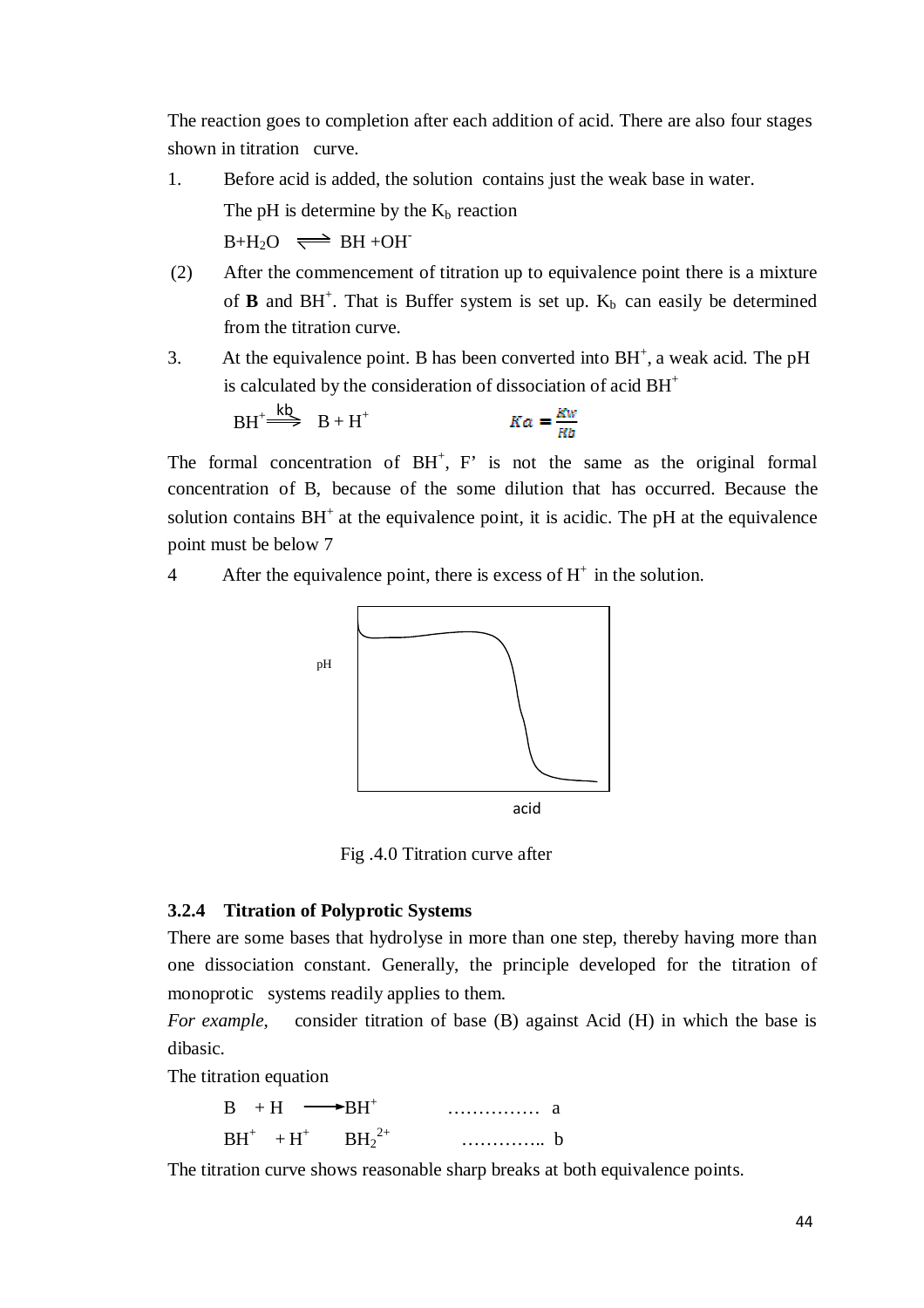From equation (a)

Vb x nb - Va x na

Where "b" is for the base and "a" is for the acid

$$
Va = \frac{Vb \times na}{Ma}
$$

The volume of the acid required to reach  $1<sup>st</sup>$  equivalence point is  $Va<sub>1</sub>$ 

Going by equation (b), the volume of acid to reach 2nd equivalence point is 2 x Vai



Point C and E are the two equivalence points while point B and D are the halfneutralization points whose values equal  $pKa_2$  as  $pK_1$  respectively. The titration curve is in the following Phases

(i) Point A. Before any acid is added, the solution contains just B, a weak base whose pH can be found as follows.

is  $B + H<sub>2</sub>O$  kb  $B<sup>+</sup> + OH$  $y-x$  x x x

 $y =$ Original volume of B in the system

$$
[H^+] = \underline{Kw} = pH
$$
  

$$
x
$$

Point B. Between point A and C, we have buffer system established containing B and BH<sup>+.</sup> B is half way to equivalence point. So  $[B] = [BH^+]$ , pH is calculated using Henderson- Hasselbalch for weak acid whose dissociation constant is  $Ka_2$  for  $BH_2^{2+}$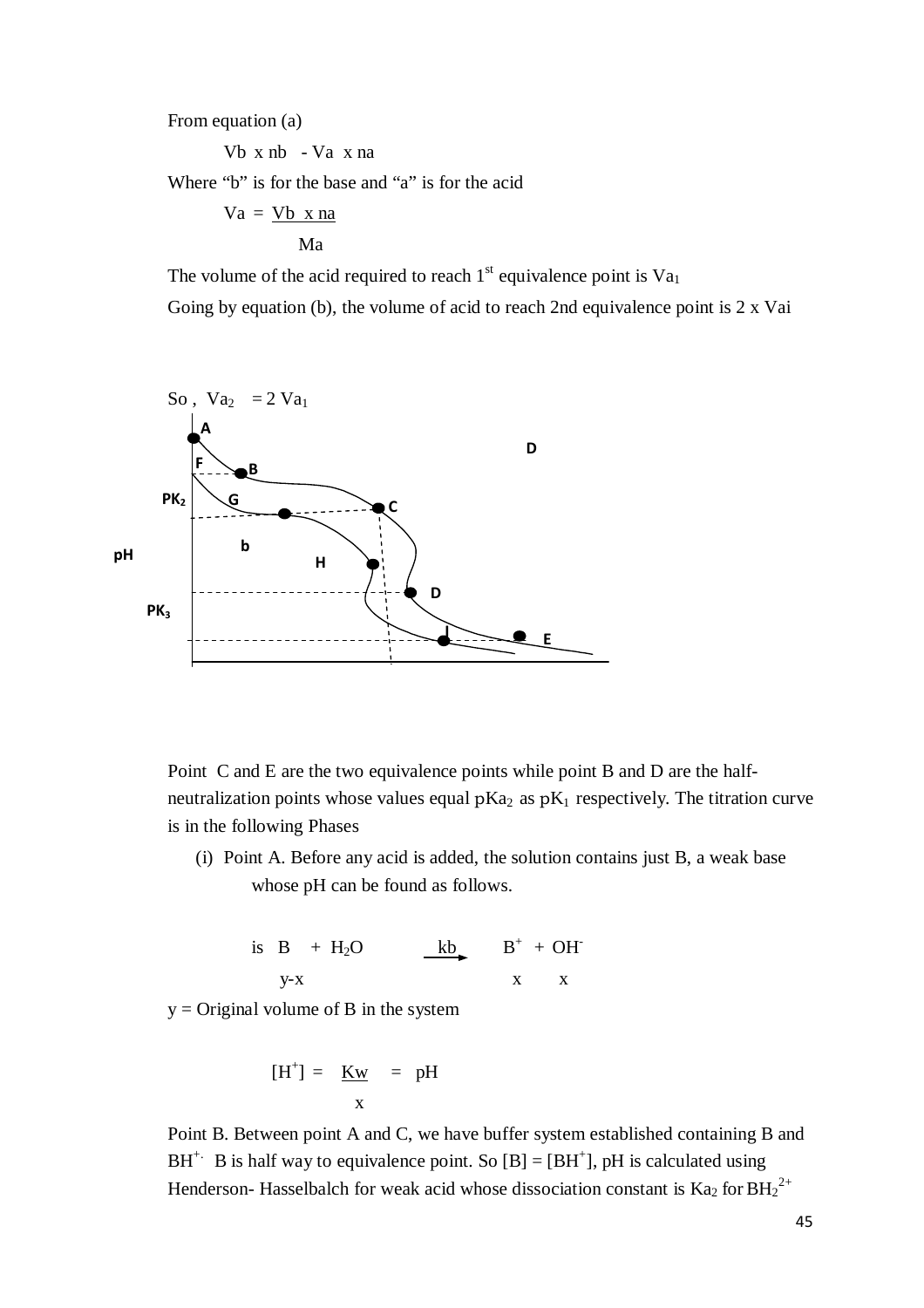$$
Ka_2 = \underline{Kw} \nKb_1
$$

To calculate pH at B

 $pH = pKa + log [B]$  $[BH^+]$ 

Point C. This is the first equivalence point  $B$  has been converted to  $BH<sup>+</sup>$ , the intermediate form of diprotic acid  $BH<sub>2</sub><sup>2+</sup>$ .

$$
[H+]\quad =\quad \sqrt{\frac{K_1K_2F\;+\;K_1K_w}{K_1\;+\;F}}
$$

where  $F$  is the formal concentration of  $BH<sup>+</sup>$ 

 $pH = \frac{1}{2} [PK_1 + PK_2]$ 

Point  $D_1$ . At any point between C and E, we can consider the solution to be buffer containing  $BH^+$  and  $BH_2^{2+}$ 

$$
pH = pKa_1 + log \t[BH^+] \over \overline{BH_2^{2+}}
$$

Point E: Point E is the second equivalence point at which solution is formerly the same. The pH is determined by the acid dissociation reaction of  $BH<sub>2</sub><sup>2+</sup>$ .

> $BH_2^{2+} \rightarrow BH^+ + H^+$  $F-x$   $x$   $x$

# **3.3 Detecting the End Point with Indicator**

The use of an acid-base indicator to find end point is a more convenient method. It involves adding small amount of acid-base indicator, itself an acid or base, whose various protonated species have different colours.

The colour o the ionized form is different from the unionized form. One form may be coloured, the other form may be colourless.

$$
HIn \iff H^+ + In^-
$$
  
(Red) Blue

The unionized form is red while the ionized form is blue. Then the Henderson-Hasselbalch equation gives

$$
pH = pKIn + log \frac{[In]}{[HIn]}
$$

Note that since the indicator is a weak acid or base, the amount added should be kept minimal so that it does not contribute appreciably to the pH. Moreover, the smaller the quantity of the indicator added, the sharper the colour changes.

There are other methods though not as simple as the use of indicator, through which end point can be detected. These include: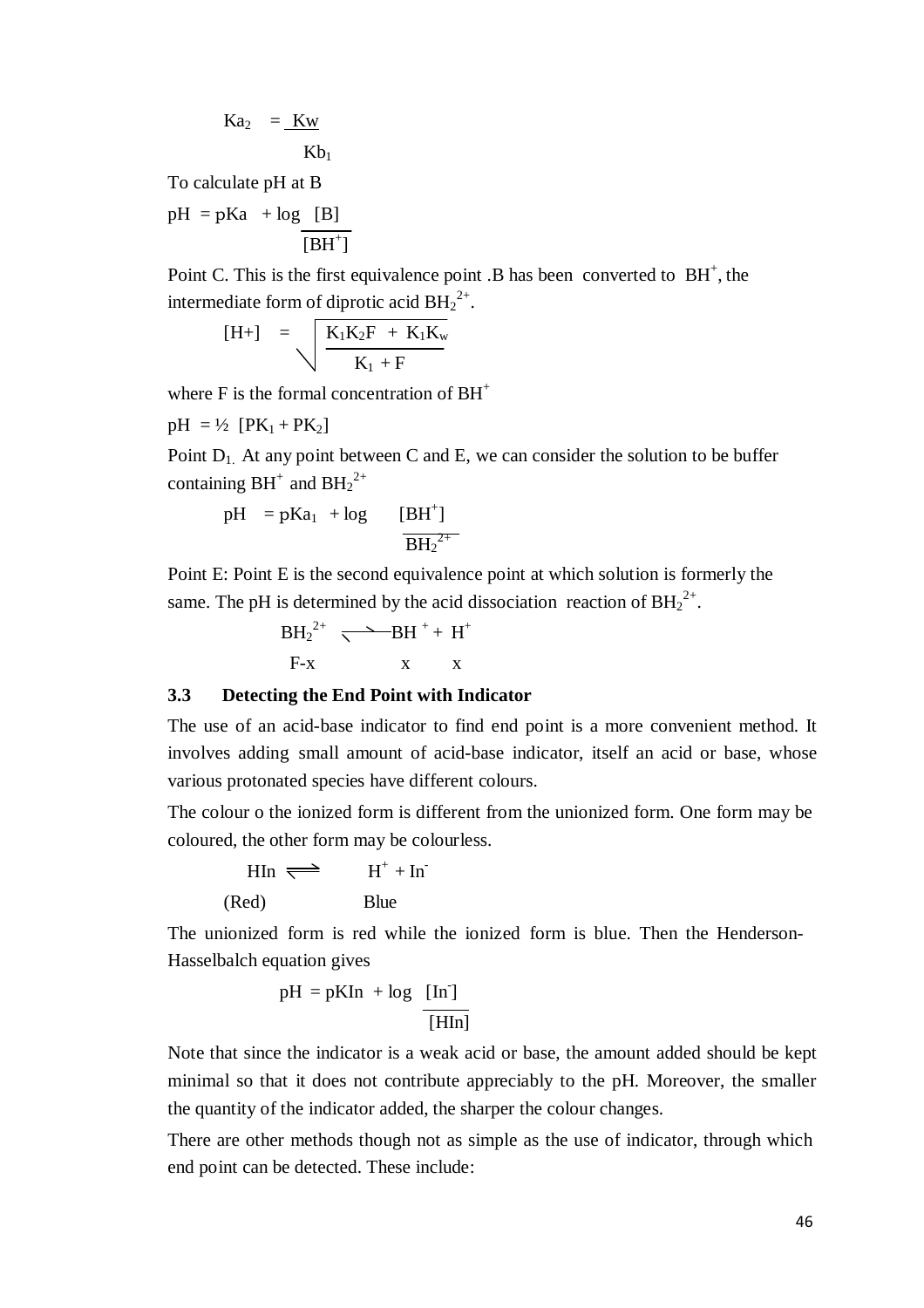- (i) the use of pH electrode;
- (ii) the use of derivatives; and
- (iii) the use of gram plot.

## **Self assessment exercise**

- 1 Define the following terms
	- (a) Monoprotic acid-base system
	- (b) Polyprotic acid-base system
	- (c) Indicator
- 2 Highlight various stages of acid-base titration curve.
- 3 Brifly explain how an indicator works.

# **4.0 Conclusion**

Acid-base titration remains one of the most commonly used volumetric analytical techniques. It is very simple, precise and fairly accurate. Various types of acid base systems exist. The use of indicator makes it easier and convenient for the end point to be detected.

# **5.0 Summary**

In this unit, we have learnt about:

- (i) Definition and fundamental principle of acids-base trimetric method
- (ii) Classification of solvent need as to act as a medium for the titration
- (iii) Various phases of titration survey of (a) strong acid versus strong base (b) Strong acid versus weak base, (c) weak acid verses strong acid, (d) Polyprotic system
- (iv) The use of indicator to defect end point.
- (v) Other methods of detecting end point

# 6.0 **Tutor marked assignment**

- 1 Highlight various phases of acid-base titration curve
- 2 Consider the titration of 40.0ml of 0.20M malonic acid with 0.100M NaOH. Calculate the pH at each point listed and sketch the titration curve when Vb = 0.0, 8.0, 12.5, 19.3, 25.0, 37.5, 50.0 and 56.3ml
- 3 Make a short note on the classification of solvents in acid-base system
- 4 Write short note on pH :
	- (a) before equivalent point;
	- (b) at equivalence point; and
	- (c) after equivalence point of strong acid versus strong base system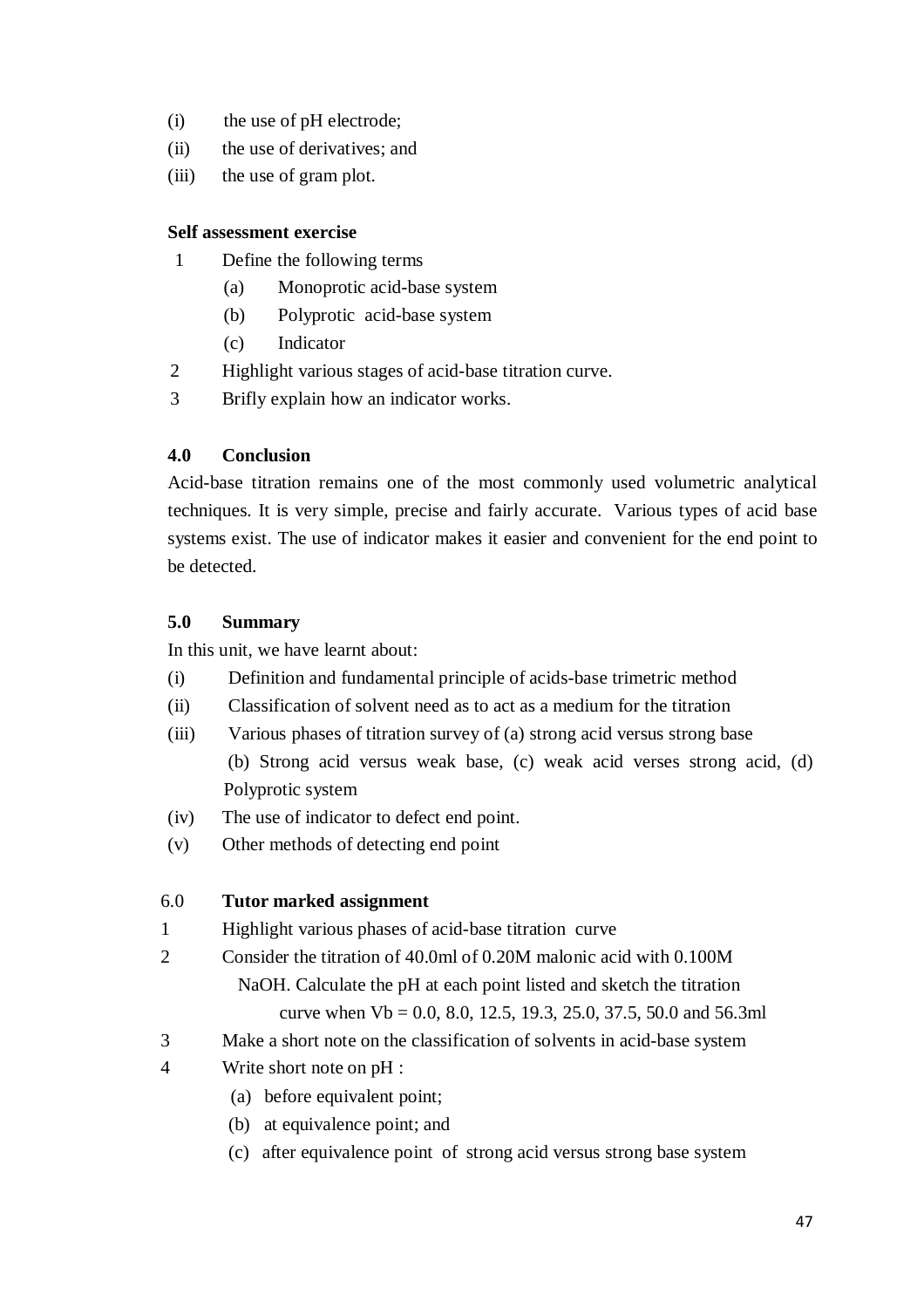## **7.0 Further reading and Other resources.**

- 1 Christian, G.D. (1980). Analytical Chemistry.3<sup>rd</sup> ed, John wiley and son, New York.
- 2 Harris, D.C. (1995). Quantitative Chemical Analysis.  $4<sup>th</sup>$  Ed. Freeman and Company, New York.
- 3 Khan, I.A. and Khanum K. (1994).Fundamentals of Biostatistics .Ukaaz Publications, Nagar .
- 4 Laitimen, H.A. and Hesiscs, W.E. (1995). Acid-Base Equilibria in Water. 2<sup>nd</sup> Ed. McGraw Hill Inc., New York
- 5 Nwachukwu, V.O.(2006).Principle of Statistical Inference. Peace Publishers, Port-Harcourt.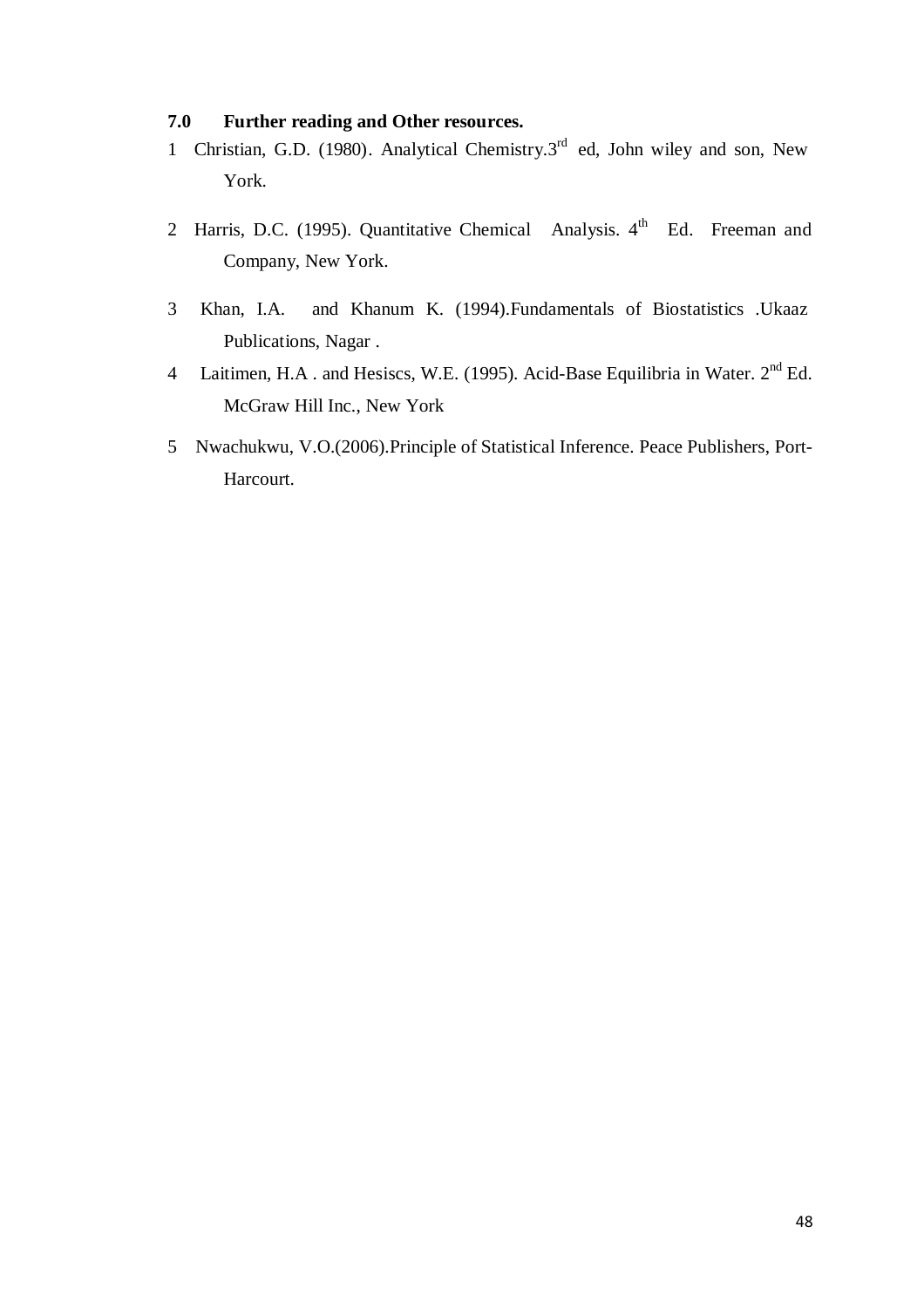# **MODULE 2 BASIC CONCEPT OF TITRMETRIC ANALYSIS**

| <b>Unit 3: Oxidation Reduction Titration</b> |                                             |    |  |
|----------------------------------------------|---------------------------------------------|----|--|
| 1.0                                          | Introduction                                | 45 |  |
| 2.0                                          | Objectives                                  | 45 |  |
| 3.0                                          | Definition and general principle            | 45 |  |
| 3.1                                          | Review of technical terms in Redox reaction | 45 |  |
| 3.2                                          | Electrochemical cell                        | 46 |  |
| 3.2.1                                        | Galvanic cell                               | 46 |  |
| 3.2.2                                        | Electrolytic cell                           | 46 |  |
| 3.3                                          | Redox titration curve                       | 47 |  |
| 3.4                                          | Detection of Redox titration end point      | 49 |  |
| 3.5                                          | Iodometry and Iodimetry                     | 50 |  |
| 4.0                                          | Conclusion                                  | 51 |  |
| 5.0                                          | Summary                                     | 51 |  |
| 6.0                                          | Tutor marked assignment                     | 51 |  |
| 7.0                                          | Further ready and other resource            | 51 |  |
|                                              |                                             |    |  |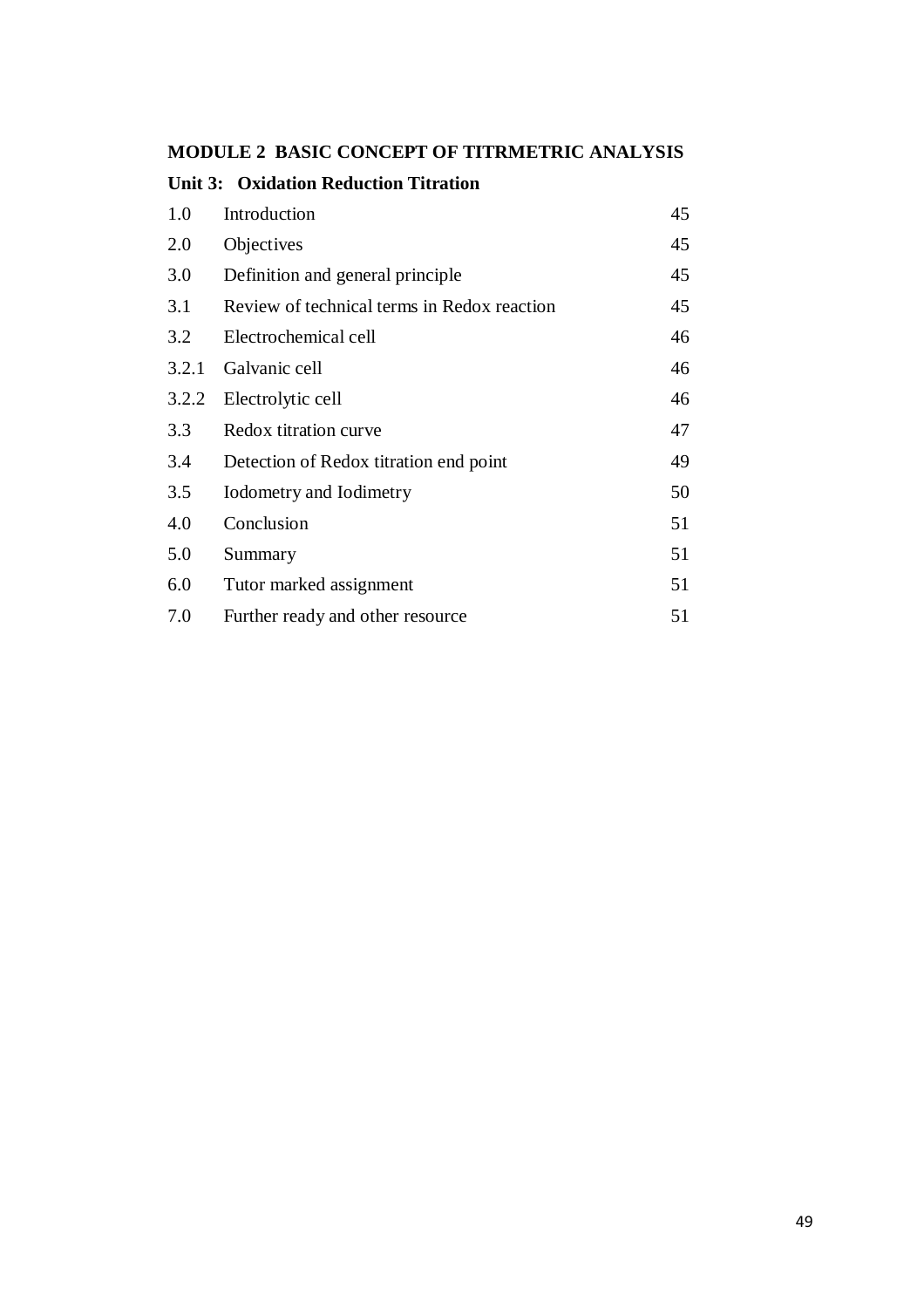#### **1.0 Introduction**

Oxidation – Reduction titration (redox) is one of the main types of volumetric analytical techniques. It is based on oxidation – reduction reaction in which electrons are transferred from one substance to another. It helps in determining the component of many substances qualitatively. This unit covers balancing redox reaction equations as well as principles of electrochemical cell and how electrode potential can be used to predict which oxidizing and reducing agent might get involve in the reaction. It also includes construction and use of Redox titration curve.

## **2.0 Objectives**

By the end of two unit, students should be able to :

- i. Explain the mechanism of redox titrations;
- ii. Explain the technical terms and principles involved in the titration of redox components;
- iii. Illustrate the principle of Electrochemical cells; and
- iv. use of redox titration curves to predict component of given substance.

# **3.0 Definition.**

.

Oxidation – Reduction reaction is a reaction which involves the movement of electrons from one point to another, in a reaction between analyte and titrant. The general principle of Redox reaction lies in the fact that reaction occurs between a reducing and an oxidizing agent

#### 3.1 **Review of some known technical terms in redox reaction.**

1. *Oxidation –*simply defined as loss of electrode to give higher oxidation state. The electrode is always more positive

2. *Reduction* - Is gain of electron to give lower oxidation state. The reduction electrode is always more negative (more negative).

3. *Oxidizing agent* is the substance (s) that tend to take up an electron(s and get reduced to lower oxidation state.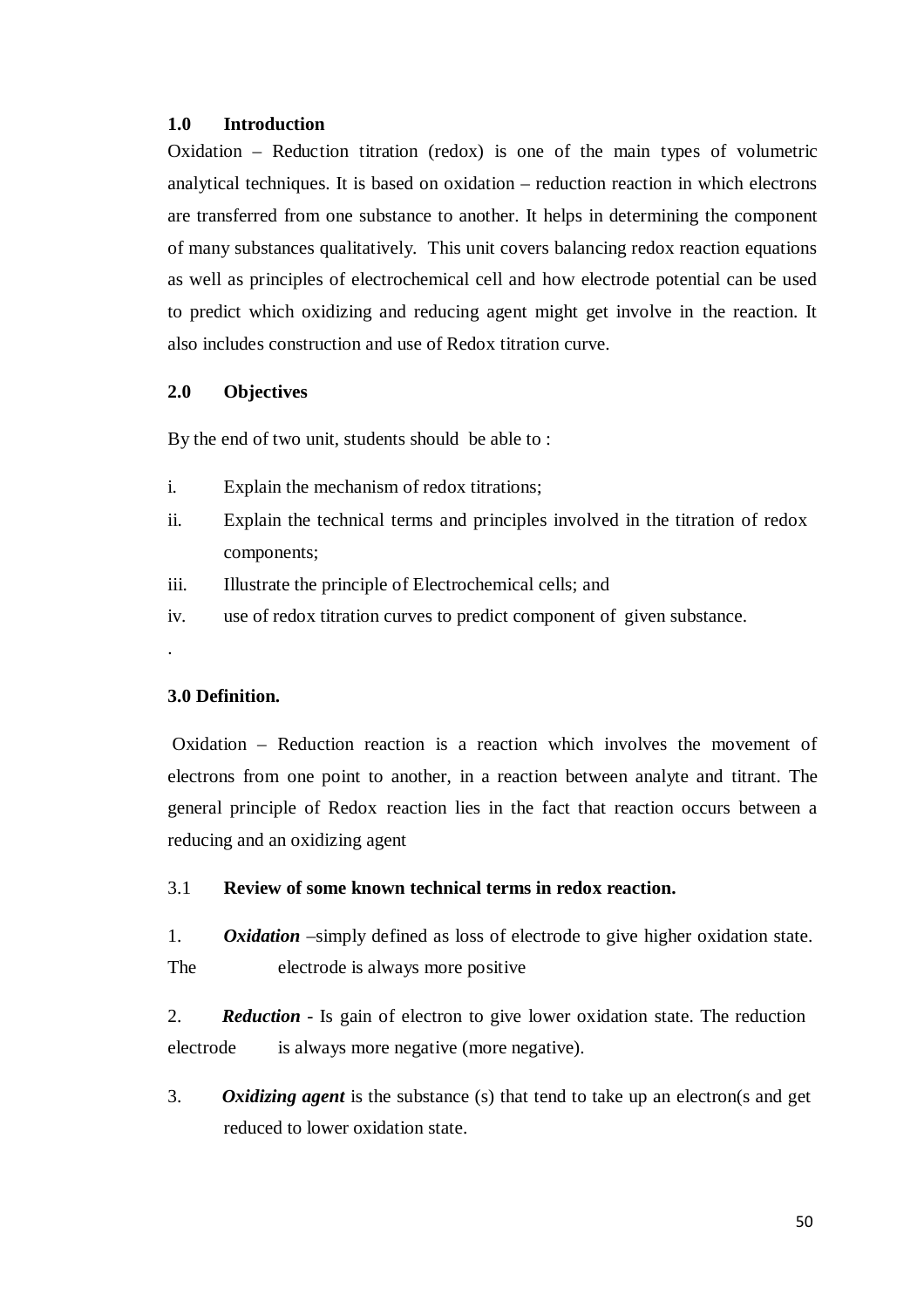4. *Reducing agent* is the substance(s) that tend to give up electron(s) and get oxidized to higher oxidation state.

 $O_{X1}$  + Red<sub>2</sub>  $\longrightarrow$  Red<sub>1</sub> + Ox<sub>2</sub> (Oxidizing agent) (Reducing agent)

The tendency to oxidise or reduce depends on the reduction potential of a substance. The course of monitoring redox titration by potentiometry requires the need to review and understand very well the fundamental of electrochemical cells and electrode pot ential.

#### **3.2 Electrochemical cell**

It is a device in which electrolysis of solution takes place. It is a compartment where electrochemical reaction occurs. There are basically two types of cells.

- 3.2.1 **Galvanic cell**: This is the type of electrochemical cell in which a chemical reaction spontaneously occurs to produce electrical energy.
- 3.2.2 **Electrolytic cell**: It is the type of chemical cell in which electrical energy under the influence of an external source of power produces chemical energy. A typical cell is made up of electrolyte, electrodes and salt bridge.
- 3.2.3 **Electrodes** are strip of metals that are conducting in nature. There are two types; [i] Anode, where oxidation takes place [ii] Cathode where reduction takes place.
	- (ii) Electrolyte: is a liquid or molten subtance (solution) that can allow passage of electrical current. They are conducting in nature.
	- (iii) Salt bridge: This is often made up of KCl crystals. They connect two reacting systems (beaker) together, thus allowing movement of electron from one beaker to another thereby preventing overconcentration of electron in beaker. However it disallows any other substance from passing.

 $E$  cell = E right – E left = E cathode – E anode =  $E^+$  - E<sup>-</sup>

Nearnst Equation: This is the equation that relates the standard potential of a system with the concentration of both oxidized and reduced form when they are expressed in unit activity.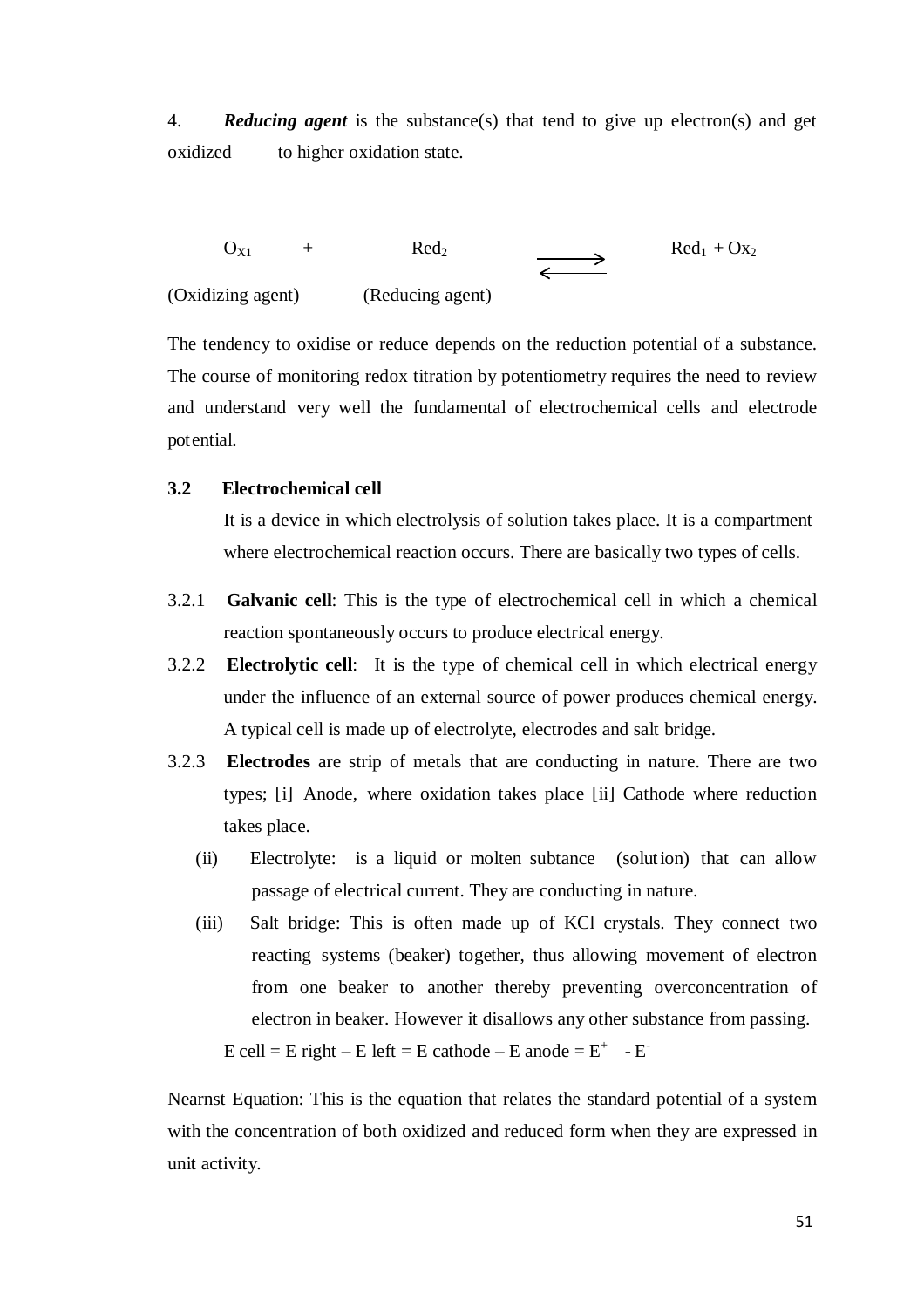$$
aOx + ne^- \xrightarrow{\longleftarrow} bRed
$$

By Nearnst **equation**  $\frac{2.2320^{RT}}{4.25}$ *nf*  $\log \frac{(\text{Re } d)^b}{\left(\text{Im } d\right)^b}$  $(Ox)^a$ 

**Each electrode has** the tendency to loose or gain electron when in reaction, the tendency of each electrode is referred to as electrode potential. The electrode potential is more often the function of its make up which has great impact on the cell reaction.

Note that

i. The more positive the electrode potential, the greater the tendency of the oxidized form to be reduced e.g Ce<sup>4+</sup> + e<sup>-</sup>  $\rightarrow$  Ce<sup>3+</sup> E<sup>o</sup> = + 1.70v . Therefore, Ce<sup>+4</sup> is a strong oxidizing agent while  $Ce^{3+}$  is a very weak reducing agent.

The more positive the electrode potential, the stronger the oxidizing power of the  $\frac{1}{x}$  oxidized form is and the weaker the reducing power of the reducing form is.

ii. The more negative the reduction potential, the weaker the oxidizing power of the oxidized form is and the stronger the reducing power of the reduced forms is.

e.g  $\text{Zn}^{2+}$  + 2e<sup>-</sup>  $\rightarrow$  Zn, E<sup>o</sup> = -0.76 is very negative. So, Zn<sup>2+</sup> is a weak oxidizing agent while Zn is a strong reducing agent.

#### **3.3 Redox Titration Curve**

The course of redox titration is monitored potentiometrically. Potentiometer measures in voltage, the concentration of species in solution.

Titration reaction is

 $Ce^{4+}$  + Fe<sup>2+</sup> →  $Ce^{3+}$  + Fe<sup>3+</sup>

Titrant analyte

However note that at each electrode, the following half reaction occur. Ka

 $\text{Fe}^{3+}$  +e  $\implies$   $\text{Fe}^{2+}$  $E^{\rm o} = + 0.77V$  $Ce^{4+} + e^ \longrightarrow$   $Ce^{3+}$   $E^{\circ} = +1.61V$ .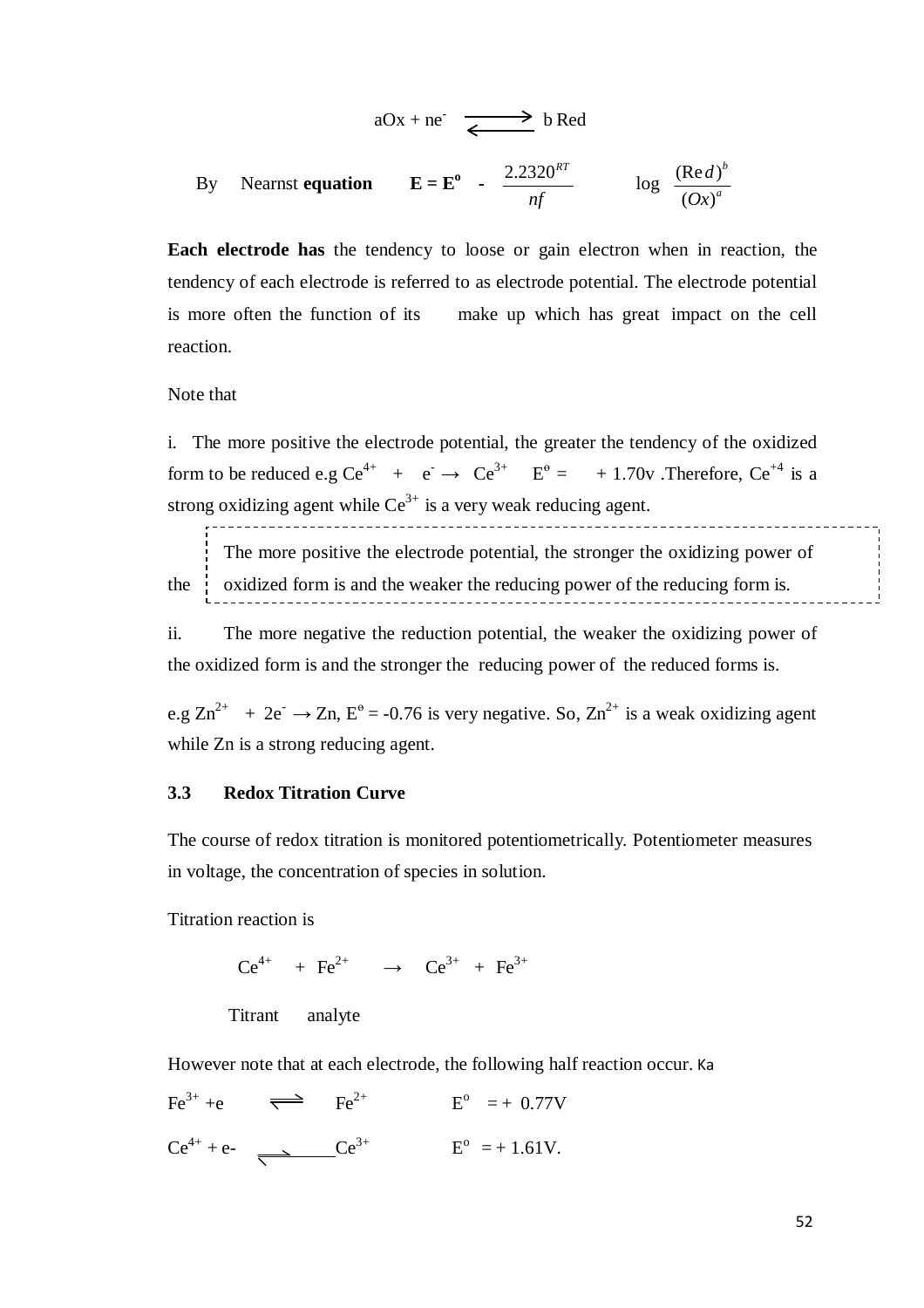At the calomel reference electrode, the half reaction is  $2Hg^+ + 2CI^- \rightarrow HgCl_2$  $+ 2e^-$ 

Therefore the cell reaction can be in other ways.

(i)  $2Fe^{3+} + 2Hg + 2CI \implies 2Fe^{2+} + Hg_2Cl_2$ [i]  $2Ce^{4+} + 2Hg + 2Cl \implies 2Ce^{3+} + Hg_2Cl_2$ 

The titration curve is divided into three phases (stages).

(1) Before equivalence point: Each aliquot of  $Ce^{4+}$  added is consumed and create equal mole of  $Ce^{3+}$  as Fe<sup>3+</sup>. Prior to the equivalence point excess Fe<sup>2+</sup> remain in the solut ion, Therefore, calculating the E of the cell is ensure through the activity of  $\text{Fe}^{2+}$ .

$$
E = E^+ + E^-
$$

 $E =$  the potential of the cell

 $E^+$  = potential for reduction

 $E^+$  = Potential for Ref Electrode calomel

NB:  $E^+ = E^0 - 2.3026RT$  log [Red] Nearnst equation

 $[ox]$ 

 $E =$  : 0.767 – 0.05916 log [Fe<sup>2+</sup>]  $\rightarrow$  0.241 Potential for Calomel Electrode  $[Fe^{3+}]$ 

Potential for  $Fe^{3+}$  reduction in 1M HClO<sub>4</sub>

$$
E = 0.5266 - 0.059.6 \log [Fe^{2+}]
$$
  
[Fe<sup>3+</sup>]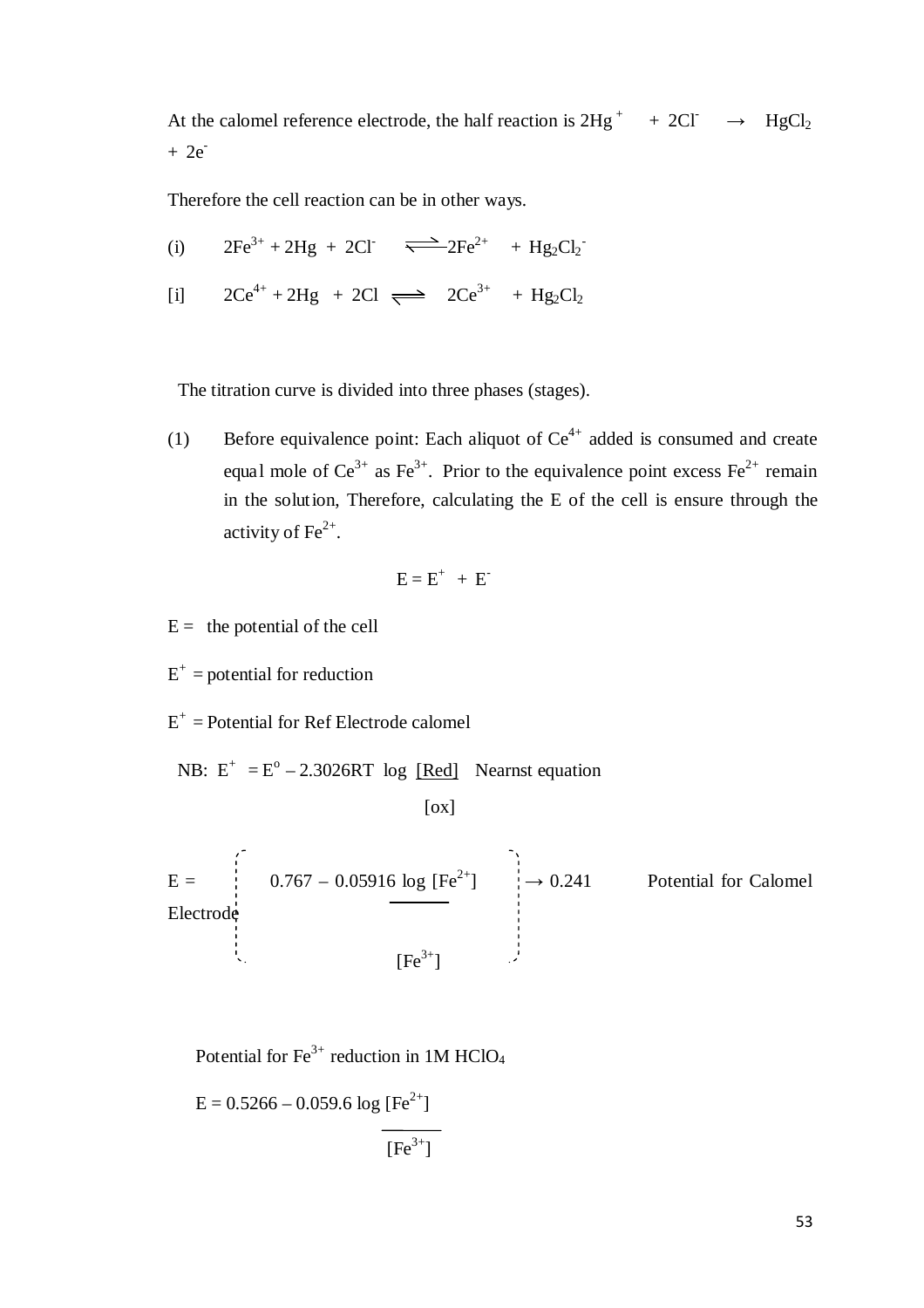(2) At equivalence point, enough  $Ce^{4+}$  has been added to react with all  $Fe^{2+}$ .

So 
$$
[Ce^{4+}] = [Fe^{2+}]
$$

all Ce<sup>4+</sup> are converted to Ce<sup>3</sup>,<sup>+</sup> while Fe<sup>2+</sup> are converted to Fe<sup>3+</sup>

$$
[Ce3+] = [Fe3+]
$$
  
\nE<sub>f</sub> = 0.707 - 0.05916 log [Fe<sup>2+</sup>]  
\n
$$
\frac{[Fe3+]}{[Fe3+]}}
$$
........(1)  
\nE<sup>+</sup> = 1.70 - 0.05916 log [Ce<sup>3+</sup>]  
\n[Ce<sup>4+</sup>]  
\n........(2)

Neither the equation 1 or 2 alone is enough to calculate  $E^{\theta}$  of the cell, but combination of the two equations

$$
2E^{+} = 0.767 + 1.70 - 0.05916 \log \frac{[Fe^{2+}]}{[Fe^{3+}]}
$$
 - 0.05916 [Ce<sup>3+</sup>]  
 
$$
[Fe^{3+}]
$$

$$
E_{+} = 2.46/2 = 1.23V
$$

 $E = E^+ - E$  calomel

 $\frac{1}{4}$ 

$$
E = 1.23 - 0.241 = 0.99V.
$$



Redox Titration curve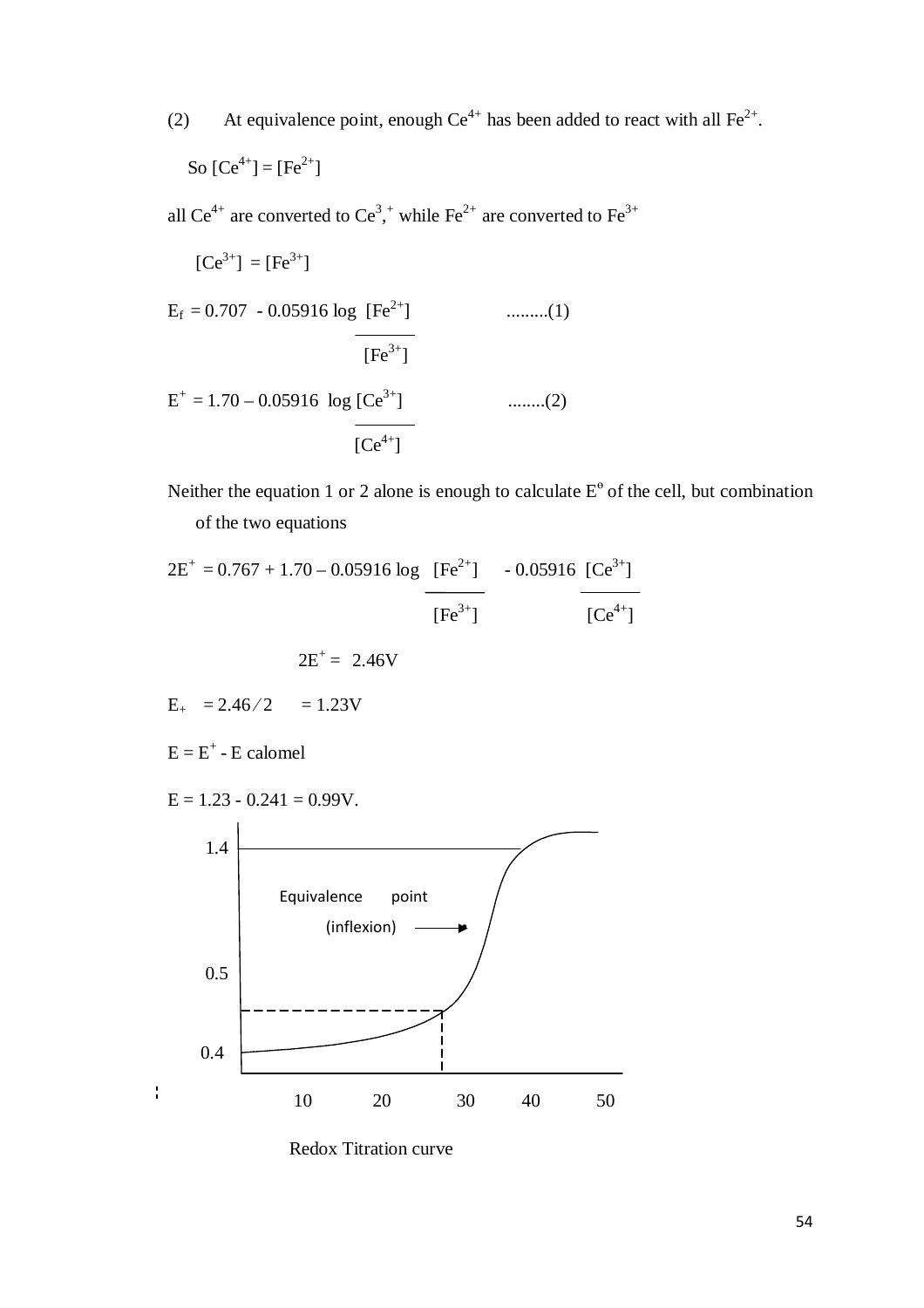#### 3. After Equivalence Point

Almost all Fe<sup>2+</sup> are now in form of Fe<sup>3+</sup> while the excess  $Ce^{4+}$  remained in the system. So the E of cell is formed from the activity of  $Ce^{4+}$ .

 $E = E_{+}$  - E calomel = 1.70 – 0.05916 log [Ce<sup>3+</sup>] - 0.24

$$
[Ce^{4+}]
$$

- $E_{+}$  = 1.70
- $E_t = E^{\circ} Ce^{4+}$  0.241  $\frac{Ce^{3+1}}{1}$

 $E = 1.216V$ 

## **3.4 Detecting Redox End Point**

The end point of the redox titration can be determined by the use of electrode to measure potential and is plotted against the volume of titrant. Three visual indicators are commonly used.

#### (i) *Self indicator*

This is when the titrant is highly coloured .The colour change may be used to detect the end point.

*Example*: Titration of acidified KMnO<sub>4</sub> against freshly prepared FeSO<sub>4</sub> solution. KMnO4 which is deep blue/pink converts to colourless at end point.

#### (ii) *Starch indicator*

Starch indicator is often used when the titration involves iodine /starch complex, which is blue colour but at the end point turns colour less but addition of drops of starch turns it back to blue.

#### (iii) *Redox Indicators*

These are highly coloured dyes. They are weak reducing or oxidizing agent. They are potential dependent. Example is Ferroin whose colour changes from pale blue to red and is potential dependent.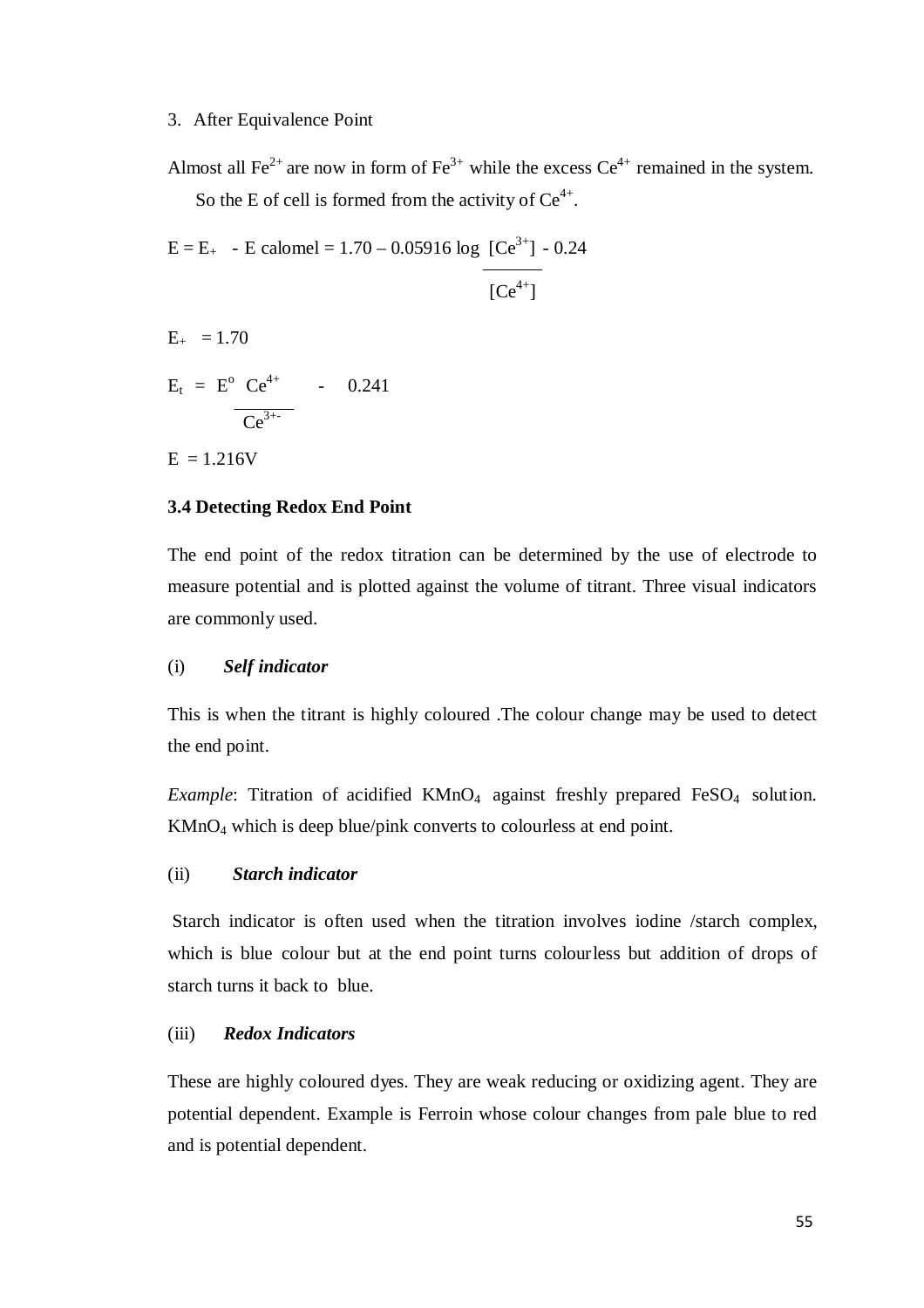#### **3.5 Iodimetry and Iodometry**

Both are analytical techniques that involves the use of iodine  $[I]$  but of different status

- (i) Iodine is a moderately strong oxidizing agent and can be used to titrate reducing agent. Titration with  $I_2$  as oxidizing agent is called iodimetric analysis. It is performed in neutral or mildly alkaline ( $pH = 8$ ) medium.
- (ii) Iodine is also a weak reducing agent and will reduce oxidizing agent so when an excess iodine is added to a solution of an oxidizing agent,  $I_2$  is produced in an amount equivalent to the oxidizing agent present. Such analytical method is known as iodometric method

#### **Self Assessment Exercise**

1 What is an (a) oxidizing agent, (b) a reducing agent? Give two examples in each case.

- 2 Differentiate between Iodimetry and Iodometry.
- 3 Explain the following terms: (a) Galvanic cell, (b) Electrolyte, (c) Salt bridge.

#### **4.0 Conclusion**

Redox titration is a fairly accurate and precise analytical method, if a proper indicator is selected.

#### **5.0 Summary**

In this unit, we must have learnt about :

- (i) Definition of redox titration and various technical terms.
- (ii) Electrochemical cell and cell potential
- (iii) How to use Nearnst equations to monitor potenmetrically, the activity of species at, before and after equivalence point.
- (iv) Redox indicator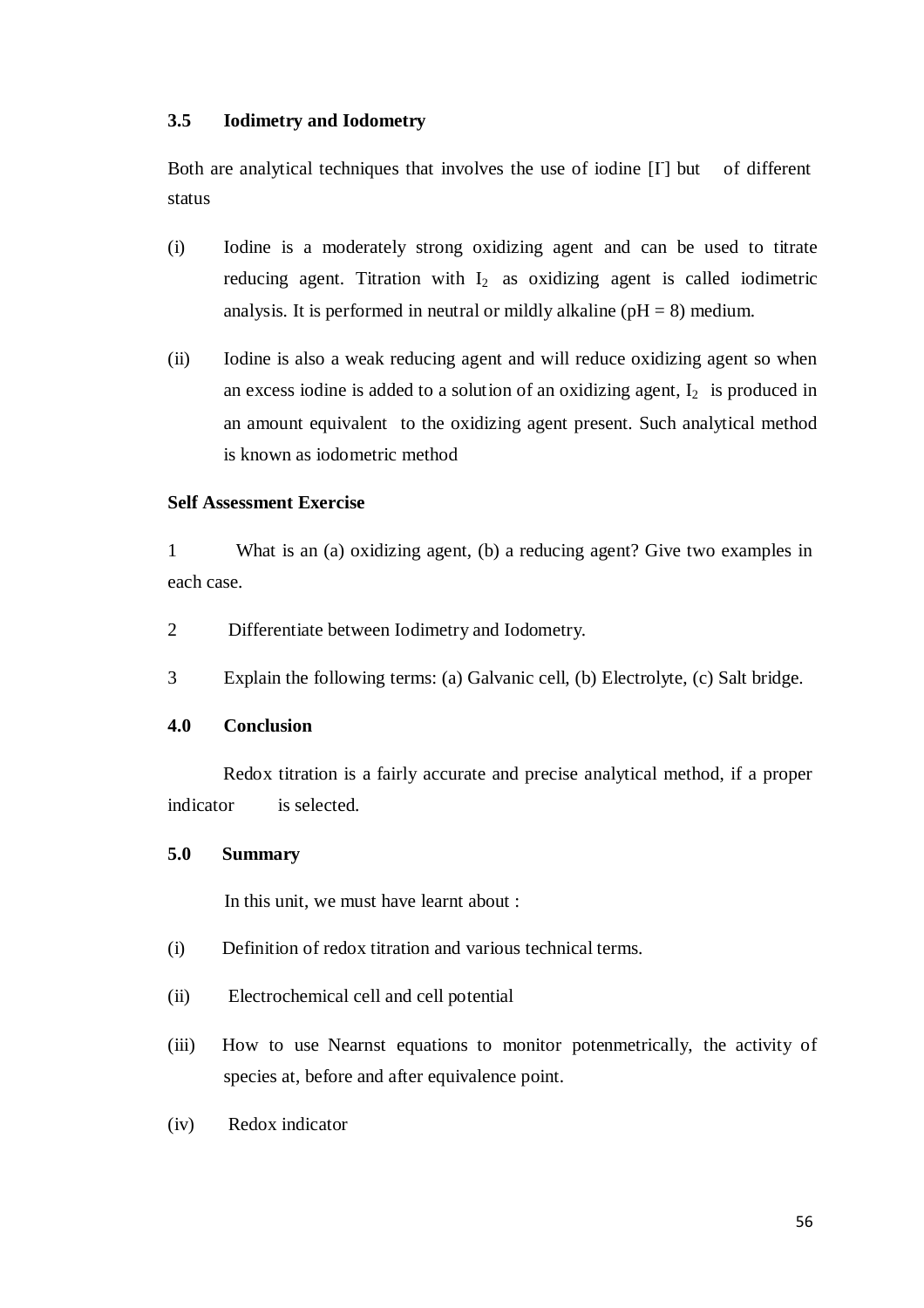#### **6.0 Tutor marked Assignment**

- 1 Differentiate between the two major types of electrochemical cells known
- 2 Explain the following terms:

(i) Reducing agent (ii) Oxidizing agent (iii) Electrode potential (iv) Salt bridge

- 3 Calculate the potential of half reaction of solution of  $10^{-3}$  M in Cr<sub>2</sub>O<sub>7</sub><sup>2</sup> and  $10^{-2}$ M in  $Cr^{3+}$  of pH 2.0
- 4 Differentiate between Iodometry and Iodimetry
- 5 Name the various types of indicators often used in Redox titration. Write briefly about each of the named indicators.

## **7.0 Further reading and Other resources.**

.

- 1 Christian, G.D. (1980). Analytical Chemistry.3<sup>rd</sup> ed, John wiley and son, New York.
- 2 Harris, D.C. (1995). Quantitative Chemical Analysis. 4<sup>th</sup> Ed. Freeman and Company, New York.
- 3 Khan, I.A. and Khanum K. (1994).Fundamentals of Biostatistics .Ukaaz Publications, Nagar .
- 4 Laitimen, H.A. and Hesiscs, W.E. (1995). Acid-Base Equilibria in Water. 2<sup>nd</sup> Ed. McGraw Hill Inc., New York
- 5 Nwachukwu, V.O.(2006).Principle of Statistical Inference. Peace Publishers, Port-Harcourt.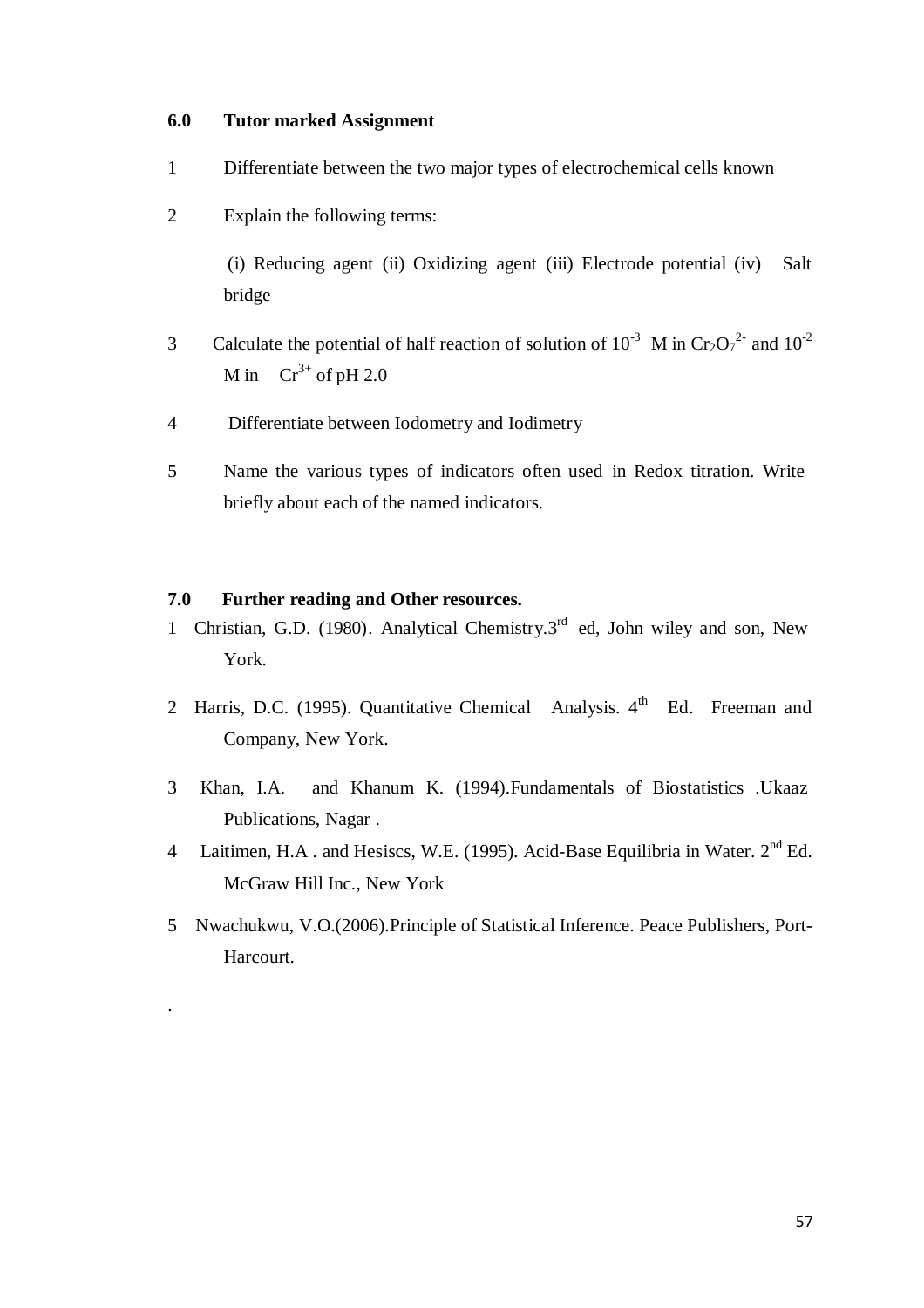# **Module 2 BASIC CONCEPT OF TITRMETRIC ANALYSIS**

# **Unit 4 Complexometric and Precipitation Titrations**

| 1.0   | Introduction                          | 53 |
|-------|---------------------------------------|----|
| 2.0   | Objective                             | 53 |
| 3.0   | Definition                            | 53 |
| 3.1   | Ligands                               | 53 |
| 3.2   | <b>Formation Constant</b>             | 54 |
| 3.3   | <b>EDTA</b>                           | 54 |
| 3.3.1 | <b>Conditional Formation Constant</b> | 56 |
| 3.3.2 | <b>EDTA Titration Curve</b>           | 57 |
| 3.3.3 | Detection of End Point                | 57 |
| 3.3.4 | Metal – ion Detector                  | 58 |
| 3.3.5 | <b>EDTA Titration Techniques</b>      | 58 |
| 3.4   | <b>Precipitation Titration</b>        | 59 |
| 3.4.1 | Detection of End Point                | 59 |
| 4.0   | Conclusion                            | 60 |
| 5.0   | Summary                               | 60 |
| 6.0   | <b>Tutor Marked Assignment</b>        | 60 |
| 7.0   | Further Reading and Other Resources   | 61 |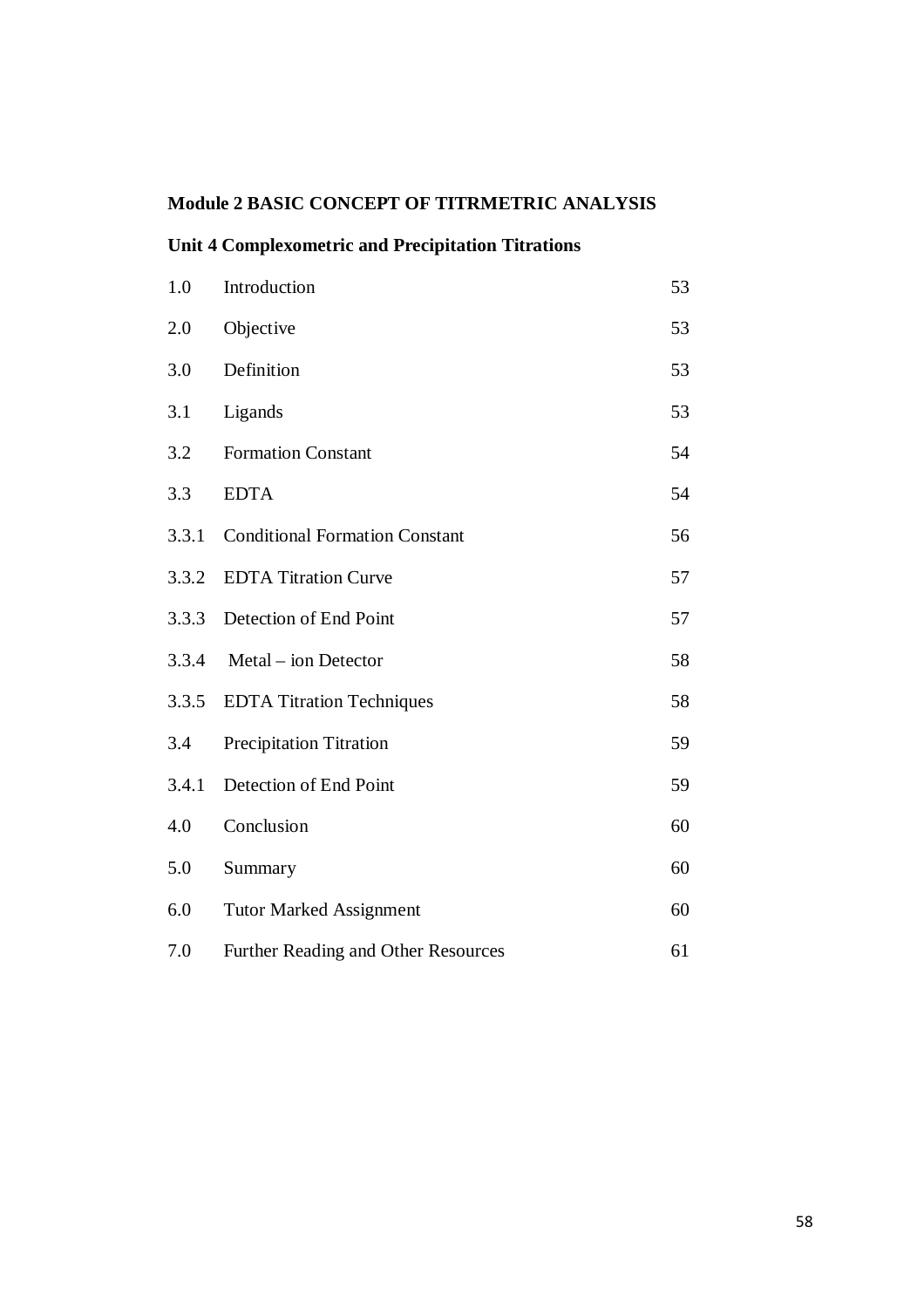#### **1.0 Introduction**

Some metal ions form slightly soluble salts or slightly dissociated complexes. The formation of these complexes can be the basis for accurate, more precise and convenient titrimetric determination for such metal ions. Titration based on these complexes is known as complexometric titrimetric method.

This unit reviews some fundamentals of the complexing agents called chellate, their effects and their equilibrium. Titration curves of complexometric and precipitation titrations are also discussed.

## **2.0 Objectives**

By the end of this unit, students should be able to :

- i. explain the principle of complex ion formation;
- ii. explain the working principle of EDTA in complexometric titrations using appropriate indicators;
- iii. use titration curves to illustrate both the complexometric titration and precipitation titrations; and
- iv. list the applications of complexometric titration and precipitation titrations.

#### **3.0 Definition**

Complexometric titration is an analytical method which is used to determine larger number of metals that form soluble salt or slightly dissociated complexes.

Almost all metals on the periodic table form complex with electron donating agent (ligand) (e.g. O, N, and S atoms) which are capable of satisfying the coordination number of such metal. The metals are lewis acids, (electron accepting species), while the ligands are lewis bases (election pair donors).

#### **3.1 Ligands**

Ligands are complexing agents that bind with the metals to form complexes. The number of ligand that complexes metals depends on the coordination number of the metal. Hence there are majorly two types of ligands.

i. **Monodentate Ligands**: are those ligands that bind the metal ion through only one atom (the carbon atom) e.g  $CN$ ,  $NH<sub>3</sub>$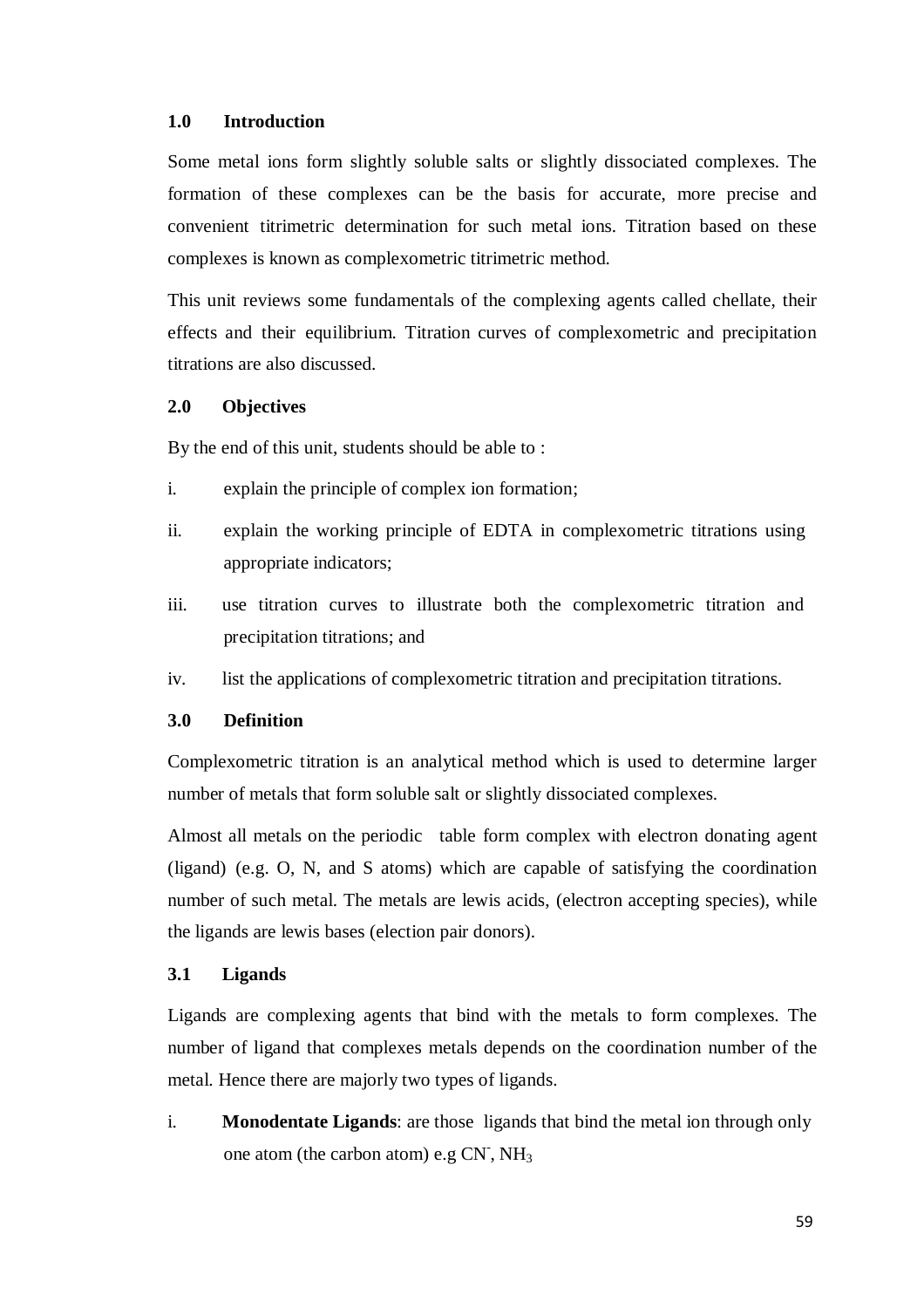ii. **Multidentate Ligands**: These are the types of ligands that attach to metal ion through more than one ligand atom. *Example* is EDTA (ethylenediaminetetreacetic acid) called Chelating Ligand. ATP (adenosine triphosphate) is another important tetra dentate ligand.

#### **3.2 Formation Constant**

Most of the ligands except, perhaps, nitrilotriacetic acid (NTA), form complexes with metal ions in the stochiometric 1:1 (ligand: metal ion) ratio regardless of the charge on the ion.

The equilibrium constant for the reaction of a metal ion with a ligand is called the formation constant  $K_f$  – It is also called stability constant  $K_s$  or  $K_{stab}$ 

 $K_f = [Product]$ 

[Reaction]

eg  $Ag^+ + 2NH_3 \rightleftharpoons Ag (NH_3)_2^+$  $K_f = [Ag (NH_3)_2^+]$  $[Ag^{\dagger}][NH_3]^2$ 

However equilibria could also be written in reverse direction as dissociation. The constant is then called instability constant  $K_i$ , or dissociation constant,  $K_d$ 

Ag (NH<sub>3</sub>)<sub>2</sub><sup>+</sup> 
$$
\longrightarrow
$$
 Ag<sup>+</sup> + 2 (HN<sub>3</sub>)  
\nK<sub>d</sub> = [Ag<sup>+</sup>] [NH<sub>3</sub>]<sup>2</sup>  
\n[Ag (NH<sub>3</sub>)<sub>2</sub>]

Hence,

$$
K_d = \frac{1}{K_f}
$$

#### **3.3 EDTA TITRATIONS**

EDTA is the most widely used chelator in the field of analytical chemistry, through direct titration or indirect sequence of reactions. It has a sharp end point corresponding to the stochiometric complex formed. The ligand is called chelating agent, while the complex formed with metal ion is called chelate. EDTA is a hexaprotic system designated as  $H_6Y^{2+}$  with the exact structure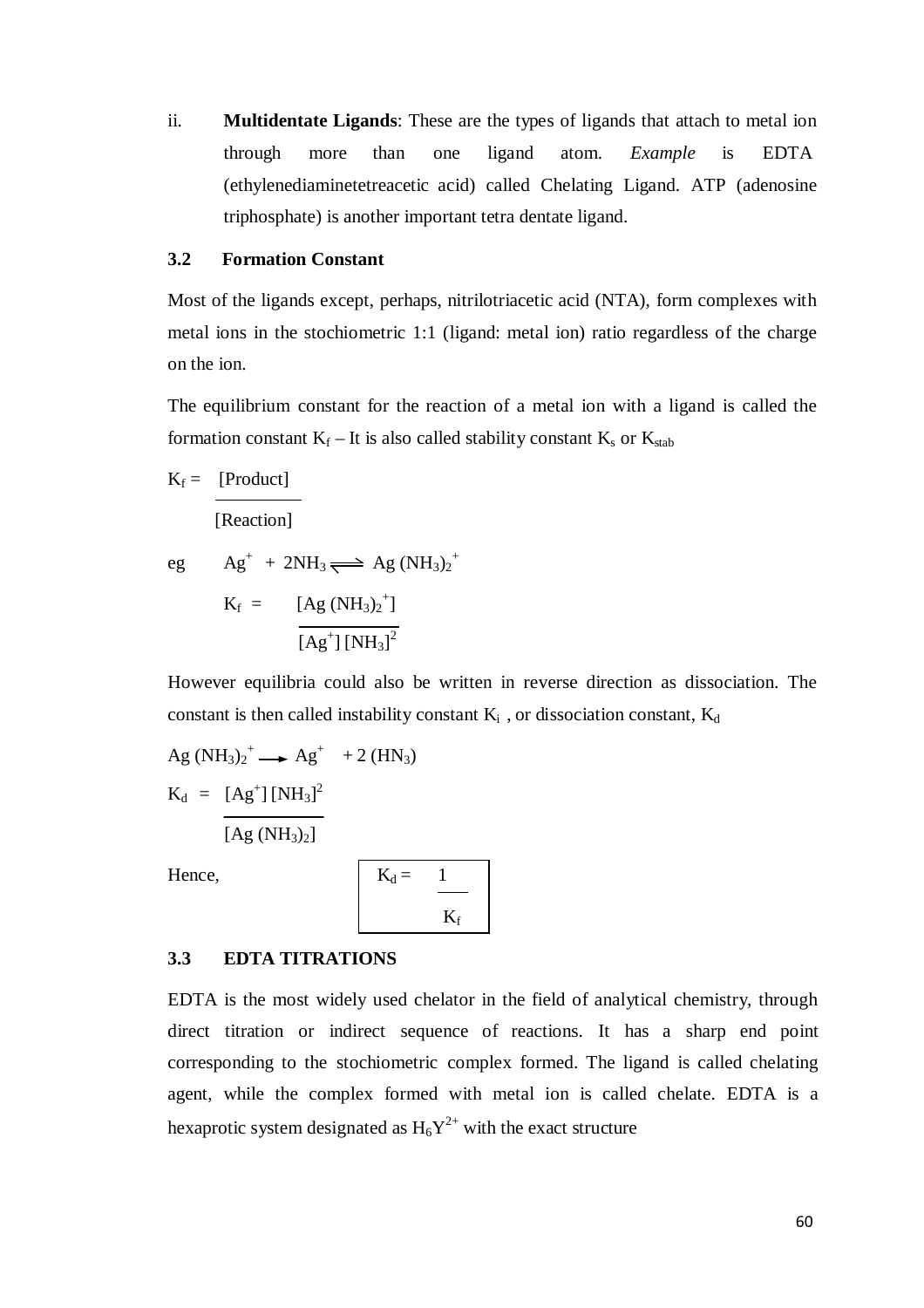

EDTA is a hexaprotic  $H_6Y^{2+}$ , because the number of acidic hydrogen atom lost upon complete metal complex formation is six. The first four that are lost apply to carboxyl protons while the last two are of ammonium protons.



However, the neutral acid is tetraprotic which is designates by  $H_4Y$ , not all  $H_4$ referring to proton from carboxyl proton, with different PKa values.

EDTA has four PKa values corresponding to the step wise dissociation of the four protons

$$
H_{4}Y \rightleftharpoons H^{+} + H_{3}Y \qquad Ka_{1} = 1.0 \times 10^{2} [H^{+}] [H_{3}Y]
$$
\n
$$
H_{3}Y \longrightarrow H^{+} + H_{2}Y^{2} \qquad Ka_{2} = 2.2 \times 10^{3} [H^{+}] [H_{2}Y^{2}]
$$
\n
$$
H_{2}Y^{2} \rightleftharpoons H^{+} + HY^{3} \qquad Ka_{3} = 6.9 \times 10^{7} [H^{+}] [HY^{3}]
$$
\n
$$
[H_{2}Y^{2}]
$$
\n
$$
HY^{3-} \longrightarrow H^{+} + Y^{4} \qquad Ka_{4} = 5.59 \times 10^{-11} [H^{+}] [Y^{4}]
$$
\n
$$
[HY^{3-}]
$$

.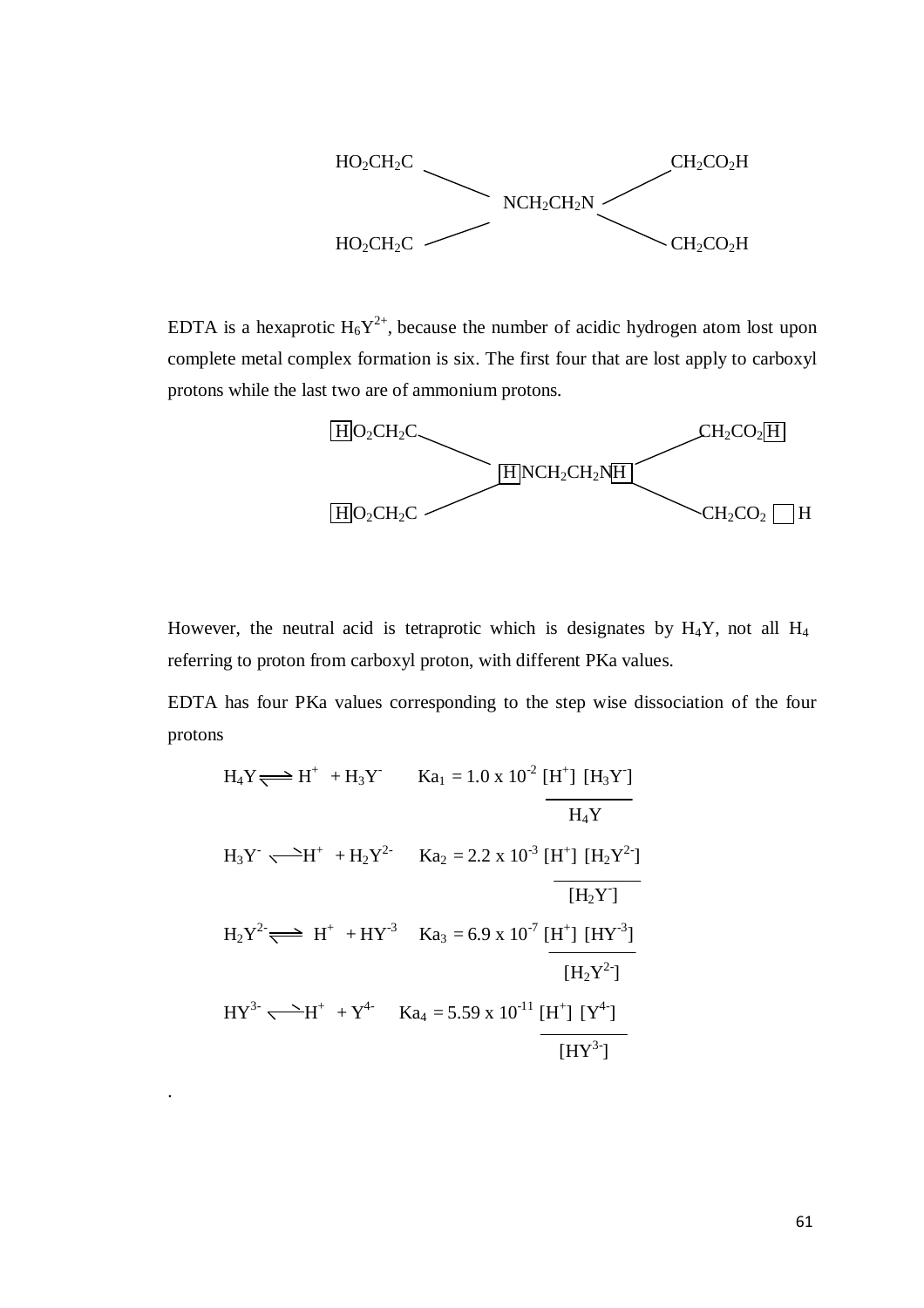Anion is the ligand species in complex formation, the complex formed are markedly affected by the pH.  $H_4Y$  has low solubility in water, hence the commonly used reagent is disodium salt,  $(Na<sub>2</sub>H<sub>2</sub>Y<sub>2</sub>.2H<sub>2</sub>O)$ .

The fraction  $\lceil \alpha \rceil$  for each species is the fraction of EDTA in that form.

*Example*  $\alpha Y^{4}$  is the fraction of EDTA in the form of

$$
\alpha Y^{4-} = \frac{[Y^{4}]}{[H_4Y] + [H_3Y] + [H_2Y^{2}] + [HY^{3}] + [Y^{4}]}
$$
  

$$
\alpha Y^{4-} = [Y^{4}]
$$
  
[EDTA]

Where EDTA is the total concentration of all free EDTA species in the solution

Free EDTA means EDTA not complexed to metal. Formation constant,  $K_f$ , of metal -EDTA complex is the equilibrium constant for the reaction

Example M<sup>n++</sup> Y<sup>4-</sup> 
$$
\longrightarrow
$$
 MY<sup>n-4</sup>  
\nK<sub>f</sub> =  $\frac{[MY^{n-4}]}{[M^{n+1}][Y^{4}]}$   
\n $Ca^2 + Y^{4-} \longrightarrow CaY^{2-}$   
\nK<sub>f</sub> =  $[CaY^2]$   
\n $\frac{[Ca^2^+][Y^{4-}]}{[Ca^2^+][Y^{4-}]}$ 

#### **3.3.1 Conditional Formation Constant**

Due to the fucntionability of pH on the equilibrium, the fraction of EDTA is not all  $Y^4$  at pH below 10.24. Species such as  $HY^3$ ,  $HY^2$  predominate at lower pH.

Therefore to conveniently express the fraction of free EDTA, there is the need used for substitution and rearrangement as follows:

Substitute  $\alpha Y^{4}$  [Y<sup>1</sup>] or  $\alpha Y^{4}$  [EDTA] as [Y<sup>4</sup>]

$$
K_{f} = \frac{[MY^{n-4}]}{[M^{n+}] \alpha Y^{4-} [Y]} \quad \text{or} \quad \frac{[MY^{A-4}]}{[M^{n+}] \alpha Y^{4-} [EDTA]}
$$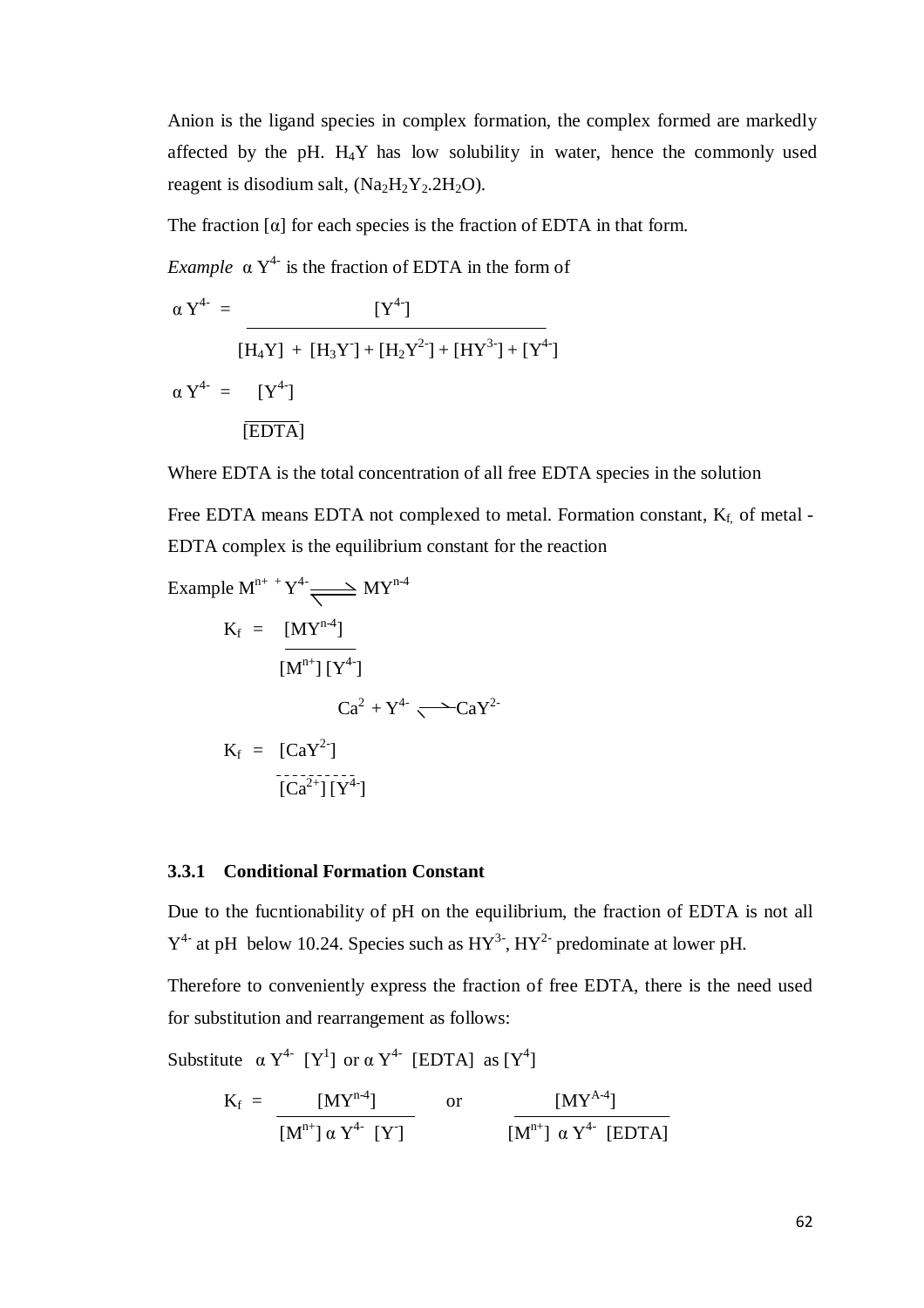$K^1$  = conditional formation constant

Rearranging gives

$$
K_f \alpha Y^{4-} = K^1
$$
  $\frac{[MY^{n4}]}{[M^{n+}] [Y]}$  or  $\frac{[MY^{A-4}]}{[M^{n+}] [EDTA]}$ 

This equation can be used to calculate the equilibrium concentration of the different species at a given pH. It is also called effective formation constant.

#### **3.3.2 EDTA TITRATION CURVE**

The concentration of the metal ion can be calculated easily during the course of complexometric titration of metal ion and EDTA in which chelating agent (titrant) is added to the sample containing metal in (analyte). The titration is analogous to that of a strong acid metal ion and weak base (EDTA).

The titration reaction is





Volume of EDTA

If  $K_f^1$  is large, then the reaction is considered to be complete at each point of titration. The titration curve is usually divided into three phases.

- (1) Before equivalence point: Each addition of EDTA is consumed completely at this stage, so there is excess of  $M^{n+}$  left. The concentration of free metal ion is equal to the concentration of excess, unreacted  $M^{n+}$ . The dissociation of  $MY^{n-4}$ is negligible
- (2) At equivalence point: The concentration of EDTA is exactly as that of metal ion in the solution. The solution is treated as if it is dissolving pure  $MY^{n-4}$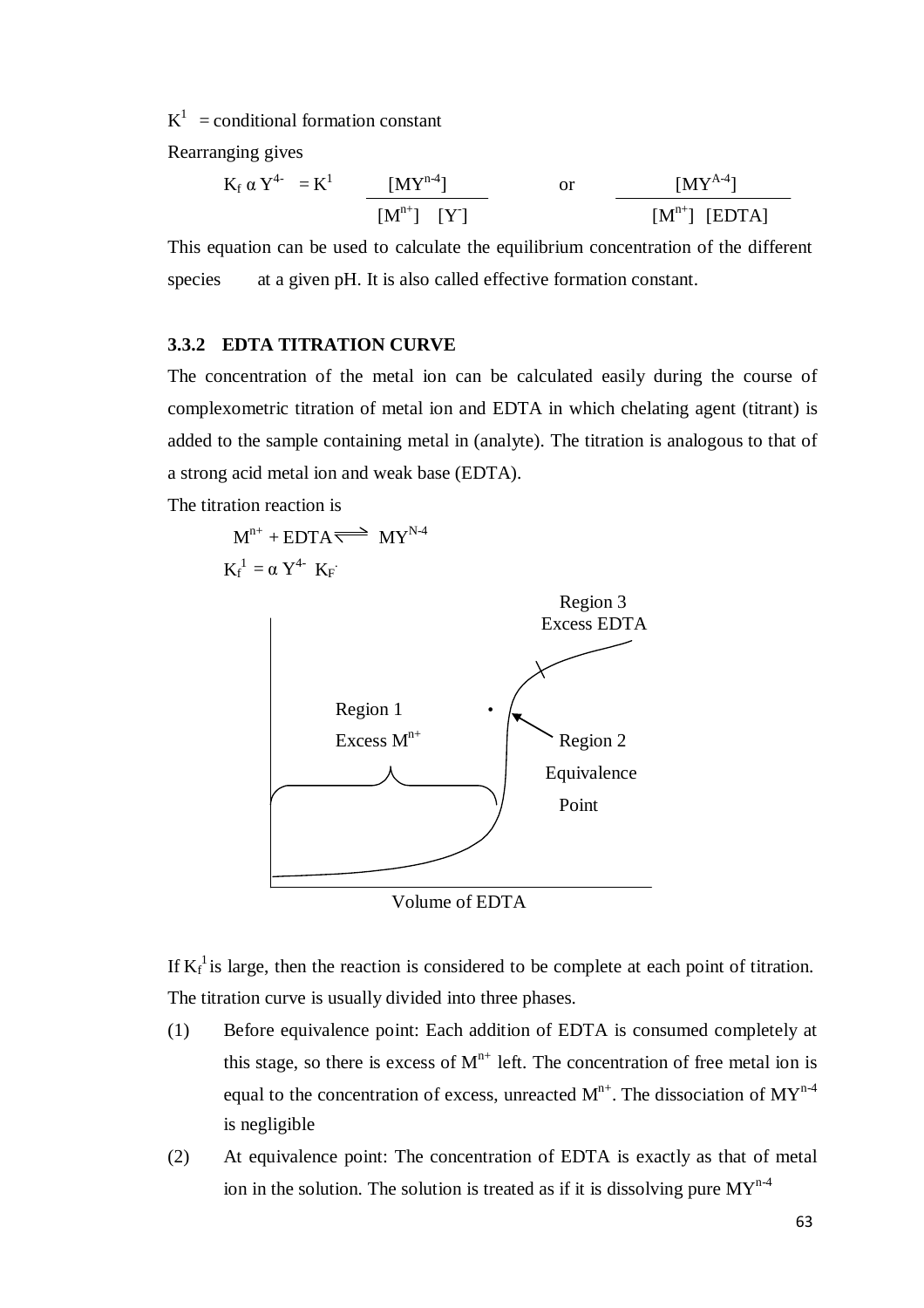$MY^{n-4} \rightarrow M^{n+} + EDTA$ So at equivalence point  $M^{n+} = EDTA$ 

(3) After equivalence point,

Now there is excess of EDTA while the entire metal ion has been virtually consumed and all metal ions in form of  $MY<sup>n-4</sup>$ . The concentration of free EDTA can be equated to the concentration of excess EDTA added after the equivalence point.

#### **3.3.3 Detecting the End Point**

There are methods involved when trying to detect the end point in complexometric titrations. These methods include:

- (i) the use of metal ion indictor.
- (ii) use of mercury electrode.
- (iii) Glass (pH) electrode
- (iv) Ion -selective electrode

However, the use of metal ion indicator appears the most convenient and efficient

#### **3.3.4 METAL ION INDICATOR**

A metal-ion indicator is a compound which changes when it binds to a metal ion. It is important to note that. \_\_\_\_\_\_\_\_\_\_\_\_\_\_\_\_\_\_\_\_

```
"For a metal-ion indicator to be useful, it must bind metal less strongly
that EDTA does .
```
There are so many different types of metal - ion indicators, which include Erichrome Black T, Calmagite, murexide, xylenol, pyridylazonephthol, etc. A typical example is the using of Erichrome Black T in the titration of  $Mg^{2+}$  with EDTA

 $Mg In + EDTA \longrightarrow MgEDTA + In$ 

(red) colourless colourless (blue)

Most metal ion indicators are acid-base indicator. If the metal-indicator does not dissociate easily to release metal to EDTA to form metal-EDTA complex, the metal is said to be blocked.

However, the blocked EDTA can be titrated through back titration. Example, excess EDTA (standard) can be added to  $Cu^{2+}$ . The indicator is added and excess EDTA is back-titrated with  $Mg^{2+}$ .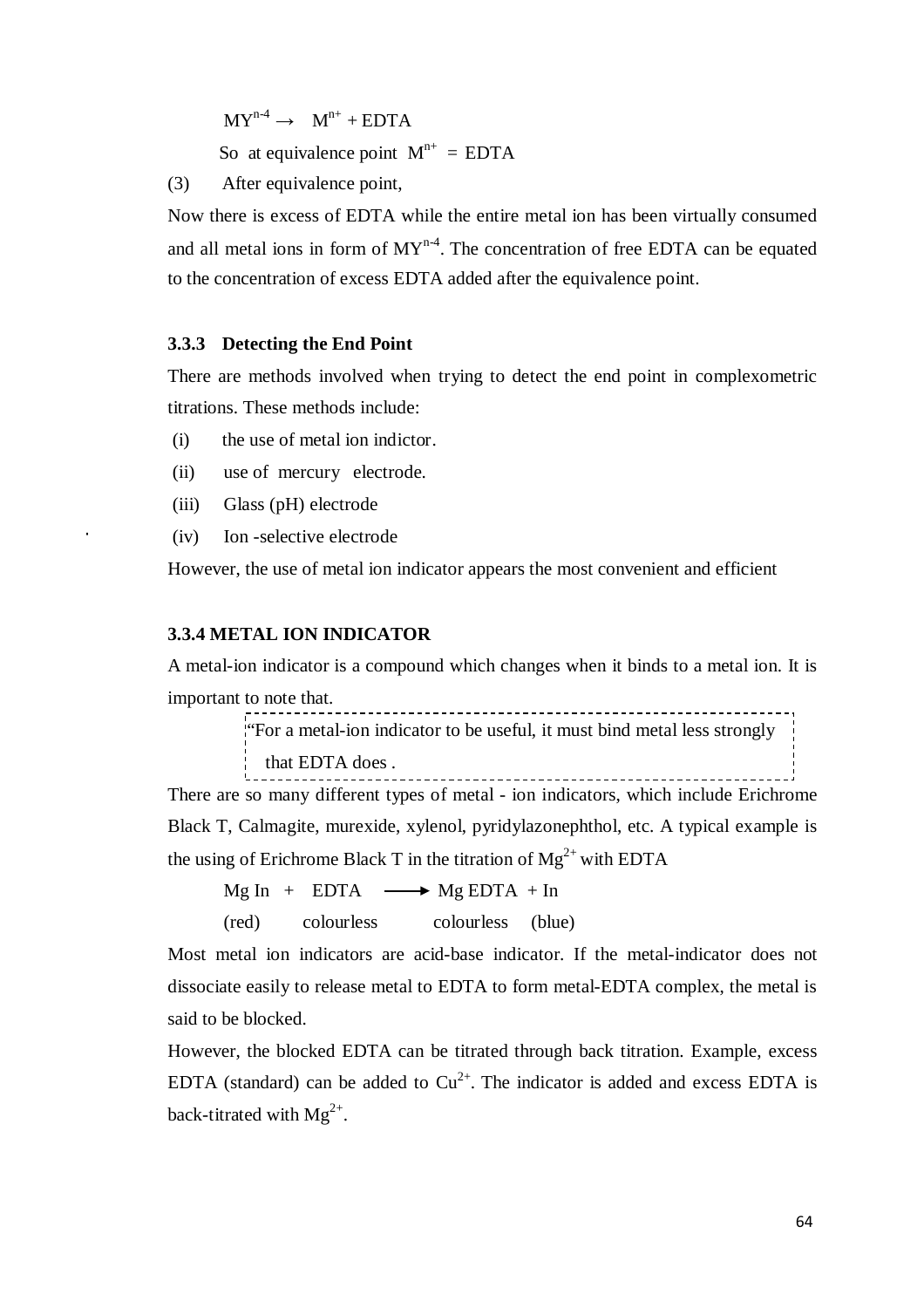#### **3.3.5 EDTA Titration Techniques**

There are many types of titration methods involved with EDTA. This is probably due to large number of elements that can be titrated through EDTA. The techniques include:

- (i) *Direct titration*: In this type of titration, analyte is titrated with standard EDTA. The analyte is buffered to an appropriate pH at which conditional formation constant is larger and free indicator has a distinct colour. Addition of auxiliary complexing agent such as ammonia, tartarate, and citrate is added to prevent metal ion from, precipitating in the absence of EDTA.
- (ii) *Back-Titration*: a known excess of EDTA is added to the analyte. The excess EDTA is then titrated with standard solution of a second metal ion. Back titration is useful if the metal ion precipitate in the absence of EDTA. The metal ion used in the back titration must not displace the analyte metal ion from its EDTA sample.
- (iii) *Displacement Titration:* It is a type of titration in which analyte is usually treated with excess  $Mg(EDTA)^2$  to displace  $Mg^{2+}$ , which is later titrated with standard EDTA. Displacement titration is often used when metal ions do not have satisfactory indicator.

 $M^{n+} + MgY^{2-} \rightarrow MY^{n-4} + Mg^{2+}$ 

(iv) *Indirect Titration***:** Anions that form precipitate with certain metal ion can be analysed with EDTA by indirect titration.

*Example*  $SO_4$ <sup>=</sup> precipitate with excess  $Ba^{2+}$  at pH 1.0 .BaSO<sub>4</sub> is filtered, washed and boiled with excess EDTA at pH 10, to bring back  $Ba^{2+}$  into solution as Ba  $[EDTA]<sup>2</sup>$ . The excess EDTA is back titrated with  $Mg^{2+}$ .

**(v)** *The Use of Masking Agent***:** This is used to prevent the element from interfering in the analysis of another element. Masked element can however be damasked after the analysis of element of interest by reacting with anion that has stronger affinity with the element masked, after which it is then titrated.

#### **3.4 Precipitation Titration**

This type of titration is very useful in determining the concentration of analyte which precipitates with the anion or titrant. It is useful, provided that equilibrium are rapid and a suitable means of detecting the end point is available.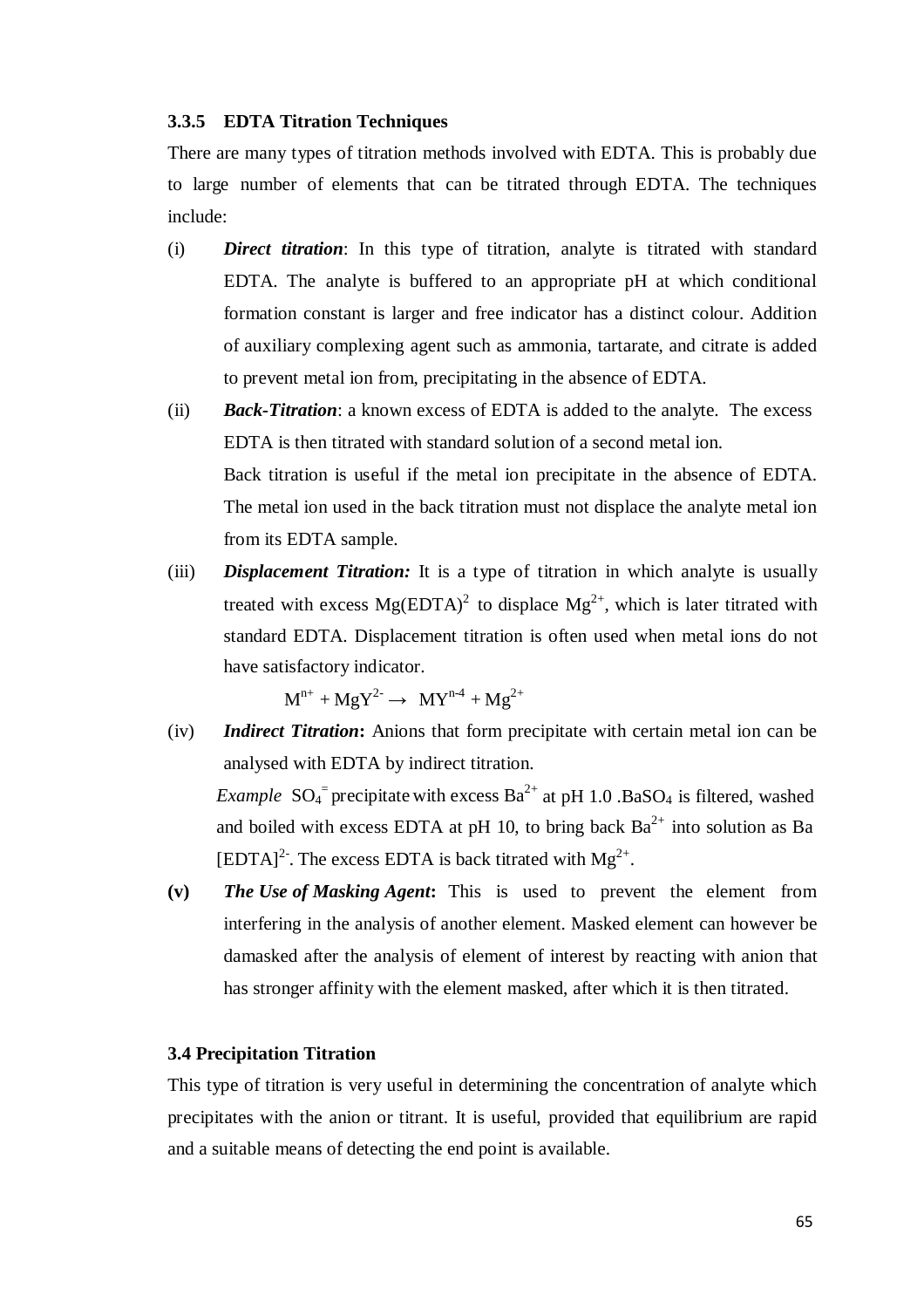Titration curve



Consider Cl- being titrated with  $AgNO<sub>3</sub>$  which is similar to acid-base titration. Prior to the equivalence point, part of the Cl<sup>-</sup> is consumed by  $AgNO<sub>3</sub>$  to precipitate AgCl. The pH is determined by the remaining Cl<sup>-</sup> in the system.

At equivalence point, there is saturated solution with AgCl. The Cl is almost exactly the same with  $AgNO<sub>3</sub>$  added, while at points beyond the equivalence point, this is determined from the concentration of  $Ag^+$  and  $K_{sp}$  values.

The smaller to the  $K_{sp}$ , the larger the break at equivalence point.

#### **3.4.1 Detecting End Point**

End point can be detected by either with the use of potentiometer with an appropriate electrode. Indicator can also conveniently be used. There are two major types of indicators.

(i) *First type* forms a coloured compound with the titrant when it is in excess.

*Example* (i) In Mohr method for determining Cl which is titrated with AgNO<sub>3</sub>, chromate  $(CrO_4^2)$ , soluble salt is the indicator. This produces yellow solutions. When Cl<sup>-</sup> precipitate is complete, the first excess  $Ag<sup>+</sup>$  reacts with indicator to precipitate red  $Ag_2ClO_4.$ 

(ii) In Volhard Titration,  $F^{2+}$  (Ferrion) is added as indicator which forms soluble complex with the first excess of titrant.

 $Fe^{2+} + SCN \rightarrow Fe (SCN)^{2+}$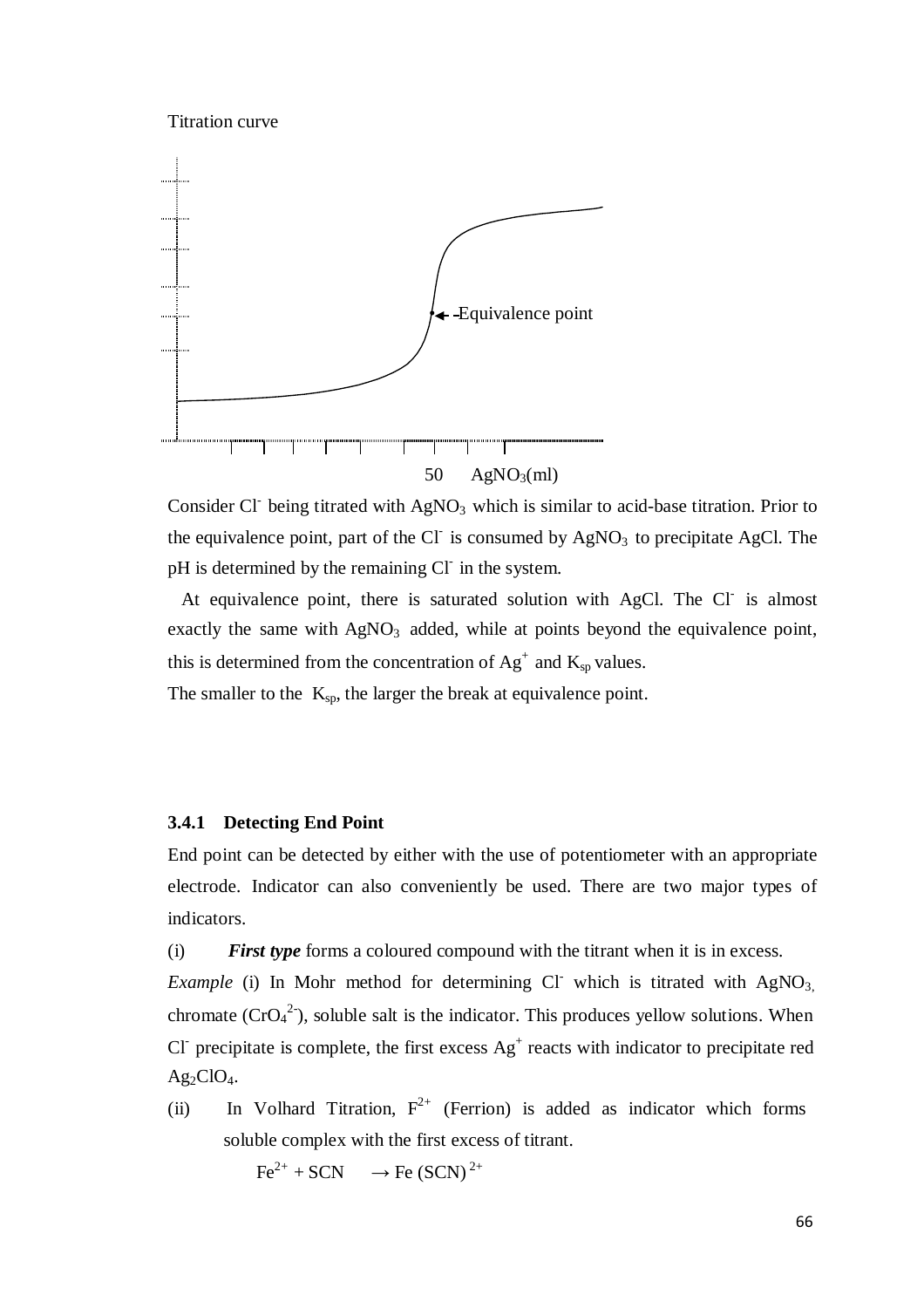(iii) *The second type* of indicator is adsorption indicator. The indicator becomes adsorbed on the precipitate at the equivalence point. The colour of the indicator changes when it is adsorbed.

*Example* Fajans method. Fluorescien is used as an indicator for halides at pH 7.

#### **Self assessment Exercise**

- 1 Explain the following terms: (a) Ligand, (b) Formation constant and(c) Conditional formation constant.
- 2 Give the mathematical expressions for the various formation constant in the complete dissociation of EDTA.
- 3 Write briefly about the types of complexometric titrations known

## **4.0 Conclusion**

Complexometric titrations are useful tools in determining concentration of metals that form complex with some anions (ligand) under varying pH system which would not have been feasible in an ordinary acid-base titration. Precipitation titration is particularly useful in handling halides while complexometric titrations are much broader in applications.

#### **5.0 Summary**

In this unit, we have learnt about:

- (i) The definition and basic principle in complexometric titration.
- (ii) The underlying principle in precipitation titration.
- (iii) Ligands and their formation.
- (iv) Detailed structure and properties of EDTA.
- (v) Different phases and application of titration curve for complexometric and precipitation titrations.
- (vi) Various types of complexometric titrations.
- (vii) Types of indicators in both titrations.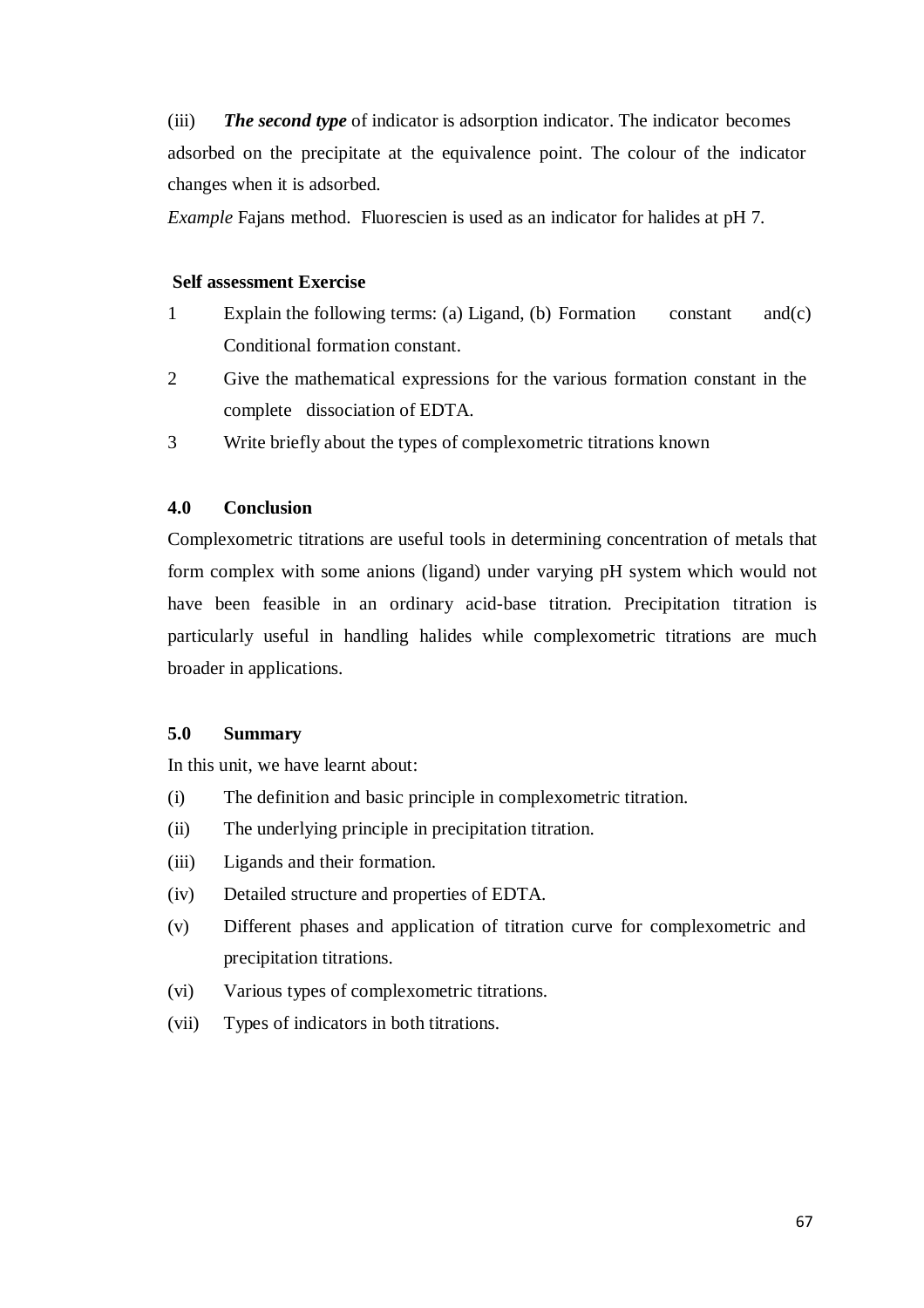#### **6.0 Tutor Marked Assignment**

- 1 Differentiate between monodentate and multidentate ligands.
- 2 Explain briefly types of complexometric titrations you know.
- 3 Calculate the concentration of  $Mg^{2+}$  and show shape of titration curve for reaction of 50.0mL of 0.020 M  $Mg^{2+}$  (buffered to pH 10) with 0.020M EDTA.
	- 4 Suppose that  $0.01M \text{Fe}^{2+}$  is titrated with  $0.002M$  EDTA at pH 2, what is the concentration of free  $Fe<sup>3+</sup>$  at the equivalence point and beyond equivalence point.
- (iv) What is a masking agent ? Give three examples.

## **7.0 Further reading and Other resources.**

- 1 Christian, G.D. (1980). Analytical Chemistry.3<sup>rd</sup> ed, John wiley and son, New York.
- 2 Harris, D.C. (1995). Quantitative Chemical Analysis. 4<sup>th</sup> Ed. Freeman and Company, New York.
- 3 Khan, I.A. and Khanum K. (1994).Fundamentals of Biostatistics .Ukaaz Publications, Nagar .
- 4 Laitimen, H.A. and Hesiscs, W.E. (1995). Acid-Base Equilibria in Water. 2<sup>nd</sup> Ed. McGraw Hill Inc., New York
- 5 Nwachukwu, V.O.(2006).Principle of Statistical Inference. Peace Publishers, Port-Harcourt.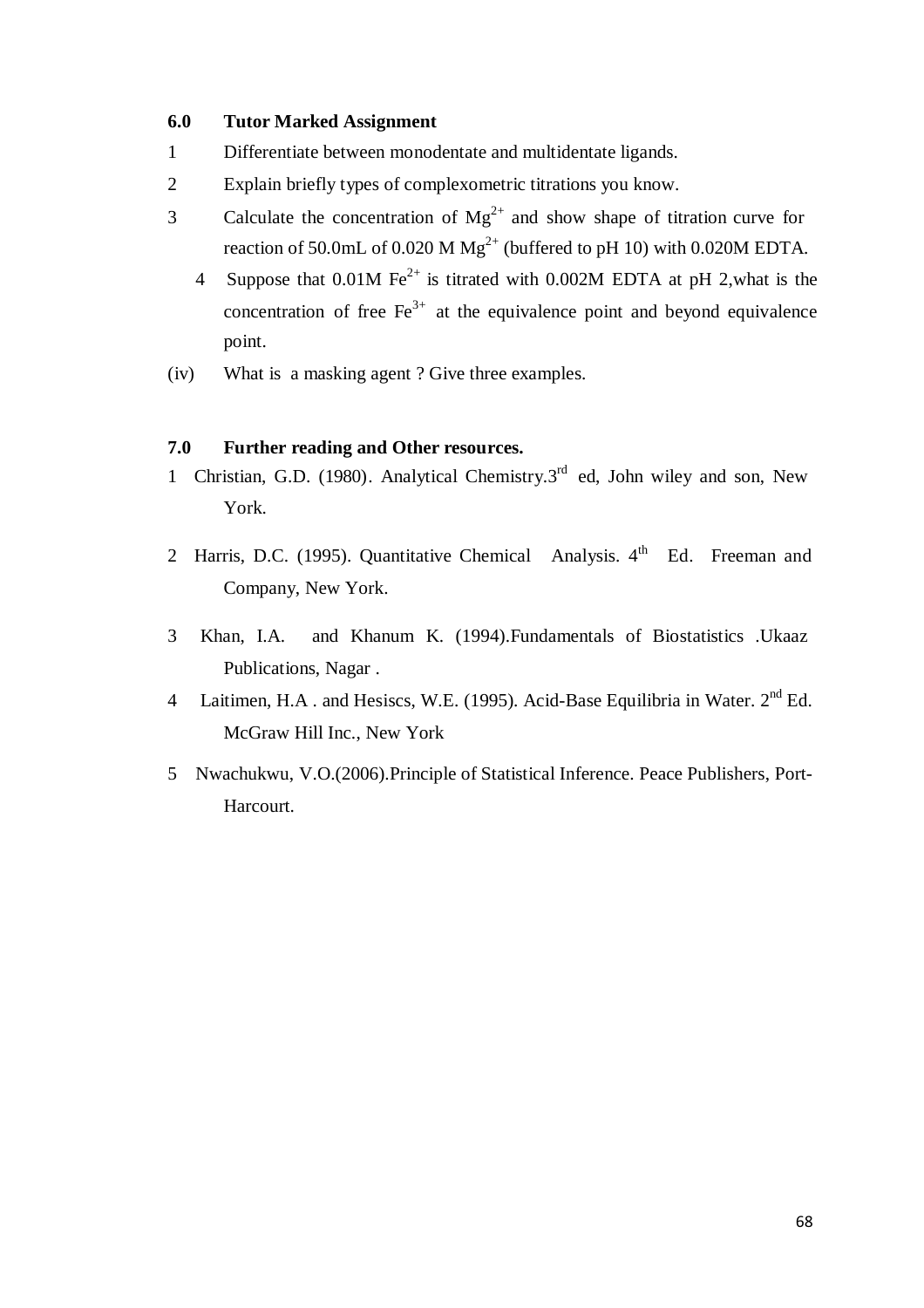# **MODULE 3 SELECTED ANALYTICAL TECHNIQUES**

#### UNIT 1 **PHYSICOCHEMICAL ANALYSIS (UV)**

| 1.0   | Introduction                                     | 63 |
|-------|--------------------------------------------------|----|
| 2.0   | Objective                                        | 63 |
| 3.0   | Definition and general principle of spectrometer | 63 |
| 3.1   | Electromagnetic spectrum                         | 63 |
| 3.2   | <b>Absorption of Radiation</b>                   | 64 |
| 3.2.1 | Qualitative techniques                           | 65 |
| 3.2.2 | Quantitative techniques                          | 66 |
| 3.3   | Limitation of Beer law                           | 67 |
| 3.4   | General Principle of instrumentation             | 67 |
| 3.4.1 | Sources                                          | 67 |
| 3.4.2 | Monochromator                                    | 68 |
| 3.4.3 | Sample Contain                                   | 68 |
| 3.4.4 | Detector                                         | 68 |
| 4.0   | Conclusion                                       | 69 |
| 5.0   | Summary                                          | 69 |
| 6.0   | Tutor marked assignment                          | 70 |
| 7.0   | Further reading and other resources              | 70 |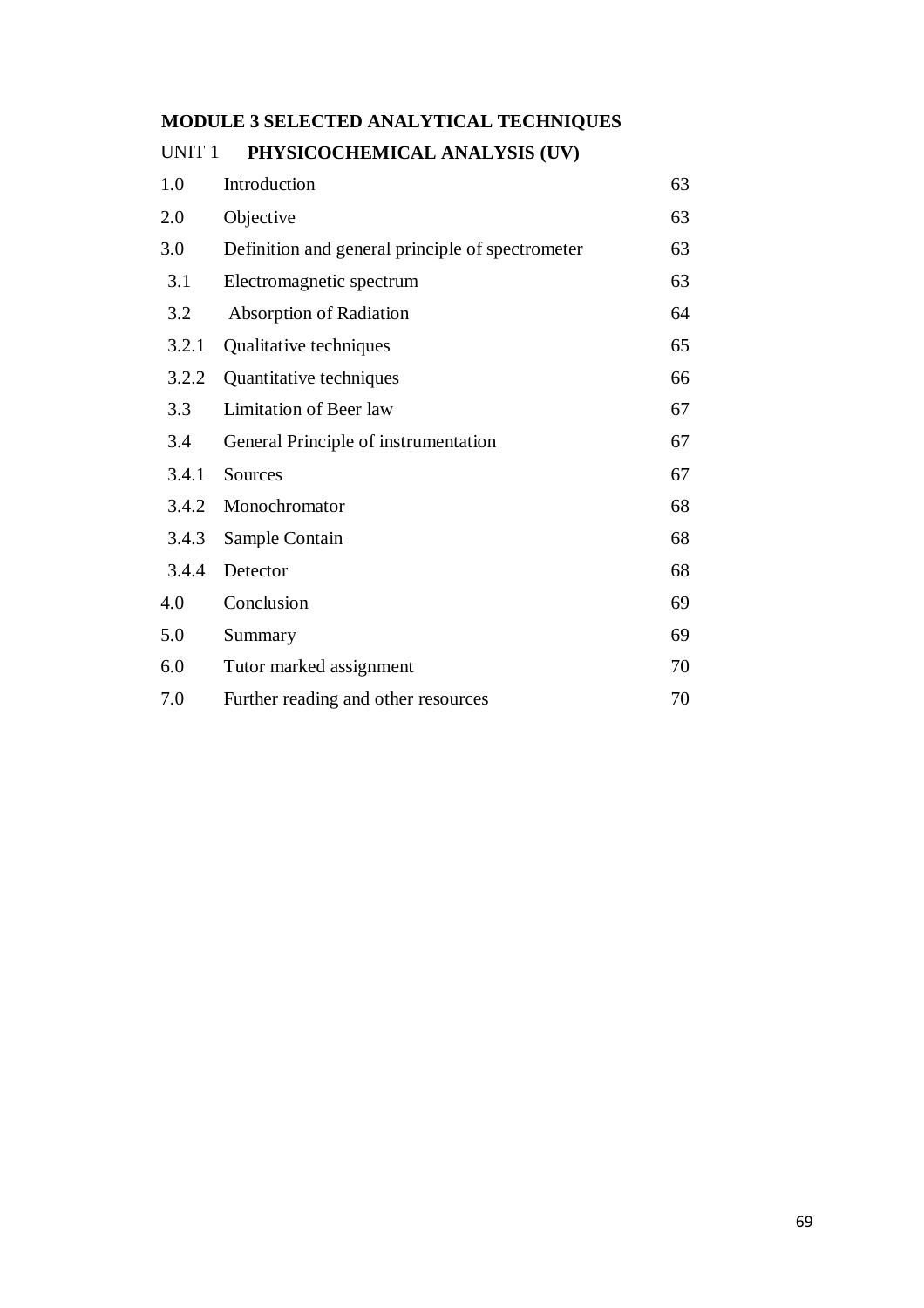#### **1.0 Introduction**

Spectroscopy or spectrometry is a major branch of analytical chemistry that deals with the study of concentration of analyte as a function of amount of radiation absorbed when electromagnetic radiation from appropriate source is directed at it.

All chemical species interact with electromagnetic radiation, and in the course, diminishing the intensity or the power of the radiated beam. Measurement can be brought about by the infrared, visible and ultraviolet regions of the spectrometer. This unit also reviews the instrumentation involved in the absorptiometric procedures.

#### **2.0 Objective**

At the end of this unit, students should be able to:

- (i) Explain the general working principle of spectrometry;
- (ii) define the technical terms associated with spectrometry;
- (iii) list the quantitative and qualitative applications of spectrometry in the analytical methods ; and
- (iv) describe the instrumentation of the techniques

#### **3.0 Definition and general principle of spectrometry**

Spectroscopy is that branch of chemistry which is based upon the measurement of decrease in the power of the radiation (attenuation) brought about by the analyte when electromagnetic radiation is made to pass through the analyte.

#### **3.1 Electromagnetic spectrum**

Electromagnetic radiation is a type of energy that is transmitted through space at enormous velocities. It is a form of energy that is propagated as a transverse waves which vibrate perpendicularly to the direction of propagation and this imparts a wave motion to the radiation. Wave parameters used to further describe the propagation include velocity, frequency, wave length and amplitude. Wave number is a reciprocal of wavelength which is the number of waves in a unit. The mathematical relationship is  $\lambda = C/v$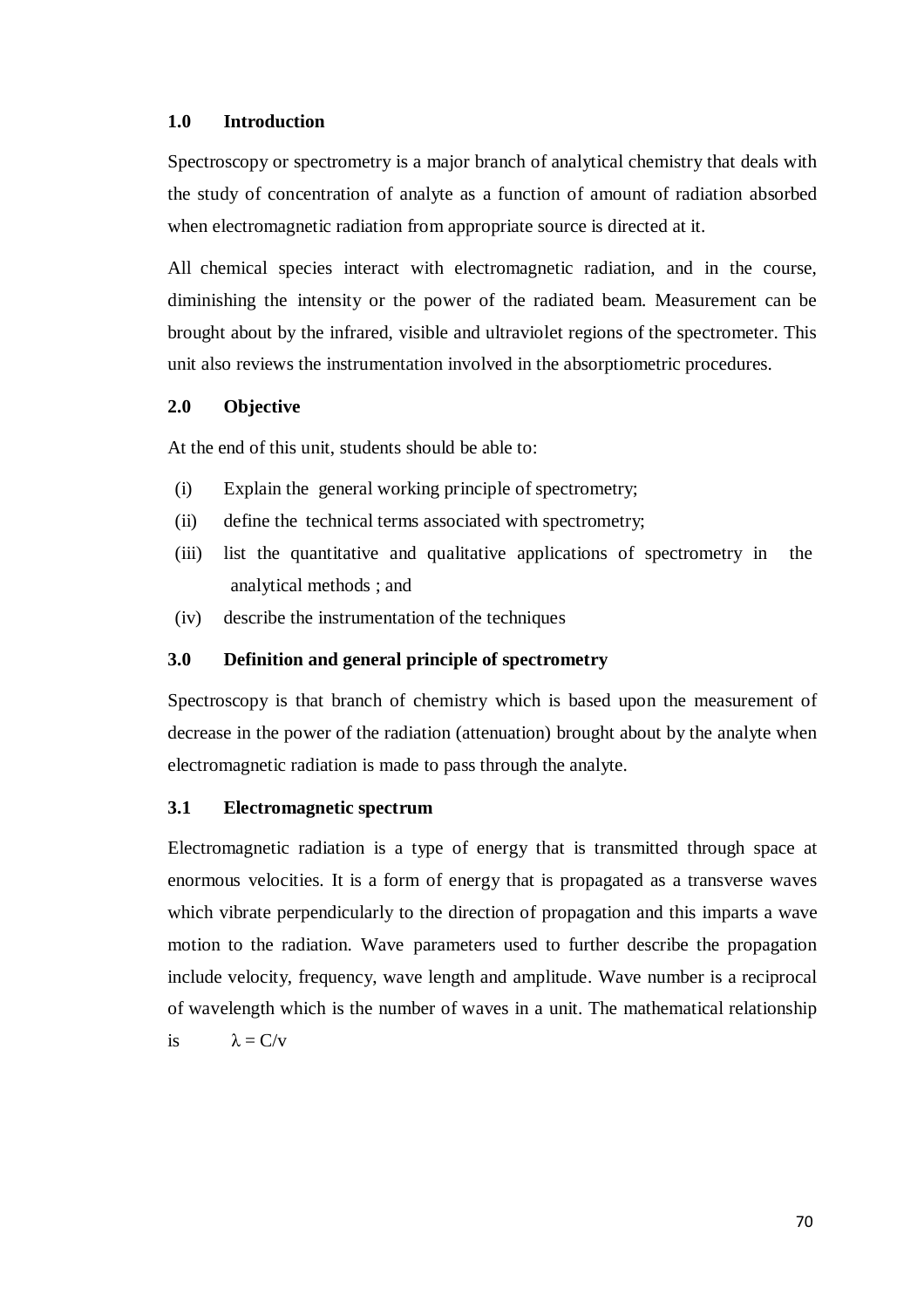Where  $\lambda =$  Wavelength

 $V =$  Wave number or frequency

 $C=$  velocity of light

Electromagnetic radiation process is a certain amount of energy, the unit of which is called photon. It is related to frequency by

 $E = hv = hc / \lambda$ 

where  $E =$  = energy (photon)

 $h =$ Plank's constant

The electromagnetic spectrum can be arbitrarily broken down into different region according to wave length.

3.1.1 Regions of Electromagnetic Spectrum:

- (i) *Ultraviolet region* which extends from about 10 to 380nm, though the most analytical useful region is from 200 -300nm, known as near ultraviolet region.
- (ii) *Below the 200nm*. Here, air plays appreciable roles and so the instrument operates under vacuum. Hence the region is called vacuum ultraviolet.
- (iii) **Visible region**. It is a very small wavelength region that can be seen by human eyes. The region starts from 380nm to about 780nm. The light therein appears in colours.
- (iv) *Infrared region.* This extends from about 0.78µm (780nm) to about 300nm but the range frequently used in analysis is from 2.5nm to 25nm.

#### **3.2 Absorption of Radiation**

When radiation passes through a transparent layer of materials (solids, liquid or gas), some of the radiation is absorbed by the atom or molecule in the materials. There are three basic processes by which molecules can absorb radiations. All involves bringing molecules to higher internal energy level. These re (i) rotational transition, (ii) vibration transition and (iii) electronic transition.

The molecule at ordinary room temperature is considered to be at lowest electronic energy state  $(E_0)$ . Upon absorbing a photon of energy, it moves to higher energy state called excited state.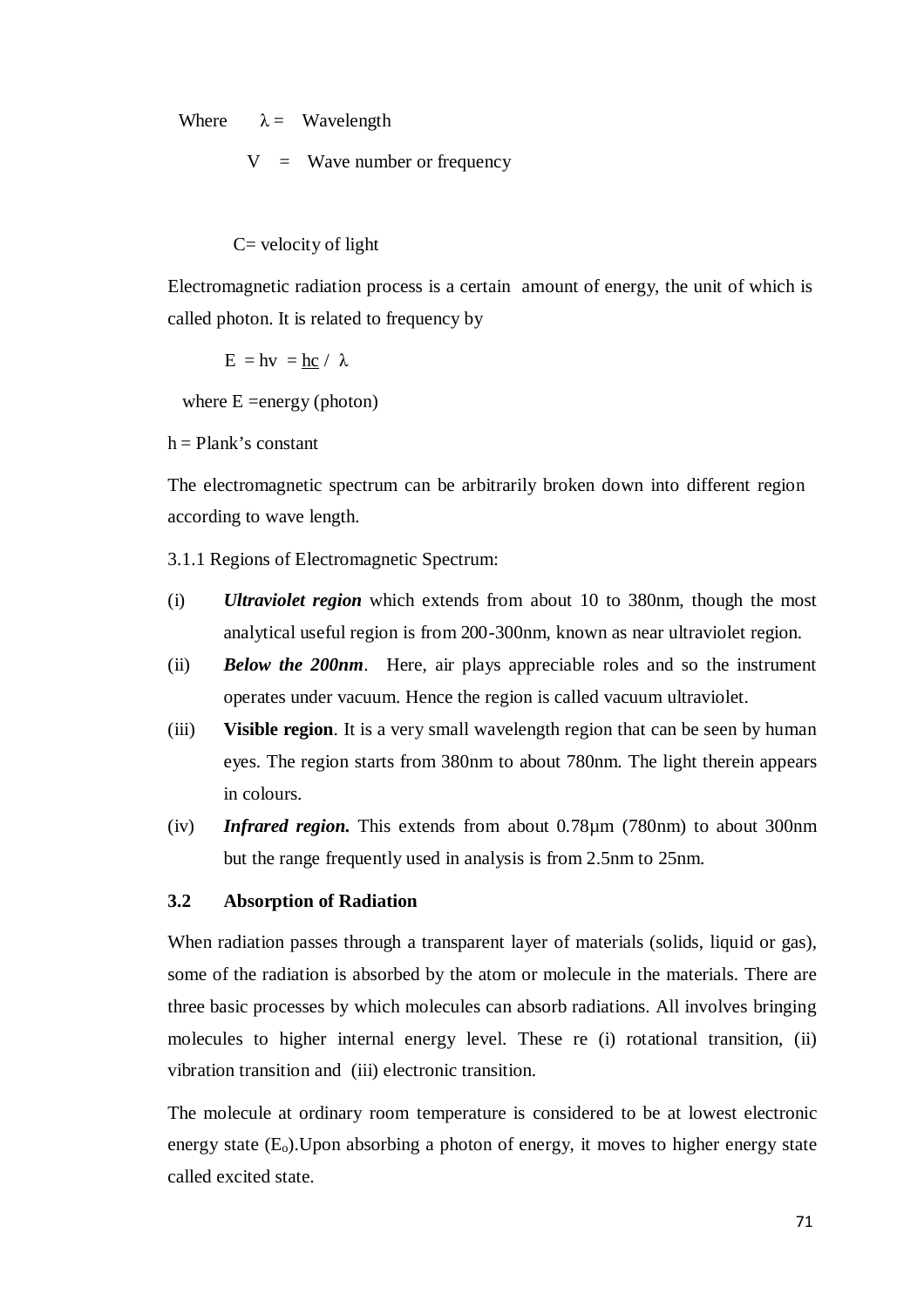The absorption of electromagnetic radiation by some species M is considered to undergo a two-step process:

- (i)  $M + hv \longrightarrow M^*$
- (ii)  $M^* \longrightarrow M + heat$

The first step involves absorbing radiation and the species is converted to an excited species  $(M^*)$  the life time of  $M^*$  is very short, after which it undergoes the second step called relaxation which results in products of heat and the original metal M.

The absorption of radiation can be used either for qualitative or quantitative analysis.

#### **3.2.1 Qualitative techniques**

When the absorption of light takes place in the visible region, object transmits or reflects only a portion of the light. When polychromatic light (white light), which contains the whole spectrum of wavelength in the visible region is passed through an object, it absorbs certain wavelengths, and leaving the unabsorbed wavelength to be transmitted. The transmitted (unabsorbed) wavelengths are seen as colours. Table 1.0 shows the absorbed and unabsorbed colour of different wavelength

| <b>Wavelength (nm)</b> | Absorbed colour | <b>Transmitted colour</b> |
|------------------------|-----------------|---------------------------|
| 380-450                | Violet          | Yellow-green              |
| 450-495                | <b>B</b> lue    | Yellow                    |
| 495-570                | Green           | Violet                    |
| 570-590                | Yellow          | Blue                      |
| 590-610                | Orange          | Green-blue                |
| 610-750                | Red             | Blue-green                |

**Table 1.0 Absorption of light in the visible region.**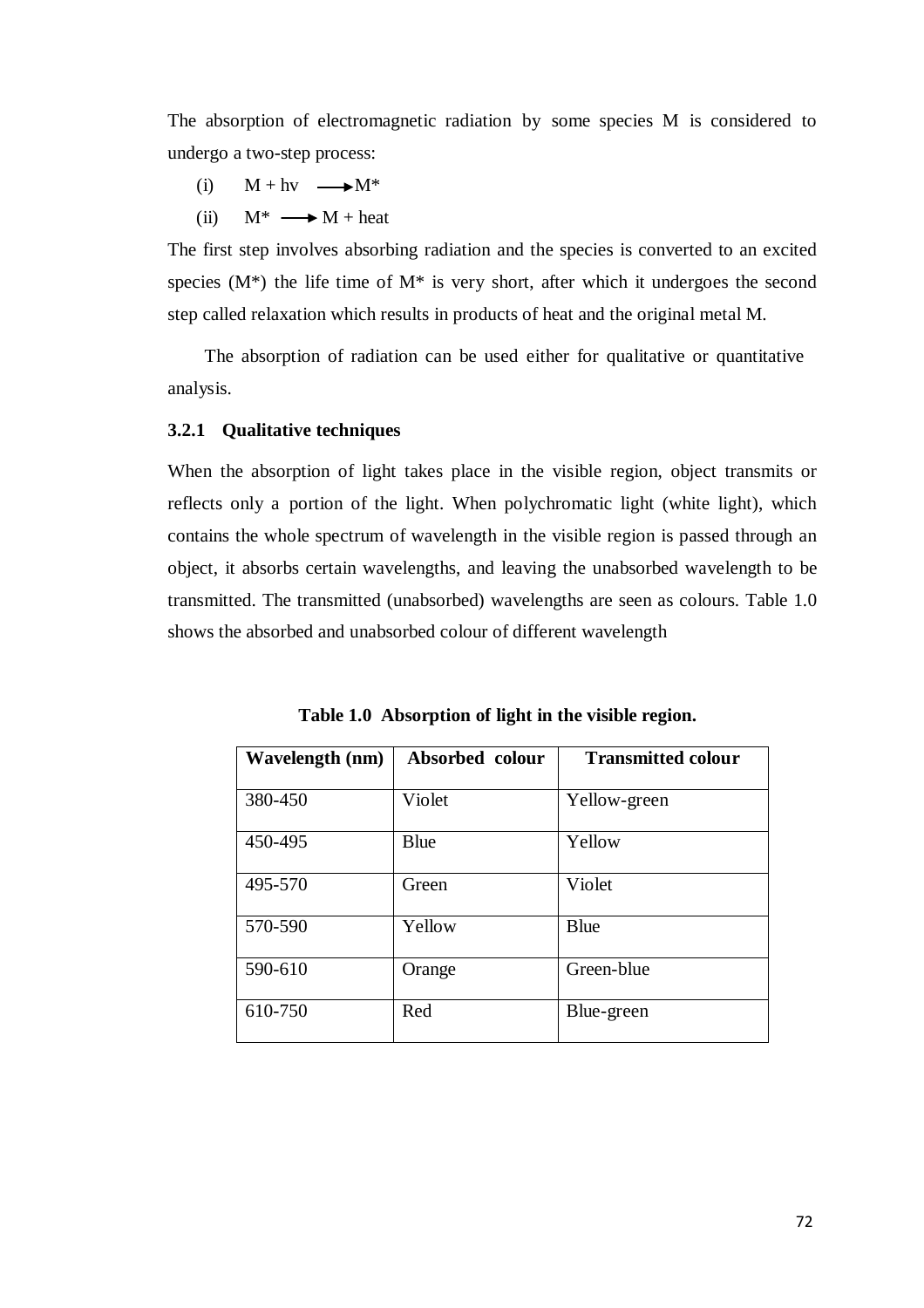Absorption spectroscopy also provides useful tools for qualitative analysis. The radiation whose wavelengths are within the ultra-violet and infrared regions is particularly useful in this regard.

Identification of pure compounds involves comparing the spectral characteristics of unknown sample with those of pure compounds. A close match is accepted to be a good evidence of chemical identity, particularly if the spectrum of the unknown contains a number of sharp and well-defined peaks.

Absorption in the infrared region is more useful for qualitative purposes because of wealth of fine structure that exist in the spectral of many compound .The detail of this is beyond the scope of this unit.

#### **3.2.2 Quantitative techniques**

The absorption measurement involves reduction of power (attenuation) experienced by the beam of radiation as it passes through the solution. This can be related quantitatively to the concentration of analyte in the solution.

The amount of radiation absorbed by the sample is determined by what is known as Beer's law which says when a monochromatic radiation passes through absorbing specie, the power of the beam is progressively decreased as more energy is absorbed by the particle. The decrease in power depends upon the concentration of the absorber and the length of the path transverse by the beam.



$$
\log \text{Po} = \text{ebc} = \text{A}
$$
  
P

where

 $Po = Incident ray$ 

 $P = Transmitted ray$ 

 $\epsilon$  = Molar absorptivity or extinction coefficient.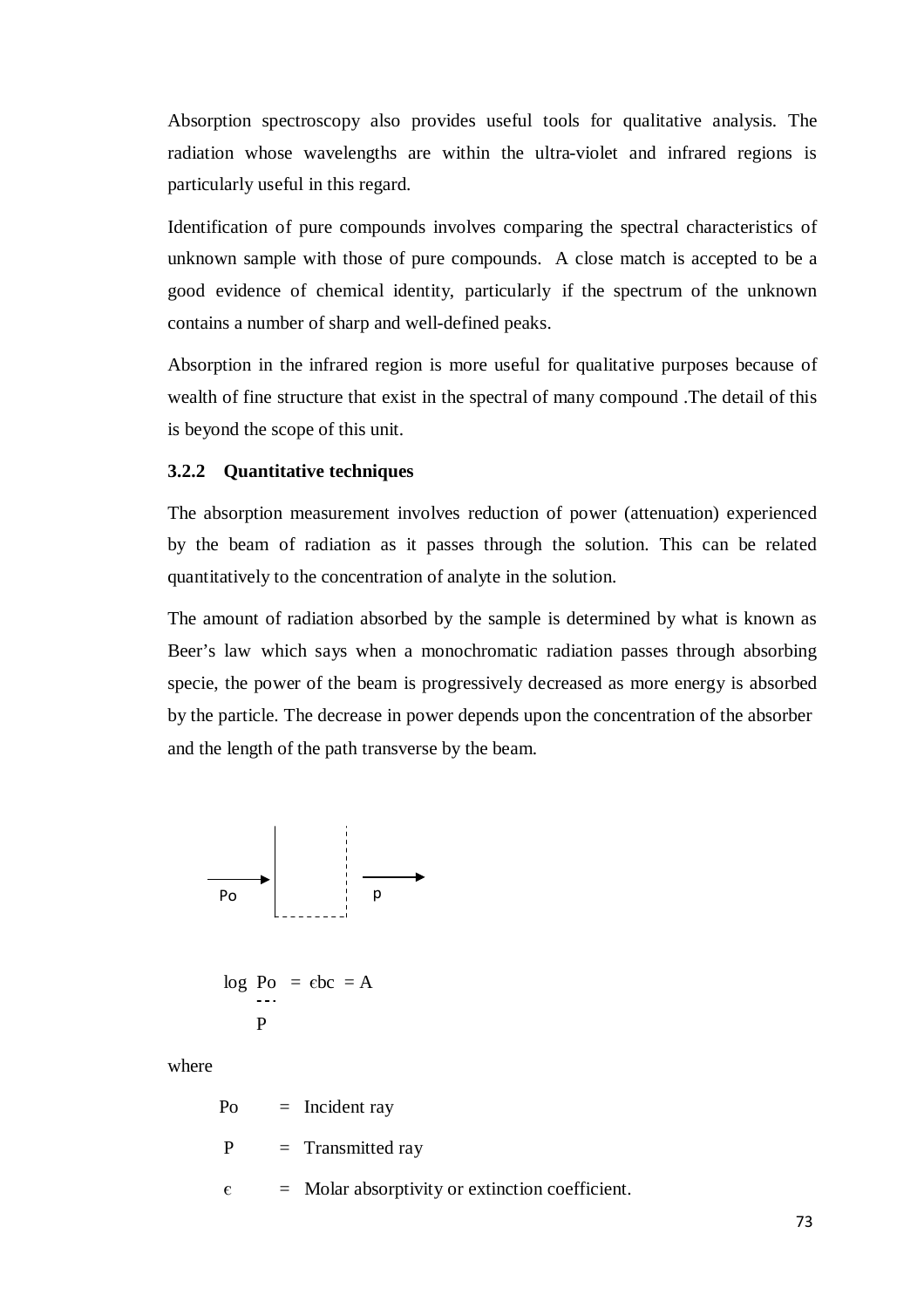$c =$  Concentration

 $b =$  Path length

 $A = Absorbance$ 

#### **3.3 Limitations of Beers law**

There are some observed factors that limit the application of Beers law. These include, linear relationship between absorptive and concentration. The linear relationship does not always occur as are result of the following observations:

- (i) The Beers describes successfully *only diluted solution*. So at high concentration (above 0.01F), there is a deviation from the linearity nature of the relationship.
- (ii) *Chemical deviation*: chemical causes non linearity to occur when nonsymmetrical chemical equilibrium is operational. This is brought about a result of associated dissociation or reaction of absorbing species with the solvent.
- (iii) *Instrumental deviation*: Beers law is only obeyed when monochromatic light is used. But the use of truly monochromatic light is seldom practical, the alternative polychromatic light will cause deviation from the law.

# **3.4 General Principle of instrumentation**

Spectrometer, the name of the instrument employed in spectrometry is built on 4



- 1. A source of continuous radiation over the wavelength from the source spectrum
- 2. A Monochromator for selecting a narrow band of wavelength from the source spectrum
- 3. A detector for converting radiant energy to electrical energy
- 4. Read out device to read the response of the detector.

#### **3.4.1 Source**

The source must have a readily detectable out put of radiation over the wavelength for which the instrument is designed.

(i) *For visible region*- the commonly used source is tungsten filament incandescent lamps whose behaviour is similar to that of black-body radiator.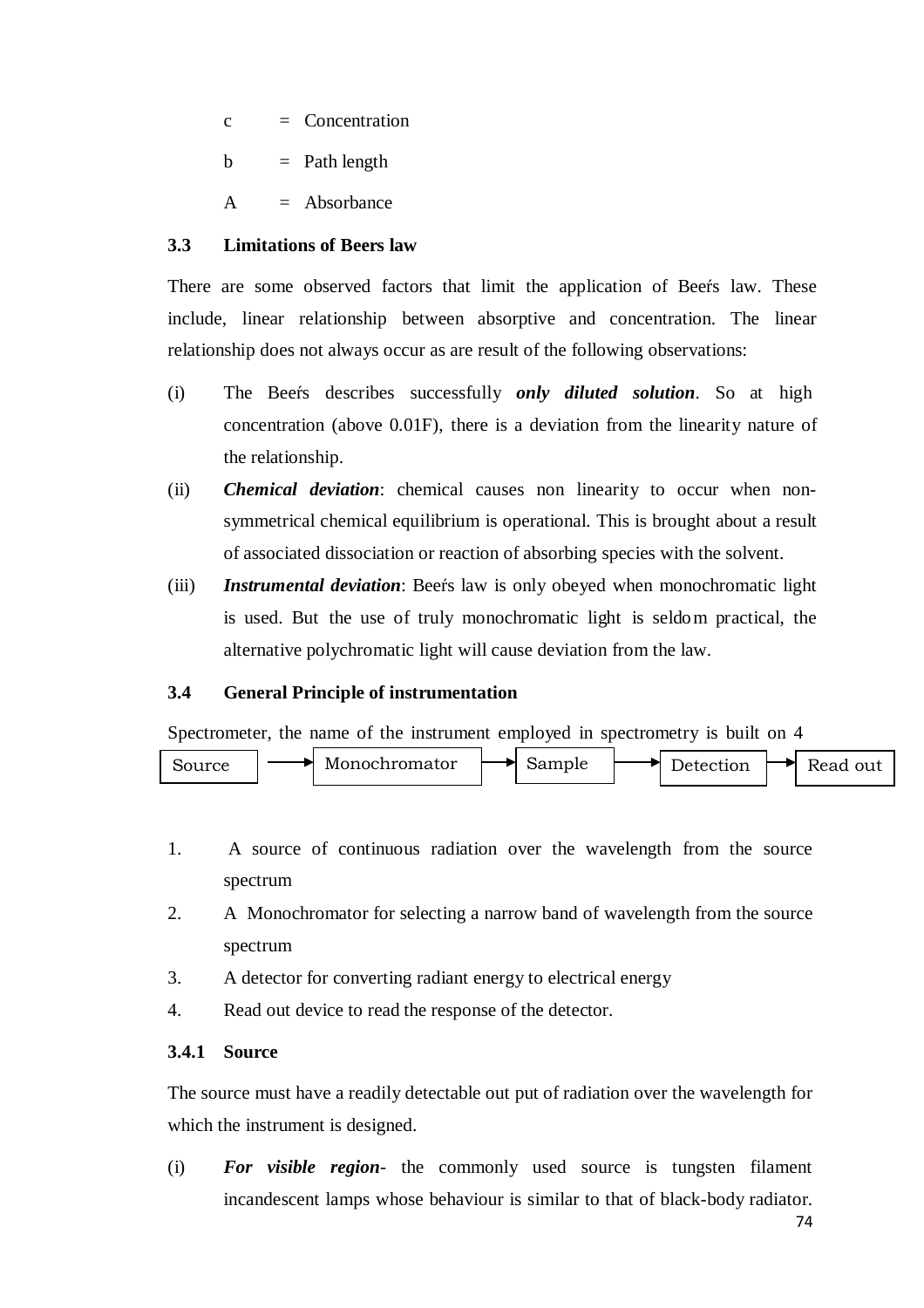Sources of this kind emit continuously radiation that is more characteristic of the temperature of the emitting surface than that of materials of which it is composed.

- (ii) *For ultraviolet region*, a low pressure hydrogen or deuterium discharge tube is generally used as a source. Ultraviolet sources must have a quartz window because glass is not transparent to UV radiation.
- (iii) *For infrared region*, a Nernst glower is used as a source. This consists of a rod made of mixture of rare earth oxides.

#### **3.4.2 Monochromator**

This is a device which disperses radiation into its component wavelength. It consists of system of lenses, mirrors and slits that direct radiation of the deserved wavelength from the Monochromator towards the detectors of the instrument.

There are three types of Monochromator- Prism, grating and double Monochromator

- (i) Prism Monochromator: It employs a 60-deg prism for dispersion.
- (ii) Grating Monochromator: Dispersion of UV, visible and infrared radiation is brought about by the passage of a beam through a transmission grating or by reflection from a reflection grating.
- (iii)Double Monochromator: Many of modern monochromators contain two disperses element; two prisms, two gratings or a prism and a grating for effective performance.

#### **3.4.3 Sample Container**

The sample container otherwise known as cell must be transparent in the wavelength region being measured. There are various materials that can be used for cell construction. These include NaCl, KBr, Ti and Br. The cell for use in visible and as ultraviolet spectrometers is usually square curvet of 0.1m thickness. However for infrared, short path length is required, though it is often difficult to produce.

#### **3.4.4 Detector**

Detectors will also vary with the wavelength region to be measured. To be useful, a radiation detector must respond over a broad wavelength range. It should in addition, be sensitive to low levels of radiation power, respond rapidly to the radiation, produce an electrical signal that can be amplified, and have a relatively low noise level. The signal produced must be directly proportional to the power of beam striking it.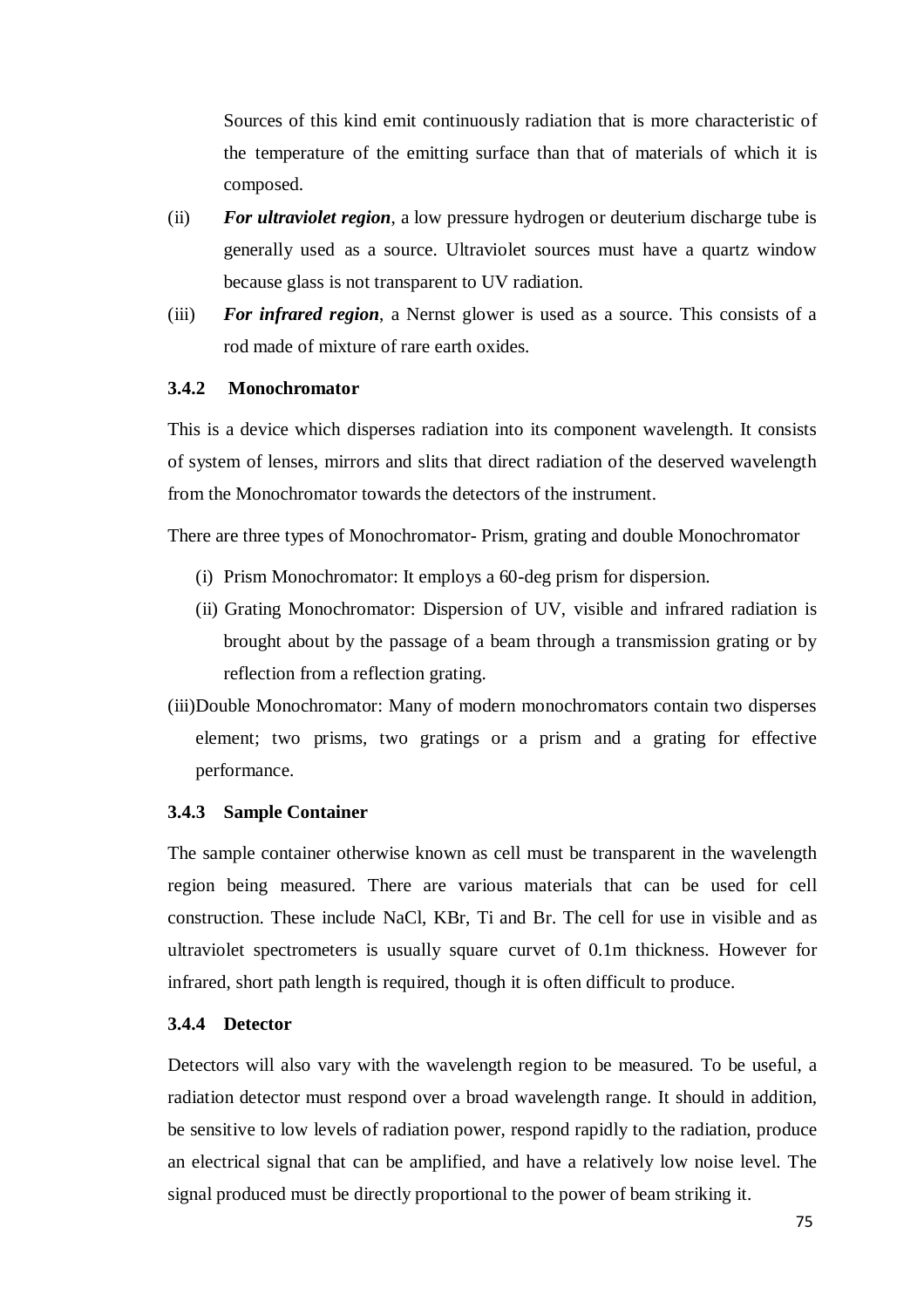$$
G=K^1P+K^n
$$

where  $G =$  electrical response of the detection

 $K^1$  = sensitivity of detector

 $K<sup>n</sup>$  = Current constant (Dark current).

Various detectors include commonly used are:

- 1. Phototube commonly used for uv and visible region
- 2. Photomultiplier tube is more sensitive than phototube; used for visible and UV region. Others include photocell, photo conductive cell, thermocouple or Bolometer, as well as pneumatic cell.

Generally the design of various spectrometers is the same but there are some variations depending on the maker.

Types of spectrophotometer known include:

- *1. Single-beam spectrometer*
- *2. Double beam spectrometer*
- *3. Gilford spectrometer*

#### **Self Assessment Exercise**

- 1 A sample in a 1.0 cell is determined with a spectrometre to transmit 80% of light at a certain wavelength. If the absorptivity of this substance at this wavelength is 2.0, what is the concentration of the substance?
- 2 Calculate the frequency, wave number as energy of visible light with wavelength of 10nm.
- 3 Mention and describe instrumentation of spectrometer

#### **4.0 Conclusion**

Spectrometry or spectrophotometer is therefore an instrumental analytical technique that is elaborately used to determine quantitatively and qualitatively, components of a material. It is precise and accurate. The instrumentation is fairly convenient to operate if the basic understanding is available.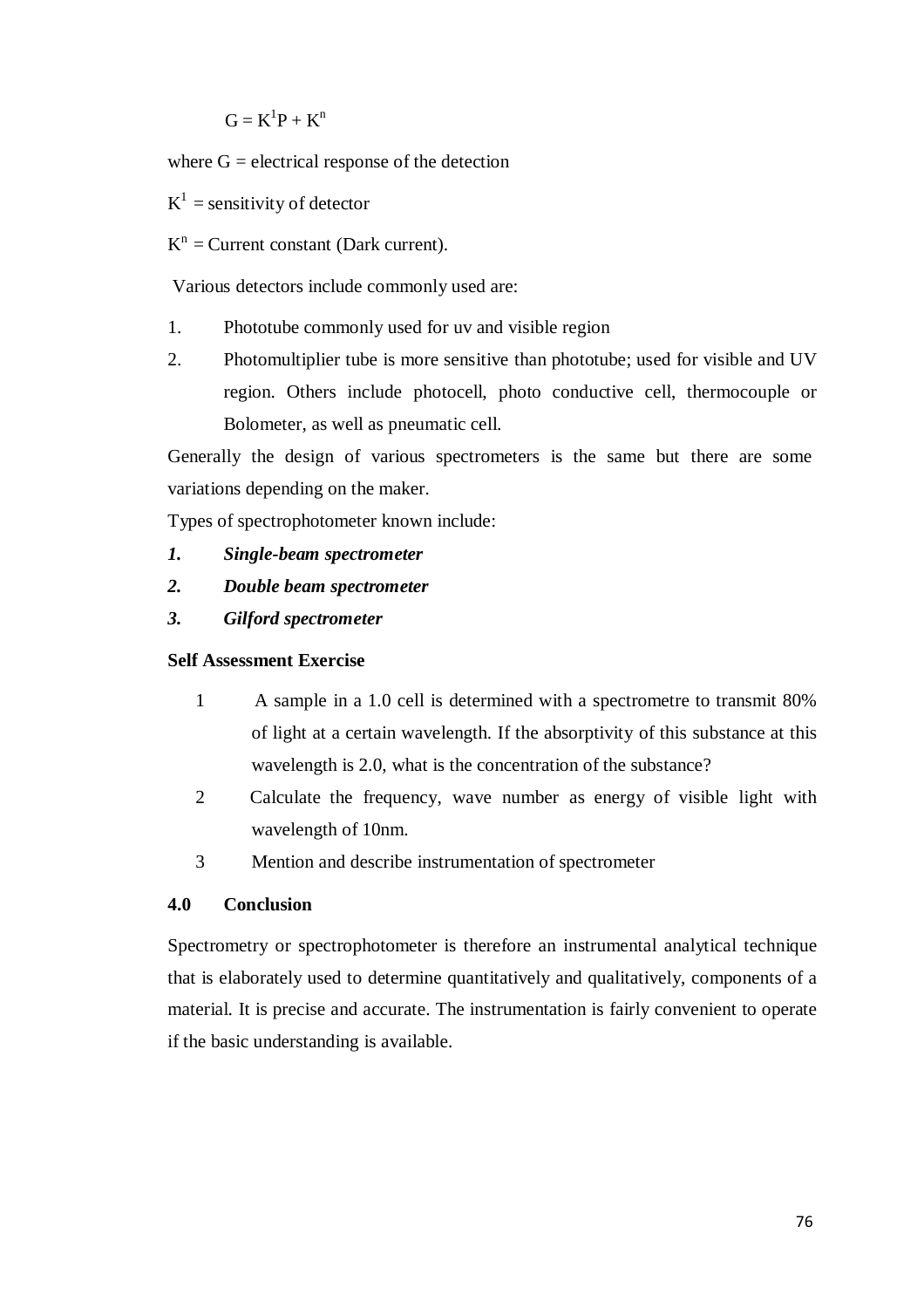#### **5.0 Summary**

In end of this unit, we have learnt about:

- (i) The definition and general principle of spectrometry or Spectrophotometry.
- (ii) Basic concept of electromagnetic spectrum and radiation.
- (iii)Absorption of Radiation.
- (iv) Quantitative and qualitative applications of spectrometry.
- (v) General concept of instrumentation is spectrometry

#### **6.0 Tutor marked assignment**

- **1** Describe in detail the instrumentation of spectrometry
- 2 A solution containing 3.75mg/100ml of A (wt, 210) has a transmittance of 39.6% in a 150cm cell at 480nm. Calculate the molar absorptivity of A.
- 3 Explain what is meant by limitations of Beers law
- 4 Describe radiation sources and detector for ultraviolet, visible and infrared regions of the spectrum
- 5 Distinguish between the three types of Monochromator.
- 6 Write briefly on types of spectrophotometer known.

#### **7.0 Further reading and Other resources.**

- 1 Christian, G.D. (1980). Analytical Chemistry.3<sup>rd</sup> ed, John wiley and son, New York.
- 2 Harris, D.C. (1995). Quantitative Chemical Analysis. 4<sup>th</sup> Ed. Freeman and Company, New York.
- 3 Khan, I.A. and Khanum K. (1994).Fundamentals of Biostatistics .Ukaaz Publications, Nagar .
- 4 Laitimen, H.A. and Hesiscs, W.E. (1995). Acid-Base Equilibria in Water. 2<sup>nd</sup> Ed. McGraw Hill Inc., New York
- 5 Nwachukwu, V.O.(2006).Principle of Statistical Inference. Peace Publishers, Port-Harcourt.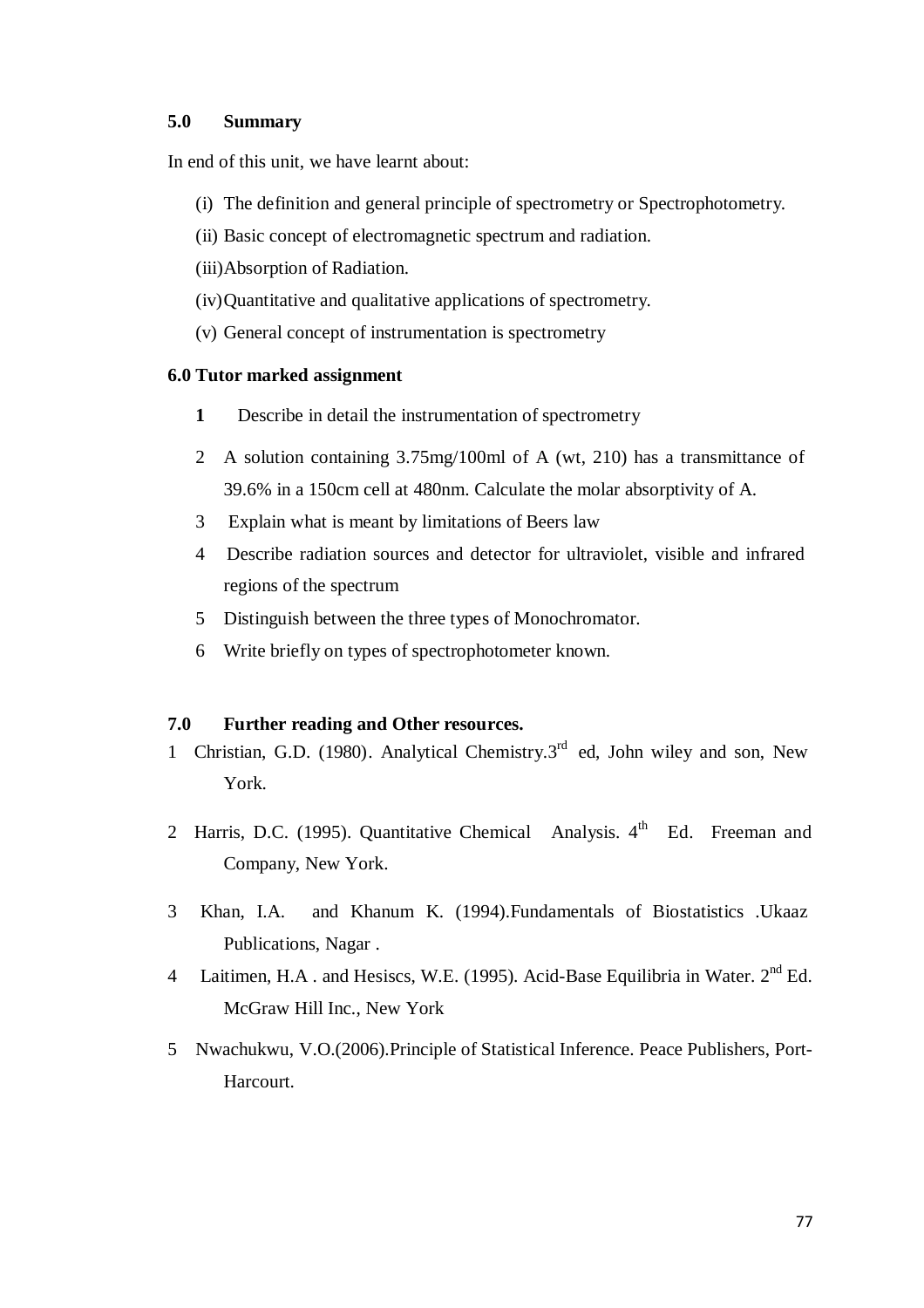# **Module 3 SELECTED ANALYTICAL TECHNIQUES**

| 1.0   | Introduction                                    | 72 |
|-------|-------------------------------------------------|----|
| 2.0   | Objectives                                      | 72 |
| 3.0   | Definition                                      | 72 |
| 3.1   | Major Types of Gravimeteric analysis            | 72 |
| 3.1.1 | Preparation of solution                         | 73 |
| 3.1.2 | Precipitation gravimetric analysis              | 74 |
| 3.1.3 | Digestion of precipitates                       | 74 |
| 3.1.4 | Washing and filtration of the precipitate       | 75 |
| 3.1.5 | Drying and Ignition of precipitates             | 75 |
| 3.1.6 | Calculation                                     | 75 |
| 3.2   | Volatilization gravimetric analysis             | 76 |
| 3.3   | Application of Gravimetric in Separating metals | 76 |
| 4.0   | Conclusion                                      | 78 |
| 5.0   | Summary                                         | 78 |
| 6.0   | Tutor marked assignment                         | 79 |
| 7.0   | Further reading and other sources               | 79 |

#### **Unit 2 Gravimetric Analysis**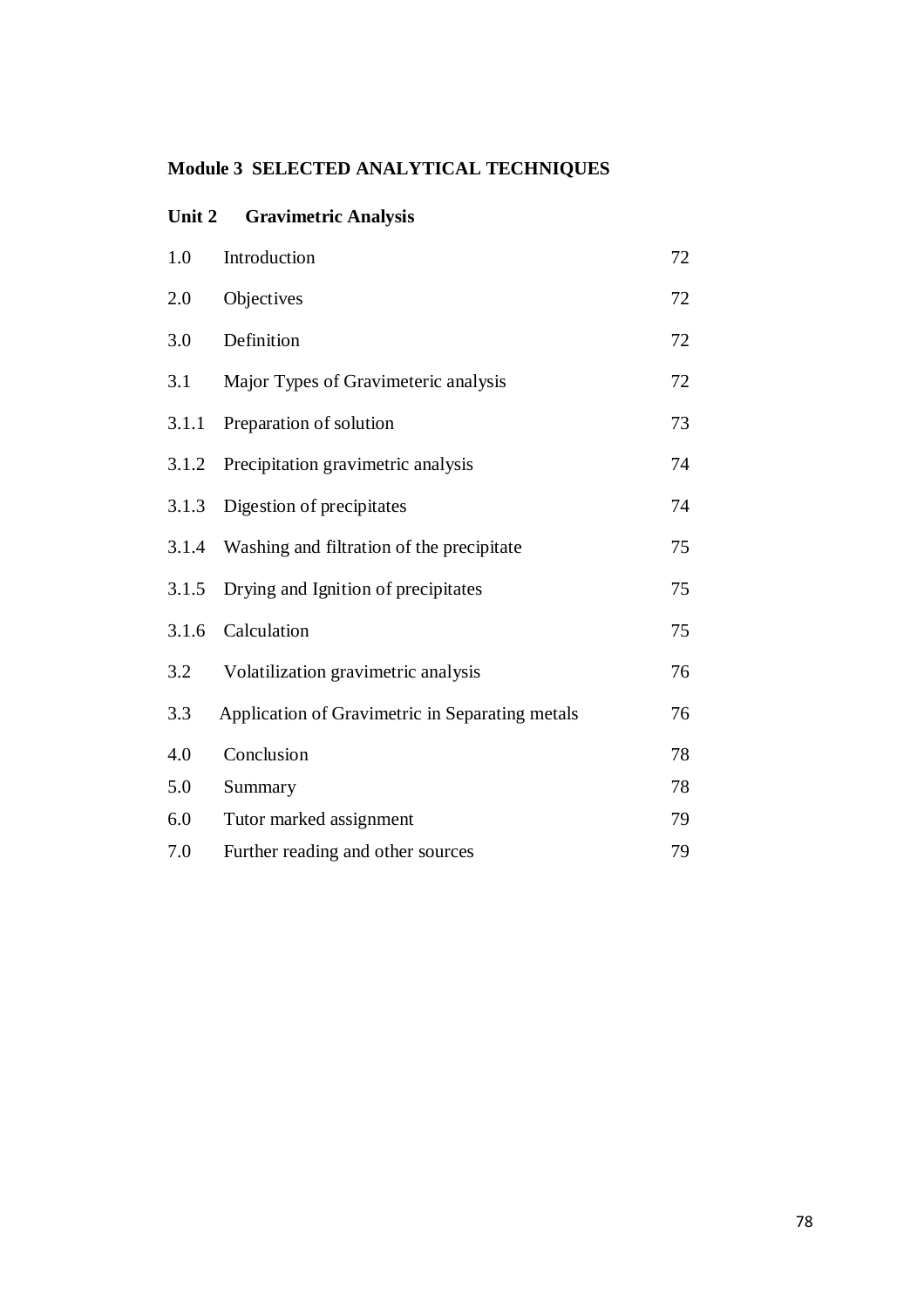#### **1.0 Introduction**

Gravimetric analysis is an analytical method that is based upon the measurement of the weight of known composition. It is one of the most accurate and precise methods of macro quantitative techniques. In gravimetric analysis, the substance of known composition must be related chemically to the analyte.

This analytical technique (gravimetry) was one of the major analytical techniques employed in analysis of ores and industrial materials in the past. This unit will cover specific steps of gravimetric analysis.

#### **2.0 Objectives**

At the end of this unit, students should be able to

- (i) definition related terms in gravimetry;
- (ii) explain the general principle of gravimetry;
- (iii) list the types of gravimetric analysis commonly used; and
- (iv) explain the various steps involved in gravimetric analysis.

#### **3.0 Definition**

Gravimetric analysis is an analytical technique which involves measurement of weight of components of known sample. It is a quantitative technique.

#### **3.1 Major Types of Gravimeter analysis**

- (i) *Precipitation gravimetric* analysis
- (ii) *Volatilization gravimetric* analysis

#### 1. **Precipitation Gravimetric Analysis**

It is the most commonly used type. It briefly involves making the specie to be determined to chemically react with a reagent to yield a product of limited solubility; after filtration and other suitable chemical treatment, the solid residue of known chemical composition is then weighed. One important concept that needs to be well understood is precipitation equilibria.

**Precipitation Equilibria**: when substance have limited solubility and their solubility is exceeded, the ions of dissolved portion exist in equilibrium with the solid ( undissolved portion) .It does not mean they are completely insoluble but rather, some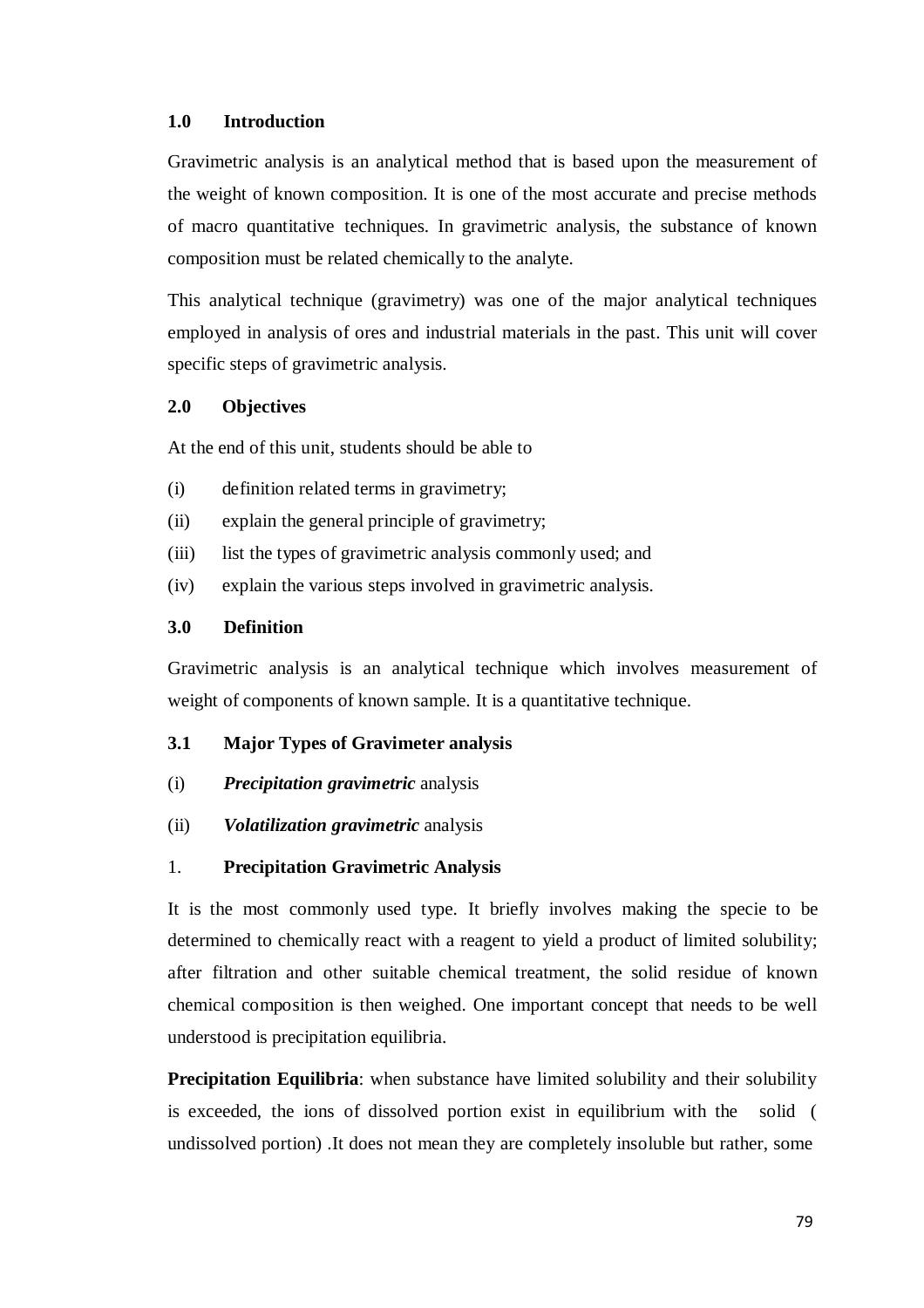dissolved portion exist in equilibrium with the solid materials, that is they are slightly soluble.

$$
AgCl_{(s)} \xrightarrow{\text{}} (AgCl)_{aq} \xleftarrow{\text{}} Ag^+ + Cl^-
$$

The general rule is that for precipitation to be formed the product of  $(Ag^+)$  and  $[CI]$ must be greater than Ksp .

If the product is just equal to Ksp, all the  $Ag^+$  and Cl would remain in the solution

 $Ksp = [Ag^+] [CI]$ 

The concentration of any solid such as AgCl which is proportional to its density, is constant and is combined in equilibrium constant to give Ksp.

Ksp for  $Ag_2CrO_4$  is as follow

$$
Ag_2CrO_4 \implies 2Ag^+ + CrO_4^{2-}
$$
  
\n
$$
Ksp = [Ag^+]^2 [CrO_4^{2-}]
$$
  
\n
$$
NB : Ksp = S^2
$$

*Example 1: The Ksp of AgCl at 25oC is 1.0 x10-10. Calculate the concentration of Ag+ and Cl- in a saturated solution of AgCl, and the molar solubility of AgCl*

The reaction equation is  $AgCl_{(s)} \implies Ag^+ + Cl^-$ 

So when AgCl ionises, equal amounts of  $Ag<sup>+</sup>$  and Cl are formed

then,  $[Ag^+] = [CI] = s$ 

$$
s^2 = 1.0 \times 10^{-10}
$$

$$
s=1.0 \quad x \; 10^{-5}M
$$

*Example 2 : Calculate the solubility of silver chloride in 0.10M NaNO3.*

From relationship  $K_{\text{sp}} = K_{\text{sp}}^{\text{o}}$  $f_{Ag+}$  .f  $_{Cl-}$ 

NB:  $K^{\circ}_{sp}$  = thermodynamic solubility product =1.0 x 10<sup>-10</sup>

 $f_{\text{Ag}}$  = activity coefficient for silver = 0.75

 $f_{\text{Cl-}}$  = activity coefficient for chloride = 0.76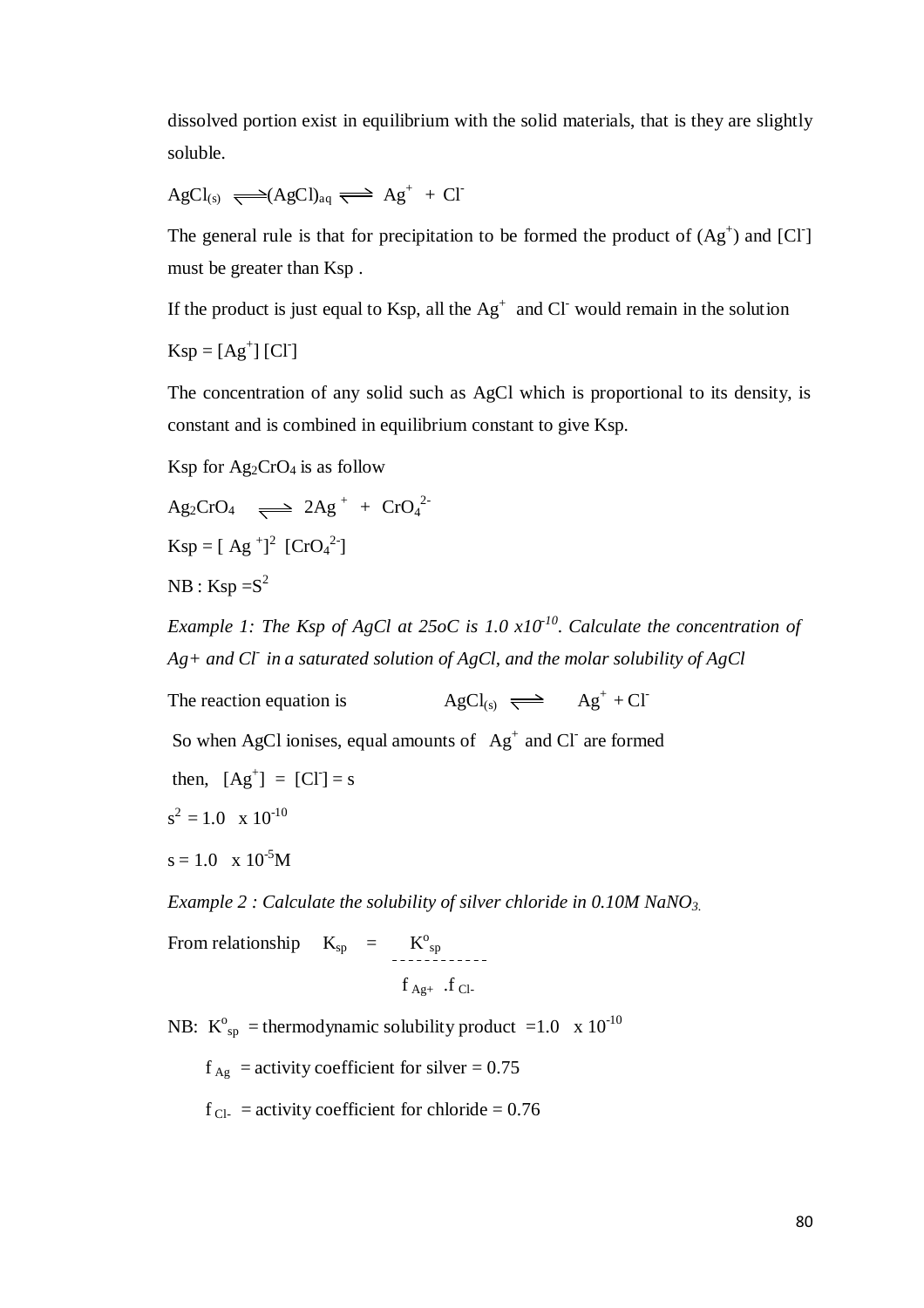$$
K_{sp} = 1.0 \times 10^{-10} = 1.8 \times 10^{-10} = s^{2}
$$
  
\n(0.75) (0.76)  
\n
$$
s = \sqrt{\frac{1.8 \times 10^{-10}}{1.8 \times 10^{-10}}} = 1.3 \times 10^{-5} M
$$

#### **STEPS OF A GRAVITMETRIC ANALYSIS**

The gravimetric analysis requires two major measurements namely the weight of the sample and the weight of the product of known composition derived from the sample (Analyte). To achieve this, the following steps are required.

- i. Preparation of solution
- ii. precipitation
- iii. digestion

.

- iv. filtration
- v. washing
- vi. drying
- vii. weighting
- viii calculation

#### **3.1.1 Preparation of Solution**

Solution whose condition enhances formation of precipitate is the first step. Various interfering substances that may obstruct this must be removed. The commonest way of removing interferences is by introducing reagent that selectively mask the interfering substances thereby, removing this from the chemical activity in the solution. The conditions of the solution that must be adjusted, so as to encourage precipitation are temperature, pH, volume of the solution and concentration of other constituents.

#### **3.1.2 Precipitation**

The precipitate should be sufficiently insoluble and should contain larger crystals so that they can be filtered.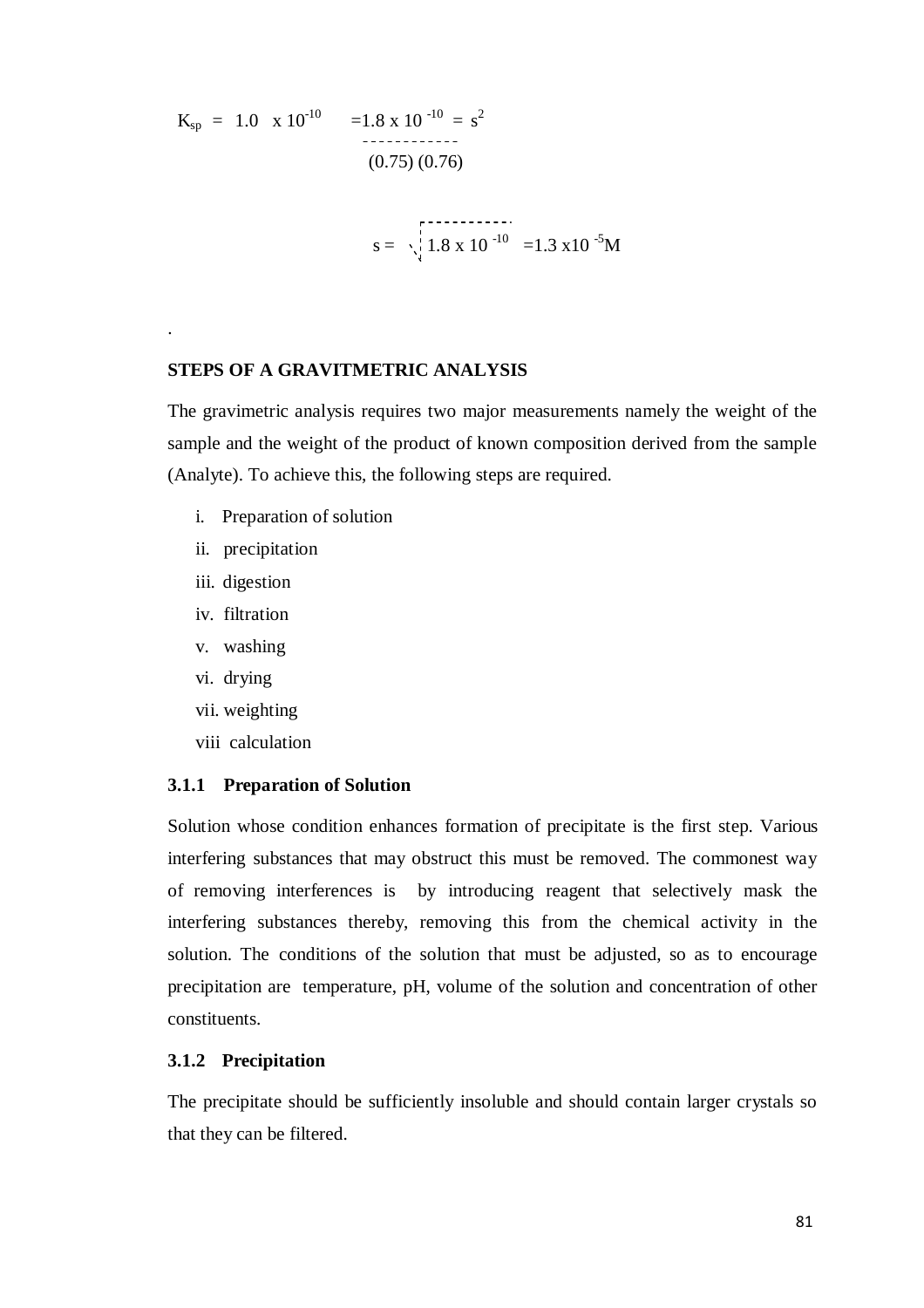Introducing precipitating agent always help in ensuring the formation of desirable precipitate. The ideal precipitating agent would react specifically with the analyte to produce solid that would (i) have a sufficiently low solubility to minimise loss (ii) be readily filtered and washed free of contaminants and (iii) be unreactive and of known composition after drying.

Precipitation occurs through Supersaturation and Nucleation. This is followed by crystal growth. The larger the supersaturation, the more rapid the growth of crystal.

Relative Supersaturation  $= Q - S$ 

$$
\mathbf{S}^-
$$

where  $Q =$  concentration

 $S =$  Solubility

Higher relative Supersaturation  $\rightarrow$  Many small crystals (high surface area) Low relative Supersaturation  $\rightarrow$  Fewer larger crystals Low surface area) Generally, to keep Q low and S high the following conditions must prevail.

- *i. Formation of Precipitate from dilute solution to keep Q low*
- *ii. Add dilute precipitating reagent slowly with effective stirring*
- *iii. Obtain Precipitate from unit solution*
- *iv. Carrying out precipitation at low pH*

#### **3.1.3 Digestion of Precipitate**

This is an important step in gravimetric analysis. The two types of crystals formed are small crystals and large crystals. However, when the precipitate is allowed to stand, the larger crystals grow at the expense of small crystals, thereby forcing the small crystal to dissolve and precipitate on the surface of the larger crystal. Individual then agglomerate to effectively have a common counter ion layer. Some insoluble crystalline precipitate known as colloidal are formed. Ions are arranged in a fixed pattern alternating the positive and negative charges. For example, in AgCl,  $Ag<sup>+</sup>$  are alternated with CI, so that the net surface charge is zero. However surface tends to adsorb ion that is in excess. The adsorption creates a primary layer that is strongly adsorbed and is an integral part of the crystal. This attracts ion of opposite charge in a counter layer or secondary layer, so as to give overall neutral particle. Particles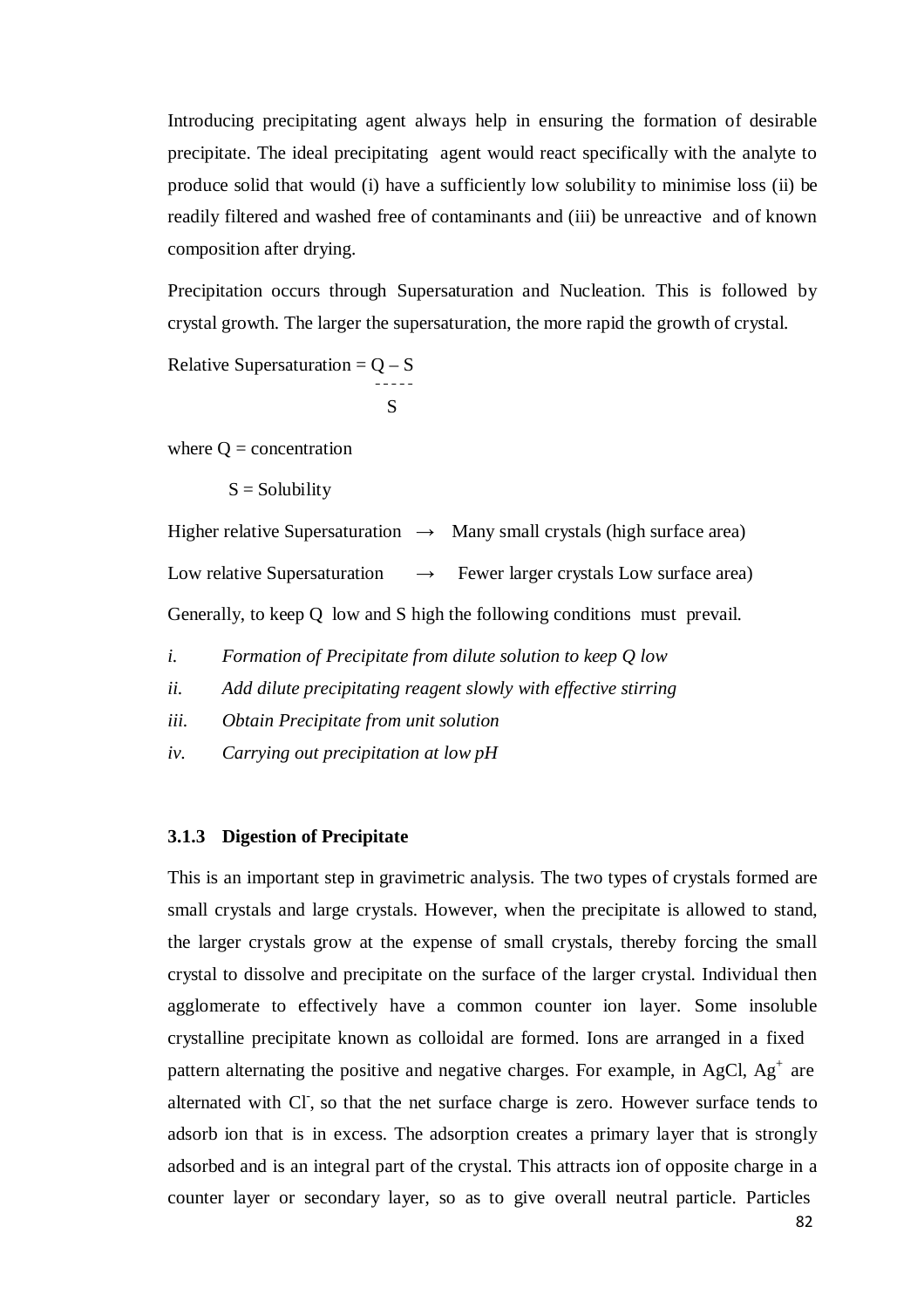coagulate when the counter layer neutralizes the primary layer. When coagulated particles are filtered and washed with water, the secondary layers become loosely bound and the particles revert to the colloidal state through a process called **peptization.**

Colloidal particles could be hydrophilic or hydrophobic. Precipitates tend to carry down from the solution other constituent that are normally soluble, causing contamination of precipitate through a process called **coprecipitation**. Coprecipitation can occur through the following known process:

- *(i) Occlusion*
- *(ii) Surface adsorption*
- *(iii) Post Precipitation*

# **3.1.4 Washing and Filtration of the Precipitaties**

Precipitates are washed after filtration, so as to remove any co precipitated impurities. The mother liquor which wet the precipitation is also removed. However, peptization does occur when water is used to wash the precipitation. This is often prevented by adding electrolyte to the wash liquid eg.  $HNO<sub>3</sub>$  or  $NH<sub>4</sub>NO<sub>3</sub>$  for AgCl.

A test is often conducted to ensure the washing is completed and effective. This is done by testing the filtrate for the presence of ion of precipitation.

# **3.1.5 Drying nd Igniting of Precipitate**

The wash liquid and the adsorbed electrolyte from the precipitate are further treated so as to have precipitation in a form suitable for weighing. This is done usually by heating (drying) at  $110-120^{\circ}$ c for one or two hours. Ignition is required, when the precipitation is to be heated at much higher temperature so as to convert the precipitate to a more suitable form for weighing. The drying process continues until a constant weight is achieved (i.e. successive weighing differs by the factor of 0.3 or 0.4mg.)

# **3.1.6 Calculation**

This is always on the percentage basis

If A is the analyte of interest, then

% 
$$
A =
$$
 Weight of A x 100  
Weight of sample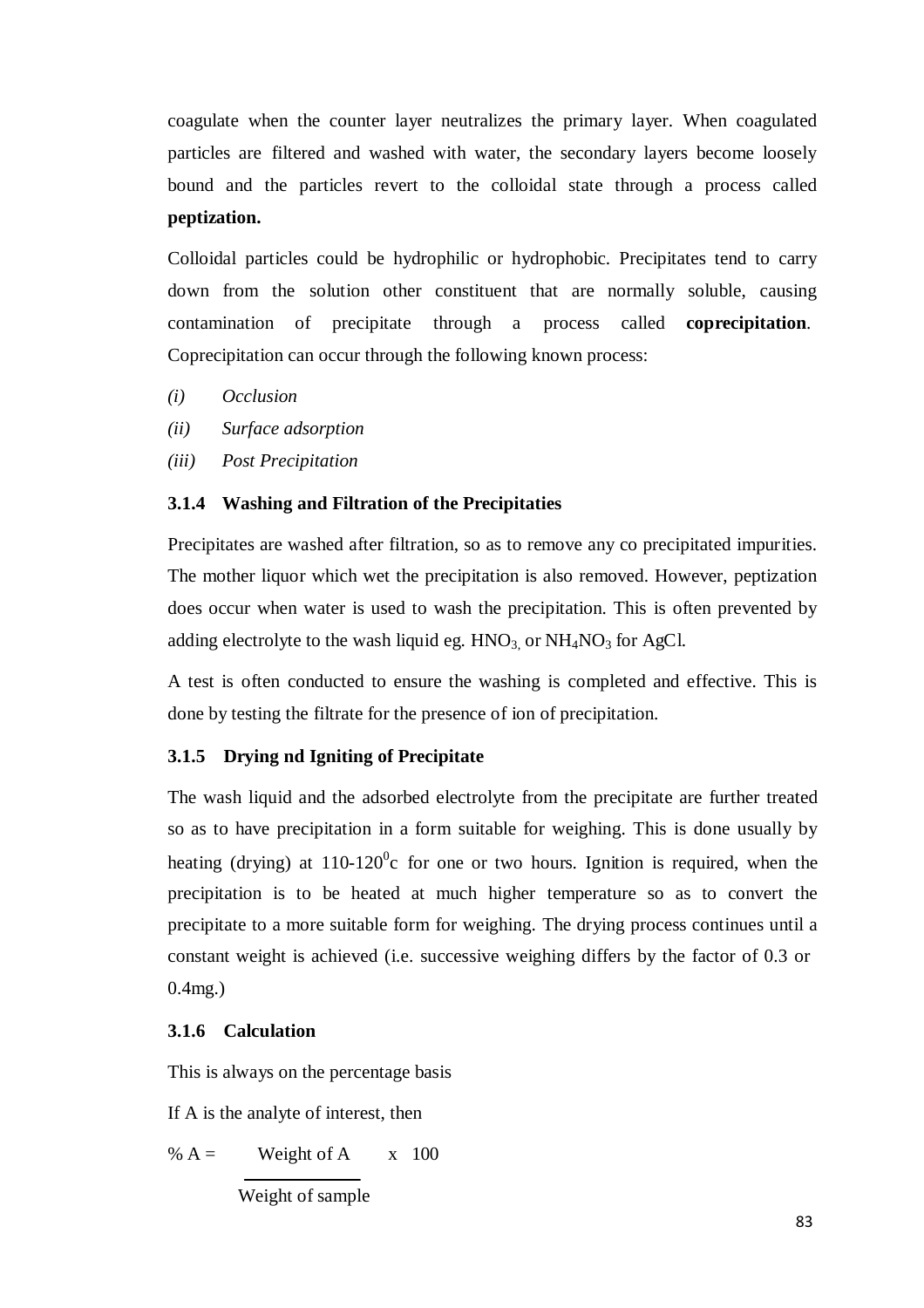More often, the weight of A is not measured directly. Instead, the species that is usually isolated and weighed either contain A or can be chemically related to A.

Gravimetric factor is needed to convert the weight corresponding to A.

Gravimetric factor  $=$  F.w substance Sought  $\quad x \quad a$ Fw Substance weighed b

Where a and b are integers that make the numerator and denominator chemical equivalent.

*Example 1. An ore is analysed for manganese content by converting the manganese to Mn2O3 and weighing it. If a 1.52 g sample yeildsMn3O4 weighing 0.126g, what would be the percent Mn2O3 in the sample? The percent Mn?*

% Mn2O3 = 0.126 *Mn3O4* x ( 3 Mn2O3/2 *Mn3O4*) (g Mn2O3 */ Mn3O4) x100%* \_\_\_\_\_\_\_\_\_\_\_\_\_\_\_\_\_\_\_\_\_\_\_\_\_\_\_\_\_ 1.52 g sample  $= 0.126$  x  $[3 (157.9)/2(228.8)]$  x 100% 1.52  $= 8.58\%$ % Mn =  $0.126 Mn_3O_4$  x ( $3 Mn/Mn_3O_4$ ) (gMn /  $Mn_3O_4$ ) x100% 1.52 g sample  $= 0.126$  x [3 (54.94)/2(228.8)] x 100% 1.52  $=$  5.97%

## **3.2 Volatilization gravimetric analysis**

In this form of gravimetric analysis, the substance to be determined is separated in a gas form from the reminder of the sample. The weight of volatile component is then compared with the weight of non-volatilized portion. This method is otherwise called gravimetric combustion analysis.

In this form of quantitative analysis, partially combusted product is passed through catalyst such as Pt gauze,  $CuO$ ,  $PbO<sub>2</sub>$  or  $MnO<sub>2</sub>$  at elevated temperatures to complete the oxidation to be  $CO<sub>2</sub>$  and  $H<sub>2</sub>O$ .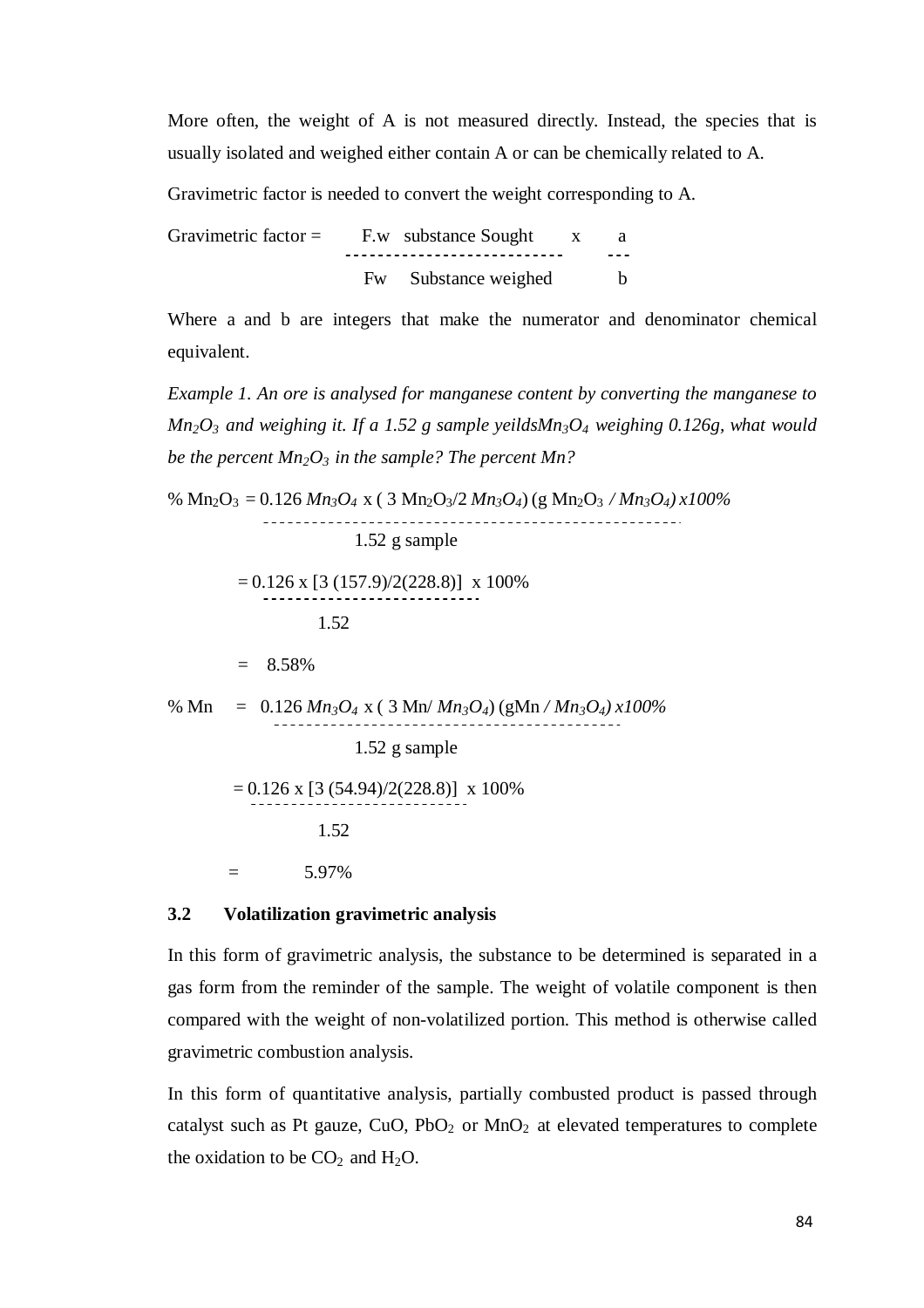The product is then passed through chamber containing  $P_4O_{10}$  which absorb  $H_2O$  and another chamber of NaOH on asbestos which absorbs  $CO<sub>2</sub>$ . The increase in mass of each chamber tells how much of  $H_2$  and C are generated respectively.

Combustion analysis has currently undergone rapid changes unlike in the past when changes are restricted to the weight of combustion product. Modern instrument use thermal conductivity, infrared absorption or coulometry (with electrochemical generated reagent) to measure the product.

# **3.3 Application of gravimetry as a separation method of metals**

Gravimetric analysis are very precise and accurate, if it is carried out under the right experimental conditions.

These are some factors that influence solubility of precipitate. These include

- *(i) Temperature*
- *(ii) Solvent*

.

# *(iii) Rate of precipitation formation*

Generally, in the application of gravimetric method to separate metals from a material, varying precipitating agent have been developed to enhance the precipitation.

#### (i) **Inorganic precipitating agent**.

|                | <b>Precipitating Agent</b>  |               | <b>Element separated</b> |  |
|----------------|-----------------------------|---------------|--------------------------|--|
| a.             | NH <sub>3(aq)</sub>         | $\rightarrow$ | Be, Al, Fe, Sc           |  |
| $\mathbf b$ .  | $H_2S$                      | $\rightarrow$ | Cu, Zn, As               |  |
| $\mathbf{c}$ . | $(NH_4)_2$ MoO <sub>4</sub> | $\rightarrow$ | Cd, Pb                   |  |
| d.             | HCl                         |               | Ag, Na, Si               |  |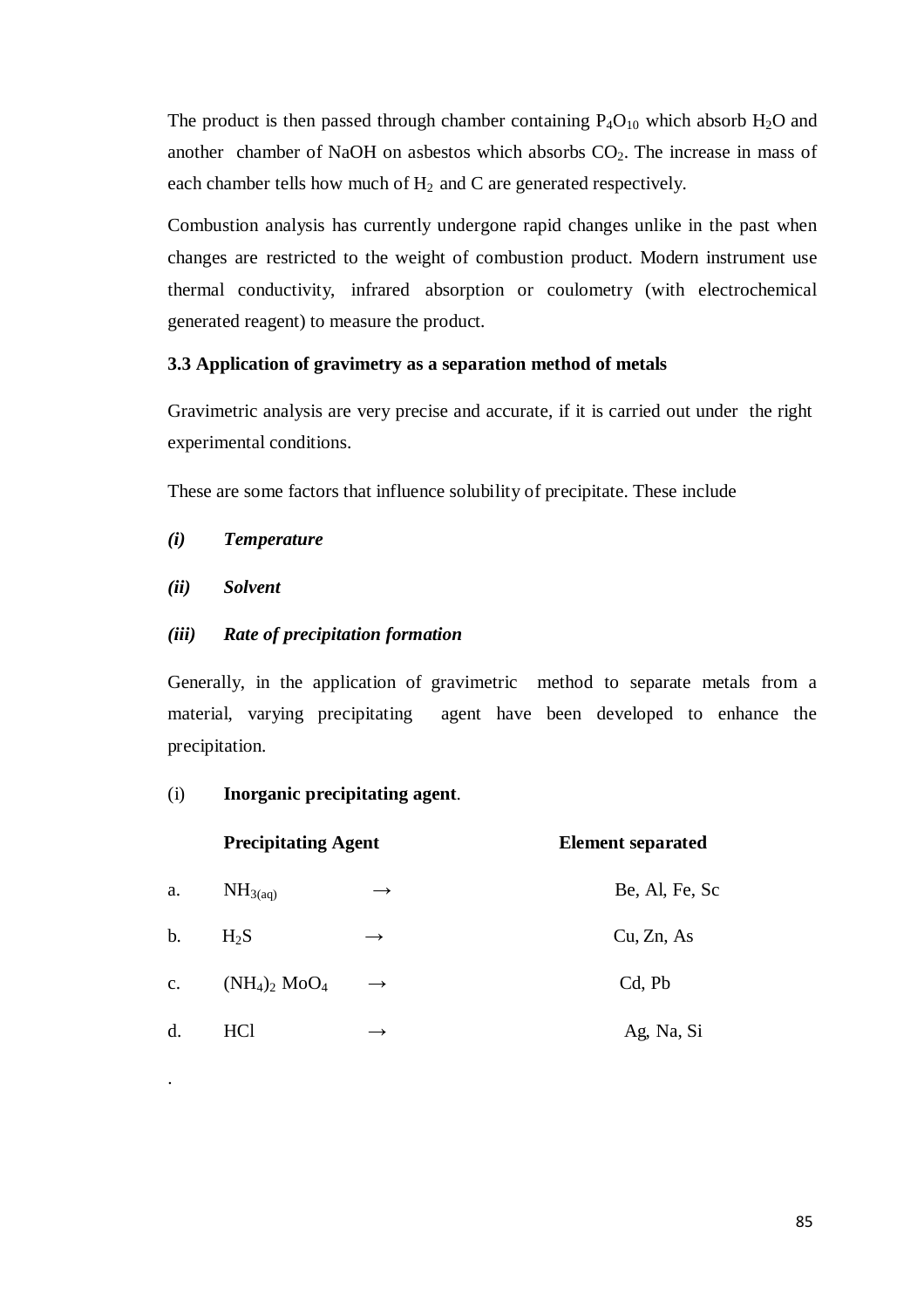# (ii) **Reducing Agent**

This is better because it converts the analyte to its elemental form for weighing.

Some of the commonly used reducing agents are listed below

| <b>Reducing Agent</b> |               | Analyte |
|-----------------------|---------------|---------|
| SO <sub>2</sub>       | $\rightarrow$ | Se, An  |
| SnCL <sub>2</sub>     | $\rightarrow$ | Ag      |
| <b>HCOOH</b>          | $\rightarrow$ | Pt      |
| H <sub>2</sub>        | $\rightarrow$ | Re, Ir  |

#### (iii) **Organic Precipitating agents**

There are large numbers of organic compounds that are very useful as precipitating agent for metals. Some are selective, while some are very broad in the number of elements they precipitate.

Organic precipitating agents have advantages of giving precipitate that are of very low solubility in water and with a favourable gravimetric factors.

Two types of organic precipitating agents are in use, a follows:

- (i) One form slightly soluble non-ionic complexes called coordination compound
- (ii) The other forms ion bonding between inorganic species and the reagent.

Organic precipitation agents are chelating agents which form slightly soluble uncharged chelate with metal ion.

pH adjustment regulates the selectivity and nature of chelating substances

 $M^{n+}$  + n HX  $\rightarrow$  MXn + n H<sup>+</sup>.

Some common examples of organic precipitating agents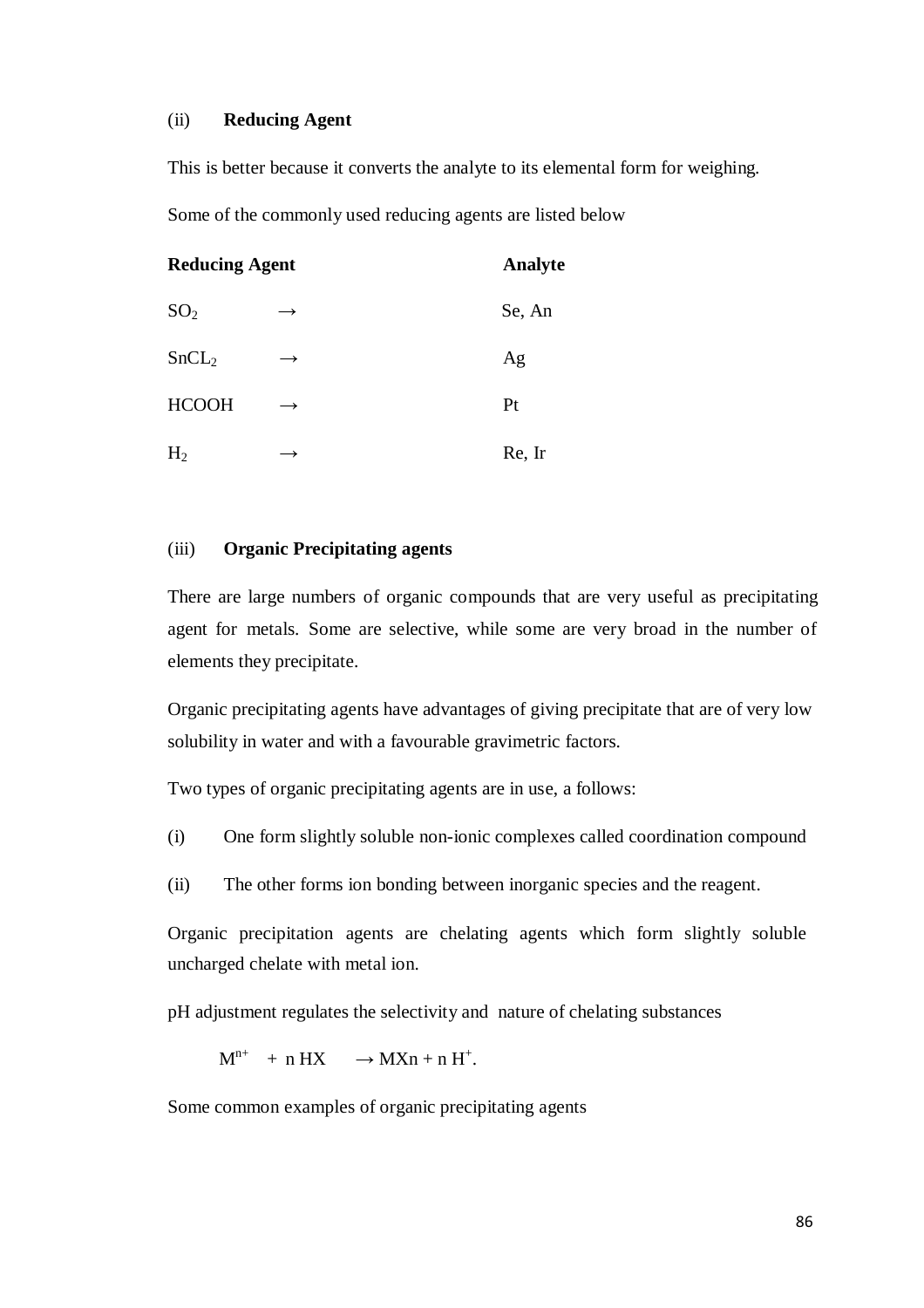**Organic reagent Metal precipitated** 

| Dimethyglyoxime               | $\rightarrow$ | Ph                        |
|-------------------------------|---------------|---------------------------|
| 8-hydroxyquinoline (oxine)    | $\rightarrow$ | Al, $Mg$                  |
| Sodium diethyldithiocarbonate | $\rightarrow$ | K, Pb, Cs, Tl, Ag, Cu, Hg |

#### **Self Assessment Exercise**

- (i) A compound weights 4.0 ng, produced 1 .25mg of  $CO_2$  and 2.41mg of  $H_2O$ upon combustion. Find the weight percents of C and H in the sample.
- (ii) Highlight various necessary steps for s ccessful precipitation gravimetric analysis.

#### **4.0 Conclusion**

Gravimetric analysis, though a time consuming analytical technique, has much of its success hinged on the competence and commitment of the analyst. It remains a useful technique that is seldom, if ever, limited in sensitivity (or measurement).

Gravimetric method has been developed for most, if not all, inorganics and cation as well as mental species. A variety of organic substances can also be readily determined.

# **4.0 Summary**

- **5.0** In the end of this unit, we have learn about
	- (i) Definition and principle of gravimetric analysis.
	- (ii) Major types of gravimetric analysis.
	- (iii)Various steps involved in precipitation gravimetric analysis.
	- (iv) Basic concept of volatilization gravimetric analysis.
	- (v) Technical terms involved in the gravimetric analysis.

# **6.0 Tutor marked assignment**

- 1 Describe in detail various steps involved in precipitation gravimetric analysis
- 2 What do you understand by the following terms:(a) Occlusion (b) Hydrophobic precipitation (c) Supersaturation (d) Post precipitation
- 3 Differentiate between the two major types of gravimetric analysis known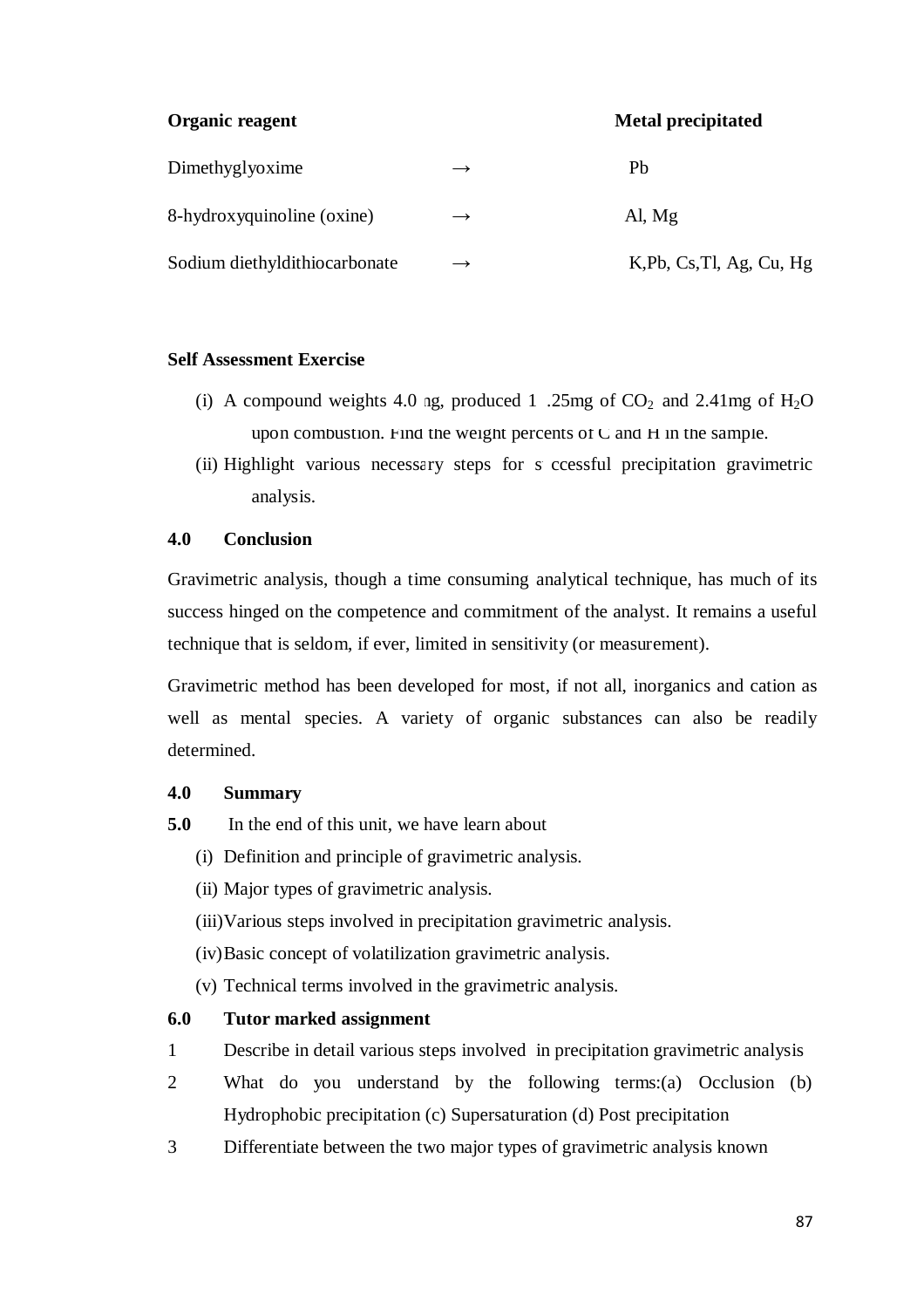- 4 The Ksp of AgCl at  $25^{\circ}$ C is 1.0 x 10<sup>-10</sup>. Calculate the concentration of Ag<sup>+</sup> and Cl- in a saturated solution of AgCl and the molar solubility of AgCl.
- 5 Critically assess the need of gravimetric analysis to the modern analytical exercise.

#### **7.0 Further reading and Other resources.**

- 1 Christian, G.D. (1980). Analytical Chemistry.3<sup>rd</sup> ed, John wiley and son, New York.
- 2 Harris, D.C. (1995). Quantitative Chemical Analysis.  $4<sup>th</sup>$  Ed. Freeman and Company, New York.
- 3 Khan, I.A. and Khanum K. (1994).Fundamentals of Biostatistics .Ukaaz Publications, Nagar .
- 4 Laitimen, H.A. and Hesiscs, W.E. (1995). Acid-Base Equilibria in Water. 2<sup>nd</sup> Ed. McGraw Hill Inc., New York
- 5 Nwachukwu, V.O.(2006).Principle of Statistical Inference. Peace Publishers, Port-Harcourt.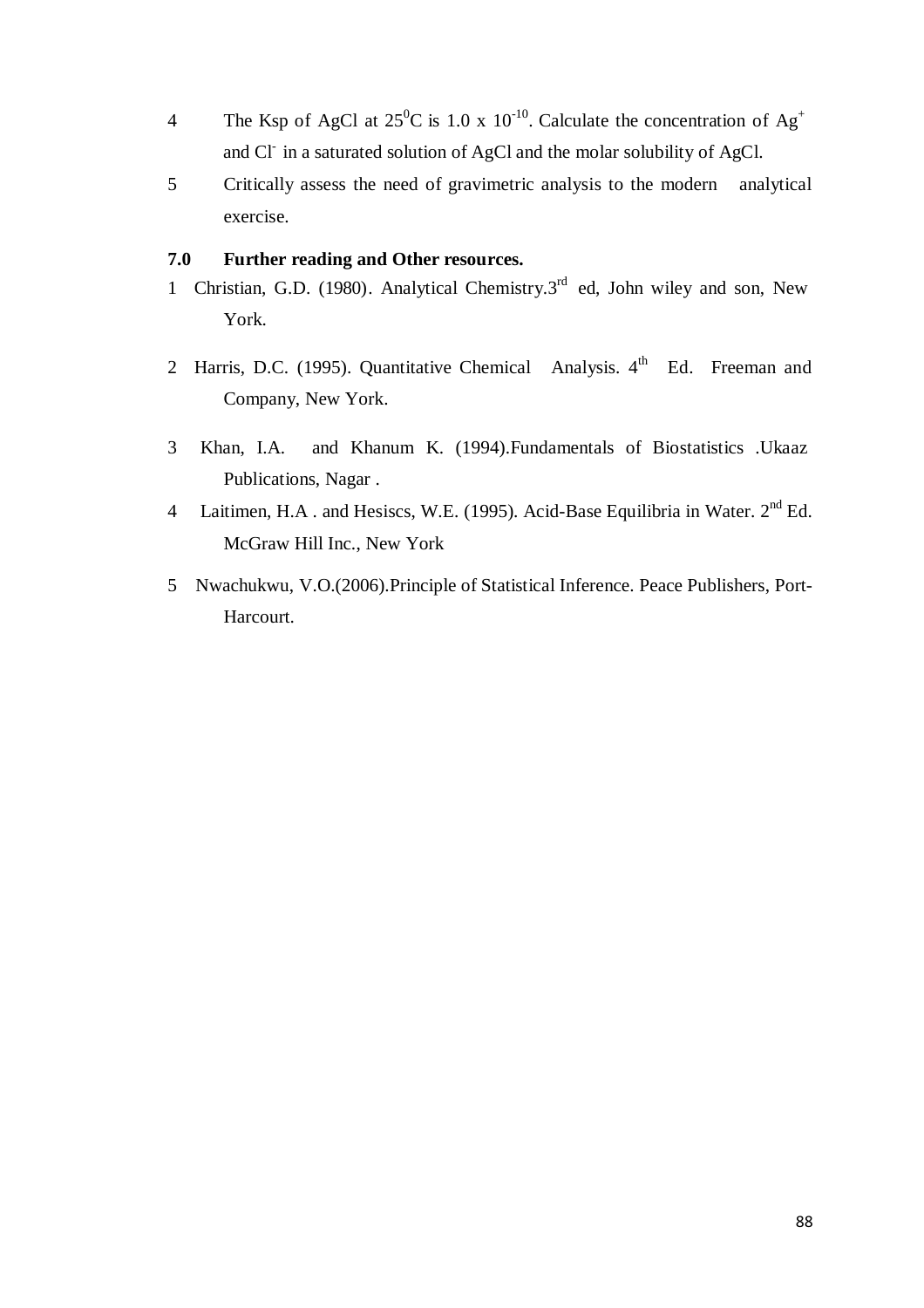# **Module 3 SELECTED ANALYTICAL TECHNIQUES**

# Unit 3 **pH notation and Buffer solution**

| 1.0   | Introduction                       | 89 |
|-------|------------------------------------|----|
| 2.0   | Objectives                         | 89 |
| 3.0   | Definition of pH                   | 90 |
| 3.1   | pH scale                           | 90 |
| 3.1.1 | Measurement of pH                  | 91 |
|       | 3.1.2 pH at elevated Temperature   | 91 |
| 3.2   | Buffer system                      | 92 |
| 3.3   | Buffer capacity                    | 92 |
| 4.0   | Conclusion                         | 93 |
| 5.0   | Summary                            | 93 |
| 6.0   | <b>Tutor Marked Assignment</b>     | 93 |
| 7.0   | Further reading and other resource | 94 |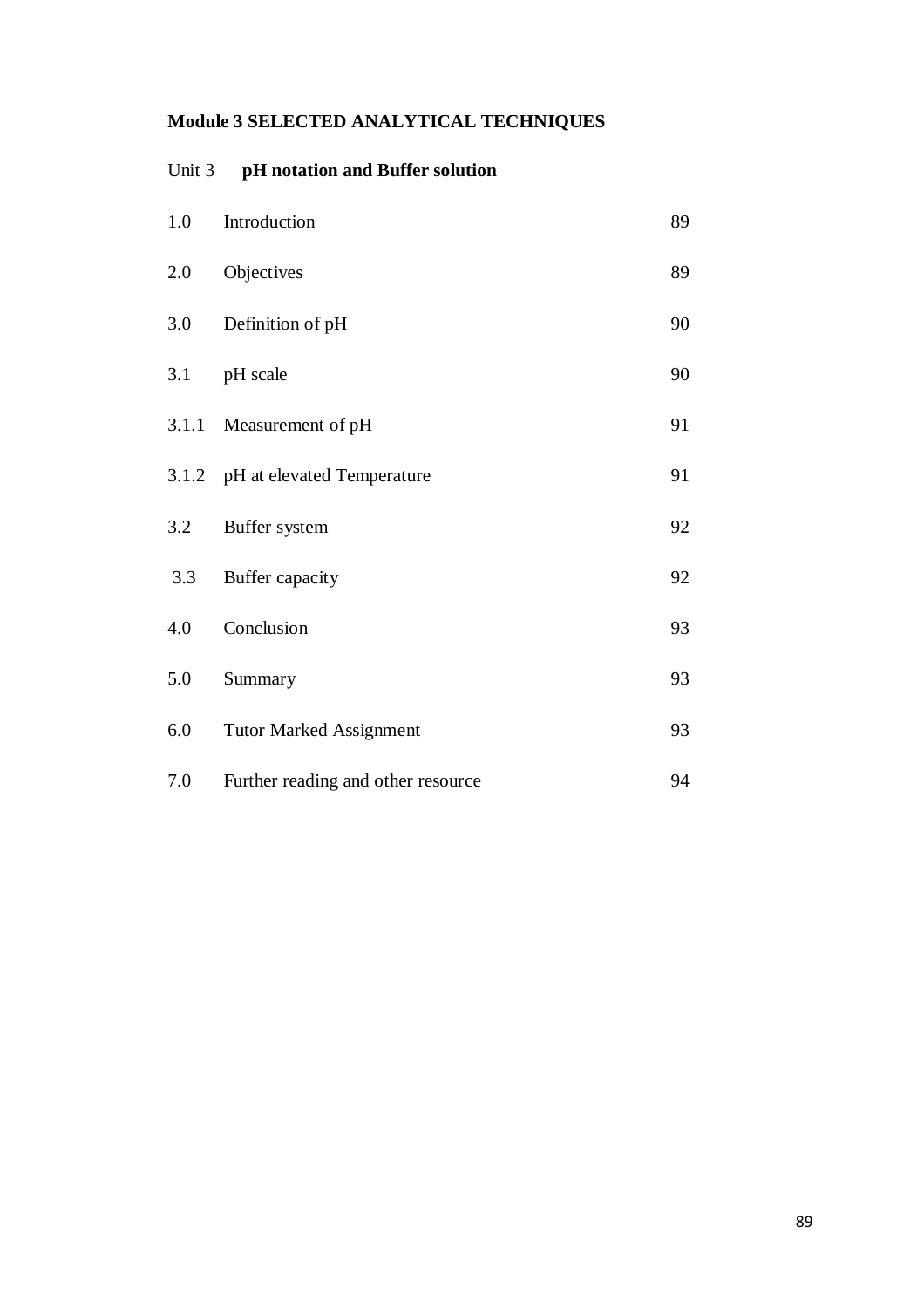#### **1.0 Introduciton**

This unit looks at the potential of hydrogen of a system and ways of measuring it in various media. The unit also discusses the construction of pH scale and its interpretation. Buffer is a term used for a substance that resists slight changes in pH of a system. The unit also cover the preparation of buffer as well as various factors that affect the effectiveness of buffer action.

#### **2.0 Objectives**

At the end of this unit, students should be able to

- (i) define pH and state its mathematical relationship to  $[H^+]$ ;
- (ii) define a buffer solution and explain how it works;
- (iii) construct and interpretes the pH scale; and
- (iv) enumerate the various factors that influence the action of buffer solution.

#### **3.0 Definition of pH**

pH can be simply defined as the potential of hydrogen in a system. It shows the extent of acidity and basicity of a system under investigation.

Mathematically, pH is defined by sir SØrensor as the negative logarithim to base 10 of  $[H^+]$ .

i e pH =  $-log[H^+]$ .

The only source of  $H^+$  is as a result of dissociation of water in which equal concentration of  $H^+$  and OH<sup>-</sup> are products.

$$
H_2O\!\rightleftharpoons\!\H^+\,+\,OH
$$

Water undergoes self ionization known as **autoprotolysis** in which, it acts as both and acid and base.

$$
H_2O + H_2O \implies H_3O^+ + OH^+
$$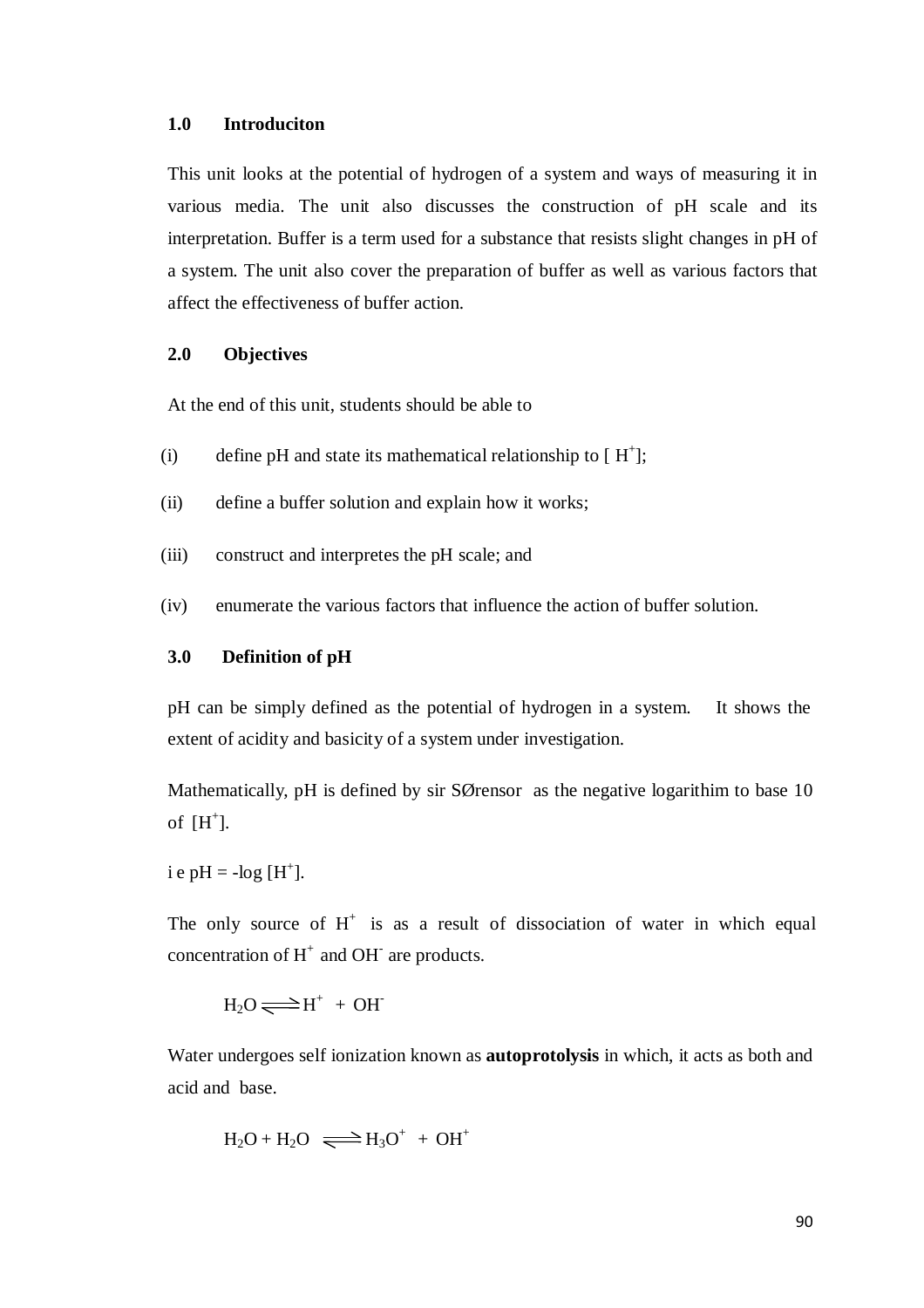The autoprotolysis constant is equilibrium constant,  $K_W$ , called the ionic product of water.

 $K_w = [H^+] [OH^+]$ 

This is always equal to  $1.0 \times 10^{-4}$  at  $25^{\circ}$ C

Taking log of both side, gives

 $log K_w = log [H^+] + log [OH^-]$  $-log K_w = -log [H^+] + - log [OH]$  $- \log K_w = pH + pOH$  $pK_w = pH + pOH$ But at  $25^{\circ}$ C, pH = 7 and pOH= 7 Hence, -  $log K_w = 14.00$ i.e.  $log_{10} = -14$  or  $K_W = 10^{-14}$ 

NB: the (-) sign is an indication that, concentration encountered is less than 1.0M.

$$
pK_w = pH + pOH = 14.00
$$

#### **3.1 pH Scale**

A universal pH scale put the pH of most solution in the range 0.0 - 14.0. This should not give an illusion that it is impossible to have negative pH (-pH). It only means that the concentration hydrogen is greater than 1M. It is attainable in concentrated solution of trong acid such as HCl and  $H_2SO_4$ .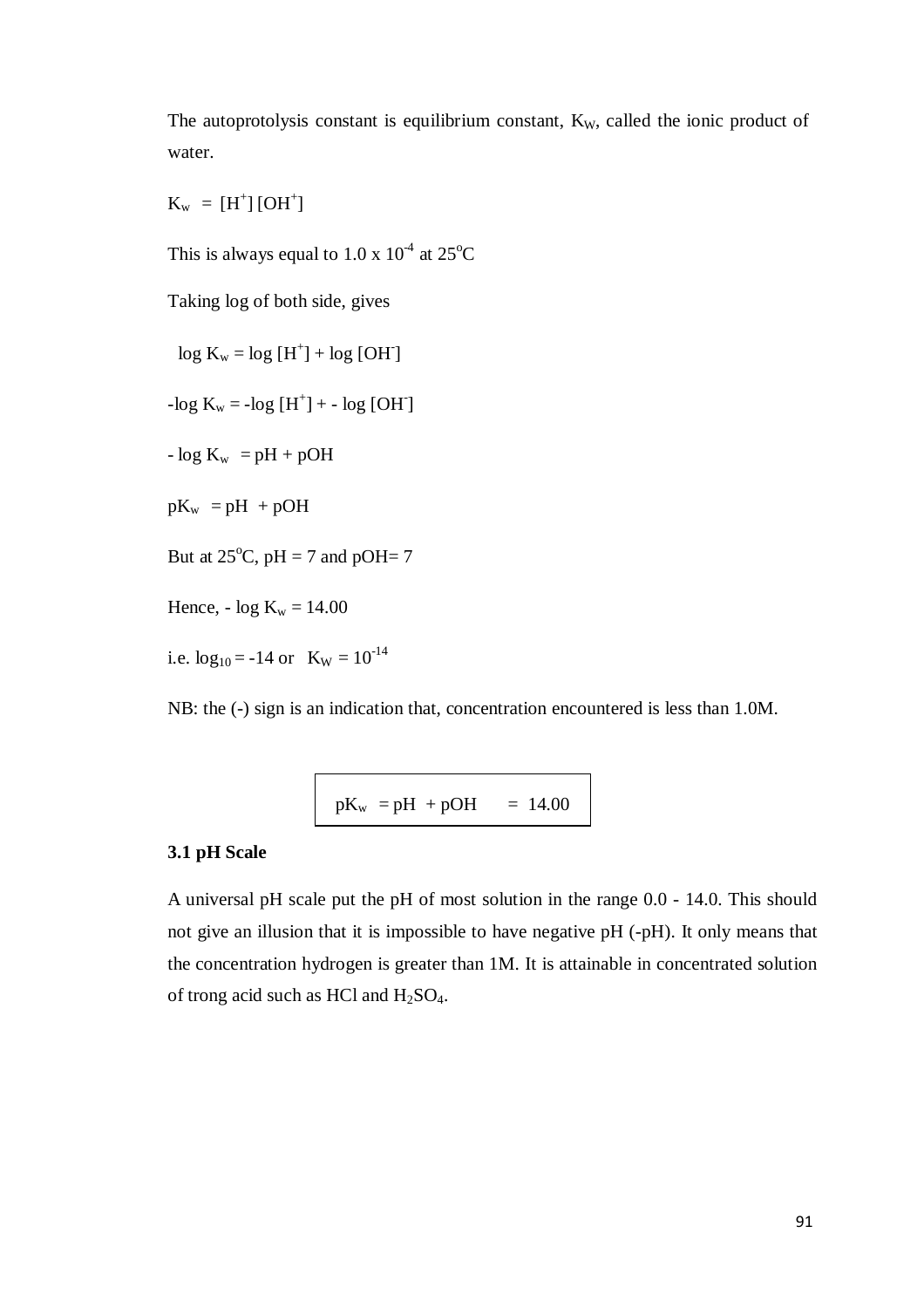

NB-  $N=$  Neutrality

#### **3.1.1 Measurement of pH**

pH is measured with a glass electrode. A glass electrode is an ion-selective electrode. It is very sensitive. The pH sensitive part of the electrode is the thin glass membrane that culminates in the slope of a bulb.

Most of the metal cation are located in the hydrated gels region of the metal membrane. These metals diffuse into the solution and are replaced by  $H^+$  in the solution in ion- exchange equilibrium. The more the  $H^+$  in solution, the more the  $H^+$ ions that are bound to the glass surface. The operation of glass electrode is represented as

$$
E = \text{Constant}_{+} \beta (0.05915 \log A_{H}^{+} \text{ (outside)}
$$
  
A<sub>H</sub><sup>+</sup> (inside) at 25<sup>0</sup>c

where  $\beta$  s the electromotive efficiency = 1 0 0or 0 9 8 and constant is known as asymmetry potential.

#### **3.1.2 pH at Elevated Temperature**

The main factor that determines the real pH of a system is temperature. At high temperatures in a fluid system, the pH turns out to be high. Not only does pH affect the ionisation of water in the body system, it also changes the pH of a neutral solution to about 7.4, thereby affecting the ionization constant of the acid and bases from which the buffer system is derived.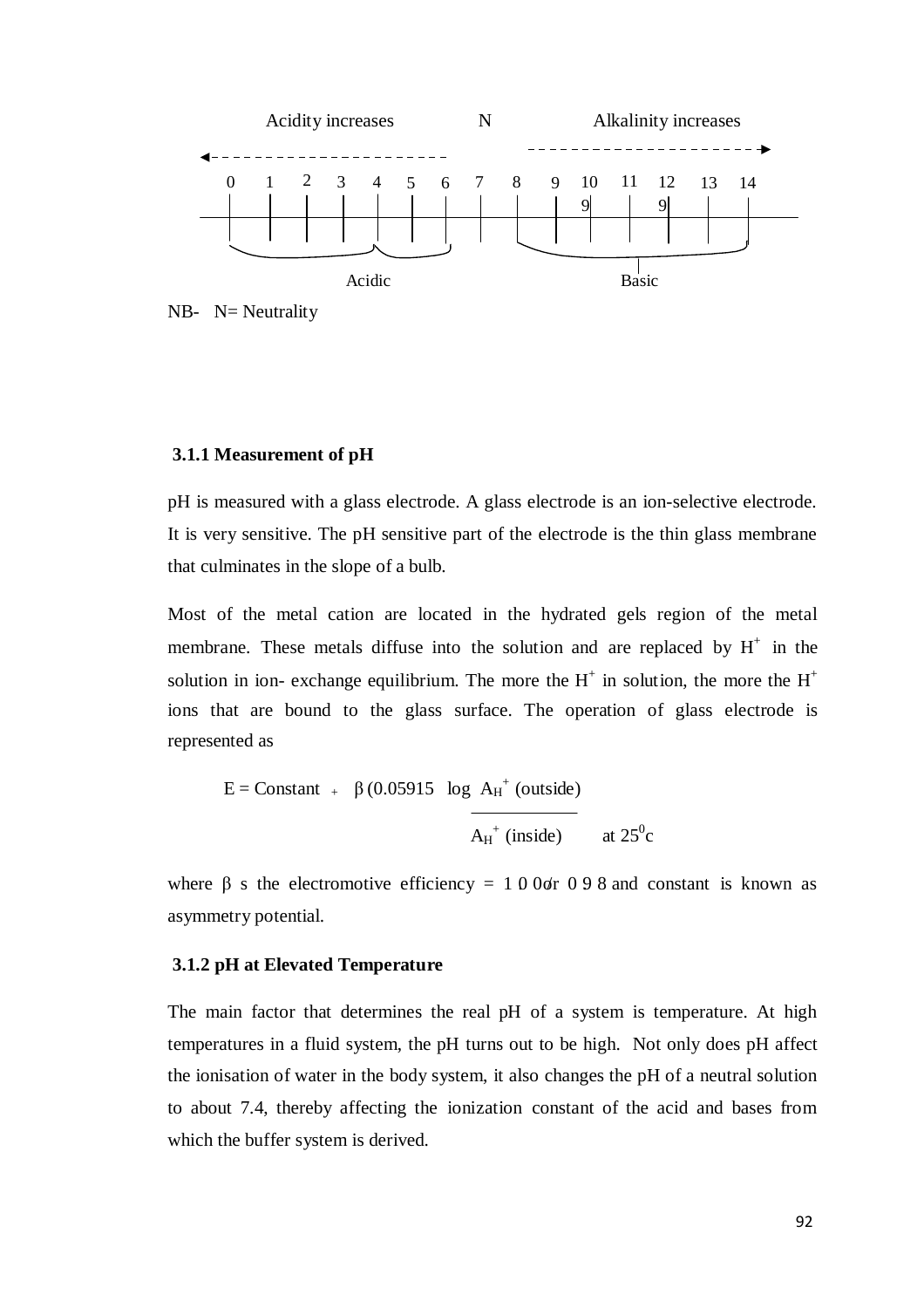**3.2 Buffer Solution :** A buffer solution can be defined as a solution that resists changes in pH when small amount of acid or base is added or when dilution occurs. Buffer solution consist of a mixture of a weak acid and its salt or a weak base and its salt.

Consider the acid HA undergoing dissociation under an equilibrium condition:

 $HA \implies H^+ + A^ K_a = [H][A]$  $[HA]$  $\log$  Ka =  $\log$  [H<sup>-</sup>] [A<sup>-</sup>] =  $\log$  [H<sup>+</sup>] +  $\log$  [A<sup>+</sup>]  $[HA]$   $[HA]$  $- \log H^+ = \log K_a + \log [A^+]$ [HA]  $pH = Pk_a + log [A^+]$ [HA]  $pH = Pk_a + log$  [salt] [Acid] This is the Henderson- Hasselbalch equation

# **3.3 Buffer Capacity**

This is simply defined as the maximum amount of an acid or base that can be added to a buffer system without causing a change or appreciable change in pH of a system.

Note that the buffering mechanism for a mixture of a weak acid and its salt can be explained as governed by log ratio of salt and acid.

$$
pH = constant + log [A]
$$
  
 [HA]

If a solution is deionised, the ratio of pH remains constant. When a small amount of strong acid s added, it will combine with an equal amount of  $A<sup>-</sup>$  to convert it to HA.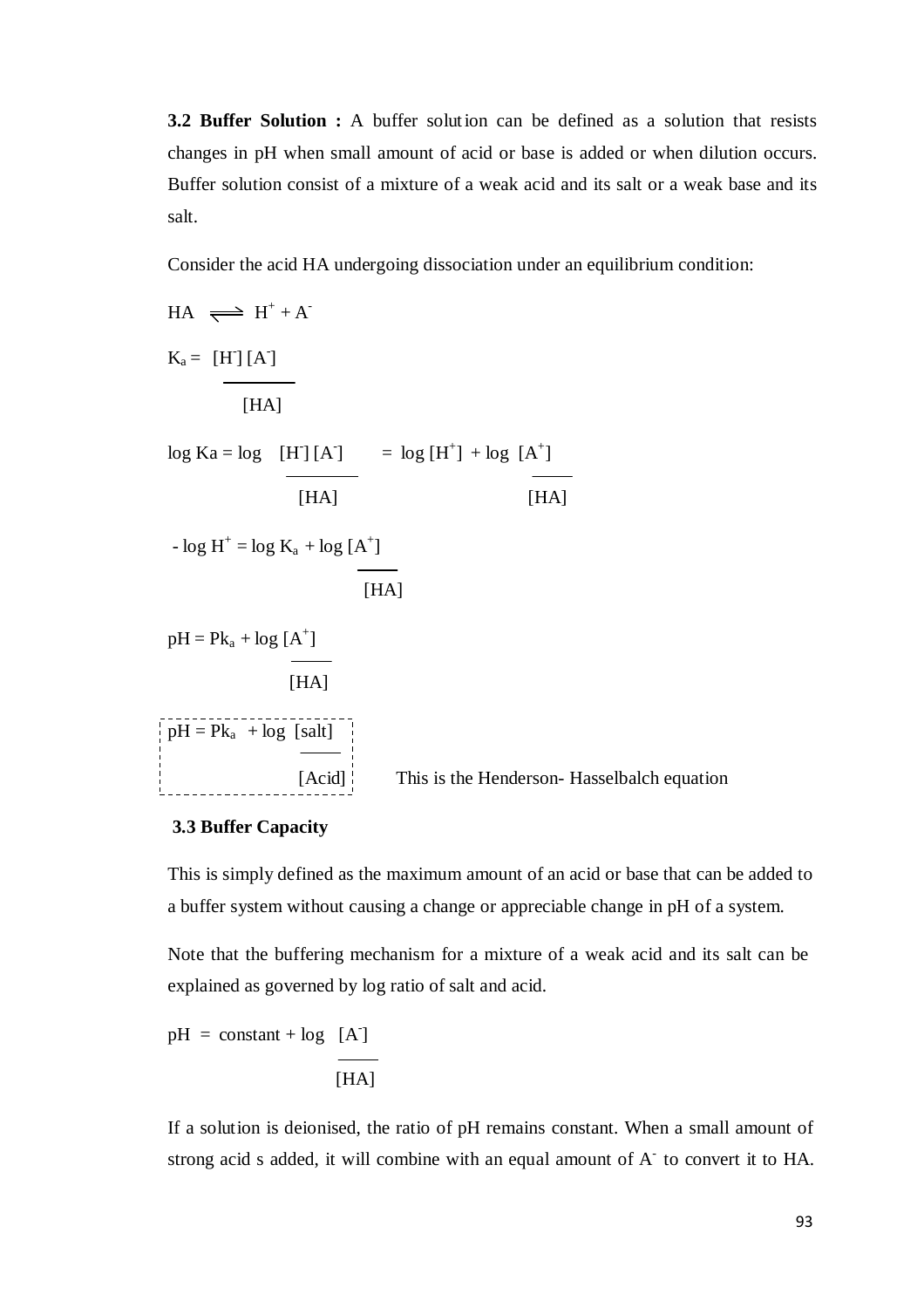The ratio of  $[A^1]$  [HA] is small, so the change in pH is small, while if i is t strong base that is added it combines with [HA] to form an equivalent amount of A. Again the change of pH is small.

# **Self Assessment Exercise**

- i. Define the term "Buffering capacity" of a buffer system.
- ii. What is the hydroxyl ion concentration when (a)  $1.0 \times 10^{-3}$ M solution of HCl acid is prepared and (b) 50mL of 2.0 M  $H_2SO_4$  is diluted to 250mL with a solution of 0.1 M NaOH
- iii. Calculate the pH of a 0.500M solution of  $Na<sub>3</sub>PO<sub>4</sub>$

# **4.0 Conclusion**

pH is a measurement of acidity or alkalinity of a solution. A buffer keeps resisting changes of pH in a system provided the amount of acid/base added is small.

Buffer solution, in principle, can be prepared by combining calculated quantities of a suitable conjugate acid-base pair.

#### **5.0 Summary**

In end of this unit, we have learn about

- (i) Definition of pH and its concept.
- (ii) Definition of buffer solut ion.
- (iii) The source of  $H^+$  is from autoprotolysis of water.
- (iv) Effect of temperature on the pH and Henderson Hasselbalch equation.

# **6.0 Tutor Marked Assignment**

(i) Explain the meaning of the following terms

(a) Buffering mechanism (b) buffer capacity (c) negative pH .

- (ii) What is pH?
- (iii) Calculate the pOH of  $0.100M$  of Na<sub>3</sub>PO<sub>4</sub>